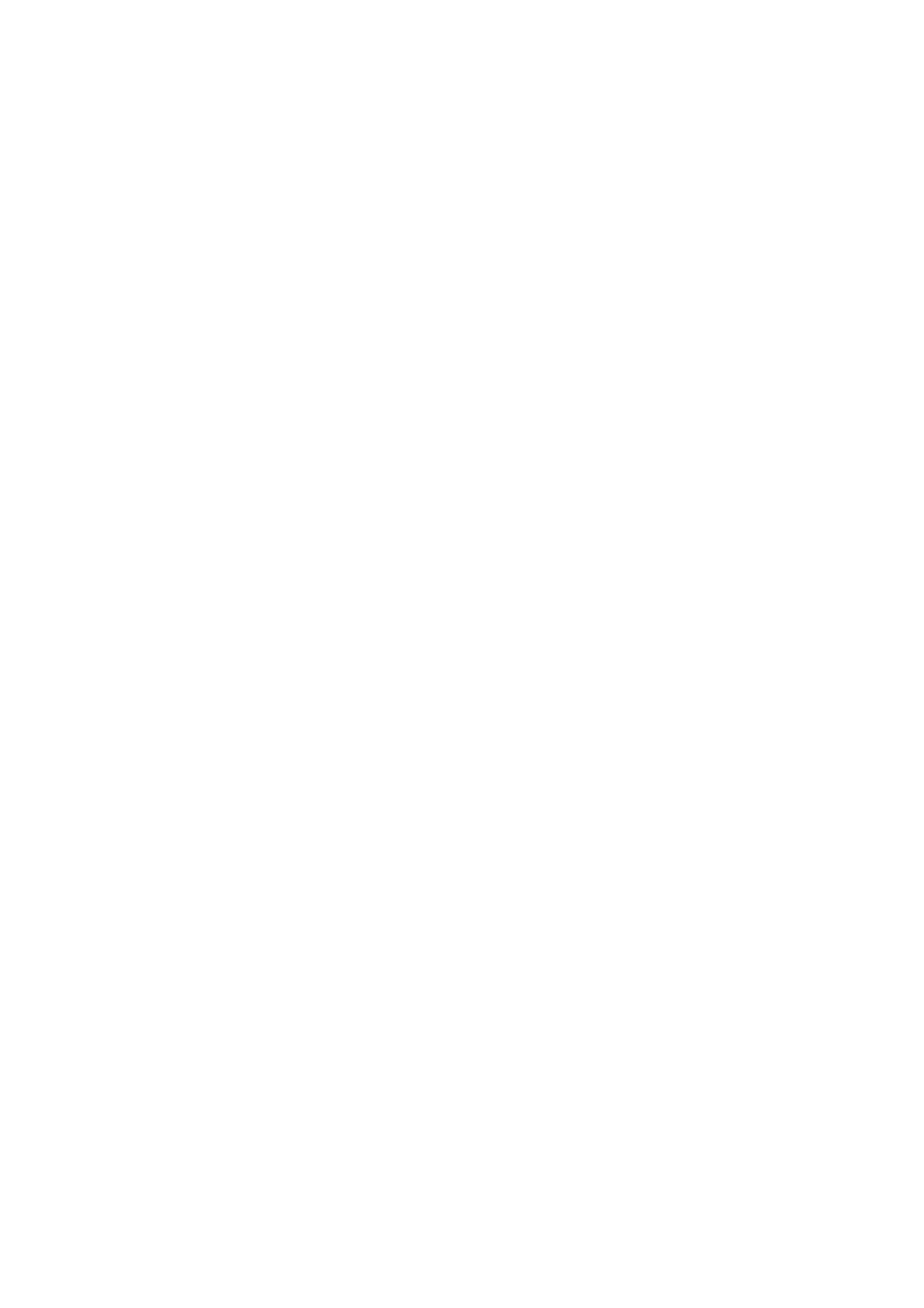#### **Acknowledgements**

The research reported in this thesis was carried out during my stay at Arizona State University in Tempe, USA from October 94 to September 95. I want to thank my advisor, Prof. Gerald Farin, for his constant support and encouragement. It has been a privilege for me to work with him. Without his guidance, this work would not have come to fruition.

I would also like to thank Prof. Heidrun Schumann at Rostock University. I am grateful for her support and faith in my ideas during my studies at Rostock, as well as keeping a close contact over the past year.

Prof. Hans Hagen deserves thanks for his critical remarks during the final stages of this work.

Finally, I would like to thank the members of the CAGD research group at Arizona State University and the members of the computer graphics research group at Rostock University. In both groups I could find a creative atmosphere, inspiration and help in the many little problems which appear every day.

My stay at Arizona State University was supported by the German National Scholarship Foundation (Studienstiftung des deutschen Volkes).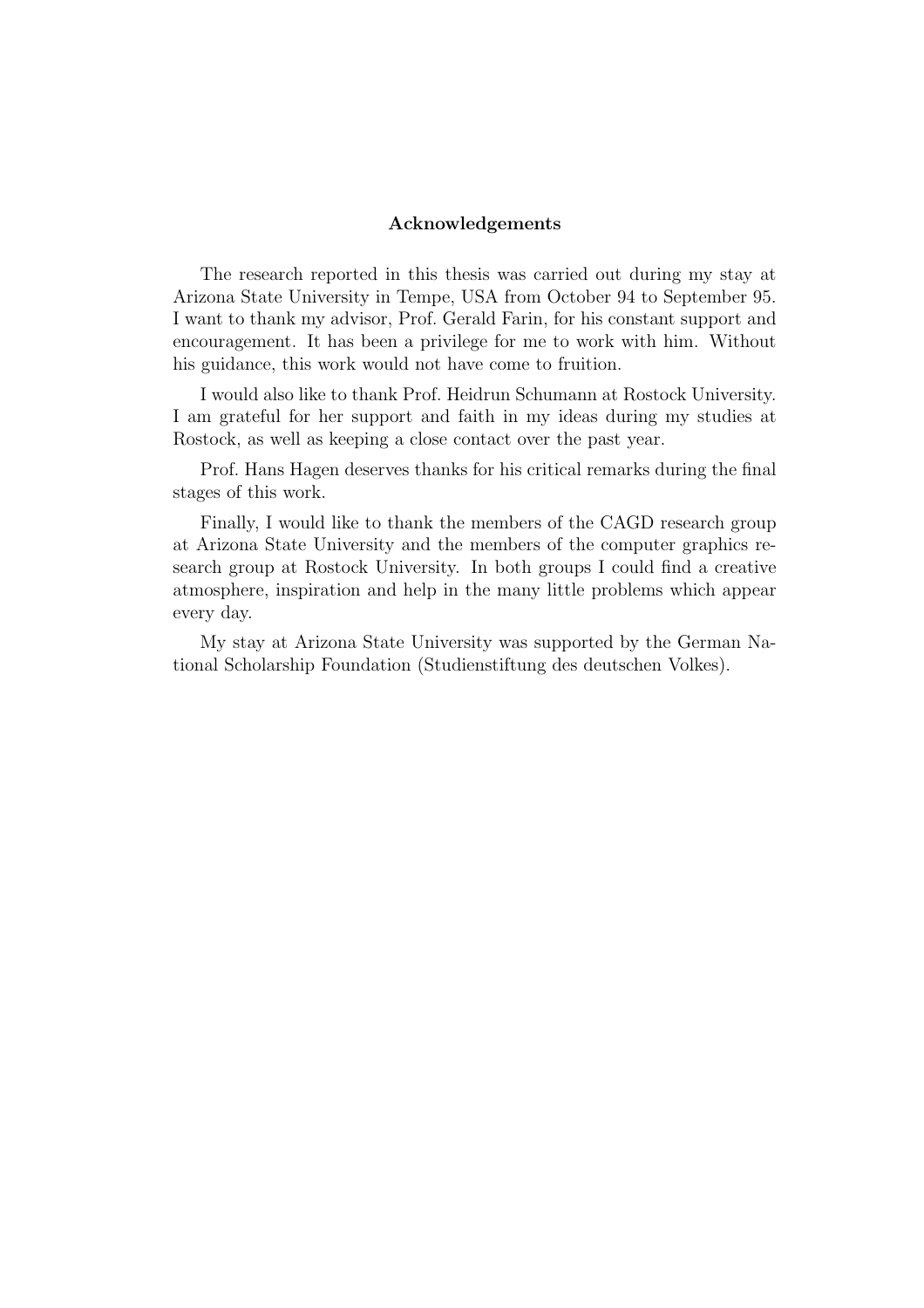#### **Abstract**

The treatment of tangent curves is a powerful tool for analyzing and visualizing the behavior of vector fields. Unfortunately, for sufficiently complicated vector fields, the tangent curves can only be implicitly described as the solution of a system of differential equations.

In this work we show how to compute the curvature of tangent curves and discuss its usefulness for analyzing and visualizing vector fields. In particular, we investigate the curvature behavior around critical points. We show that the curvature of the tangent curves of a 2D vector field and its perpendicular vector field uniquely describe the vector directions in the vector field. We will also describe special curvature properties of linear vector fields in 2D.

Applying the ideas of vector field curvature to vector fields over general parametrized surfaces, we are able to compute the curvature of particular tangent curves on a surface, such as contour lines, lines of curvature, asymptotic lines, isophotes and reflection lines. For special tangent curves, we introduce "thickness" as another characteristic measure. We discuss the application of the curvature of tangent curves on surfaces as a surface interrogation tool.

Finally, using the concepts of curvature of tangent curves, we deduce geometric conditions (necessary and sufficient) for  $G<sup>3</sup>$  continuity of surfaces.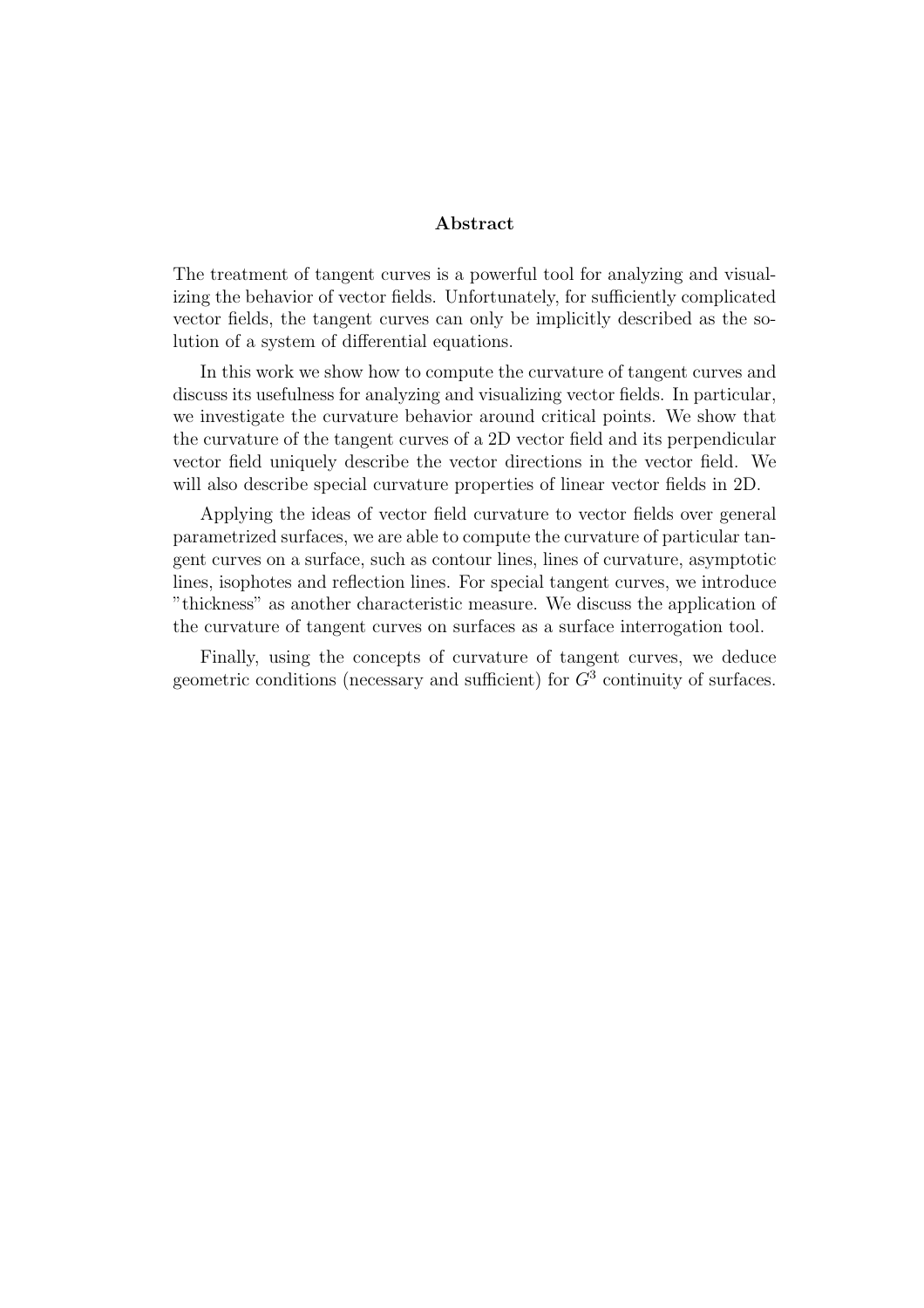# **Contents**

| $\mathbf{1}$ |                                                 | Introduction                                                                         | 1              |
|--------------|-------------------------------------------------|--------------------------------------------------------------------------------------|----------------|
| $\bf{2}$     |                                                 | The Theory of Vector Field Curvature                                                 | 3              |
|              | 2.1                                             | Basic Definitions and Notations                                                      | 3              |
|              | 2.2                                             | Tangent Curves and Curvature                                                         | $\overline{5}$ |
|              | 2.3                                             | Curvature of Rotated Vector Fields                                                   | $\overline{7}$ |
|              | 2.4                                             | Alternative Notations of Vector Field Curvature                                      | 9              |
|              | 2.5                                             | Curvature Behavior Around Critical Points                                            | 11             |
|              | 2.6                                             | Uniqueness of Curvature Description for Vector Fields                                | 15             |
|              | 2.7                                             |                                                                                      | 19             |
|              | 2.8                                             |                                                                                      | 22             |
| 3            | <b>Curvature and Vector Field Visualization</b> |                                                                                      | 25             |
|              | 3.1                                             | Previous Work and Classification                                                     | 25             |
|              | 3.2                                             |                                                                                      | 27             |
|              | 3.3                                             |                                                                                      | 29             |
| 4            | <b>Tangent Curves on Surfaces</b>               |                                                                                      |                |
|              | 4.1                                             | Definitions, Notations, Abbrevations                                                 | 38             |
|              | 4.2                                             | Corresponding Vector Fields on Surfaces $\hfill\ldots\ldots\ldots\ldots\ldots\ldots$ | 41             |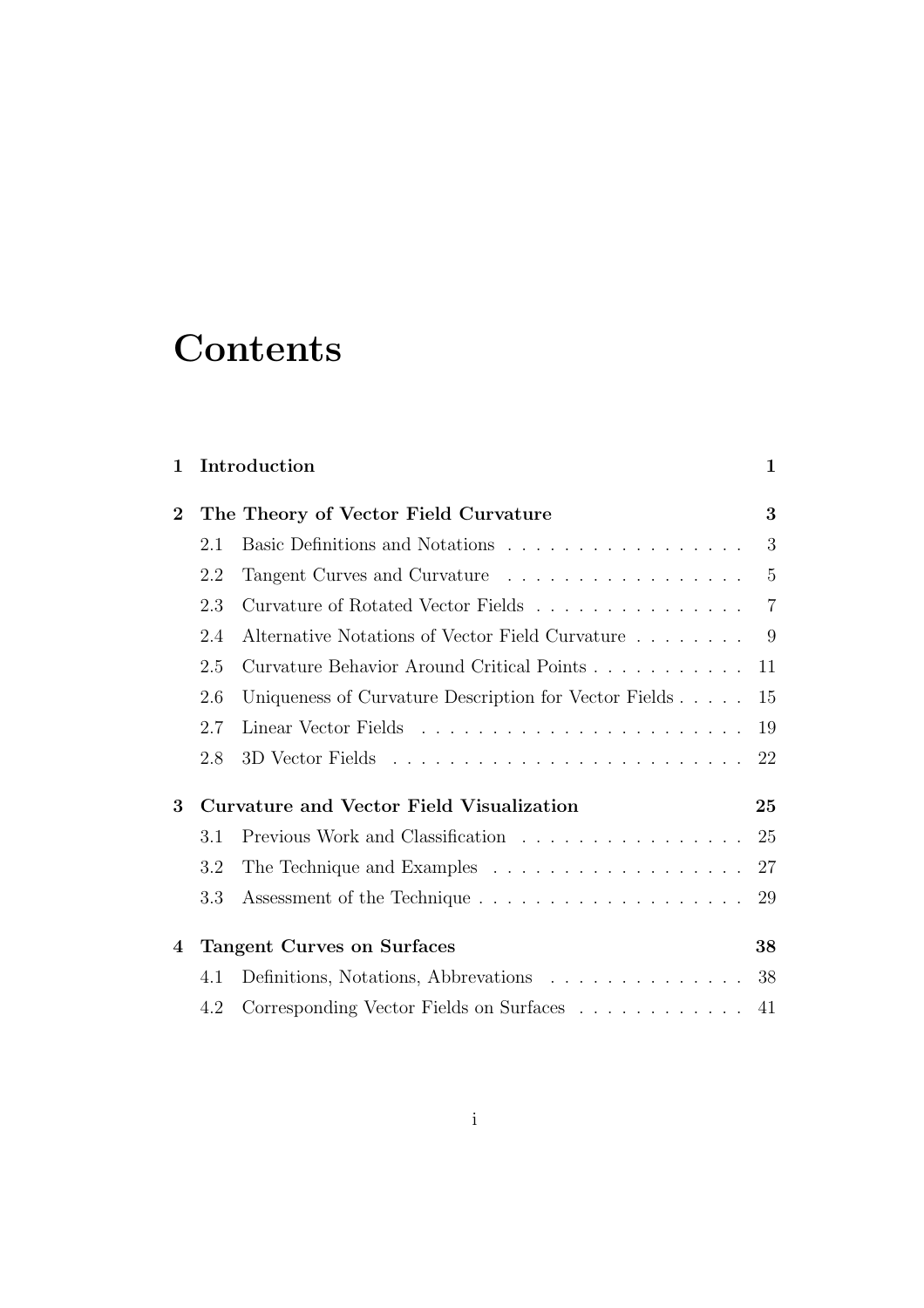| 4.3 |                                                                                                                                                                                                                                                                                                                                                                                                                            |
|-----|----------------------------------------------------------------------------------------------------------------------------------------------------------------------------------------------------------------------------------------------------------------------------------------------------------------------------------------------------------------------------------------------------------------------------|
| 4.4 |                                                                                                                                                                                                                                                                                                                                                                                                                            |
| 4.5 |                                                                                                                                                                                                                                                                                                                                                                                                                            |
| 4.6 |                                                                                                                                                                                                                                                                                                                                                                                                                            |
|     | 49                                                                                                                                                                                                                                                                                                                                                                                                                         |
| 5.1 |                                                                                                                                                                                                                                                                                                                                                                                                                            |
| 5.2 |                                                                                                                                                                                                                                                                                                                                                                                                                            |
| 5.3 |                                                                                                                                                                                                                                                                                                                                                                                                                            |
| 5.4 |                                                                                                                                                                                                                                                                                                                                                                                                                            |
| 5.5 |                                                                                                                                                                                                                                                                                                                                                                                                                            |
|     | 76                                                                                                                                                                                                                                                                                                                                                                                                                         |
|     | 88                                                                                                                                                                                                                                                                                                                                                                                                                         |
|     | Curvature and Geodesic Curvature 43<br>Rotated Vector Fields over Surfaces 44<br>"Thickness" of Tangent Curves $\dots \dots \dots \dots \dots \dots \dots \dots$<br>Geometric Continuity of Tangent Curves on Surfaces 47<br>Particular Tangent Curves on Surfaces<br>Lines of Curvature $\ldots \ldots \ldots \ldots \ldots \ldots \ldots \ldots 51$<br>Tangent Curves and Surface Interrogation<br><b>Open Questions</b> |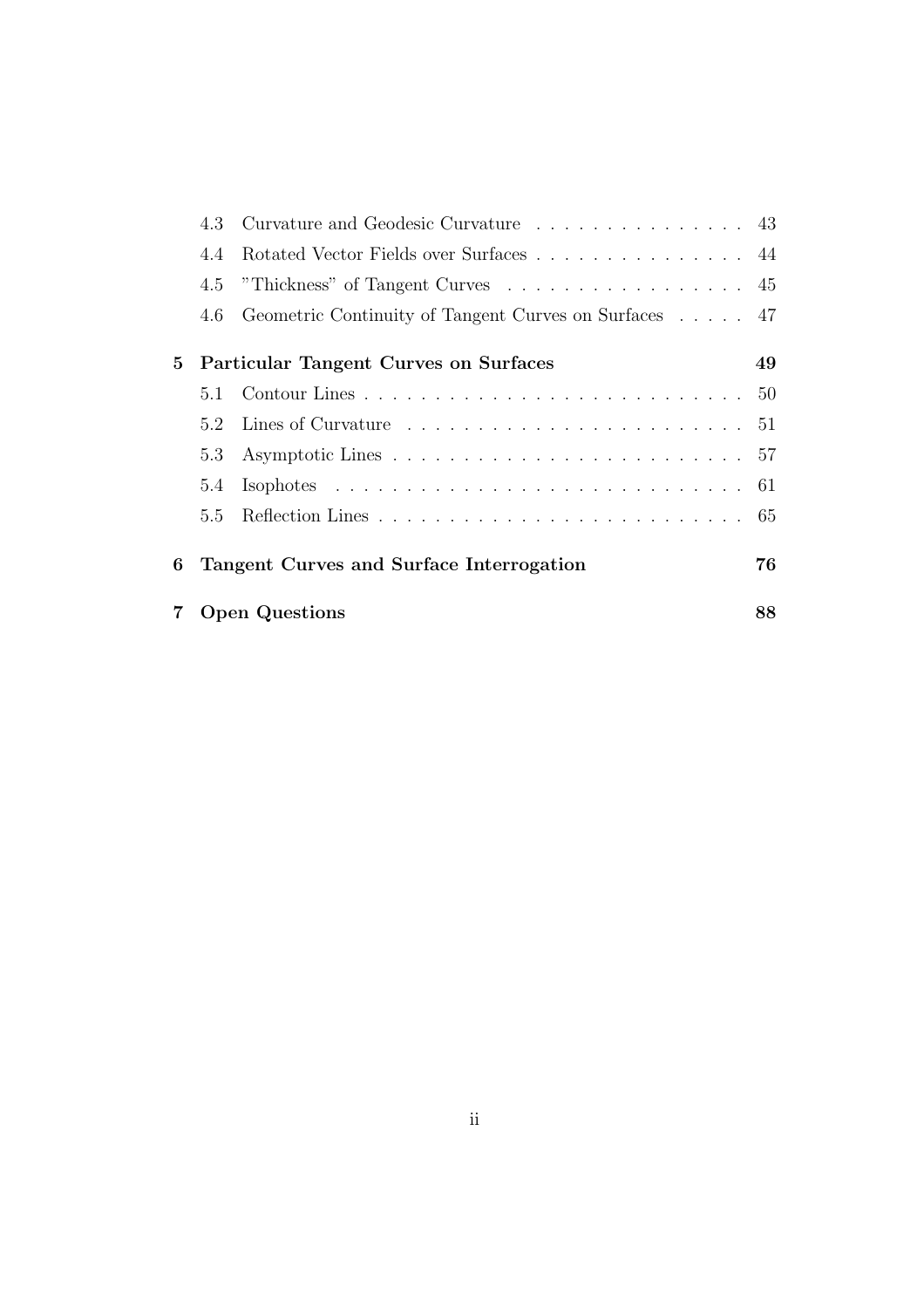# **Chapter 1**

# **Introduction**

The visualization of vector fields has become one of the main topics in scientific visualization: CFD-data is usually given in form of vector fields. One of the most powerful tools for analyzing and visualizing vector fields is the treatment of their tangent curves. Unfortunately, for sufficiently complicated vector fields, those curves can only be described implicitely as the solution of a system of differential equations.

Although we don't have an explicit formula for the tangent curves, we can compute their curvatures in an easy way if we know the vector field and its partial derivatives. This is the main idea of chapter 2. Also in chapter 2, we introduce the concepts of perpendicular and rotated vector fields in 2D and discuss the curvature behavior of their tangent curves.

In section 2.5 we explore the curvature behavior around critical points. In theorem 1 we will show that the curvature near critical points tends to infinity – at least for one direction in the vector field or in the perpendicular vector field. This property will be useful for detecting critical points in the curvature visualization of vector fields.

In section 2.6 we show that the direction of the vectors in a vector field are uniquely described by the curvature of the tangent curves of the original and its perpendicular vector field.

Section 2.7 treats the special case of linear vector fields. For those vector fields some more characteristic curvature properties apply.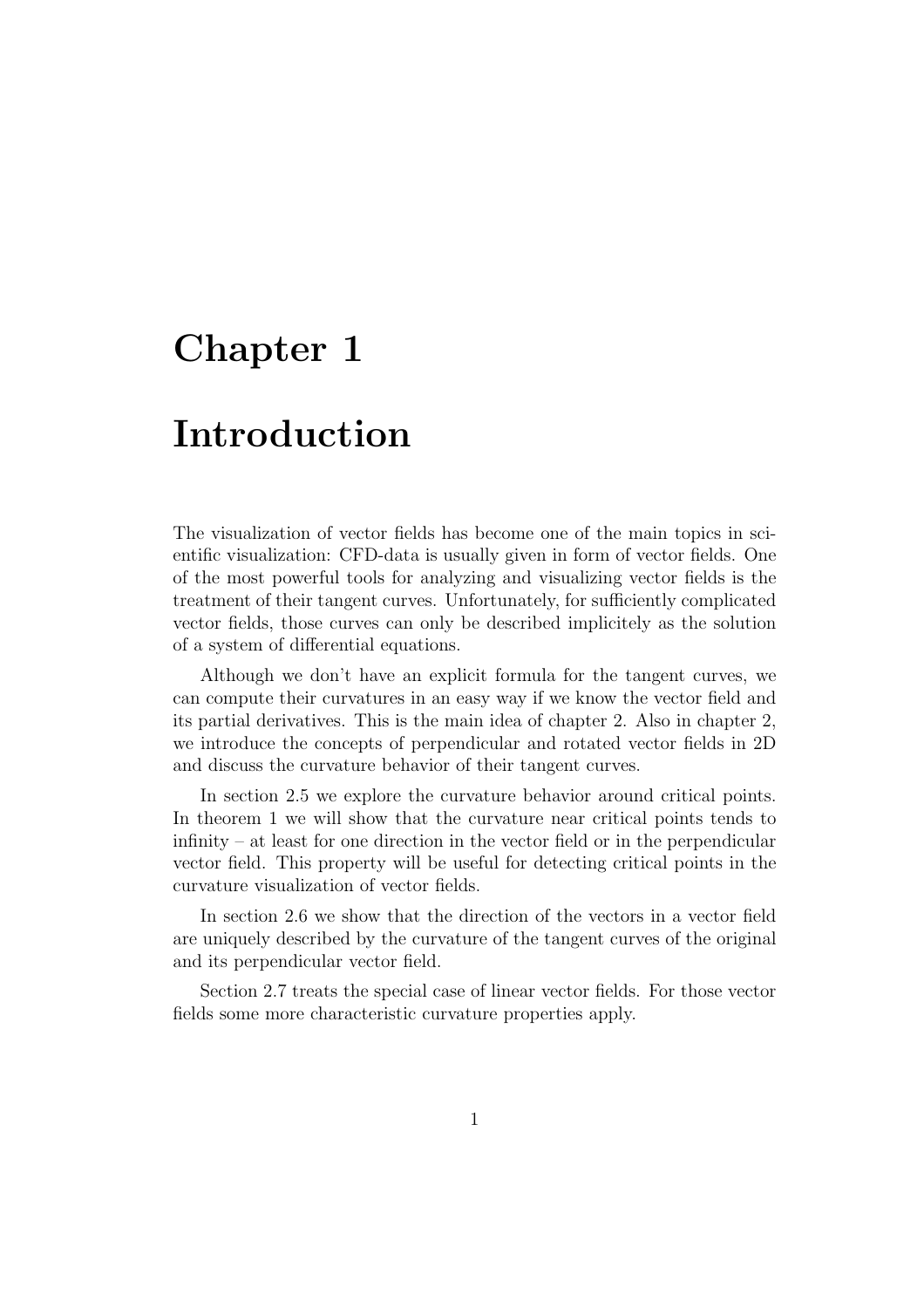Chapter 2 ends with a first approach for extending the concept of vector field curvature to 3D vector fields.

In chapter 3 we discuss the usage of tangent curve curvature as a visualization technique for vector fields. An assessment and examples for the technique are given.

In chapter 4 we lay the foundations for expanding the concept of vector field curvature to tangent curves on general parametrized surfaces. For special vector fields we introduce the "thickness" of the tangent curves as another characteristic property.

In chapter 5 the theoretical results of chapter 4 are applied to particular tangent curves on surfaces. These curves are contour lines, lines of curvature, asymptotic lines, isophotes and reflection lines. We show how to compute their curvature, their geodesic curvature, and (if possible) their "thickness". Furthermore, we investigate the conditions for the appearance of critical points of those curve families. Finally, we discover geometric conditions (necessary and sufficient) for  $G<sup>3</sup>$  continuity of surfaces. These conditions are based on the  $G<sup>2</sup>$ -continuity of lines of curvature and asymptotic lines, and are formulated in the theorems 5 and 6.

Chapter 6 discusses the application of the curvature of tangent curves on surfaces as a surface interrogation tool. Examples for a test surface are given.

In chapter 7, open questions for future research are formulated.

The color pictures of the chapters 3 and 6 can also be found at http://enuxsa.eas.asu.edu:80/~theisel/.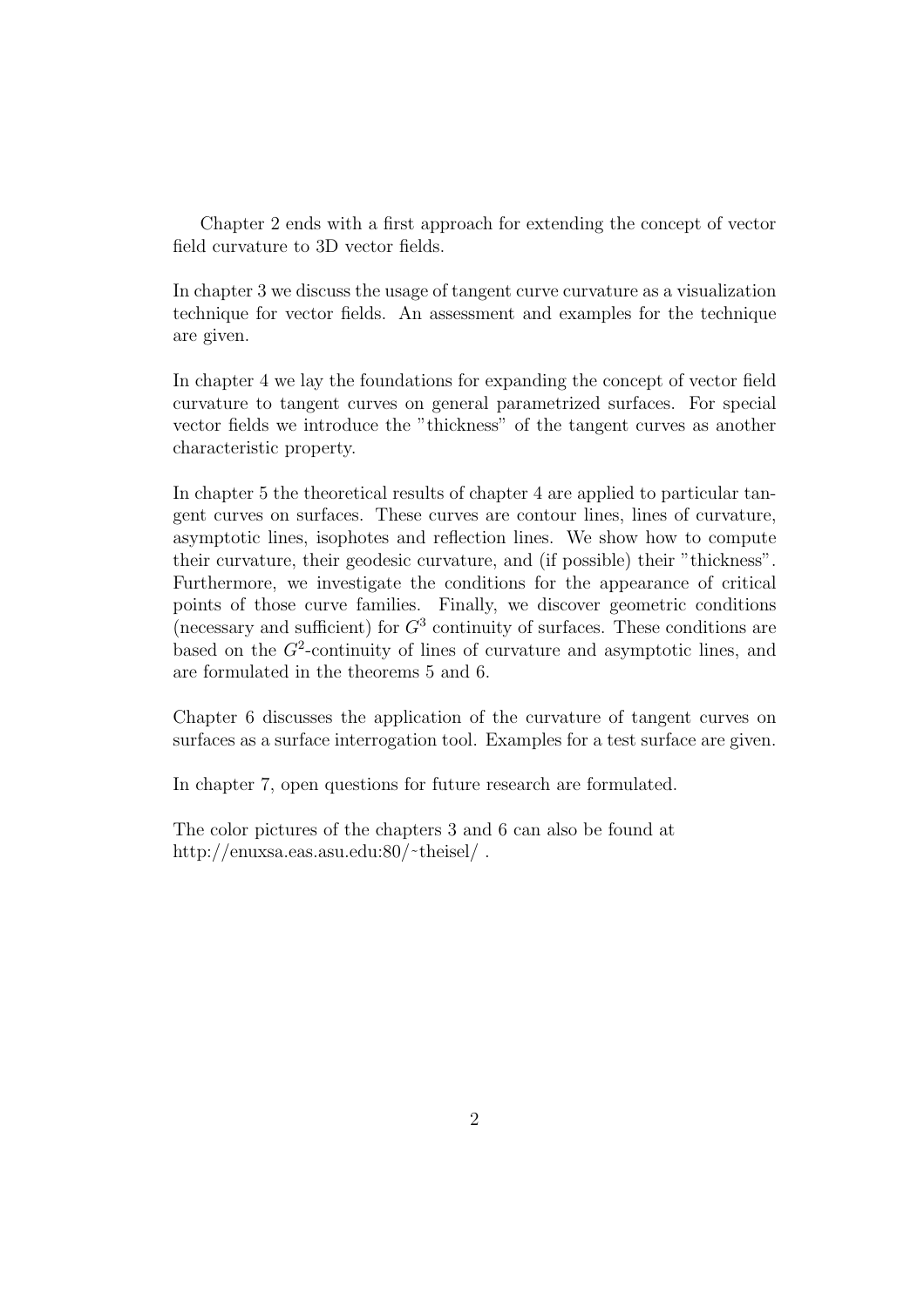# **Chapter 2**

# **The Theory of Vector Field Curvature**

This chapter gives the theoretical background of the entire work. The concept of vector field curvature is introduced for 2D vector fields, and fundamental properties are proven. The chapter ends with the treatment of the special case of linear vector fields and an extension of some properties to the 3D case.

## **2.1 Basic Definitions and Notations**

Let  $\mathbb{E}^2$  be the euclidian plane, equipped with a cartesian coordinate system. This way a point  $P \in \mathbb{E}^2$  can be described by two real numbers  $u, v$  (Notation:  $P \sim (u, v)$ . Let  $\mathbb{R}^2$  be the associated 2-dimensional vector space. A map

$$
V: \mathbb{E}^2 \to \mathbb{R}^2 \tag{2.1}
$$

is called *vector field.* V assigns a vector  $(vx(P), vy(P))^T$  to any point  $P \sim (u, v)$ . We use the notation  $V(P) = V(u, v) = (vx(u, v), vy(u, v))^T$ .

The partial derivatives of V are defined as  $V_u(u, v)=(vx_u(u, v), vy_u(u, v))^T$ , similar for  $V_v$  and higher order partial derivatives. For convenience we assume that the vector field is piecewise analytic, i.e. all partial derivatives of V are defined and continuous.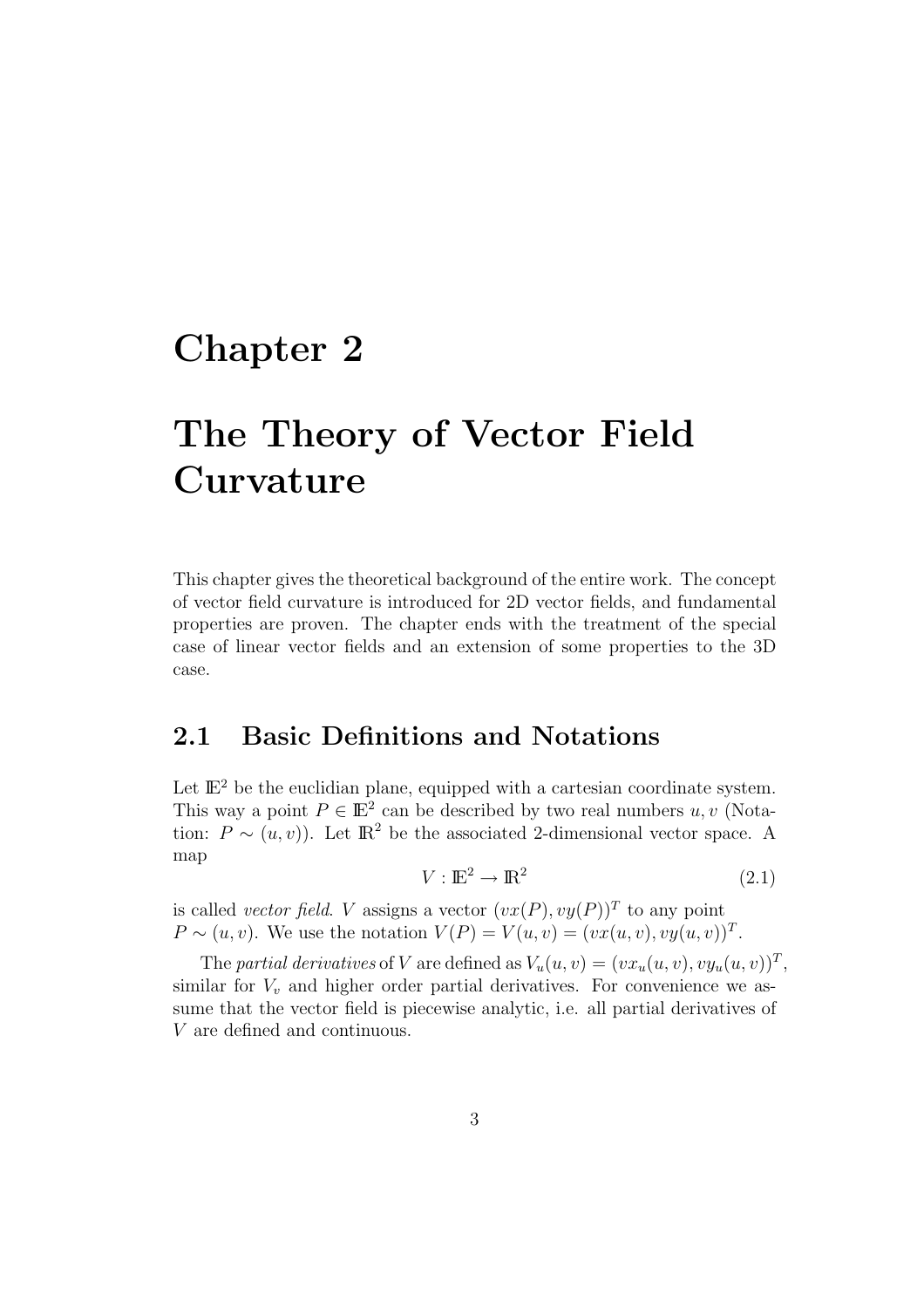A point  $P \in \mathbb{E}^2$  is called *critical point of* V if  $V(P) = 0$  is the zero vector.

Given a vector field  $V$ , we can define its *normalized* (or direction) vector  $field \overline{V} = (\overline{vx}, \overline{vy})^T$ :

$$
\overline{V} := \frac{V}{\|V\|}.\tag{2.2}
$$

(This definition works only for non-critical points. For critical points,  $\overline{V}$  is not defined.) For a normalized vector field we have  $\overline{V} \cdot \overline{V} = 1$  (where "." denotes the usual dot product of vectors). Differentiating this equation in  $u$ and v-direction yields

$$
\overline{V} \cdot \overline{V}_u = 0 \tag{2.3}
$$

$$
\overline{V} \cdot \overline{V}_v = 0. \tag{2.4}
$$

Since we are in 2D,  $(2.3)$  and  $(2.4)$  give

$$
\det[\overline{V}_u, \overline{V}_v] = 0. \tag{2.5}
$$

The partial derivatives of  $\overline{V}$  are perpendicular to  $\overline{V}$  and linearly dependent.

Now we want to introduce the concept of tangent curves of a vector field.

**Definition 1** A curve  $L \subseteq \mathbb{E}^2$  is called tangent curve (stream line, flow line, characteristic curve) of the vector field  $V$  if the following condition is satisfied: For all points  $P \in L$ , the tangent vector of the curve in the point P has the same direction as the vector  $V(P)$ .

### Figure 2.1 gives an illustration of this definition.

For every point  $P \in \mathbb{E}^2$  there is one and only one tangent curve through it (except for critical points of  $V$ ). Tangent curves do not intersect each other (except for critical points of  $V$ ). They do not depend on the magnitudes of the vectors in the vector field: two vector fields which have vectors of the same direction (but not necessary of the same magnitude) in every point produce identical tangent curves. (For instance, the tangent curves produced by a vector field V and its normalized vector field  $\overline{V}$  are identical.)

Tangent curves play an important role for both analysis and visualization of vector fields. If the vector field describes the flow of a fluid or gas, the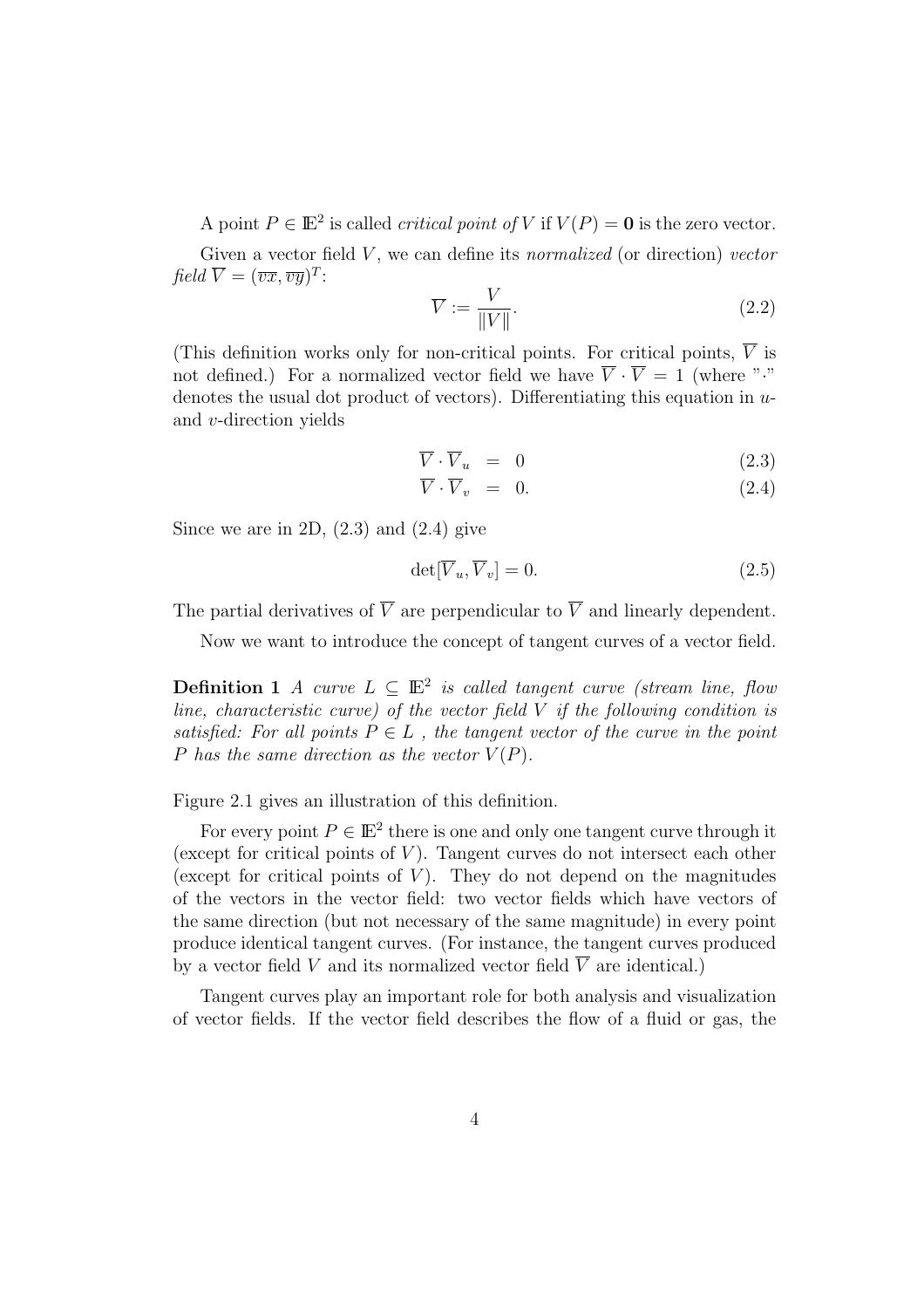

Figure 2.1: Vector field and tangent curves around a critical point

tangent curves can be considered as the path of a massless particle in the flow.

A tangent curve  $L(t)=(u(t), v(t))^T$  of the vector field  $V = (vx, vy)^T$  can be described as the solution of the system of differential equations

$$
\frac{du}{dt} = vx(u, v) \tag{2.6}
$$

$$
\frac{dv}{dt} = vy(u, v). \tag{2.7}
$$

Unfortunately, for sufficiently complicated vector fields there is no closed solution of (2.6) and (2.7): tangent curves are in general not describable as parametrized curves but only in the implicit form of (2.6) and (2.7).

## **2.2 Tangent Curves and Curvature**

Although we don't know the tangent curves in a parametric description we want to ask for geometric properties of these curves. One of the most important geometric properties is their (signed) curvature. In order to compute the curvature of a tangent curve, we need the following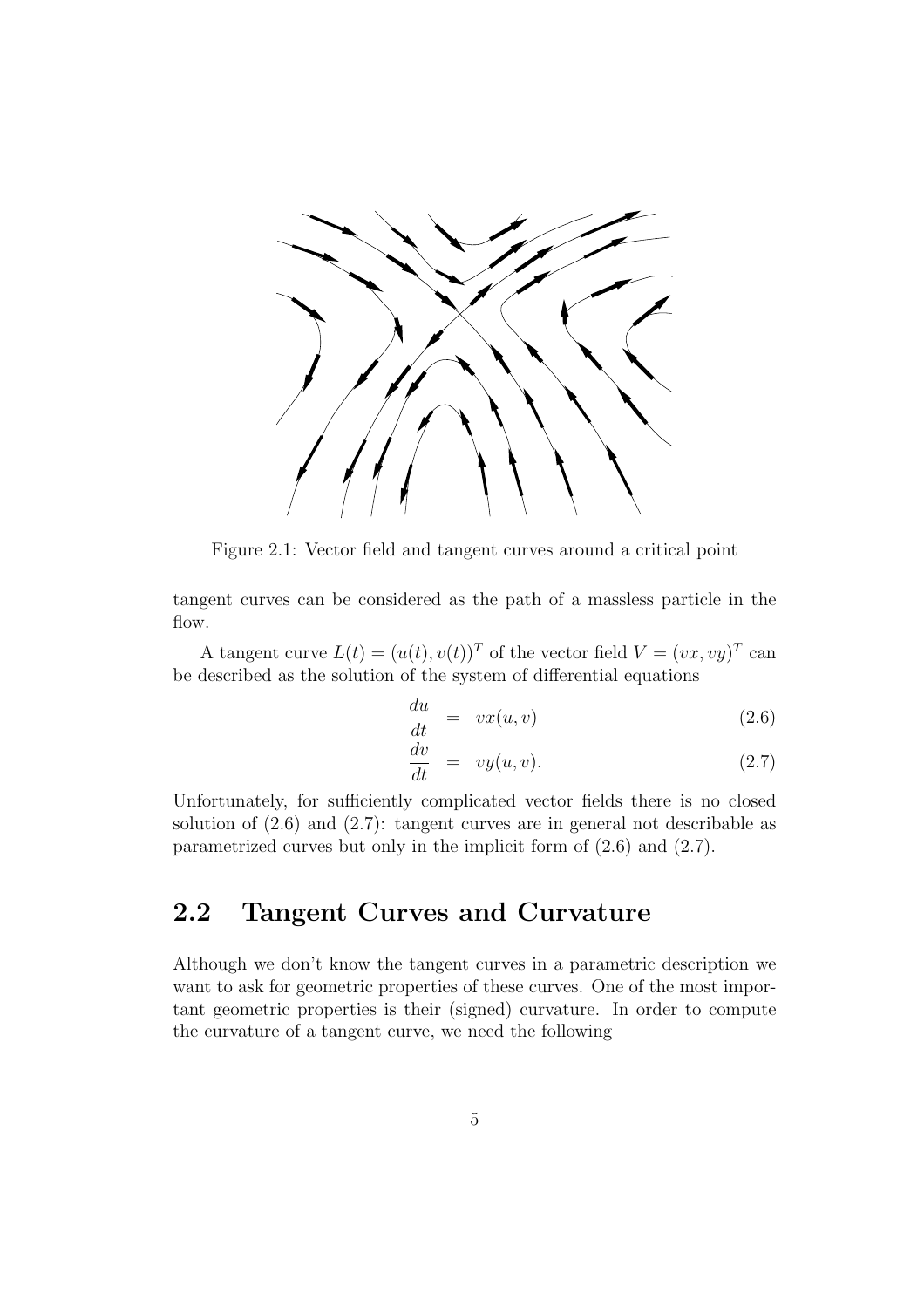**Lemma 1** Let  $V = (vx, vy)^T$  be a vector field, let  $L(t)$  be an arbitrary tangent curve in V, and let  $P \sim (u, v)$  be an arbitrary point on L. Furthermore, let  $L(t)$  be parametrized in a way that  $P = L(t_0)$  and  $\dot{L}(t) = V(L(t))$  for every t.  $(L(t))$  denotes the tangent vector of L at t.) Then we obtain for the second derivative vector of  $L$ :

$$
\ddot{L}(t_0) = (vx \cdot V_u + vy \cdot V_v)(P). \tag{2.8}
$$

**Proof:** Appying the chain rule to  $\dot{L}(t) = V(L(t))$  gives

$$
\dot{V} = \frac{dV}{dt} = V_u \cdot \frac{du}{dt} + V_v \cdot \frac{dv}{dt} = vx \cdot V_u + vy \cdot V_v = \ddot{L}.\quad \Box \tag{2.9}
$$

Lemma 1 has the following consequence: in order to get the first and the second derivative vector of a tangent curve in a point  $P$ , it is not necessary to know the tangent curve itself. It is sufficient to know the vector field V and its partial derivatives.

If we know the first and the second derivative vector  $\dot{L}(t_0)$  and  $\dot{L}(t_0)$  of the tangent curve in the point  $P = L(t_0)$ , we can easily compute the signed curvature of  $L$  in  $P$ :

$$
\kappa(t_0) = \frac{\det\left[\dot{L}(t_0), \ddot{L}(t_0)\right]}{\|\dot{L}(t_0)\|^3}.
$$
\n(2.10)

This and (2.8) gives

$$
\kappa(t_0) = \frac{\left(vx^2 \cdot vy_u - vy^2 \cdot vx_v + vx \cdot vy \cdot (vy_v - vx_u)\right)(P)}{\|V(P)\|^3}.
$$
\n(2.11)

We have computed the curvature of a particular point on a particular tangent curve. Since we know that there is one and only one tangent curve through every point of the vector field (except for critical points), it makes sense to give the following

**Definition 2** The curvature  $\kappa$  of a vector field  $V(u, v)$  is a scalar field over the  $(u, v)$ -domain which contains the curvature of the tangent curve through  $(u, v)$  in the point  $(u, v)$  for every point  $(u, v)$  of the domain.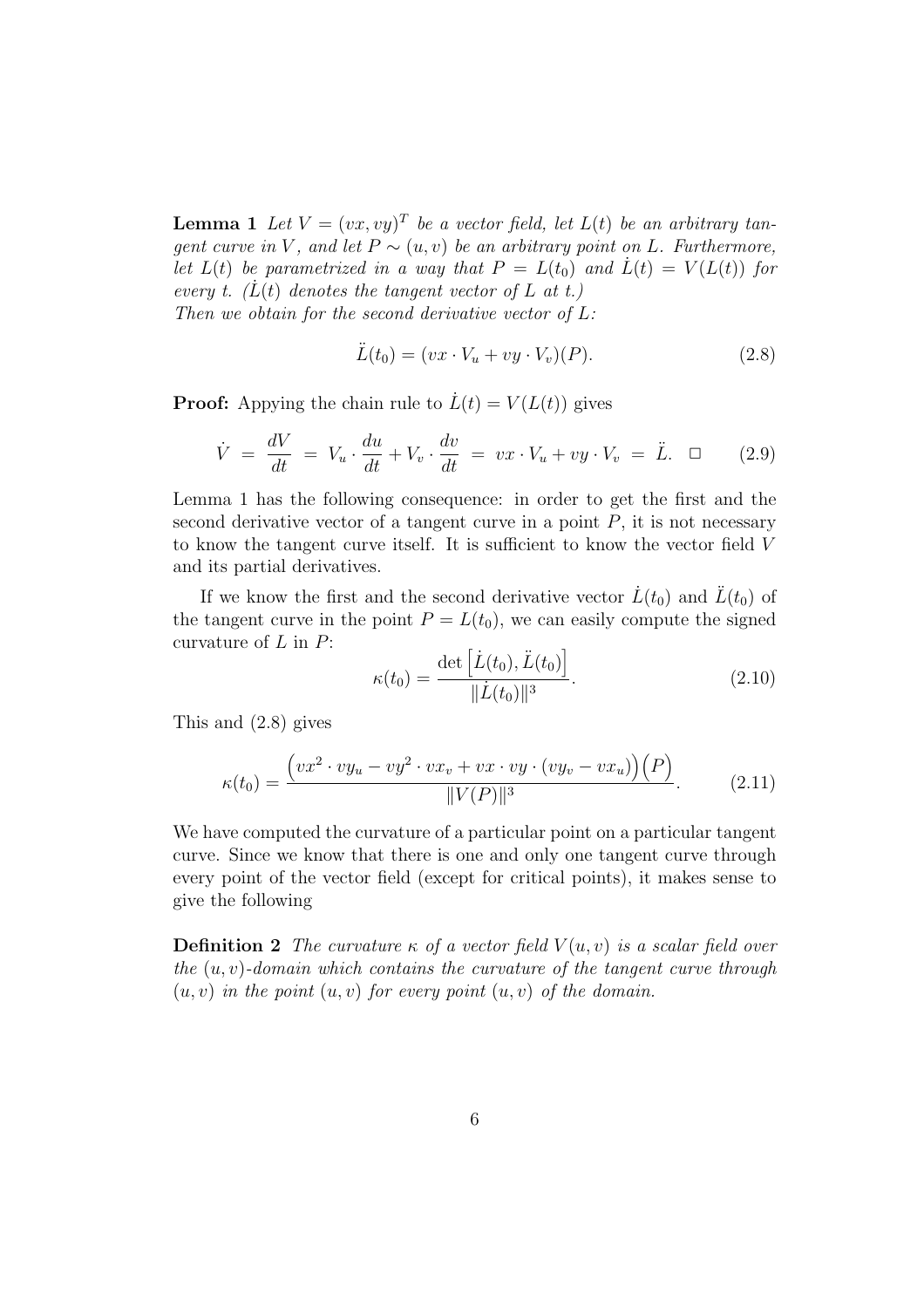Again we have to mention that  $\kappa(V)$  is defined only for non-critical points in V. From (2.11) we can easily deduce the formula of  $\kappa(V)$ :

$$
\kappa(V) = \frac{vx^2 \cdot vy_u - vy^2 \cdot vx_v + vx \cdot vy \cdot (vy_v - vx_u)}{\|V\|^3}.
$$
\n(2.12)

Since V is piecewise analytic and  $\kappa$  is a scalar field, the partial derivatives  $\kappa_u$  and  $\kappa_v$  of  $\kappa$  (which are scalar fields as well) exist and can be derived by applying basic differentiation rules to (2.12).

**Remark 1:** Since the tangent curves do not depend on the magnitudes of the vectors in V,  $\kappa(V)$  does not depend on the magnitudes of the vectors in V as well.

### **2.3 Curvature of Rotated Vector Fields**

In this section we introduce the concepts of rotated and perpendicular vector fields and investigate their curvature. The results form a foundation of some properties of vector fields described later.

Given a vector field V and an angle  $\gamma$ , we can produce a new vector field  $V^{[\gamma]}$ : for every point P the direction of  $V(P)$  is rotated counterclockwise by  $\gamma$ , and the magnitude remains unchanged:

$$
V^{[\gamma]} = \begin{pmatrix} vx^{[\gamma]} \\ vy^{[\gamma]} \end{pmatrix} = \begin{pmatrix} vx \cdot \cos \gamma - vy \cdot \sin \gamma \\ vx \cdot \sin \gamma + vy \cdot \cos \gamma \end{pmatrix}.
$$
 (2.13)

 $V^{[\gamma]}$  is called the *rotated vector field* of V by the angle  $\gamma$ . (See figure 2.2 for an illustration. )

Let  $\kappa^{[\gamma]}(V)$  be the curvature of the rotated vector field  $V^{[\gamma]}$ :

$$
\kappa^{[\gamma]}(V) := \kappa(V^{[\gamma]}). \tag{2.14}
$$

 $\kappa^{[\gamma]}(V)$  is called the *rotated curvature* of V by the angle  $\gamma$ .

We consider the special cases  $\gamma = 0$  and  $\gamma = \frac{\pi}{2}$ . For  $\gamma = 0$  we can compute  $\kappa^{[0]}(P) = \kappa(P)$  by (2.12). We want to call  $V^{\left[\frac{\pi}{2}\right]}$  the perpendicular vector field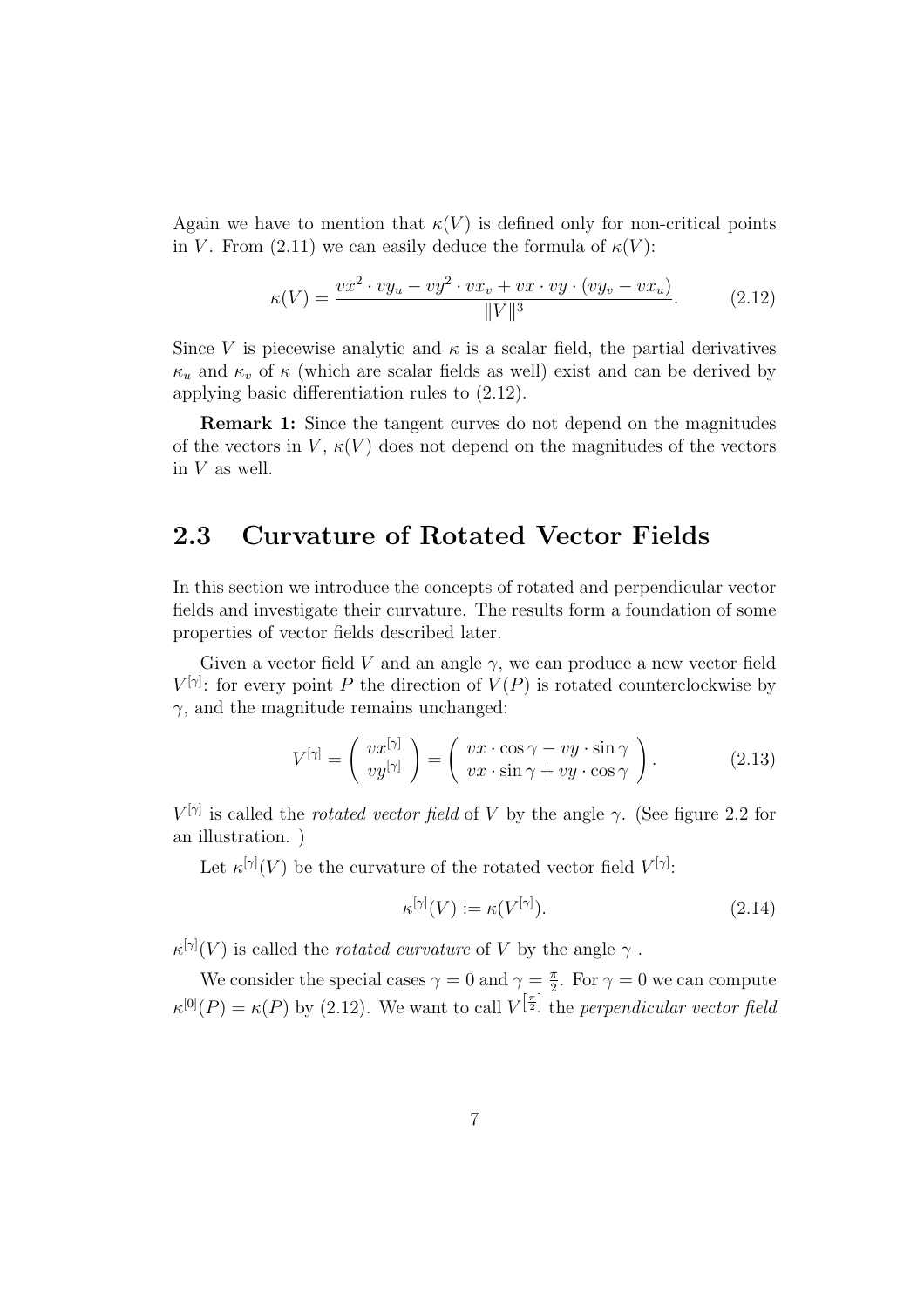

Figure 2.2: If the solid arrows denote the vector field  $V^{[0]}$ , the dashed arrows denote the vector field  $V^{\left[\frac{\pi}{4}\right]}$ .

of V and  $\kappa^{\left[\frac{\pi}{2}\right]}$  the perpendicular curvature of V. We obtain from (2.13):

$$
V^{\left[\frac{\pi}{2}\right]} = \left(\begin{array}{c} vx^{\left[\frac{\pi}{2}\right]} \\ vy^{\left[\frac{\pi}{2}\right]} \end{array}\right) = \left(\begin{array}{c} -vy \\ vx \end{array}\right) \tag{2.15}
$$

$$
V^{\left[\frac{\pi}{2}\right]}u = \left(\begin{array}{c} vx^{\left[\frac{\pi}{2}\right]}u \\ vy^{\left[\frac{\pi}{2}\right]}u \end{array}\right) = \left(\begin{array}{c} -vy_u \\ vx_u \end{array}\right) \tag{2.16}
$$

$$
V^{\left[\frac{\pi}{2}\right]}v = \begin{pmatrix} vx^{\left[\frac{\pi}{2}\right]}v \\ vy^{\left[\frac{\pi}{2}\right]}v \end{pmatrix} = \begin{pmatrix} -vy_v \\ vx_v \end{pmatrix}.
$$
 (2.17)

From  $(2.15),(2.16), (2.17)$  and  $(2.12)$  we obtain

$$
\kappa^{\left[\frac{\pi}{2}\right]} = \frac{vx^2 \cdot vy_v + vy^2 \cdot vx_u - vx \cdot vy \cdot (vx_v + vy_u)}{\|V\|^3}.
$$
\n(2.18)

For an arbitrary angle  $\gamma$  we obtain from (2.13):

$$
V^{[\gamma]}_{u}(P) = \begin{pmatrix} vx_u \cdot \cos \gamma - vy_u \cdot \sin \gamma \\ vx_u \cdot \sin \gamma + vy_u \cdot \cos \gamma \end{pmatrix}
$$
 (2.19)

$$
V^{[\gamma]}_{v}(P) = \begin{pmatrix} vx_v \cdot \cos \gamma - vy_v \cdot \sin \gamma \\ vx_v \cdot \sin \gamma + vy_v \cdot \cos \gamma \end{pmatrix}.
$$
 (2.20)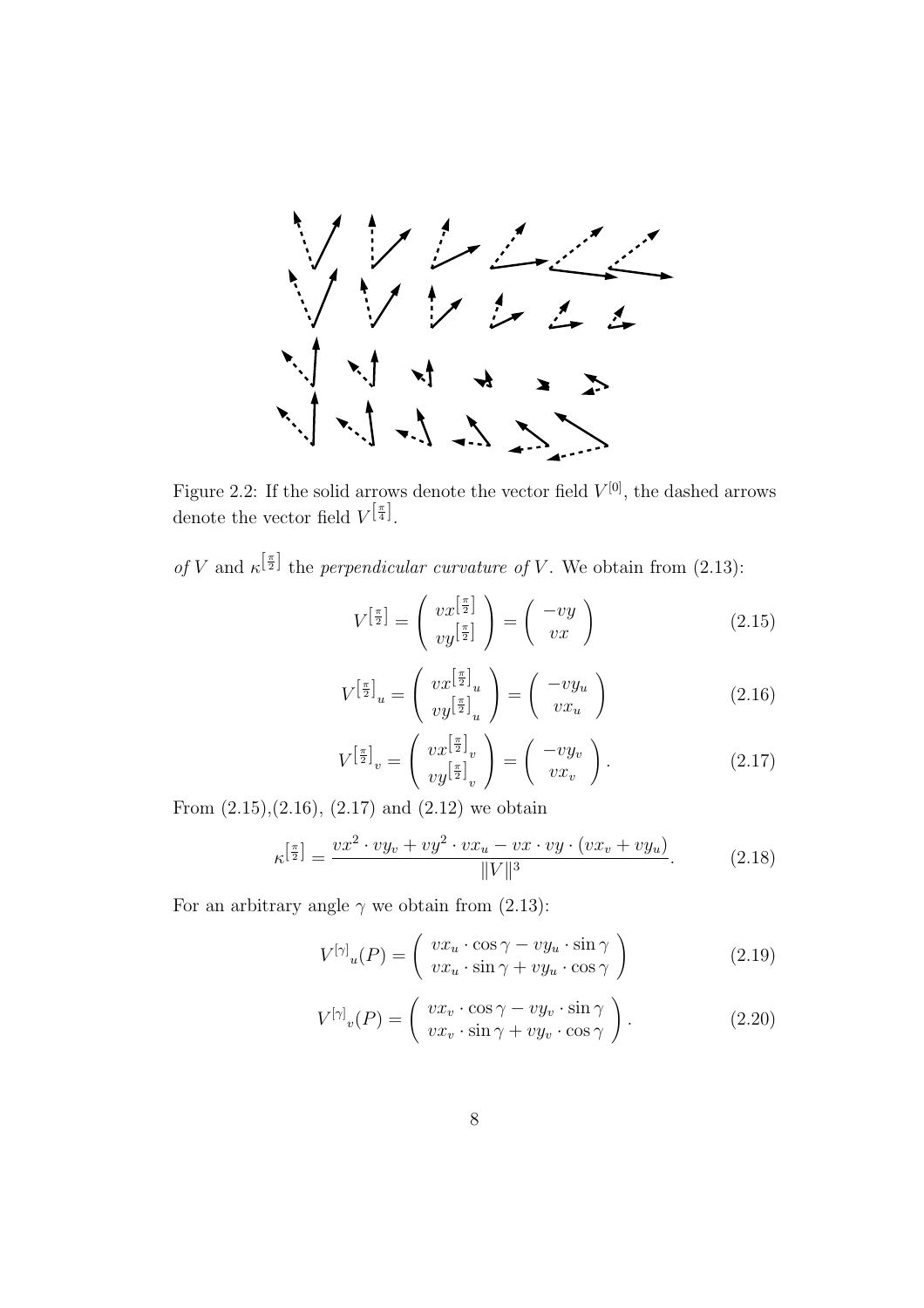$(2.12),(2.18),(2.13),(2.19)$  and  $(2.20)$  yield

$$
\kappa^{[\gamma]} = \kappa^{[0]} \cdot \cos \gamma + \kappa^{\left[\frac{\pi}{2}\right]} \cdot \sin \gamma. \tag{2.21}
$$

Given the curvature and the perpendicular curvature of a vector field, we can compute the rotated curvature  $\kappa^{[\gamma]}$  for every angle  $\gamma$  using the simple formula (2.21).

Now we want to find the extreme values of  $\kappa^{[\gamma]}$  for all angles  $\gamma$ . This will be useful for the proofs in the next sections. Let  $\kappa_{\max} := \max \big\{ \kappa^{[\gamma]} : \gamma \in \langle 0, 2\pi \langle \big\} \text{ and } \kappa_{\min} := \min \big\{ \kappa^{[\gamma]} : \gamma \in \langle 0, 2\pi \langle \big\}.$ From (2.21) it can be shown that

$$
\kappa_{\text{max}} = \sqrt{(\kappa^{[0]})^2 + (\kappa^{\left[\frac{\pi}{2}\right]})^2}.
$$
\n(2.22)

(2.12), (2.18) and (2.22) yield

$$
\kappa_{\text{max}} = \frac{\sqrt{(vx \cdot vy_u - vy \cdot vx_u)^2 + (vx \cdot vy_v - vy \cdot vx_v)^2}}{\|V\|^2}.
$$
\n(2.23)

Since  $\kappa^{[\gamma+\pi]} = -\kappa^{[\gamma]},$  we obtain

$$
\kappa_{\min} = -\kappa_{\max}.\tag{2.24}
$$

## **2.4 Alternative Notations of Vector Field Curvature**

After showing how to compute the curvature  $\kappa$  of a vector field, we want to introduce some alternative (and sometimes easier) expressions of  $\kappa$ .

We can describe the vectors of a vector field not only in terms of vx− and vy–components but also in polar form: as an angle  $\phi$  and a magnitude m: 

$$
V = \left(\begin{array}{c} vx \\ vy \end{array}\right) = \left(\begin{array}{c} m \cdot \cos\phi \\ m \cdot \sin\phi \end{array}\right). \tag{2.25}
$$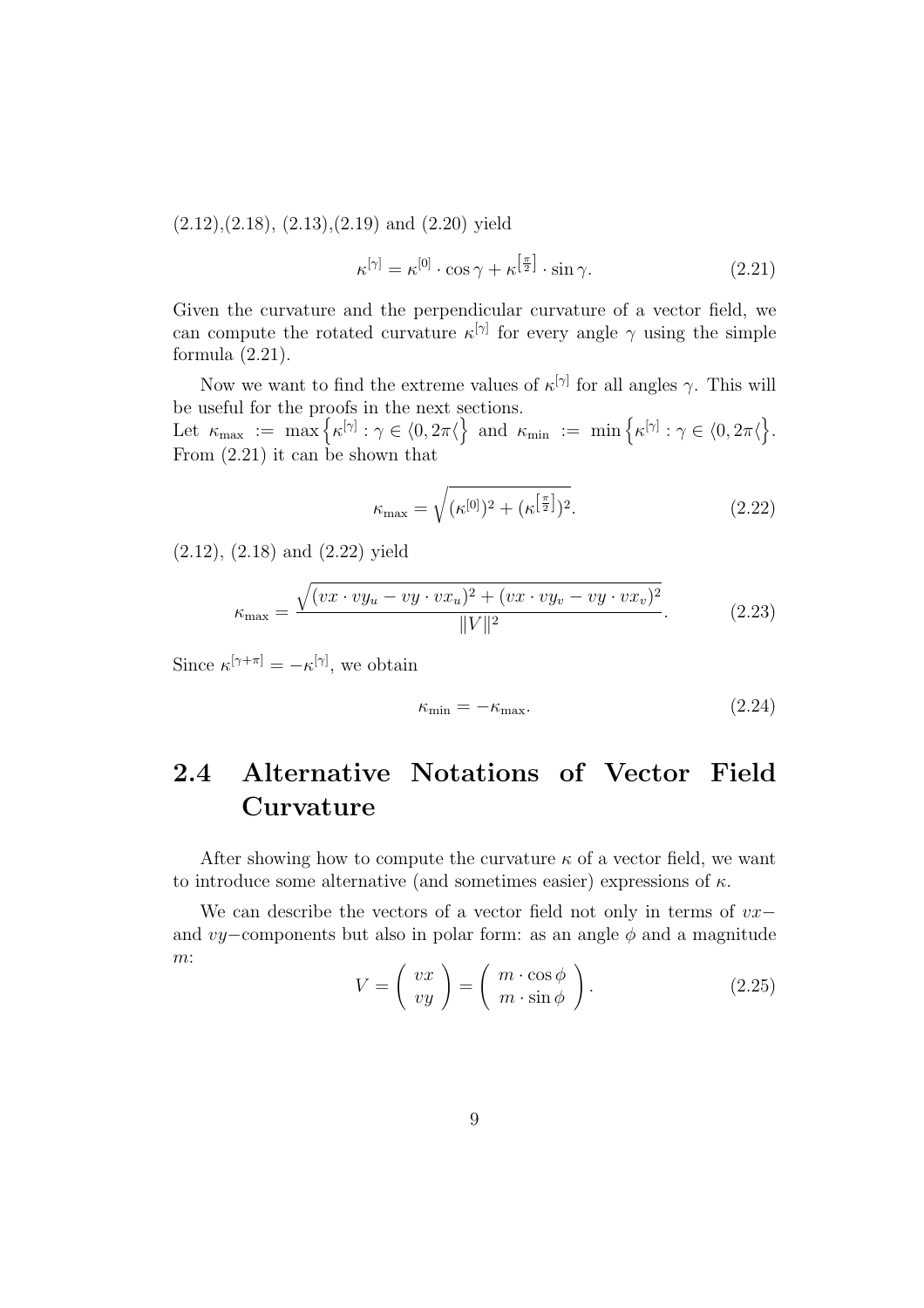This gives for the partial derivatives:

$$
V_u = \begin{pmatrix} vx_u \\ vy_u \end{pmatrix} = \begin{pmatrix} m_u \cdot \cos\phi - m \cdot \phi_u \cdot \sin\phi \\ m_u \cdot \sin\phi + m \cdot \phi_u \cdot \cos\phi \end{pmatrix}
$$
 (2.26)

$$
V_v = \begin{pmatrix} vx_v \\ vy_v \end{pmatrix} = \begin{pmatrix} m_v \cdot \cos \phi - m \cdot \phi_v \cdot \sin \phi \\ m_v \cdot \sin \phi + m \cdot \phi_v \cdot \cos \phi \end{pmatrix}.
$$
 (2.27)

Applying (2.25), (2.26) and (2.27) to (2.12) and (2.18), we obtain:

$$
\kappa = \kappa^{[0]} = \phi_u \cdot \cos \phi + \phi_v \cdot \sin \phi \qquad (2.28)
$$

$$
\kappa^{\left[\frac{\pi}{2}\right]} = -\phi_u \cdot \sin\phi + \phi_v \cdot \cos\phi \tag{2.29}
$$

$$
\kappa_{\max} = \sqrt{{\phi_u}^2 + {\phi_v}^2}.
$$
\n(2.30)

Another possibility of expressing  $\kappa$  is the usage of the normalized vector field  $\overline{V}$ .  $\overline{1}$  $\sim$ 

$$
\overline{V} = \left(\begin{array}{c} \overline{vx} \\ \overline{vy} \end{array}\right) = \left(\begin{array}{c} \frac{vx}{\sqrt{vx^2 + vy^2}} \\ \frac{vy}{\sqrt{vx^2 + vy^2}} \end{array}\right) \tag{2.31}
$$

gives for the partial derivatives:

$$
\overline{V}_u = \begin{pmatrix} \overline{vx}_u \\ \overline{vy}_u \end{pmatrix} = \begin{pmatrix} \frac{-vy \cdot (vx \cdot vy_u - vy \cdot vx_u)}{(vx^2 + vy^2)^{\frac{3}{2}}} \\ \frac{vx \cdot (vx \cdot vy_u - vy \cdot vx_u)}{(vx^2 + vy^2)^{\frac{3}{2}}} \end{pmatrix}
$$
(2.32)

$$
\overline{V}_v = \left(\begin{array}{c} \overline{vx}_v \\ \overline{vy}_v \end{array}\right) = \left(\begin{array}{c} \frac{-vy \cdot (vx \cdot vy - vy \cdot vx_v)}{(vx^2 + vy^2)^{\frac{3}{2}}} \\ \frac{vx \cdot (vx \cdot vy - vy \cdot vx_v)}{(vx^2 + vy^2)^{\frac{3}{2}}} \end{array}\right). \tag{2.33}
$$

(2.12), (2.18), (2.31), (2.32) and (2.33) yield

$$
\kappa = \kappa^{[0]} = -\overline{v}\overline{x}_v + \overline{v}\overline{y}_u \tag{2.34}
$$

$$
\kappa^{\left[\frac{\pi}{2}\right]} = \overline{vx}_u + \overline{vy}_v. \tag{2.35}
$$

(2.5), (2.22), (2.34) and (2.35) give

$$
\kappa_{\text{max}} = \sqrt{\overline{v}\overline{x}_u^2 + \overline{v}\overline{y}_u^2 + \overline{v}\overline{x}_v^2 + \overline{v}\overline{y}_v^2}.
$$
\n(2.36)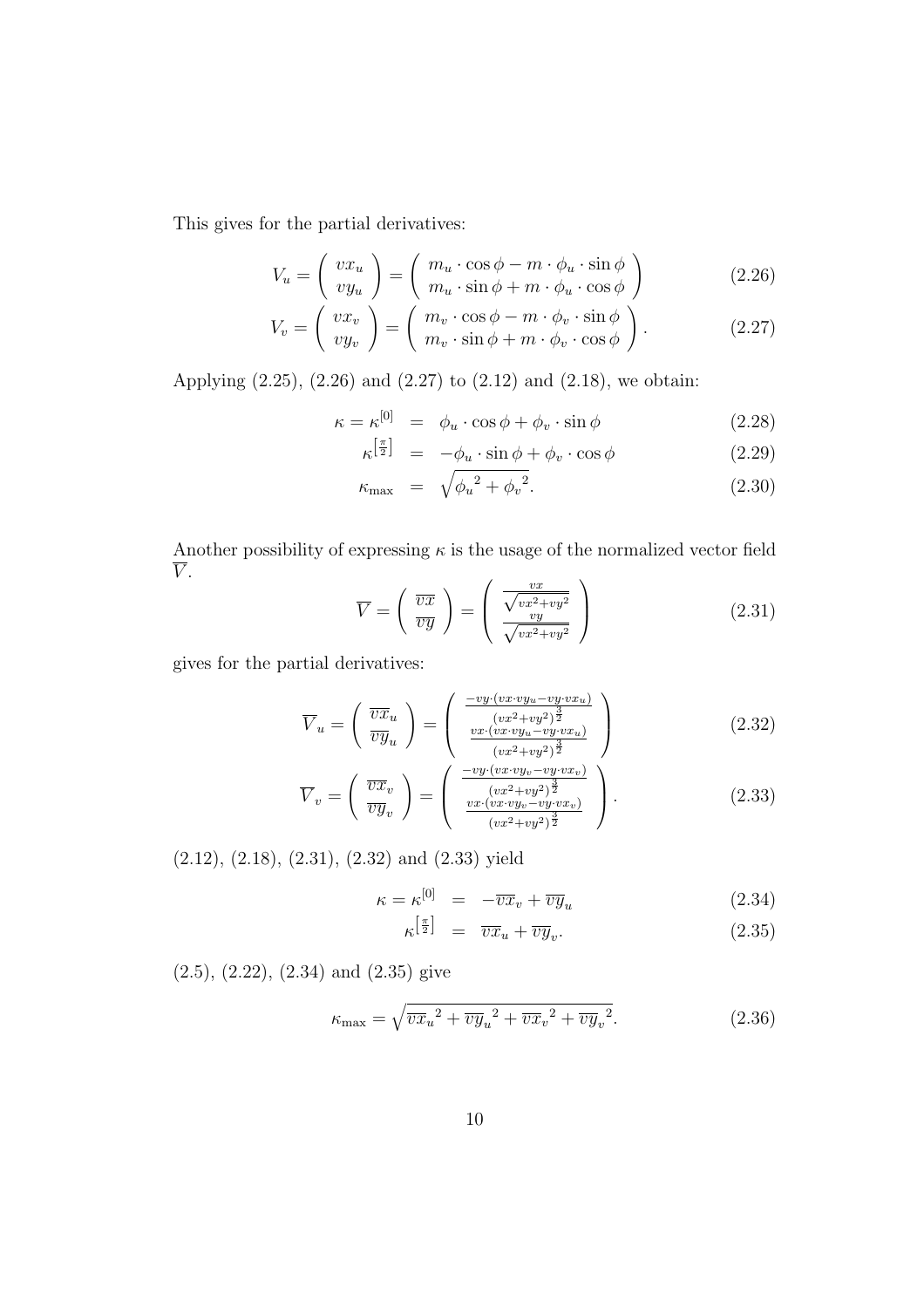Classical vector analysis provides two fundamental measures of the rate of the change of a vector field: the *divergence* and the *curl* (see [3] or any standard text book on vector analysis for details). The divergence and the curl of a vector field consider the magnitude of vectors in the vector field. Nevertheless, using the concepts of normalized and perpendicular vector fields, we are able to write the vector field curvature in terms of vector field divergence.

Given a vector field  $V = (vx, vy)^T$ , the divergence of V is defined as (see [3]):

$$
\operatorname{div}(V) := vx_u + vy_v \tag{2.37}
$$

and has the following geometrical meaning: considering a small area (volume for 3D vector fields) element in the flow related to the vector field, the area (volume) of this element will change during the flow. The divergence is a measure of how much the area (volume) of such an element changes during a time dt. A positive divergence means increasing of the area (volume), a negative divergence means decreasing of the area (volume).

For the perpendicular vector field  $V^{\left[\frac{\pi}{2}\right]} = (-vy, vx)^T$  we obtain

$$
\operatorname{div}(V^{\left[\frac{\pi}{2}\right]}) = -vy_u + vx_v. \tag{2.38}
$$

Now (2.34), (2.35), (2.37) and (2.38) give

$$
\kappa = \kappa^{[0]} = -\text{div}(\overline{V}^{\left[\frac{\pi}{2}\right]}) \tag{2.39}
$$

$$
\kappa^{\left[\frac{\pi}{2}\right]} = \text{div}(\overline{V}).\tag{2.40}
$$

## **2.5 Curvature Behavior Around Critical Points**

In this section we want to discuss a property of the vector field curvature around critical points. This property –formulated in theorem 1– is one of the foundations of using the vector field curvature for the visualization of vector fields (treated in the next chapter).

We consider the normalized vector field  $\overline{V} = (\overline{vx}, \overline{vy})^T$  of the vector field V, given by (2.2). Then we know  $-1 \leq \overline{vx} \leq 1$ ,  $-1 \leq \overline{vy} \leq 1$  and  $\overrightarrow{vx^2} + \overrightarrow{vy^2} = 1$ . Furthermore, we know (2.34) and (2.35).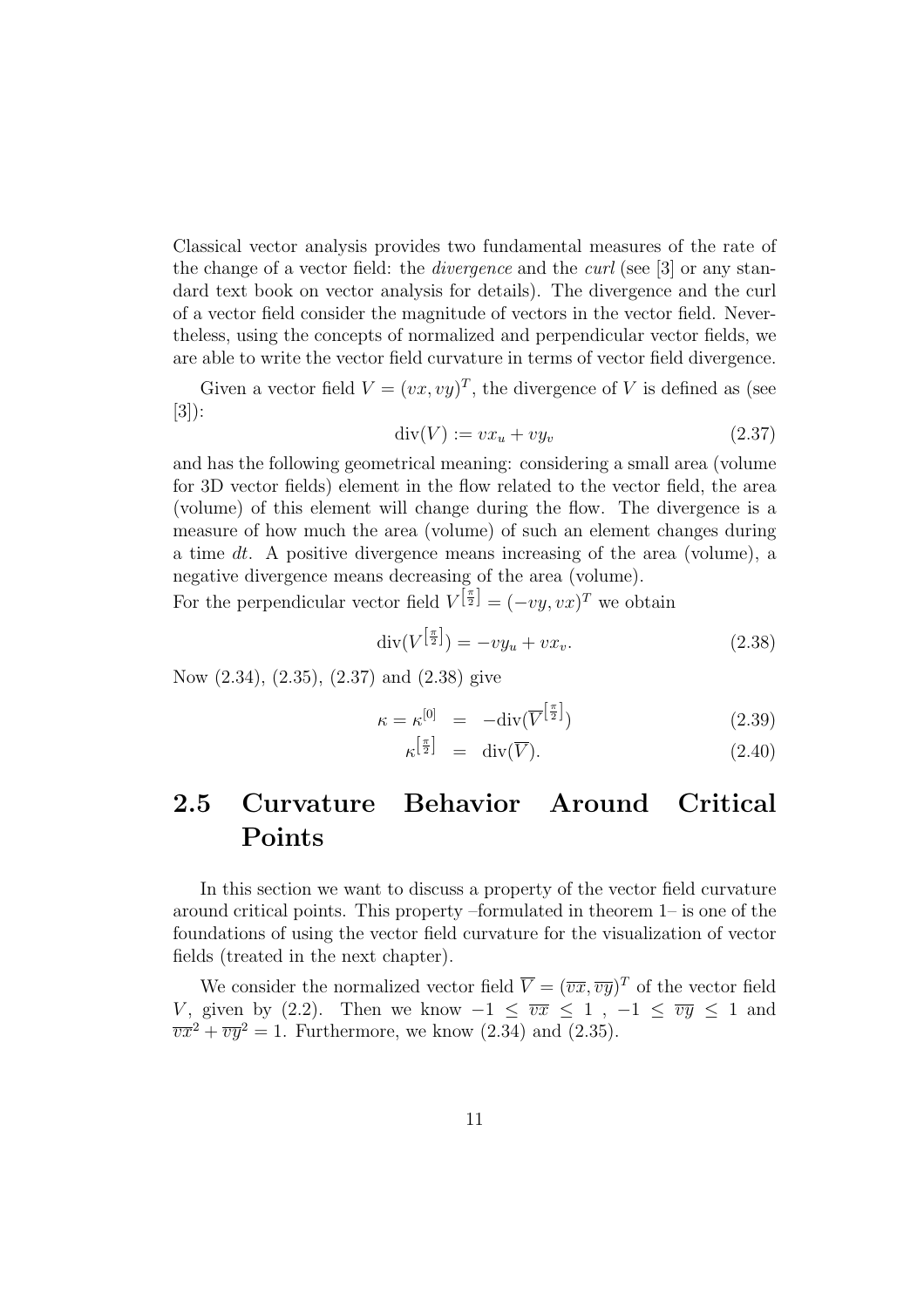

Figure 2.3: Degenerate critical point

Let  $(u_0, v_0)$  be a critical point of V. We consider a small circle with radius  $r > 0$  around  $(u_0, v_0)$ . For every point of this circle,  $\overline{V}$  defines a direction  $(\overline{vx}, \overline{vy})^T$ . We define the extreme values for  $\overline{vx}$  for all points on the circle:

$$
\overline{vx}_{\min}(r) := \min\left\{ \left\| \overline{vx}(u,v) \right\| : \sqrt{(u-u_0)^2 + (v-v_0)^2} = r \right\} \quad (2.41)
$$

$$
\overline{vx}_{\max}(r) := \max \left\{ \|\overline{vx}(u,v)\| : \sqrt{(u-u_0)^2 + (v-v_0)^2} = r \right\}. (2.42)
$$

Now we define:

**Definition 3** The critical point  $(u_0, v_0)$  is degenerate iff

$$
\lim_{r \to 0+0} \overline{vx}_{\min}(r) = \lim_{r \to 0+0} \overline{vx}_{\max}(r)
$$
\n(2.43)

*for*  $(u_0, v_0)$ .

That means that in a very small neighborhood of a degenerate critical point the directions of the vectors in the vector field do not change. Figure 2.3 gives an illustration of this definition.  $1$  We want to exclude degenerate critical points from further treatment.

$$
\lim_{r \to 0+0} \overline{vx}_{\min}(r) = 0
$$
  

$$
\lim_{r \to 0+0} \overline{vx}_{\max}(r) = 1.
$$

<sup>&</sup>lt;sup>1</sup>From the standpoint of vector field topology (see [5]) we can say: Every critical point with an index  $\neq 0$  in non-degenerate. In fact, for every point with an index  $\neq 0$  we obtain: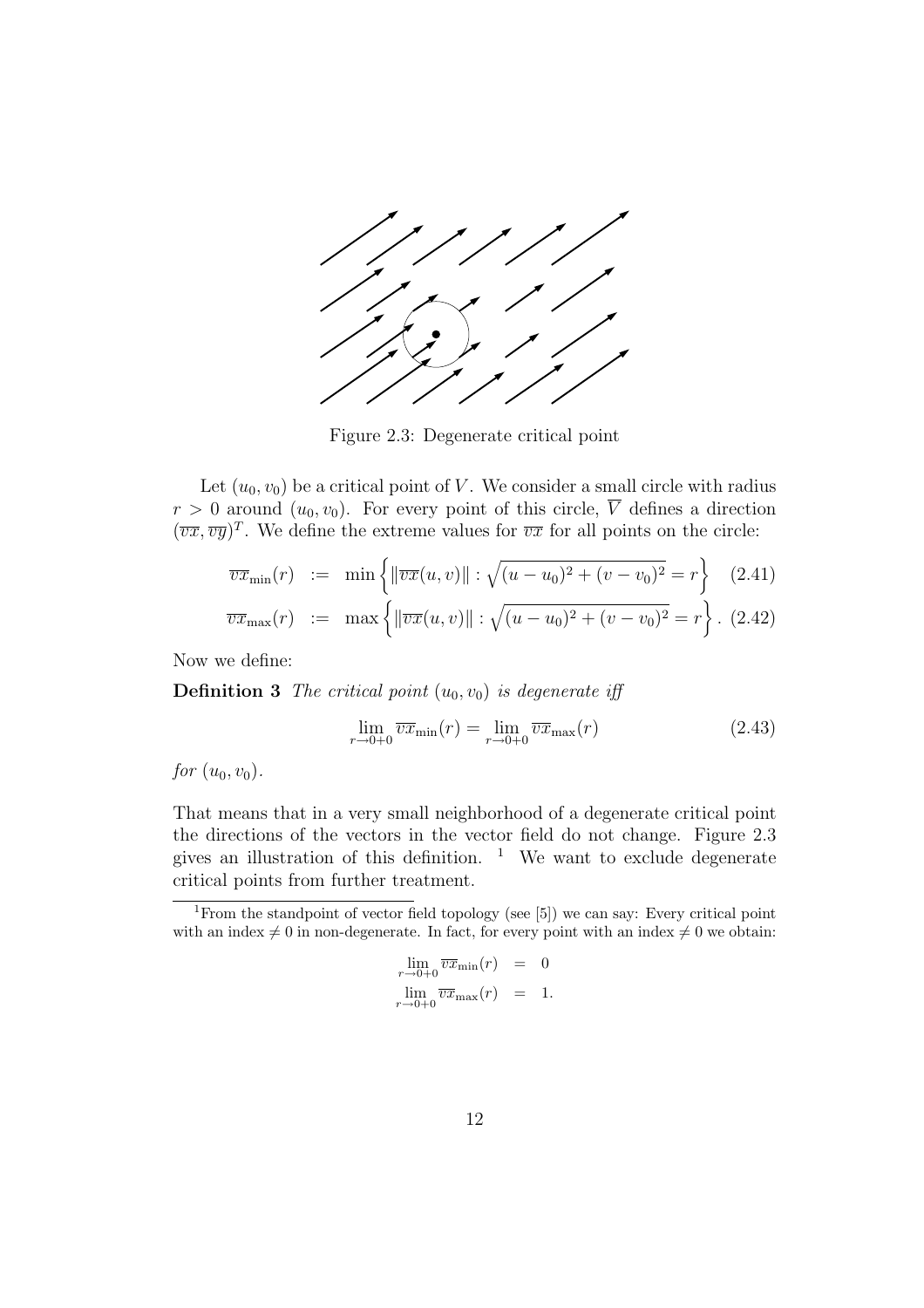We consider again a small circle with radius  $r$  around the critical point  $(u_0, v_0)$ . Now we define the extreme curvature and the extreme perpendicular curvature of the vector field for all points on the circle:

$$
\kappa_{extreme}^{[0]}(r) := \max \left\{ \|\kappa^{[0]}(u,v)\| : \sqrt{(u-u_0)^2 + (v-v_0)^2} = r \right\} (2.44)
$$
  

$$
\kappa_{extreme}^{[\frac{\pi}{2}]}(r) := \max \left\{ \|\kappa^{[\frac{\pi}{2}]}(u,v)\| : \sqrt{(u-u_0)^2 + (v-v_0)^2} = r \right\} (2.45)
$$

Furthermore, we define

$$
\kappa_{extreme}(r) := \max \left\{ \kappa_{extreme}^{[0]}(r), \kappa_{extreme}^{[\frac{\pi}{2}]}(r) \right\}.
$$
 (2.46)

Now we can formulate the following

**Theorem 1** Let V be a vector field and  $(u_0, v_0)$  be a non-degenerate critical point of V. Then the following is valid around  $(u_0, v_0)$ :

$$
\lim_{r \to 0+0} \kappa_{extreme}(r) = \infty. \tag{2.47}
$$

Theorem 1 tells us that in a small neighborhood of a non-degenerate critical point the vector field curvature tends to infinity – at least for one direction in either the vector field or the perpendicular vector field.

To prove theorem 1 we have to show that  $\kappa_{\text{max}}$  tends to infinity around the non-degenerate critical point  $(u_0, v_0)$  - at least for one direction. Equation (2.36) holds that for proving this, it is sufficient to show that at least one of the values  $\overline{vx}_u, \overline{vx}_v, \overline{vy}_u, \overline{vy}_v$  tends to infinity around  $(u_0, v_0)$ .

One more time we consider a small circle c around  $(u_0, v_0)$  with radius  $r > 0$ . Furthermore, we consider two points  $P_1$  and  $P_2$  on c which give the extreme values of  $\overline{vx}$  for all points of the circle:

$$
\overline{vx}(P_1) = \overline{vx}_{\min}(r) \tag{2.48}
$$

$$
\overline{vx}(P_2) = \overline{vx}_{\text{max}}(r). \tag{2.49}
$$

Let d be the distance between  $P_1$  and  $P_2$ . Since  $P_1$  and  $P_2$  are on c, we know

$$
d \le 2 \cdot r. \tag{2.50}
$$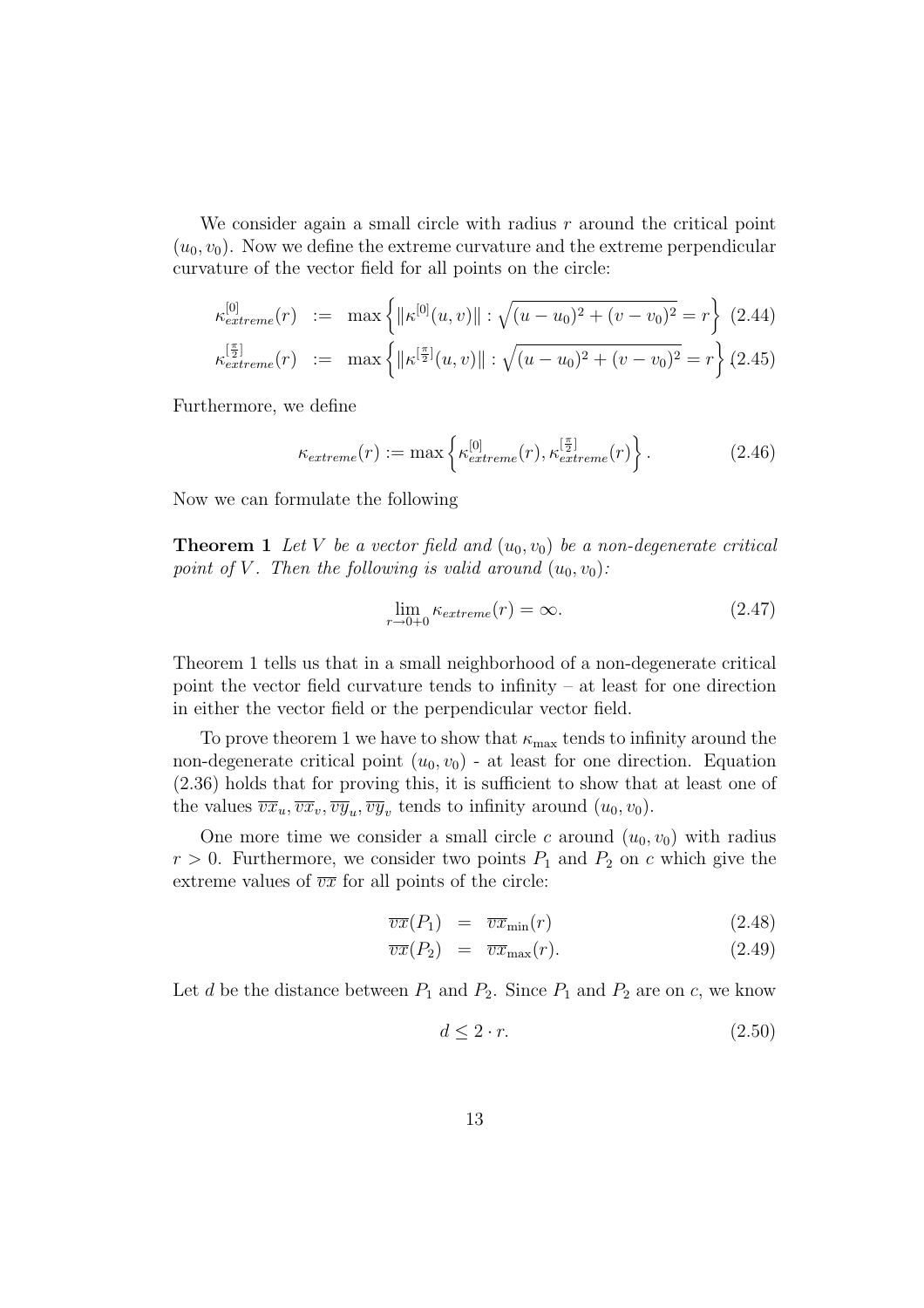

Figure 2.4: configuration for proving theorem 1

(If  $d = 2 \cdot r$ , i.e.  $P_1$  and  $P_2$  are diametral on c, we have to move either  $P_1$  or  $P_2$  a little bit on c. Doing this we have to make sure that  $\overline{vx}(P_1) \neq \overline{vx}(P_2)$ .) Figure 2.4 illustrades the configuration for the proof of theorem 1.

We consider the function  $\overline{vx}$  over the line segment  $P_1P_2$ . Let  $\overline{vx}(P)$  be the directional derivative of  $\overline{vx}(P)$  in the direction of  $P_1 - P_2$  for a point P on the line segment  $P_1P_2$ . Since (2.48), (2.49) and  $\overline{vx}$  is continous over  $P_1P_2$ , the mean value theorem of differential calculus (see [21]) holds: There is a point P on the line segment  $P_1P_2$  with

$$
\overline{vx}(P) = \frac{\overline{vx}(P_2) - \overline{vx}(P_1)}{d}.
$$
\n(2.51)

Furthermore we know that  $\dot{\overline{vx}}(P)$  can be expressed as a linear combination of  $\overline{vx}_u(P)$  and  $\overline{vx}_v(P)$ :

$$
\overline{vx}(P) = \overline{vx}_u(P) \cdot \cos \delta + \overline{vx}_v(P) \cdot \sin \delta \tag{2.52}
$$

for some angle  $\delta$ .

Now we let the radius r of the circle c converge to 0. Then  $(2.50)$  shows that d converges to 0 as well. This,  $(2.51)$ , and the fact that the critical point is non-degenerate yields that  $\overline{vx}(P)$  tends to infinity. This statement together with (2.52) yields that at least one of the partial derivatives of  $\overline{vx}(P)$ converges to infinity. Thus, theorem 1 is proven  $\Box$ .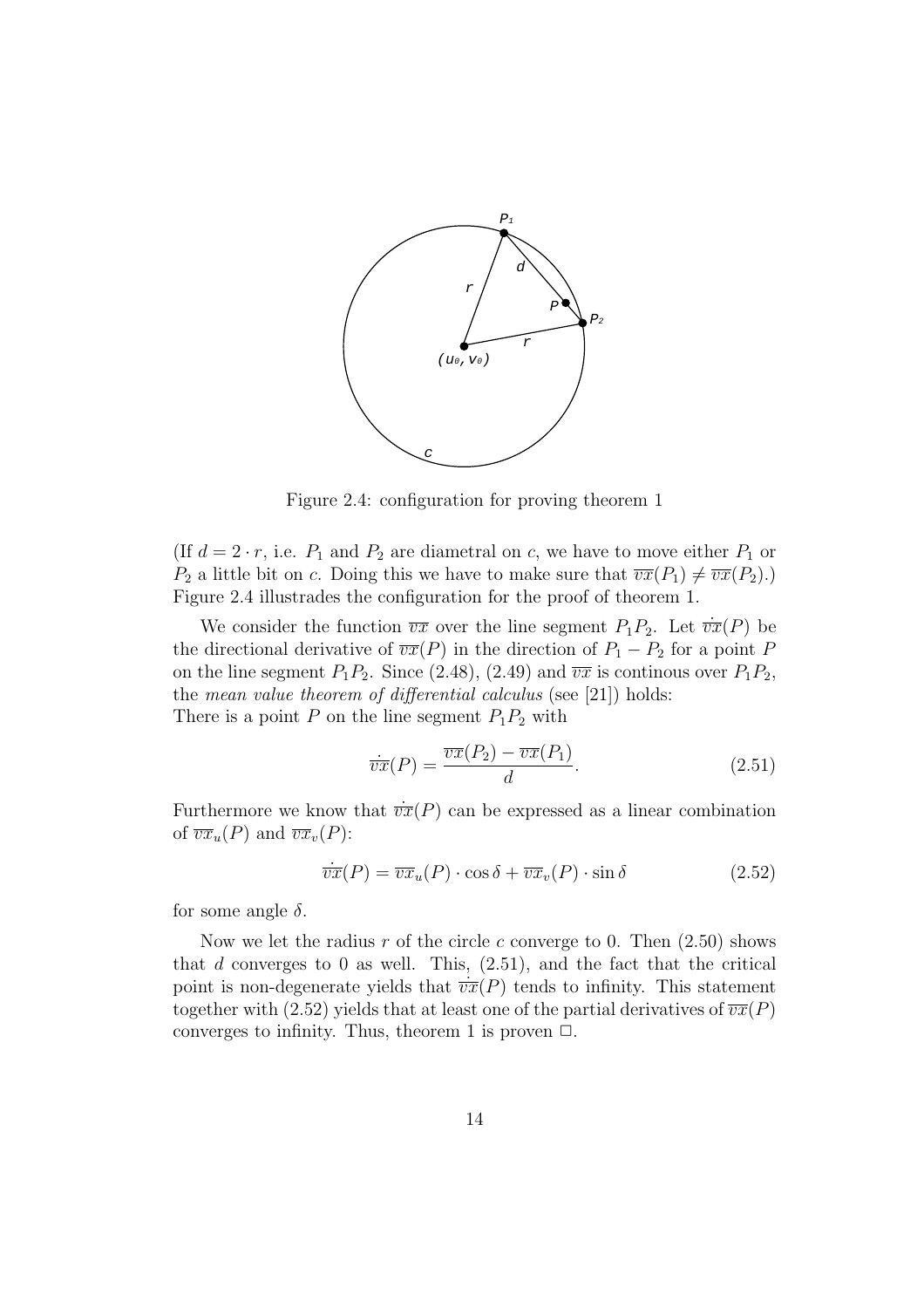Theorem 1 gives a necessary condition for a non-degenerate critical point in a vector field. Obviously, this condition is also sufficient: considering equation (2.12) and keeping in mind that the vector field is piecewise analytic, we obtain that  $\kappa$  can tend to infinity only if the denominator of  $(2.12)$  converges to 0, i.e. we have a critical point.

## **2.6 Uniqueness of Curvature Description for Vector Fields**

In this section we want to show that the curvature and the perpendicular curvature of a vector field describe its normalized vector field uniquely. For doing this we prove the following

**Theorem 2** Given are two vector fields  $V_1$  and  $V_2$  which have non-constant direction fields. If  $\kappa(V_1) = \kappa(V_2)$  and  $\kappa^{[\frac{\pi}{2}]}(V_1) = \kappa^{[\frac{\pi}{2}]}(V_2)$  then the directions of the vectors of  $V_1$  and  $V_2$  coincide in every point.

To prove this we describe the vectors of  $V_1$  and  $V_2$  in polar coordinates, i.e. in terms of direction angle and magnitude:

$$
V_1(u,v) = \begin{pmatrix} \phi(u,v) \\ m_1(u,v) \end{pmatrix} \tag{2.53}
$$

$$
V_2(u,v) = \begin{pmatrix} \phi(u,v) + \alpha(u,v) \\ m_2(u,v) \end{pmatrix}
$$
 (2.54)

where  $\phi$  and  $\phi + \alpha$  denote the direction angle and  $m_1$  and  $m_2$  denote the magnitudes of the vectors. Then we know from  $(2.28)$  and  $(2.29)$  about the curvatures of  $V_1$  and  $V_2$  and their partial derivatives:

$$
\kappa(V_1) = \phi_u \cdot \cos \phi + \phi_v \cdot \sin \phi \tag{2.55}
$$

$$
\kappa_u(V_1) = \phi_{uu} \cdot \cos \phi + \phi_u \cdot (\cos \phi)_u \n+ \phi_{uv} \cdot \sin \phi + \phi_v \cdot (\sin \phi)_u \n= \phi_{uu} \cdot \cos \phi - \phi_u^2 \cdot \sin \phi \n+ \phi_{uv} \cdot \sin \phi + \phi_u \cdot \phi_v \cdot \cos \phi
$$
\n(2.56)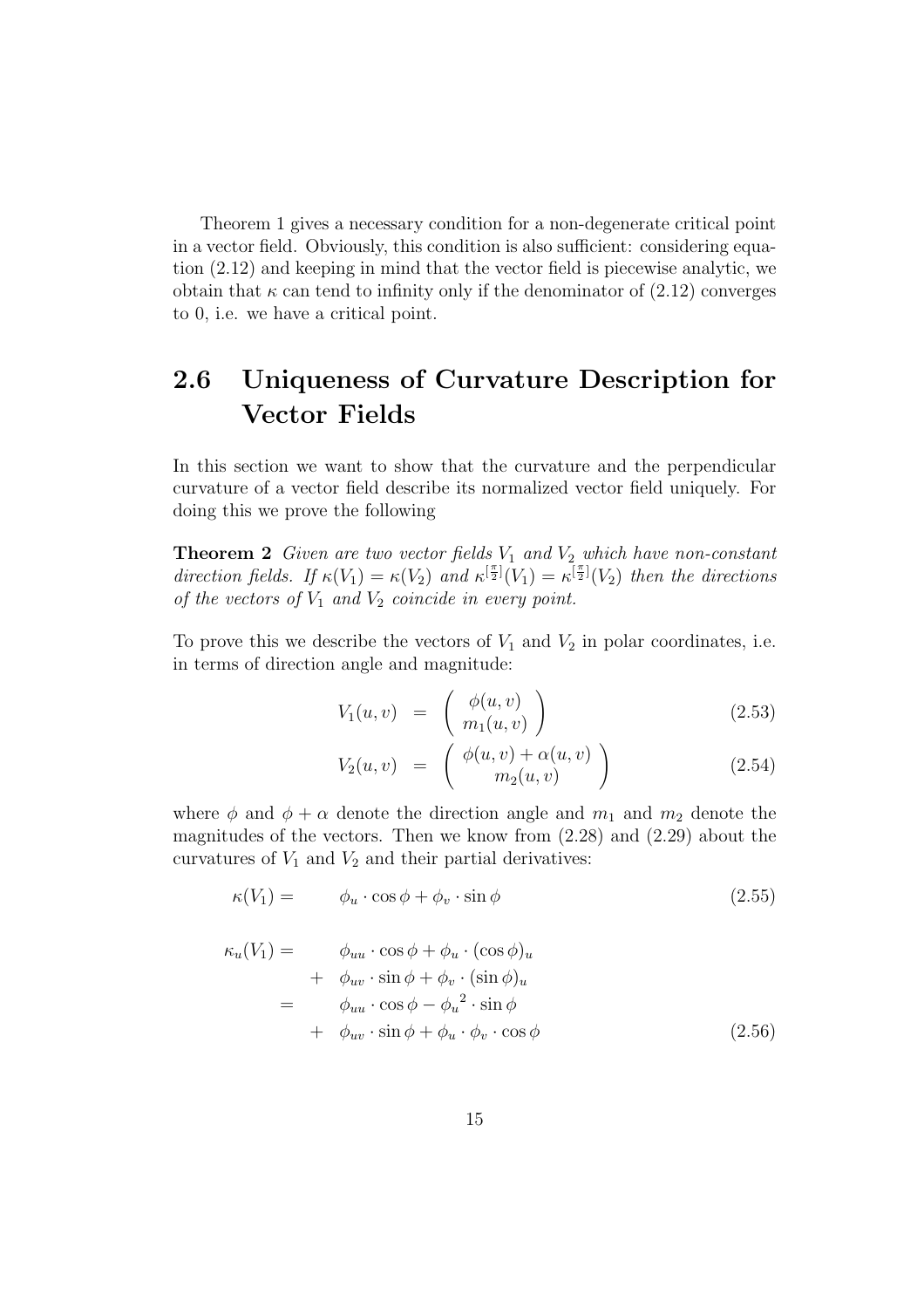$$
\kappa_v(V_1) = \phi_{uv} \cdot \cos \phi + \phi_u \cdot (\cos \phi)_v
$$
  
+  $\phi_{vv} \cdot \sin \phi + \phi_v \cdot (\sin \phi)_v$   
=  $\phi_{uv} \cdot \cos \phi - \phi_u \cdot \phi_v \cdot \sin \phi$   
+  $\phi_{vv} \cdot \sin \phi + \phi_v^2 \cdot \cos \phi$  (2.57)

$$
\kappa^{\left[\frac{\pi}{2}\right]}(V_1) = -\phi_u \cdot \sin\phi + \phi_v \cdot \cos\phi \tag{2.58}
$$

$$
\kappa^{[\frac{\pi}{2}]}_{u}(V_{1}) = -\phi_{uu} \cdot \sin \phi - \phi_{u} \cdot (\sin \phi)_{u}
$$
  
+  $\phi_{uv} \cdot \cos \phi + \phi_{v} \cdot (\cos \phi)_{u}$   
=  $-\phi_{uu} \cdot \sin \phi - \phi_{u}^{2} \cos \phi$   
+  $\phi_{uv} \cdot \cos \phi - \phi_{u} \cdot \phi_{v} \cdot \sin \phi$  (2.59)

$$
\kappa^{[\frac{\pi}{2}]}_v(V_1) = -\phi_{uv} \cdot \sin \phi - \phi_u \cdot (\sin \phi)_v \n+ \phi_{vv} \cdot \cos \phi + \phi_v \cdot (\cos \phi)_v \n= - \phi_{uv} \cdot \sin \phi - \phi_u \cdot \phi_v \cdot \cos \phi \n+ \phi_{vv} \cos \phi - \phi_v^2 \cdot \sin \phi
$$
\n(2.60)

$$
\kappa(V_2) = (\phi_u + \alpha_u) \cdot \cos(\phi + \alpha) + (\phi_v + \alpha_v) \cdot \sin(\phi + \alpha) \quad (2.61)
$$

$$
\kappa_u(V_2) = (\phi_{uu} + \alpha_{uu}) \cdot \cos(\phi + \alpha) + (\phi_u + \alpha_u) \cdot (\cos(\phi + \alpha))_u
$$
  
+ 
$$
(\phi_{uv} + \alpha_{uv}) \cdot \sin(\phi + \alpha) + (\phi_v + \alpha_v) \cdot (\sin(\phi + \alpha))_u
$$
  
= 
$$
(\phi_{uu} + \alpha_{uu}) \cdot \cos(\phi + \alpha) - (\phi_u + \alpha_u)^2 \cdot \sin(\phi + \alpha)
$$
  
+ 
$$
(\phi_{uv} + \alpha_{uv}) \cdot \sin(\phi + \alpha)
$$
  
+ 
$$
(\phi_u + \alpha_u) \cdot (\phi_v + \alpha_v) \cdot \cos(\phi + \alpha)
$$
 (2.62)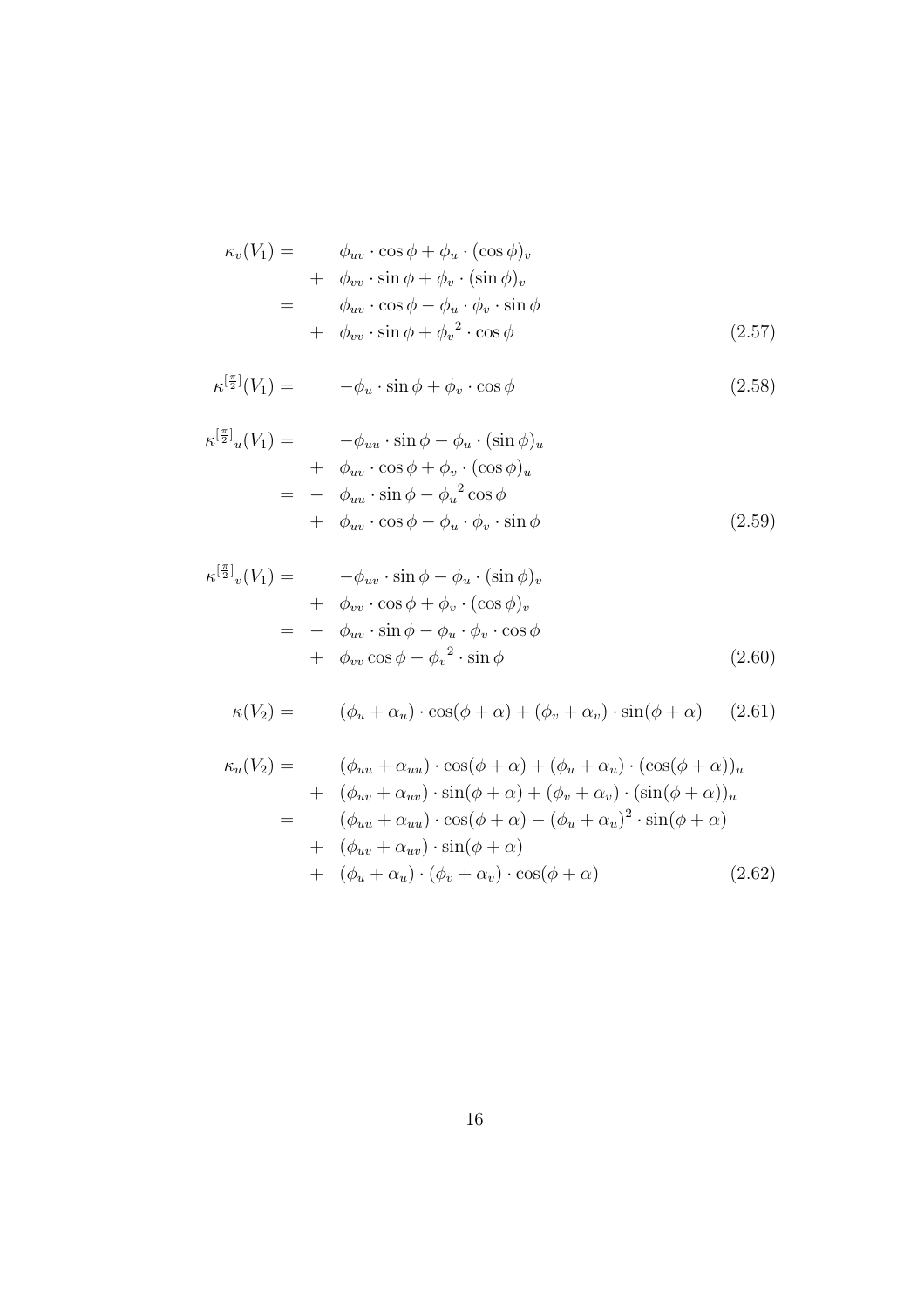$$
\kappa_v(V_2) = (\phi_{uv} + \alpha_{uv}) \cdot \cos(\phi + \alpha) + (\phi_u + \alpha_u) \cdot (\cos(\phi + \alpha))_v
$$
  
+ 
$$
(\phi_{vv} + \alpha_{vv}) \cdot \sin(\phi + \alpha) + (\phi_v + \alpha_v) \cdot (\sin(\phi + \alpha))_v
$$
  
= 
$$
(\phi_{uv} + \alpha_{uv}) \cdot \cos(\phi + \alpha)
$$
  
- 
$$
(\phi_u + \alpha_u) \cdot (\phi_v + \alpha_v) \cdot \sin(\phi + \alpha)
$$
  
+ 
$$
(\phi_{vv} + \alpha_{vv}) \cdot \sin(\phi + \alpha) + (\phi_v + \alpha_v)^2 \cdot \cos(\phi + \alpha)
$$
 (2.63)

$$
\kappa^{[\frac{\pi}{2}]}(V_2) = - (\phi_u + \alpha_u) \cdot \sin(\phi + \alpha) + (\phi_v + \alpha_v) \cdot \cos(\phi + \alpha) \qquad (2.64)
$$

$$
\kappa_u^{\left[\frac{\pi}{2}\right]}(V_2) = - (\phi_{uu} + \alpha_{uu}) \cdot \sin(\phi + \alpha) - (\phi_u + \alpha_u) \cdot (\sin(\phi + \alpha))_u
$$
  
+ 
$$
(\phi_{uv} + \alpha_{uv}) \cdot \cos(\phi + \alpha) + (\phi_v + \alpha_v) \cdot (\cos(\phi + \alpha)_u
$$
  
= 
$$
- (\phi_{uu} + \alpha_{uu}) \cdot \sin(\phi + \alpha) - (\phi_u + \alpha_u)^2 \cdot \cos(\phi + \alpha)
$$
  
+ 
$$
(\phi_{uv} + \alpha_{uv}) \cdot \cos(\phi + \alpha)
$$
  
- 
$$
(\phi_u + \alpha_u) \cdot (\phi_v + \alpha_v) \cdot \sin(\phi + \alpha)
$$
 (2.65)

$$
\kappa_v^{\left[\frac{\pi}{2}\right]}(V_2) = - (\phi_{uv} + \alpha_{uv}) \cdot \sin(\phi + \alpha) - (\phi_u + \alpha_u) \cdot (\sin(\phi + \alpha))_v
$$
  
+ 
$$
(\phi_{vv} + \alpha_{vv}) \cdot \cos(\phi + \alpha) + (\phi_v + \alpha_v) \cdot (\cos(\phi + \alpha))_v
$$
  
= 
$$
- (\phi_{uv} + \alpha_{uv}) \cdot \sin(\phi + \alpha)
$$
  
- 
$$
(\phi_u + \alpha_u) \cdot (\phi_v + \alpha_v) \cdot \cos(\phi + \alpha)
$$
  
+ 
$$
(\phi_{vv} + \alpha_{vv}) \cdot \cos(\phi + \alpha) - (\phi_v + \alpha_v)^2 \cdot \sin(\phi + \alpha). (2.66)
$$

 $\mathcal{L}[\mathbf{r}]$ 

The assumption that the curvatures of  $V_1$  and  $V_2$  and the perpendicular curvatures of  $V_1$  and  $V_2$  coincide gives the system of equations

$$
\begin{bmatrix}\n\kappa(V_1) = \kappa(V_2) \\
\kappa_u(V_1) = \kappa_u(V_2) \\
\kappa_v(V_1) = \kappa_v(V_2) \\
\kappa^{\left[\frac{\pi}{2}\right]}(V_1) = \kappa^{\left[\frac{\pi}{2}\right]}(V_2) \\
\kappa^{\left[\frac{\pi}{2}\right]}(V_1) = \kappa^{\left[\frac{\pi}{2}\right]}(V_2) \\
\kappa^{\left[\frac{\pi}{2}\right]}(V_1) = \kappa^{\left[\frac{\pi}{2}\right]}(V_2)\n\end{bmatrix}
$$
\n(2.67)

with the 6 unknowns  $\alpha, \alpha_u, \alpha_v, \alpha_{uu}, \alpha_{uv}, \alpha_{vv}$ . Keeping in mind that  $\sin(\phi + \phi)$  $\alpha$ ) = sin  $\phi \cdot \cos \alpha + \cos \phi \cdot \sin \alpha$  and  $\cos(\phi + \alpha) = \cos \phi \cdot \cos \alpha - \sin \phi \cdot \sin \alpha$ ,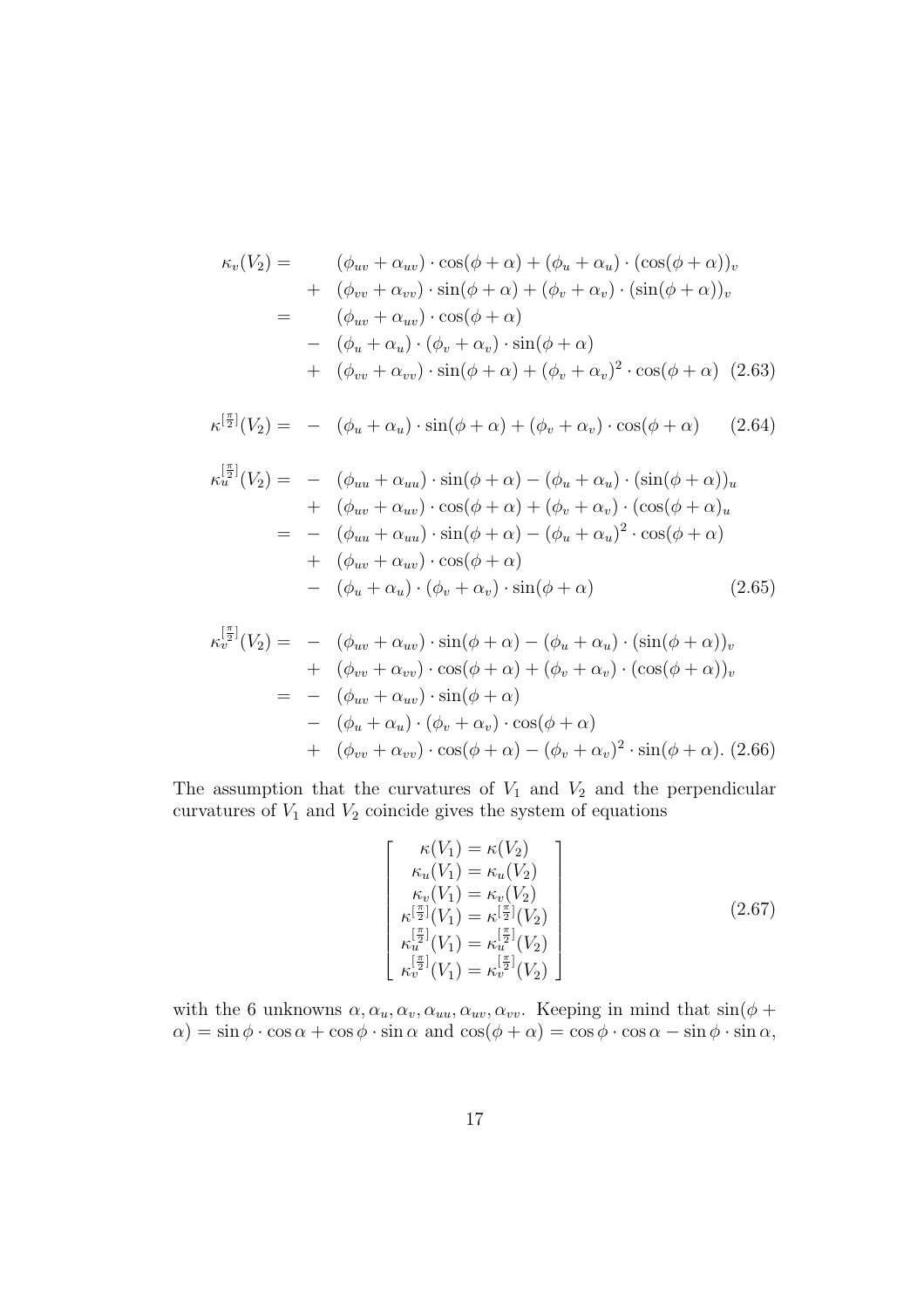we can solve this system of equations by substituting all partial derivatives of  $\alpha$ . This gives for  $\alpha_u, \alpha_v$  and  $\alpha$ :

$$
\alpha_u = -\phi_v \cdot \sin \alpha + \phi_u \cdot \cos \alpha - \phi_u \tag{2.68}
$$

$$
\alpha_v = \phi_u \cdot \sin \alpha + \phi_v \cdot \cos \alpha - \phi_v \tag{2.69}
$$

$$
0 = \frac{\sin \alpha \cdot \cos \phi - \cos \alpha \cdot \sin \phi}{\cos^2 \alpha - \cos^2 \phi}
$$

$$
\cdot ((\cos \alpha - 1) \cdot (\phi_u^2 + \phi_v^2) - \sin \alpha \cdot (\phi_{uu} + \phi_{vv})) \qquad (2.70)
$$

(2.70) has 3 possible solutions:

$$
\alpha = 0 \tag{2.71}
$$

$$
\alpha = \phi \tag{2.72}
$$

$$
\alpha = -2 \cdot \arctan \frac{\phi_{uu} + \phi_{vv}}{\phi_u^2 + \phi_v^2}.
$$
 (2.73)

 $(2.71)$  is the trivial solution meaning that  $V_1 = V_2$ . Now we want to show that (2.72) and (2.73) are in general not solutions of our problem.

Solving the system of equations (2.67) we considered  $\alpha, \alpha_u, \alpha_v, \alpha_{uu}, \alpha_{uv}, \alpha_{vv}$ as independent variables. Using the dependencies between them we want to exclude (2.72) and (2.73) as solutions.

**a)** concerning (2.72), converging  $\alpha$  to  $\phi$  transforms (2.70) to

$$
0 = \frac{(\cos \alpha - 1) \cdot (\phi_u^2 + \phi_v^2) - \sin \alpha \cdot (\phi_{uu} + \phi_{vv})}{\cos \phi \cdot \sin \phi}.
$$
 (2.74)

This gives  $(2.73)$  as solution for  $\alpha$ . Therefore,  $(2.72)$  is reduced to  $(2.73)$ . **b)** concerning (2.73), we use the abbrevations

$$
q \quad := \quad \phi_{uu} + \phi_{vv} \tag{2.75}
$$

$$
r := \phi_u^2 + \phi_v^2. \tag{2.76}
$$

Applying basic rules of trigonometry and differential calculus, we obtain from (2.73):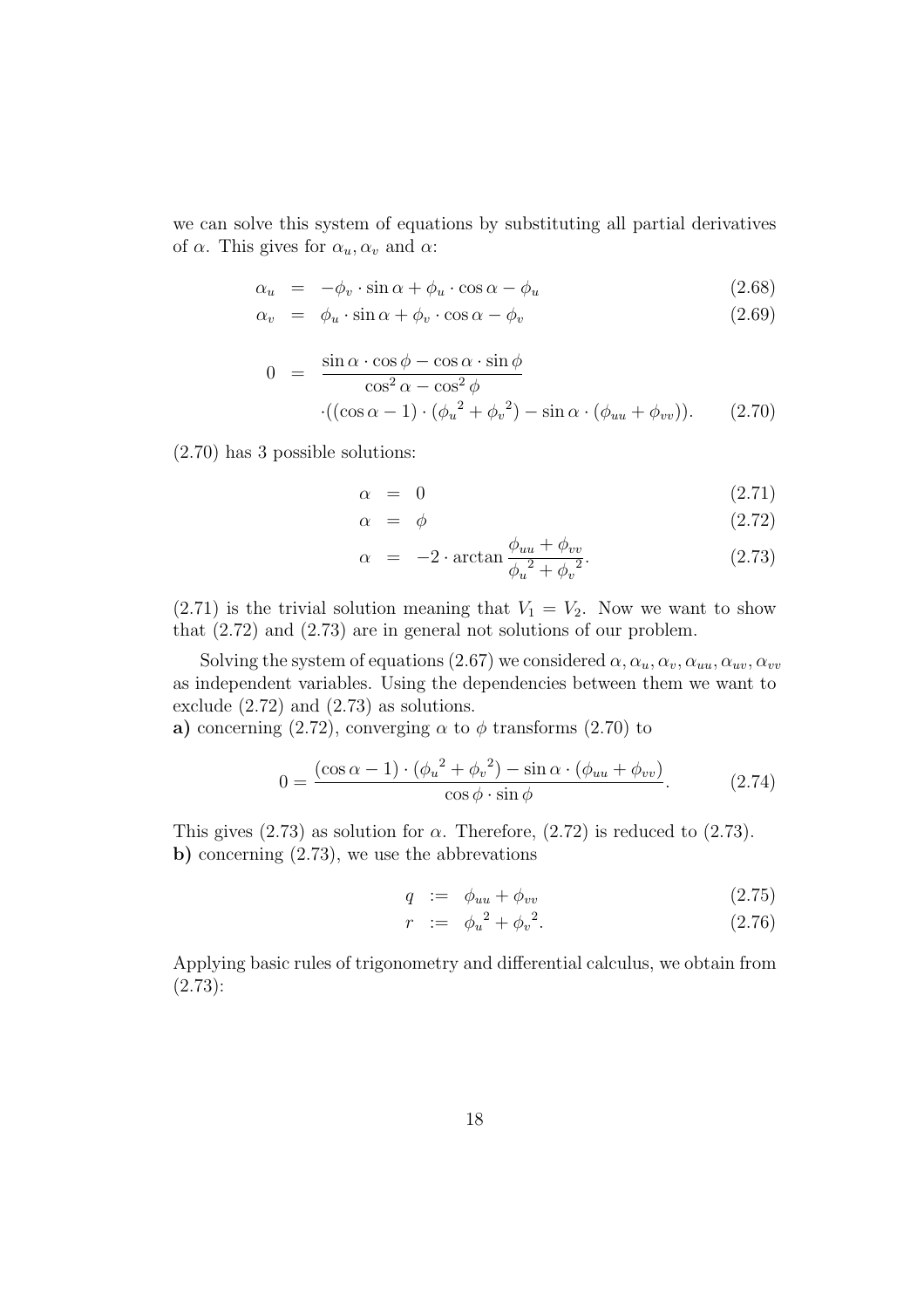$$
\sin \alpha = -2 \cdot \frac{q \cdot r}{q^2 + r^2} \tag{2.77}
$$

$$
\cos \alpha = \frac{q^2 - r^2}{q^2 + r^2} \tag{2.78}
$$

$$
\alpha_u = 2 \cdot \frac{q \cdot r_u - r \cdot q_u}{q^2 + r^2} \tag{2.79}
$$

$$
\alpha_v = 2 \cdot \frac{q \cdot r_v - r \cdot q_v}{q^2 + r^2}.
$$
\n(2.80)

Applying this to (2.68) and (2.69), we obtain two conditions for  $\phi$ :

$$
\phi_u \cdot q \cdot (q^2 + r^2) = -(q \cdot (q \cdot r_u - r \cdot q_u) + r \cdot (q \cdot r_v - r \cdot q_v)) \tag{2.81}
$$

$$
\phi_v \cdot q \cdot (q^2 + r^2) = r \cdot (q \cdot r_u - r \cdot q_u) - q \cdot (q \cdot r_v - r \cdot q_v). \tag{2.82}
$$

This means that (2.73) can be a solution of our problem only if  $\phi$  (and therefore the vector field  $V_1$ ) satisfies (2.81) and (2.82). In general, vector fields do not have this property. (In fact, all vector fields considered in this paper do not satisfy (2.81) and (2.82).) Thus, for all those vector fields theorem 2 is proven.  $\Box$ 

Theorem 2 has an interesting consequence: the curvature and the perpendicular curvature of a vector field V together contain all information about the directions of the vectors in  $V$ . Therefore, curvature and perpendicular curvature contain all information about the topology of a vector field.

## **2.7 Linear Vector Fields**

Linear vector fields are a special case of the general vector fields considered in this paper. They are used in many of practical applications: practical CFD-data usually contains the vector information for sampled points. Between those points linear (or sometimes bilinear) interpolation of the vector components is performed. The result is a piecewise linear vector field.

Although linear vector fields can be expressed in a very simple form (so simple that even a closed formula of the tangent curves exists), they provide a variety of different topologies. See [10], [11] and [15] for a classification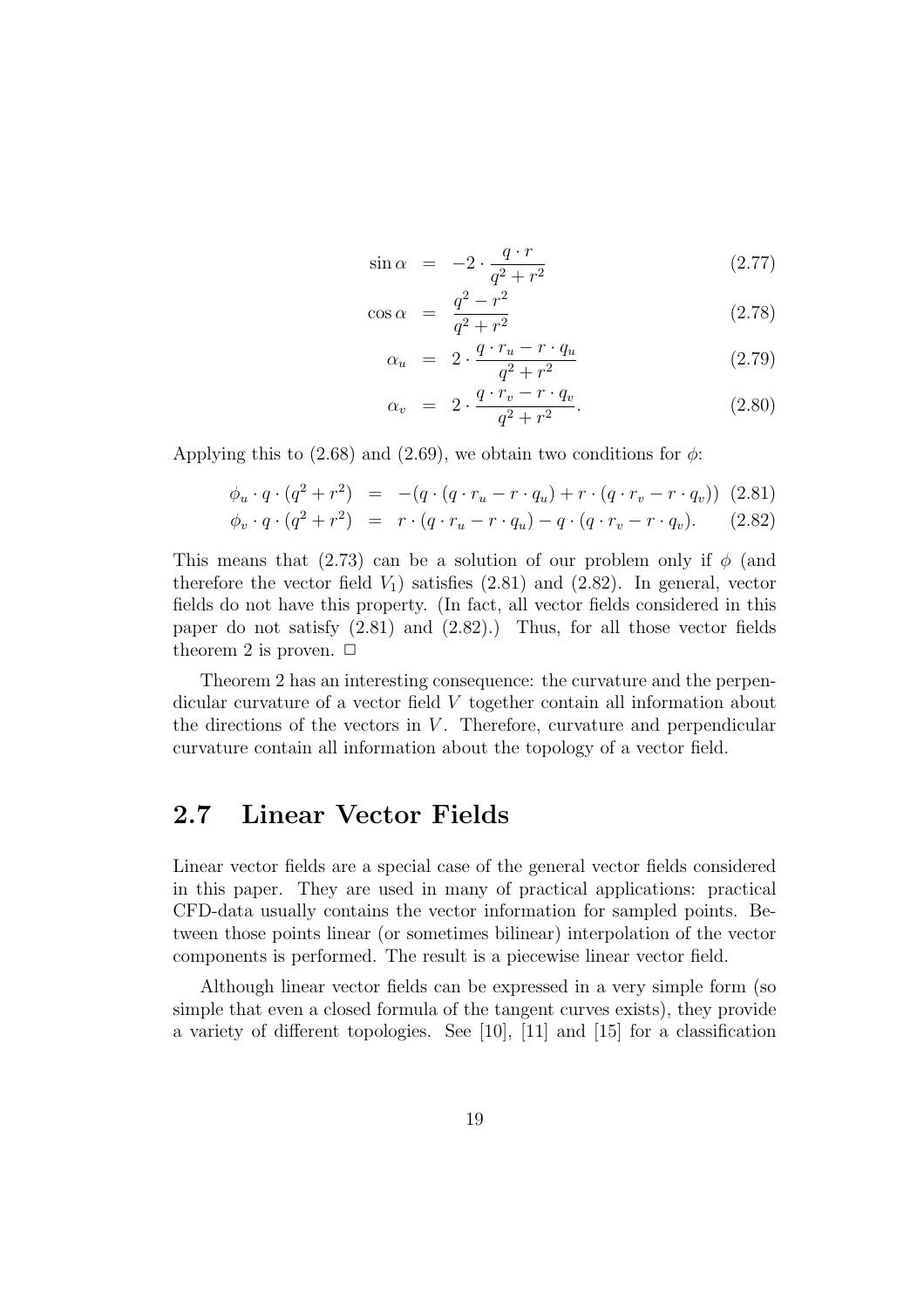of linear vector fields. A general description of vector field topology can be found in [5].

On the other hand, the number of topologies describable by linear vector fields is limited in comparison to general vector fields: the piecewise linearization of a general vector field might lead to a loss of the original topology.

In this section we want to explore some properties of the curvature of linear vector fields.

A linear vector field V can be described in the form

$$
V = u \cdot \mathbf{a} + v \cdot \mathbf{b} \tag{2.83}
$$

where **a** and **b** are vector constants. (Usually  $V$  also contains a constant term, but a simple translation transforms  $V$  into  $(2.83)$ ).

#### **Critical points and degeneracies:**

V has a critical point in  $(0, 0)$ . For this critical point we have

**Lemma 2** Given is a linear vector field described by (2.83). The critical point is degenerate (using definition 3) iff the Jacobian j of V satisfies  $j :=$  $det[\mathbf{a}, \mathbf{b}]=0.$ 

**Proof:** If  $j = 0$ , then vx and vy are linear dependent. That means that  $(vx, vy)^T$  has always the same (or the opposite) direction, also around critical points. Therefore, the critical point is degenerate.

If  $(0, 0)$  is degenerate then the directions of the vectors do not change in a small neighborhood of  $(0, 0)$ . Since  $V_u$  and  $V_v$  are constant for linear vector fields, this means that the directions of the vectors do not change in the entire vector field. Therefore  $vx$  and  $vy$  are linearly dependent, which causes  $j = 0 \Box$ .

Linear vector fields described by (2.83) with  $j \neq 0$  have one and only one critical point: the point  $(0, 0)$ .

### Linearity of the radius of curvature along a ray from  $(0, 0)$ :

Given is a non-degenerate vector field  $V$  described by  $(2.83)$ . We want to express the domain of V in terms of polar coordinates  $r_c$  and  $\mu$ .

$$
u = r_c \cdot \cos \mu \tag{2.84}
$$

$$
v = r_c \cdot \sin \mu. \tag{2.85}
$$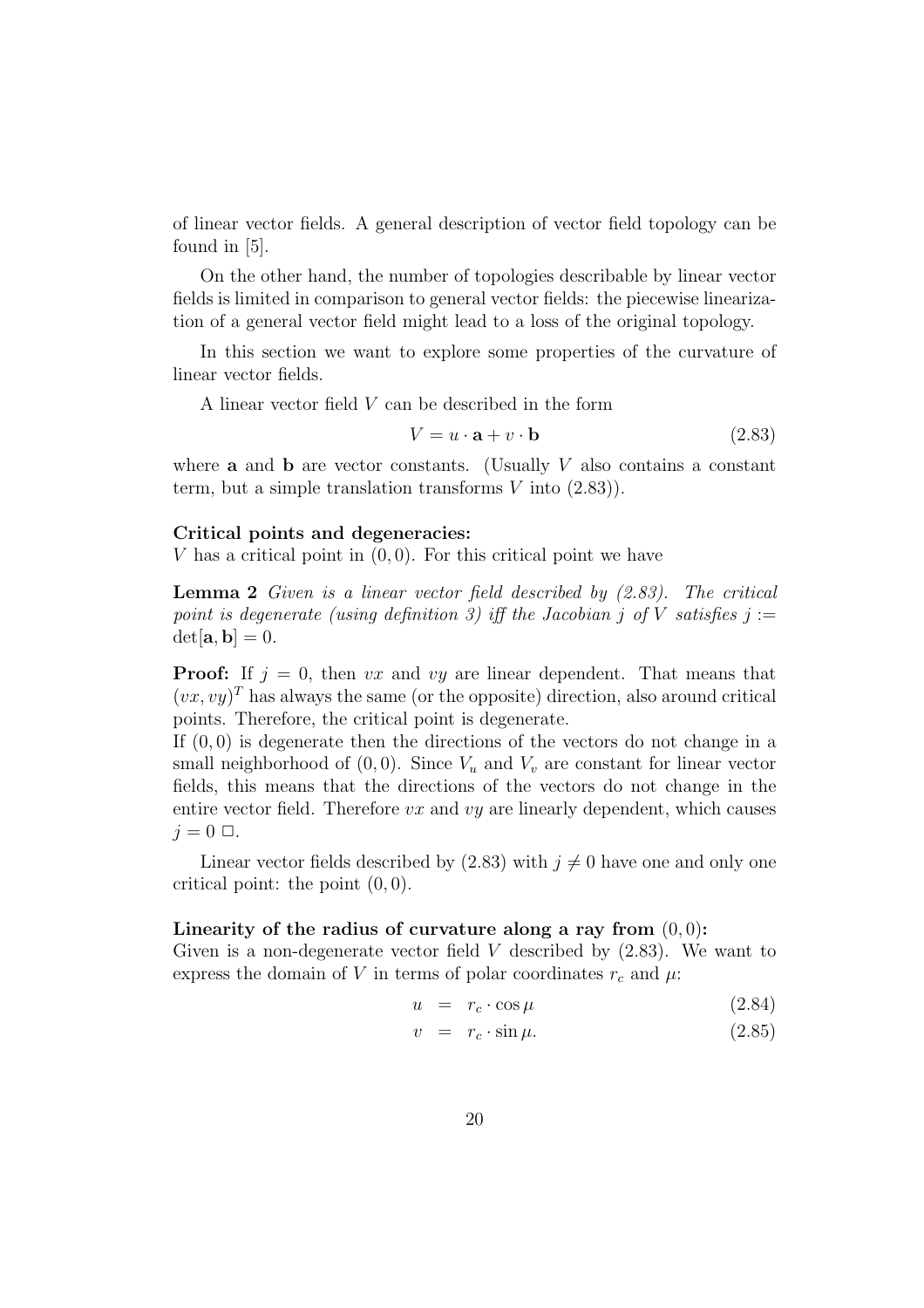This gives for  $V$ :

$$
V = r_c \cdot (\cos \mu \cdot \mathbf{a} + \sin \mu \cdot \mathbf{b}) \quad , \quad V_u = \mathbf{a} \quad , \quad V_v = \mathbf{b}. \tag{2.86}
$$

Inserting (2.86) into (2.12), we obtain the following

**Theorem 3** Given is a linear vector field with a non-degenerate critical point. We consider an arbitrary ray with its origin in the critical point. Then one of the following two statements is true:

- the curvature of the vector field is zero for all points on the ray (except for the critical point itself ),

- the radius of curvature of the points on the ray is proportional to their distance from the critical point (except for the critical point itself).  $\Box$ 

Figure 3.2 illustrades this theorem.

#### **Duality:**

In section 2.6 we have shown that the curvature and the perpendicular curvature of a vector field together contain all information about the directions of the vectors in the original vector field. For the special case of linear vector fields we can even make a further statement:

**Theorem 4** Let  $V = (vx, vy)^T$  be a linear vector field with a non-degenerate critical point, and let  $\kappa$  and  $\kappa^{[\frac{\pi}{2}]}$  be the curvature and the perpendicular curvature of V. Furthermore, the vector field VV is defined by  $\overline{VV} = (\kappa, \kappa^{[\frac{\pi}{2}]})^T$ . κκ and  $\kappa \kappa^{[\frac{\pi}{2}]}$  are the curvature and the perpendicular curvature of VV. Then

$$
\det \left[ \begin{array}{cc} vx & \kappa \kappa \\ vy & \kappa \kappa^{\left[\frac{\pi}{2}\right]} \end{array} \right] = 0. \tag{2.87}
$$

The proof of theorem 4 is a simple exercise in algebra: taking  $(2.83)$  for V and computing  $\kappa$  and  $\kappa^{[\frac{\pi}{2}]}$  by (2.12) and (2.18) gives VV. Applying (2.12) and (2.18) again to VV yields  $\kappa \kappa$  and  $\kappa \kappa^{[\frac{\pi}{2}]}$ . Then it's easy to check the assumption.  $\Box$ 

Theorem 4 has the following consequence: the two curvatures of a linear vector field, considered as another vector field, yield a new curvature and perpendicular curvature field. Those fields together considered as a vector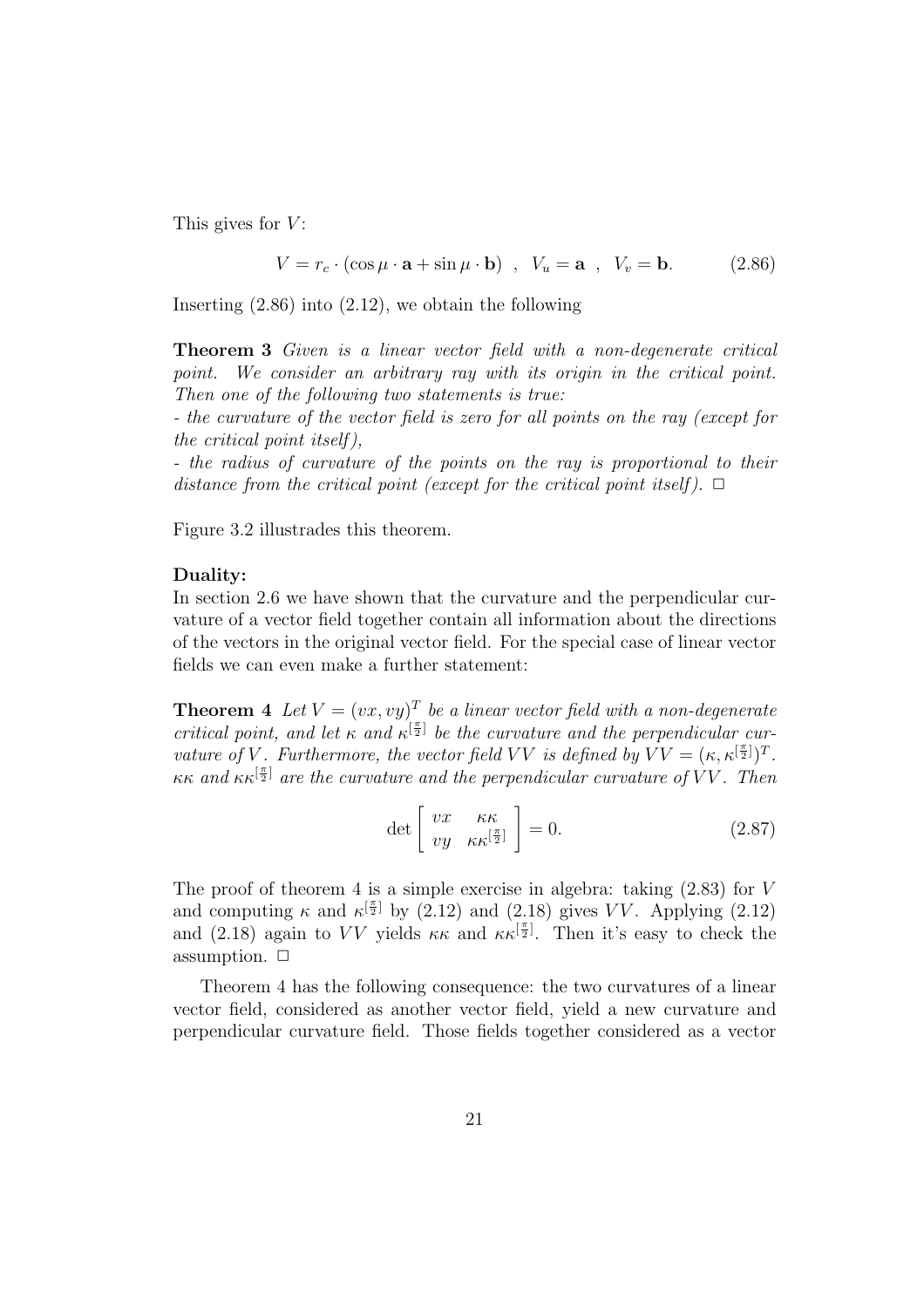field always have the same direction as the original vector field V .

**Remark 2:** VV produces a critical point only where V has a critical point.  $(\kappa \kappa, \kappa \kappa^{[\frac{\pi}{2}]})^T$  produces a critical point only where VV has a critical point. Therefore, V and  $(\kappa \kappa, \kappa \kappa^{\left[\frac{\pi}{2}\right]})^T$  have the same critical points.

**Remark 3**: For a general vector field  $V = (vx, vy)^T$ , the necessary and sufficient condition for the duality property described in theorem 4 is

$$
vy \cdot \left[ (hu, hv) \cdot M_x \cdot \left( \begin{array}{c} hu \\ hv \end{array} \right) \right] = vx \cdot \left[ (hu, hv) \cdot M_y \cdot \left( \begin{array}{c} hu \\ hv \end{array} \right) \right]
$$

where

$$
hu = \det[V, V_u] , hv = \det[V, V_v] ,
$$
  

$$
M_x = \begin{bmatrix} vx_{vv} & -vx_{uv} \\ -vx_{uv} & vx_{uu} \end{bmatrix} , M_y = \begin{bmatrix} vy_{vv} & -vy_{uv} \\ -vy_{uv} & vy_{uu} \end{bmatrix}.
$$

Since the second partial derivatives vanish for linear vector fields they always satisfy this condition.

### **2.8 3D Vector Fields**

The comprehensive treatment of the curvature of 3D vector fields is not the subject of this paper. Nevertheless we want to mention some properties which are simple generalizations of the 2D case.

Let  $V = (vx(u, v, w), vy(u, v, w), vz(u, v, w))^T$  be a 3D vector field. Furthermore, let  $\dot{L}(P)$ ,  $\ddot{L}(P)$  and  $\ddot{L}(P)$  be the derivative vectors of the tangent curve through  $P \sim (u, v, w)$ . Then we know:

$$
\dot{L} = V \tag{2.88}
$$

$$
\ddot{L} = vx \cdot V_u + vy \cdot V_v + vz \cdot V_w \tag{2.89}
$$

$$
\ddot{L} = vx \cdot \ddot{L}_u + vy \cdot \ddot{L}_v + vz \cdot \ddot{L}_w. \tag{2.90}
$$

Using this we can easily compute curvature and torsion of the tangent curves  $(see [4])$ :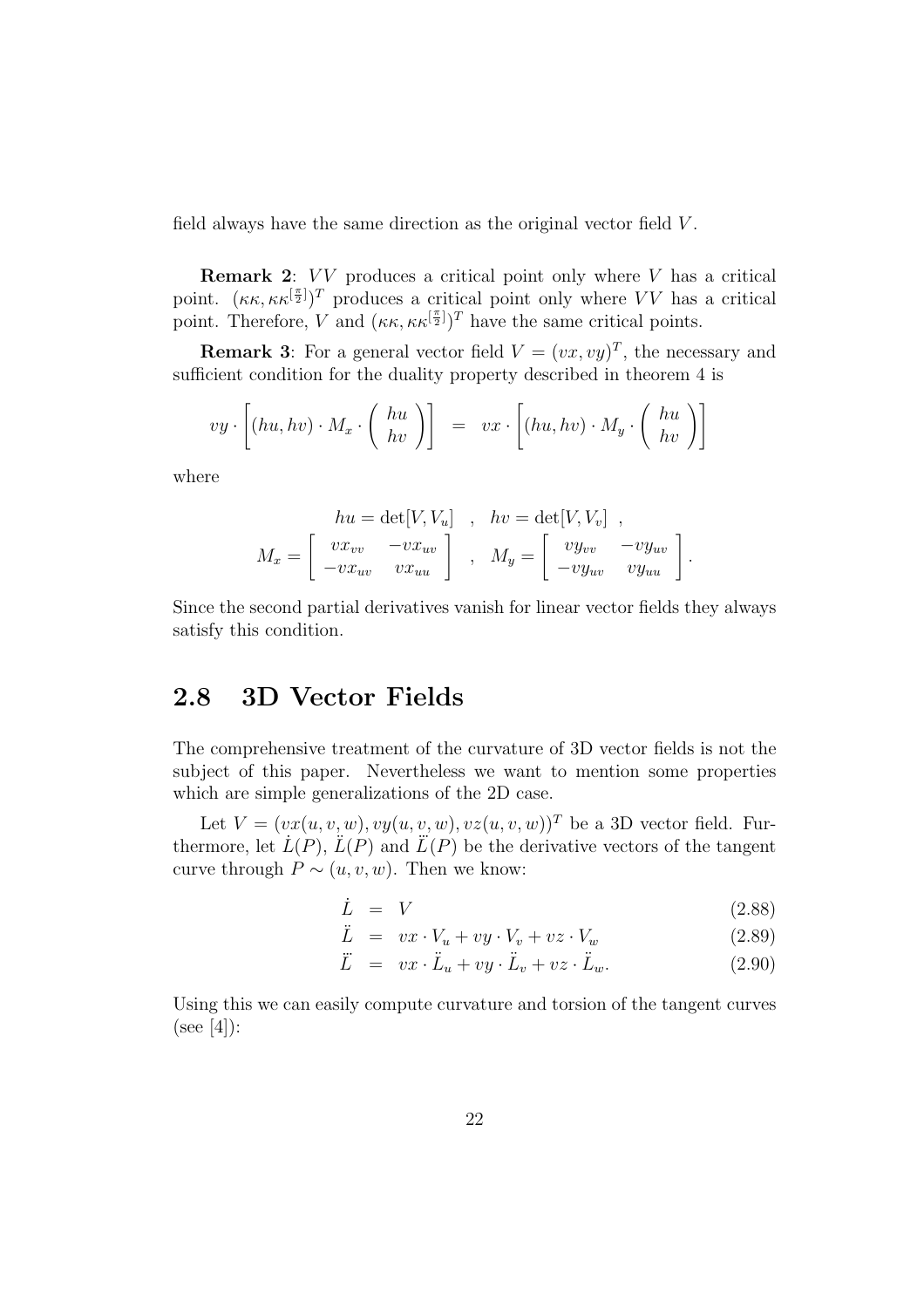$$
\kappa = \frac{\|\dot{L} \times \ddot{L}\|}{\|\dot{L}\|^3} \tag{2.91}
$$

$$
\tau = \frac{\det[\dot{L}, \ddot{L}, \ddot{L}]}{\|\dot{L} \times \ddot{L}\|^2}.
$$
\n(2.92)

The concept of perpendicular vector fields can not be generalized in a simple way: a perpendicular of a 3D vector field is not uniquely defined.

A 2D vector field V defines uniquely a family of curves which are perpendicular to the vectors of  $V$  in every point. (In fact, these curves are the tangent curves of  $V^{\left[\frac{\pi}{2}\right]}$ . In 3D the analogon of those 2D curves is a family of surfaces. These surfaces are defined by demanding that their normals have the same directions as the vectors of the 3D vector field  $V$  in every point. We want to call these surfaces *perpendicular surfaces of V*.

Perpendicular surfaces of a 3D vector field V do not intersect each other (except for critical points, i.e. points with  $||V|| = 0$ ). For every point  $P \in \mathbb{E}^{3}$ there is one and only one perpendicular surface through it (except for critical points). So we can define the *Gaussian curvature*  $K$  and the *mean curvature* H of the perpendicular surface for every point in the 3D space. Applying the results for the curvature of 3D tangent curves and the classical definitions of Gaussian and mean curvature, we obtain for  $K$  and  $H$ :

$$
H = \frac{h}{2 \cdot \|V\|^3} \tag{2.93}
$$

$$
K = \frac{k}{4 \cdot \|V\|^4} \tag{2.94}
$$

where

$$
h = vx \cdot (V \cdot V_u) + vy \cdot (V \cdot V_v) + vz \cdot (V \cdot V_w)
$$
  
- 
$$
||V||^2 \cdot (vx_u + vy_v + vz_w)
$$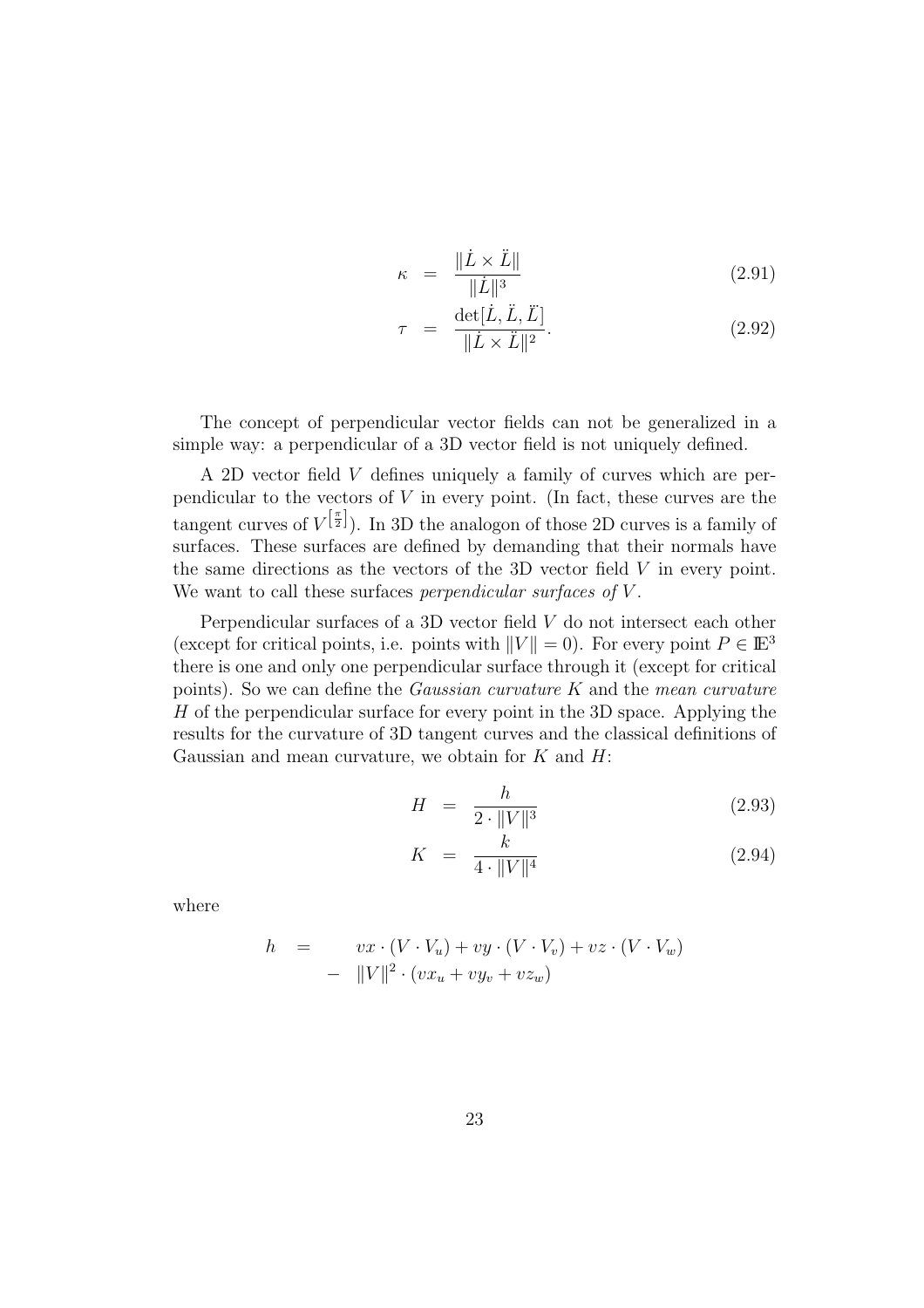and

$$
k = \left( vx \cdot (vy_w + vz_v) + vy \cdot (vx_w + vz_u) + vz \cdot (vx_v + vy_u) \right)^2
$$
  
\n
$$
- 2 \cdot \left( vx^2 \cdot (vy_w + vz_v)^2 + vy^2 \cdot (vx_w + vz_u)^2 + vz^2 \cdot (vx_v + vy_u)^2 \right)
$$
  
\n
$$
+ 4 \cdot (vx^2 \cdot vy_v \cdot vz_w + vy^2 \cdot vx_u \cdot vz_w + vz^2 \cdot vx_u \cdot vy_v)
$$
  
\n
$$
- 4 \cdot vx \cdot vy \cdot vz_w \cdot (vx_v + vy_u)
$$
  
\n
$$
- 4 \cdot vx \cdot vz \cdot vy_v \cdot (vx_w + vz_u)
$$
  
\n
$$
- 4 \cdot vy \cdot vz \cdot vx_u \cdot (vy_w + vz_v).
$$

**Remark 4**: The mean curvature H can also be written in terms of vector field divergence:

$$
H = -\frac{\operatorname{div}(\overline{V})}{2} \tag{2.95}
$$

where

$$
\overline{V} = \frac{V}{\|V\|}.
$$

A linear 3D vector field is defined by

$$
V(u, v, w) = u \cdot \mathbf{a} + v \cdot \mathbf{b} + w \cdot \mathbf{c} + \mathbf{d}
$$
 (2.96)

where **a**, **b**, **c** and **d** are 3D vector constants.

For 3D linear vector fields theorem 3 is valid. Also for the torsion we obtain a theorem similar to 3: we only have to replace "curvature" by "torsion" and "radius of curvature" by " $1 / t$ orsion".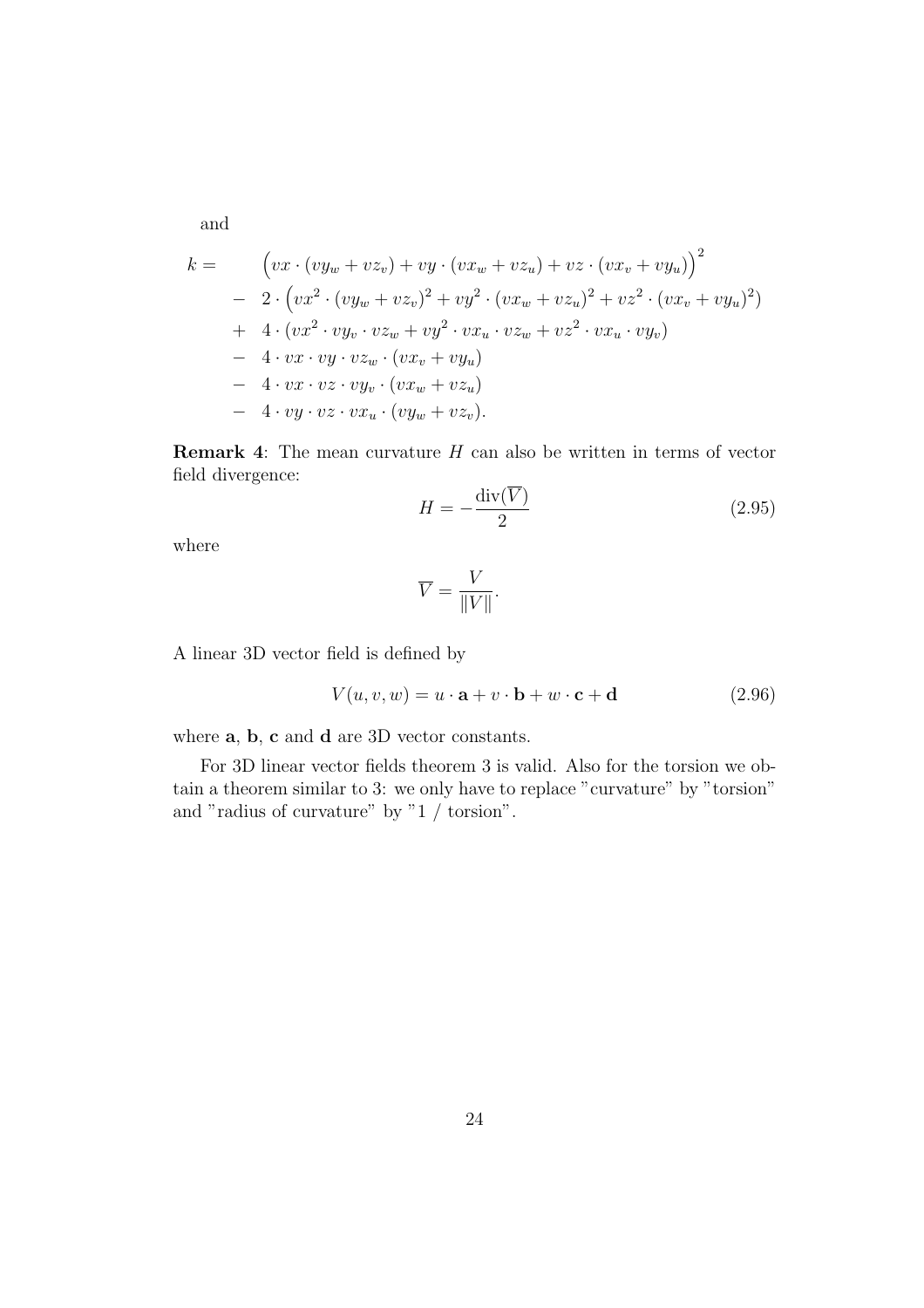# **Chapter 3**

# **Curvature and Vector Field Visualization**

In this chapter we want to apply the results of chapter 2 for developing a visualization technique for vector fields. Examples of this technique are shown.

## **3.1 Previous Work and Classification**

The visualization of vector fields has become one of the main topics in scientific visualization: CFD-data is usually given as vector fields, their visualization may provide new information about many processes in nature, science and technology.

Several techniques for visualizing a vector field have been developed. A survey of visualization techniques for vector fields can be found in [24]. In order to visualize vector fields, one has to solve one general problem: usually a vector field (2D and 3D) contains more information than is visualizable on a screen. So we have to pick out the parts of information which are most important for our application. Then we have to choose (or create) a suitable visualization technique which emphasizes the selected kind of information.

Since every technique for visualizing a vector field can only handle a part of the information in the vector field, we can make the following statement: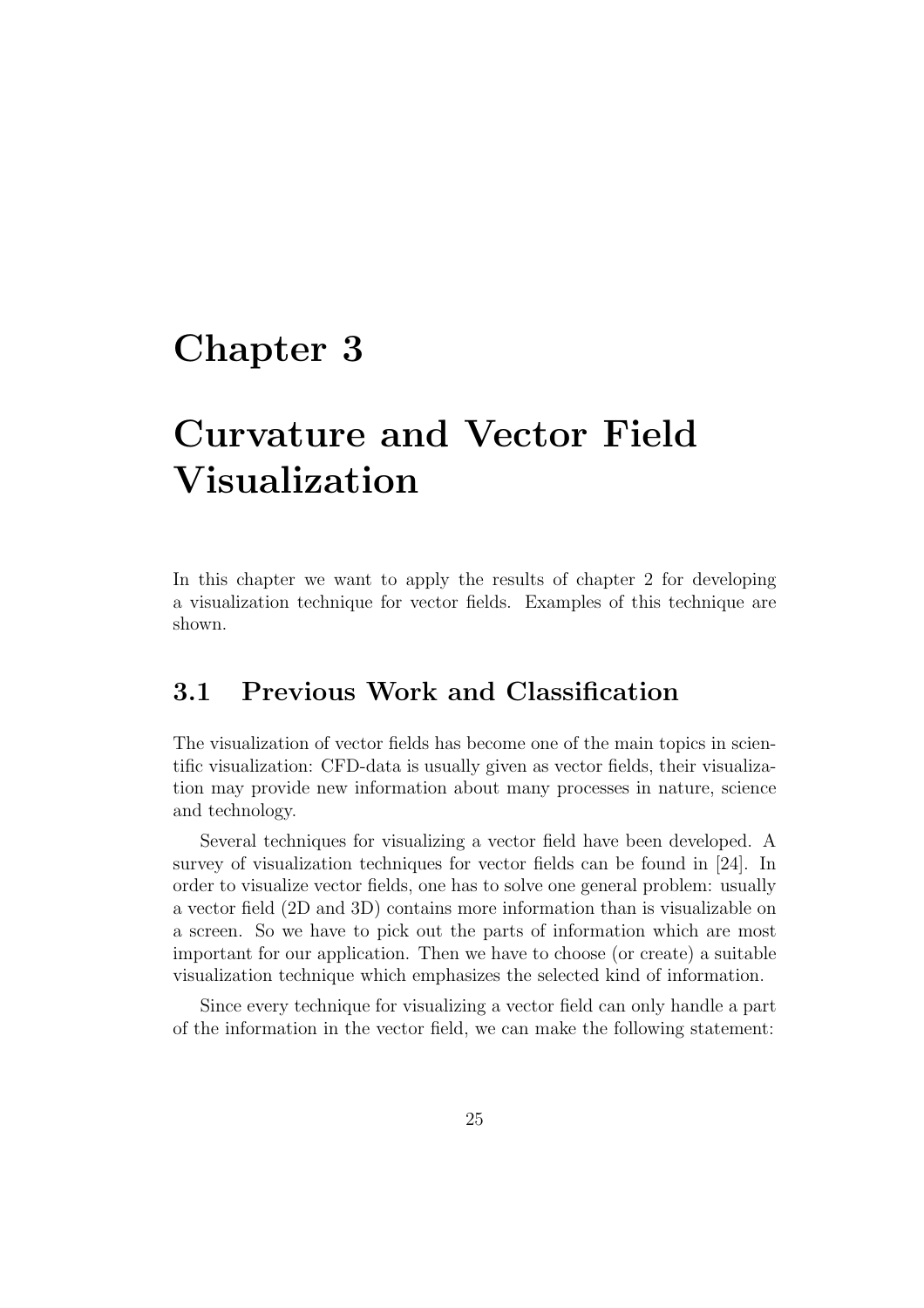There is no general visualization technique for vector fields which is suitable for all applications. Every technique is appropriate only for a particular class of applications.

We want to consider only static visualizations of a steady flow, i.e. we have one fixed picture for the time independent vector field. Based on the question of how the information of the vector field is reduced we can classify the vector field visualization techniques in the following classes (where combinations of different classes are possible):

**1)** Pick out single points of the vector field and visualize local properties in these points as icons. These icons are usually arrow-like objects and contain direction and magnitude of the vectors in the particular points. In [18] a more complex icon for visualizing more local properties (divergence and shear of the vector field, curvature and torsion of the tangent curves) is used. [18] seems to be the first paper to use the curvature of tangent curves for vector field visualization. The first order approximation of a 3D vector field is taken to compute curvature and torsion. The obtained curvature coincides with the curvature of the actual (unapproximated) vector field. The torsion differs because the first order approximation of a vector field considers only its first order partial derivatives.

**2)** Pick out a single property of the vector field and visualize it over the entire domain of the vector field. These single properties can be scalars like magnitude or direction angle of the vector field. The visualization can be done by color coding or contouring (see [9]).

**3)** Visualize the tangent curves of the vector field. Tangent curves are a powerful tool for visualizing vector fields. The knowledge of tangent curves implies the knowledge of the directions of the vectors in the vector field. The visualization of tangent curves creates two major problems:

-a) It must be decided how many tangent curves are visualized. Too many curves lead to a confusing display. On the other hand, there must be as many visualized tangent curves as the user needs to infer the behavior of the remaining curves.

-b) As mentioned in chapter 2, tangent curves can in general not be described as parametric curves but only as the solution of a system of differential equations. Their visualization requires a numerical solution of those equations. Several approaches for a numerical integration of tangent curves are presented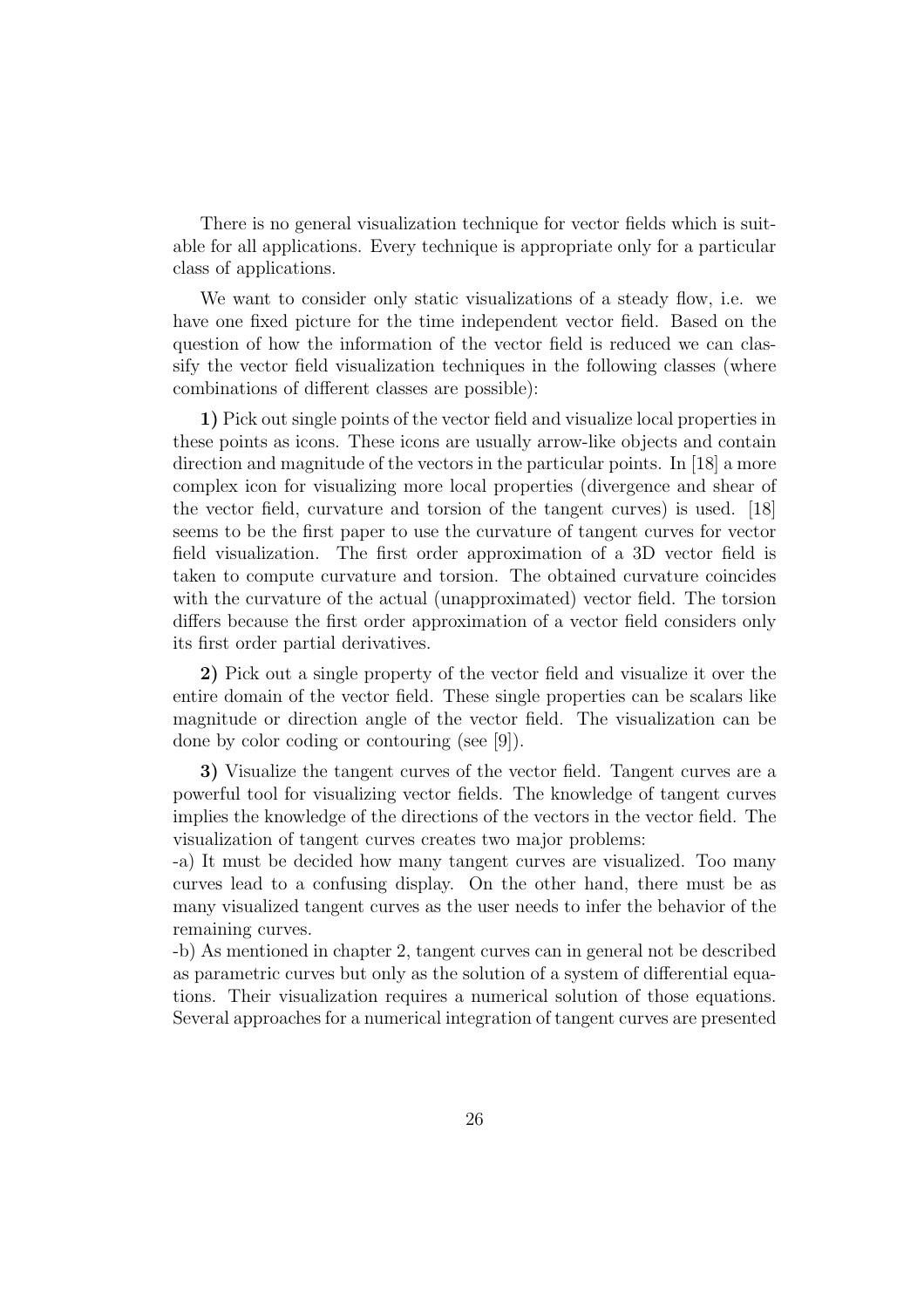in [2], [6], [7], [10], [11], [15], [24] and [26].

The use of topological concepts is an approach for solving problem a). In [10], [11] and [15] the critical points of the vector field are detected and classified. These points are connected by particular tangent curves, called separation curves. Unfortunately, the classification of the critical points works only for the first order approximation of vector fields. If the first order approximation changes the topology the method might give us a wrong image of the vector field.

Another approach for solving problem a) can be found in [26]. Here, a line integral convolution technique is used for visualizing the vector field. Since this technique is also based on the numerical integration of tangent curves, the risk of destroying the topology of the vector field remains.

## **3.2 The Technique and Examples**

The visualization technique for vector fields presented in this section is a combination of the classes 2) and 3) from section 3.1. We want to use the power of tangent curves but avoid the problems a) and b) of class 3). We achieve this by visualizing not the tangent curves directly but one of their most characteristic properties: their curvature. The curvature of the tangent curves reflects important properties of the curves, and therefore yields information about the behavior of the entire vector field. Generally, turbulences in the flow of fluids and gases lead to extremely high and frequently changing curvatures of the tangent curves.

Using the results from chapter 2, we can compute the curvature and the perpendicular curvature of a vector field and visualize these two scalar fields by color coding. The color coding map is shown in figure 3.1.

The curvature  $\kappa$  (which can lie anywhere between  $-\infty$  and  $\infty$ ) is "normalized" to  $\kappa_{norm}$  in the interval  $\langle -1, 1 \rangle$  using the equation

$$
\kappa_{norm} = \text{sgn}(\kappa) \cdot (1 - e^{-\|\kappa\| \cdot con}).
$$

The same is done for  $\kappa^{[\frac{\pi}{2}]}$ . The positive value *con* can be considered as the contrast of the visualization. Decreasing con leads to a darker picture but emphasizes the critical points. con should be chosen interactively.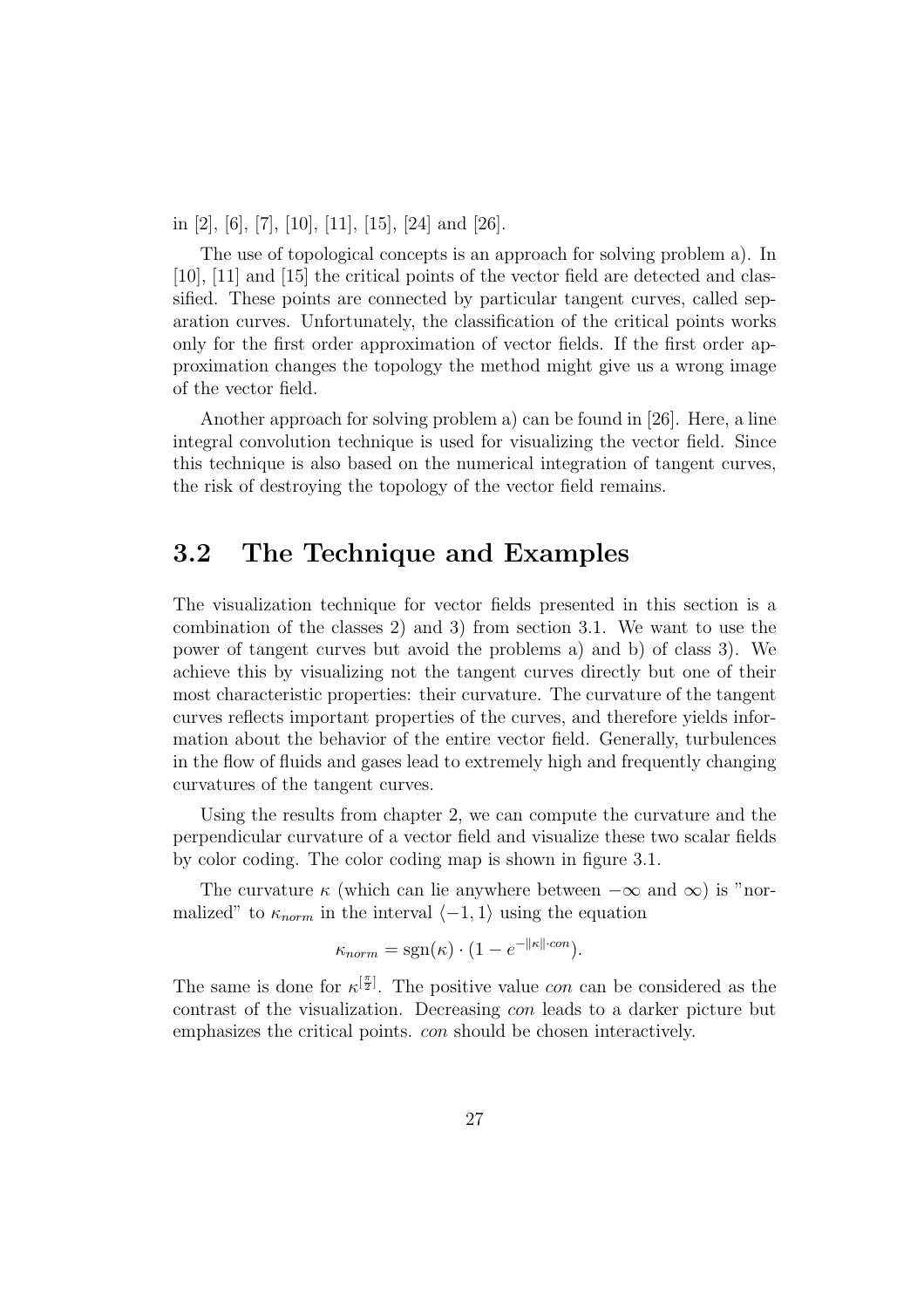We consider some **examples**.

**Figure 3.2** shows the visualization of a linear vector field. The critical point is a saddle point for both the vector field and the perpendicular vector field. The upper left picture shows the direction of the vectors for some sampled points. The upper right picture is the curvature plot. The lower two pictures show the same for the perpendicular vector field. The critical point of the vector field can be detected as a highlight in the curvature plots. As shown in theorem 3, the curvature is inversely proportional to the distance to the critical point along a ray from the critical point.

**Figure 3.3** shows the visualization of the vector field

$$
V(u,v) = \left(\begin{array}{c} 3 \cdot u \cdot v^2 - u \\ 3 \cdot v \cdot u^2 - v \end{array}\right)
$$

in the range  $(u = \langle -1.5, 1.5 \rangle, v = \langle -1.5, 1.5 \rangle)$ . Again, the upper left picture shows the directions of the vectors for some sampled points, and the upper right picture is the curvature plot of the vector field. The lower two pictures show the same for the perpendicular vector field. This vector field has 5 critical points  $(0, 0), (-\frac{\sqrt{3}}{3}, -\frac{\sqrt{3}}{3}), (-\frac{\sqrt{3}}{3}, \frac{\sqrt{3}}{3}), (\frac{\sqrt{3}}{3}, -\frac{\sqrt{3}}{3}), (\frac{\sqrt{3}}{3}, \frac{\sqrt{3}}{3})$ . They can be easily detected as highlights in the curvature plots. The critical point  $(0, 0)$  is an example of a non-degenerate critical point which does not produce a highlight in the curvature plot. But then  $-$  as shown in theorem  $1 - it$  must produce a highlight in the perpendicular curvature plot.

**Figure 3.4** shows the vector field

$$
vx = -0.232875 \cdot u^{2} + 0.037546 \cdot u \cdot v + 0.037546 \cdot v^{2}
$$
  
+ 0.051511 \cdot u - 0.302699 \cdot v - 0.103209  

$$
vy = -1.029676 \cdot u^{2} - 0.213010 \cdot u \cdot v + 0.246278 \cdot v^{2}
$$
  
+ 0.687847 \cdot u - 0.144779 \cdot v + 0.143656

in the range  $(u = \langle -1.5, 1.5 \rangle, v = \langle -1.5, 1.5 \rangle)$ . This vector field was taken from [15]. The critical points are well detectable in the curvature plots.

**Figure 3.5** shows the vector field

$$
V(u, v) = \begin{cases} \begin{pmatrix} \text{sgn}(u) \cdot (-2 \cdot v^2 + u^2) \\ \text{sgn}(v) \cdot (-v^2) \end{pmatrix} \text{if } ||v|| < ||u|| \\ \begin{pmatrix} \text{sgn}(u) \cdot (-u^2) \\ \text{sgn}(v) \cdot (-2 \cdot u^2 + v^2) \end{pmatrix} \text{otherwise} \end{cases}
$$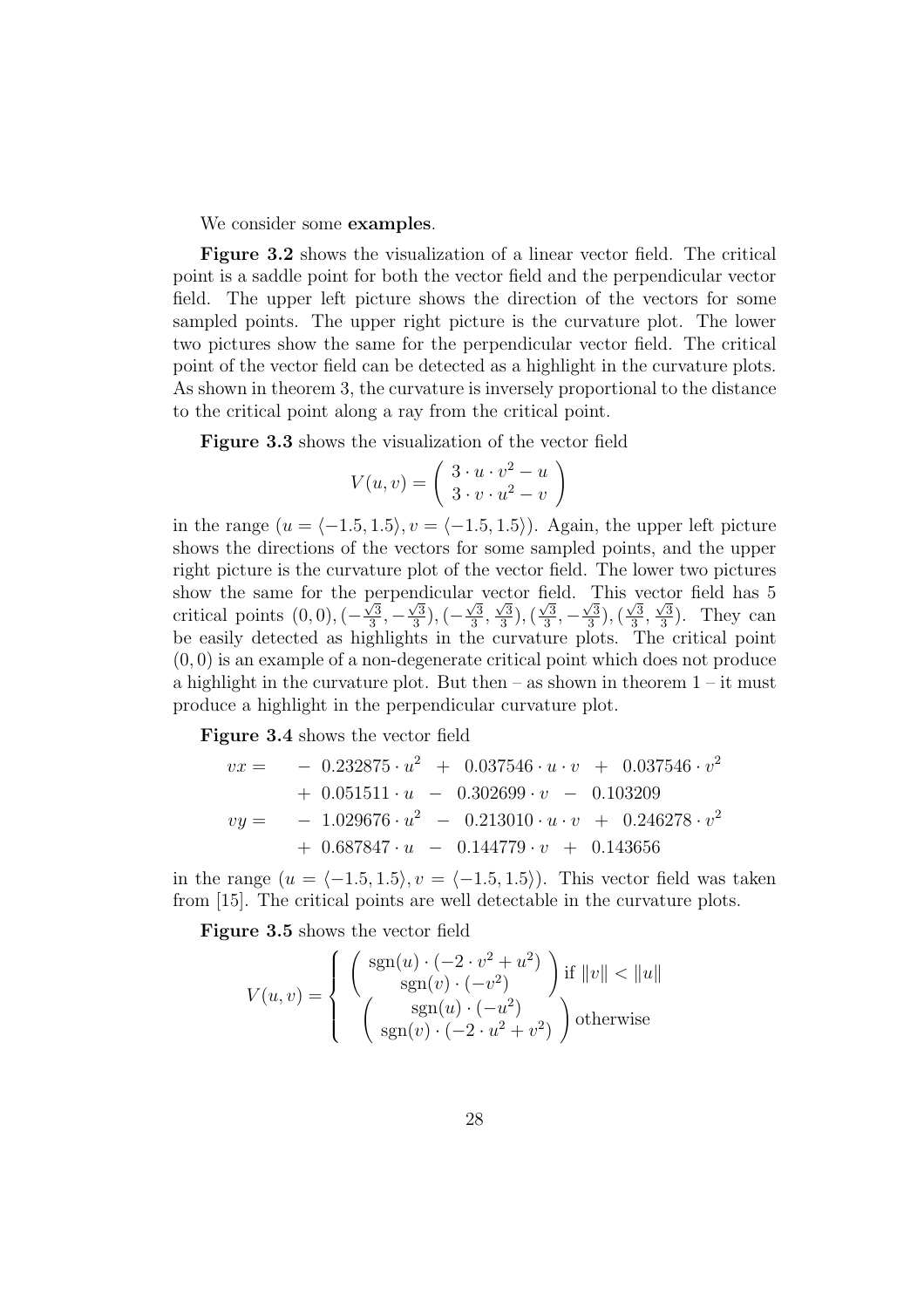in the range  $(u = \langle -1.5, 1.5 \rangle, v = \langle -1.5, 1.5 \rangle)$ . This vector field has a higher order critical point in  $(0, 0)$  - a saddle point with 4 pairs of tangent curves through it. It should therefore be clear that applying visualization methods based on first order approximation of the vector field would not lead to satisfactory results for this example.

The vector field visualized in **figure 3.6** is obtained by bilinear interpolation of the vectors on a regular  $4 \times 4$  grid. We obtain gaps in the curvature plots between the grid cells. (In this figure the arrow plots also consider the magnitudes of the vectors in the vector field.) In general, piecewise (bi-)linear interpolation produces tangent curves which are not curvature continuous at the borders of the grid cells.

**Figure 3.7** shows the flow of water in the bay area of the Baltic Sea near Greifswald, Germany (Greifswalder Bodden). This data is taken from [27]. The bay coveres an area of  $23 \times 26$ km. The maximal depth of the water is 12m. The flow in this shallow water can be considered as a steady 2D flow. The vectors of the sample points on a regular  $115 \times 103$  grid are obtained by a numerical simulation. Between the grid points a bilinear interpolation is applied.

The curvature visualization of this vector field shows many critical points, i.e. turbulences in the flow. There is no risk of missing certain critical points. The border lines of the grid cells appear as discontinuities in the curvature visualization.

### **3.3 Assessment of the Technique**

The vector field visualization technique for 2D vector fields introduced in section 3.2 has the following properties:

– The visualization is "exact", we don't have to apply any numerical solution method.

– non-degenerate critical points can always be recognized as highlights - at least in the  $\kappa$ - or the  $\kappa^{[\frac{\pi}{2}]}$ - visualization (as shown in theorem 1). Conversely, highlights in the visualization always indicate critical points in the vector field.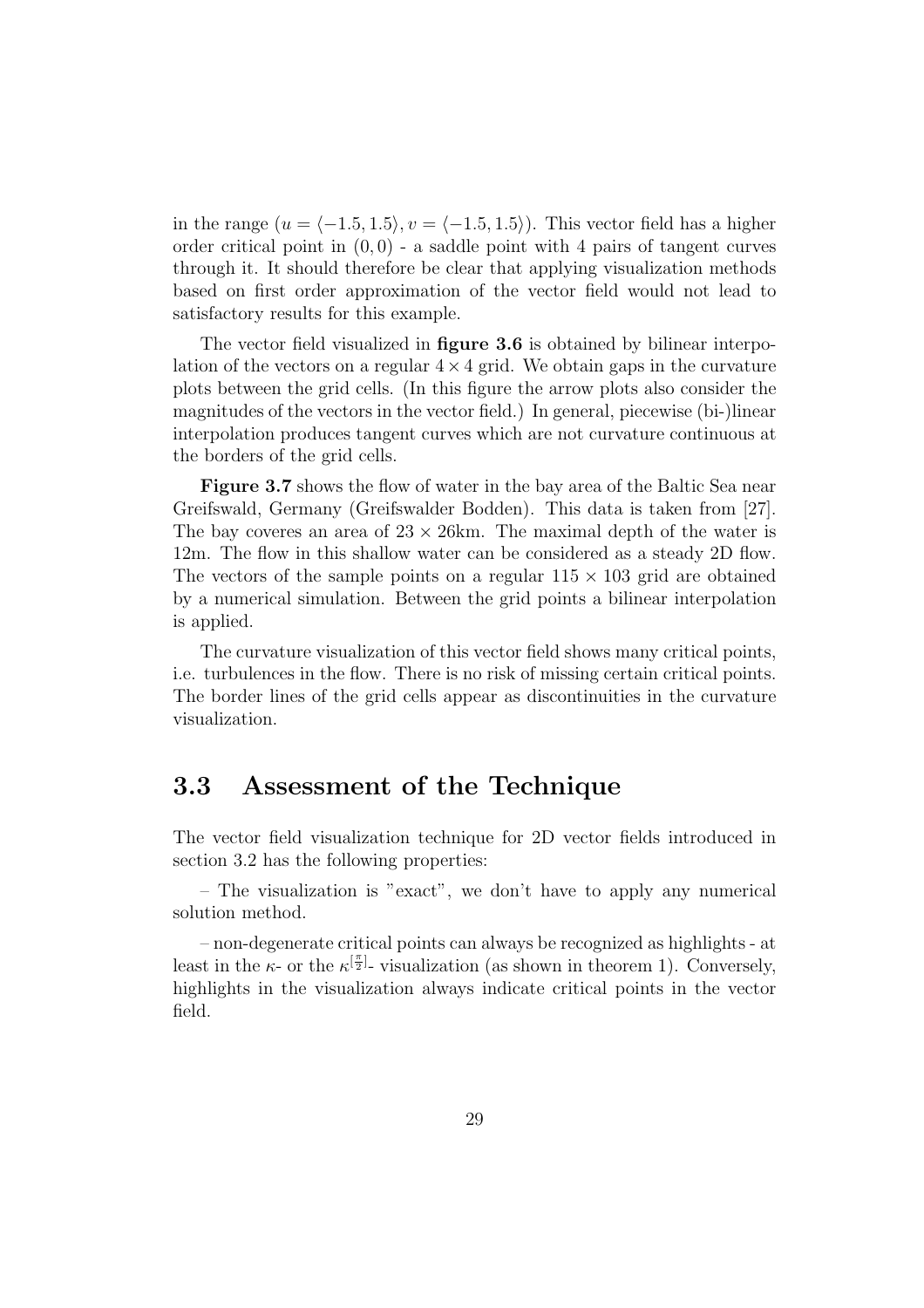– From the  $\kappa$ - and the  $\kappa^{[\frac{\pi}{2}]}$ - visualization we can uniquely infer the normalized original vector field (as shown in theorem 2). Therefore, the  $\kappa$ - and the  $\kappa^{[\frac{\pi}{2}]}$ - visualizations contain all information about the topology of the original vector field. Since we don't have to first order approximate the vector field, there is no risk of destroying its topology.

– We obtain a non-confusing visualization without overloading and ambiguities.

There are disadvantages of the technique as well:

– The curvature plot does not directly provide any information about the direction of the vector in a point – which might be useful for some applications. But if we look for areas of turbulences in CFD data sets, this disadvantage should not play an important role.

– The user is not accustomed to dealing with curvature information of tangent curves, even if this provides a great deal of information about the behavior of the vector field.

In principle, the visualization technique can also be used for 3D vector fields. To visualize the curvature of a 3D vector field we have to use methods of volume visualization.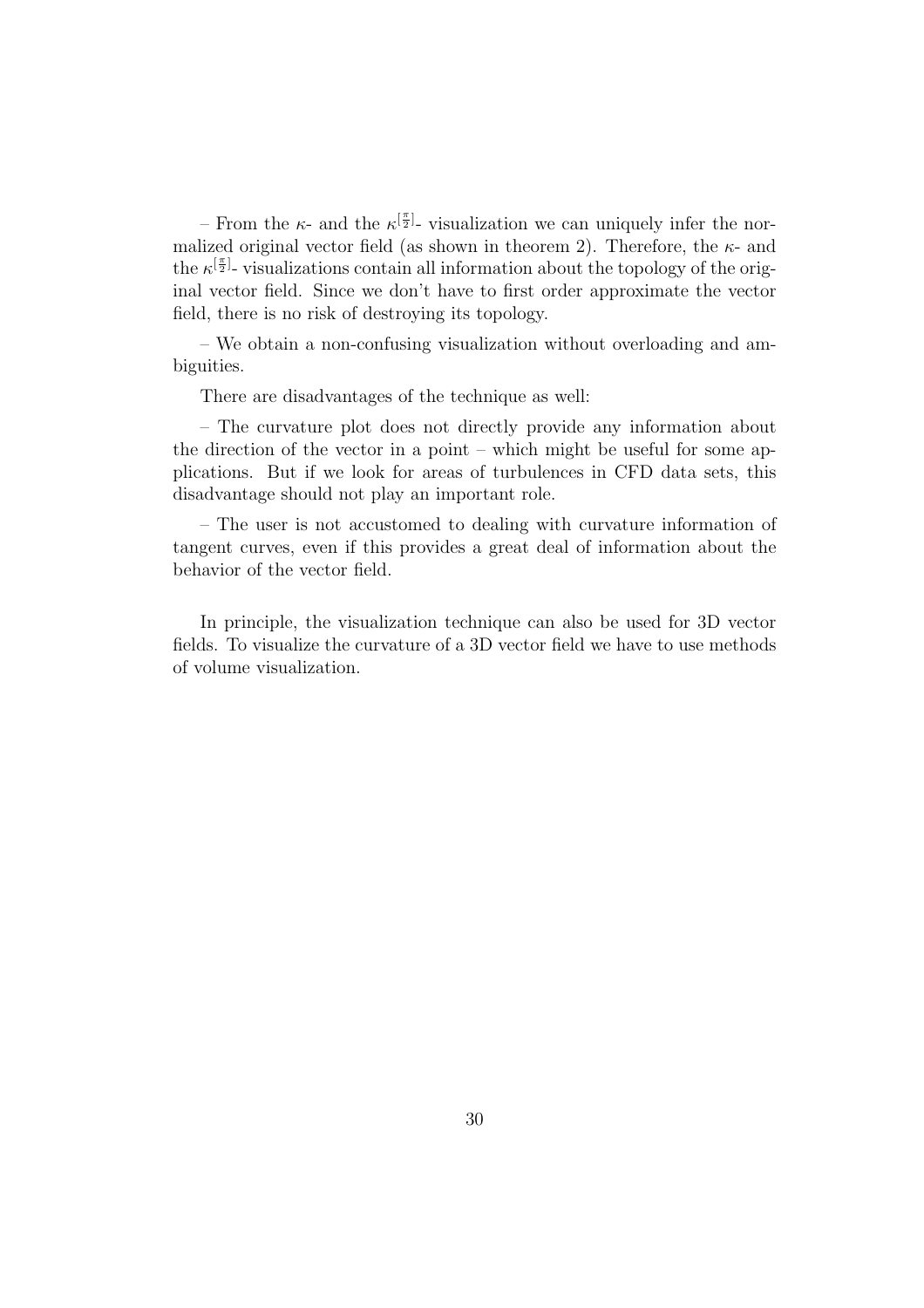

Figure 3.1: Color coding the curvature of vector fields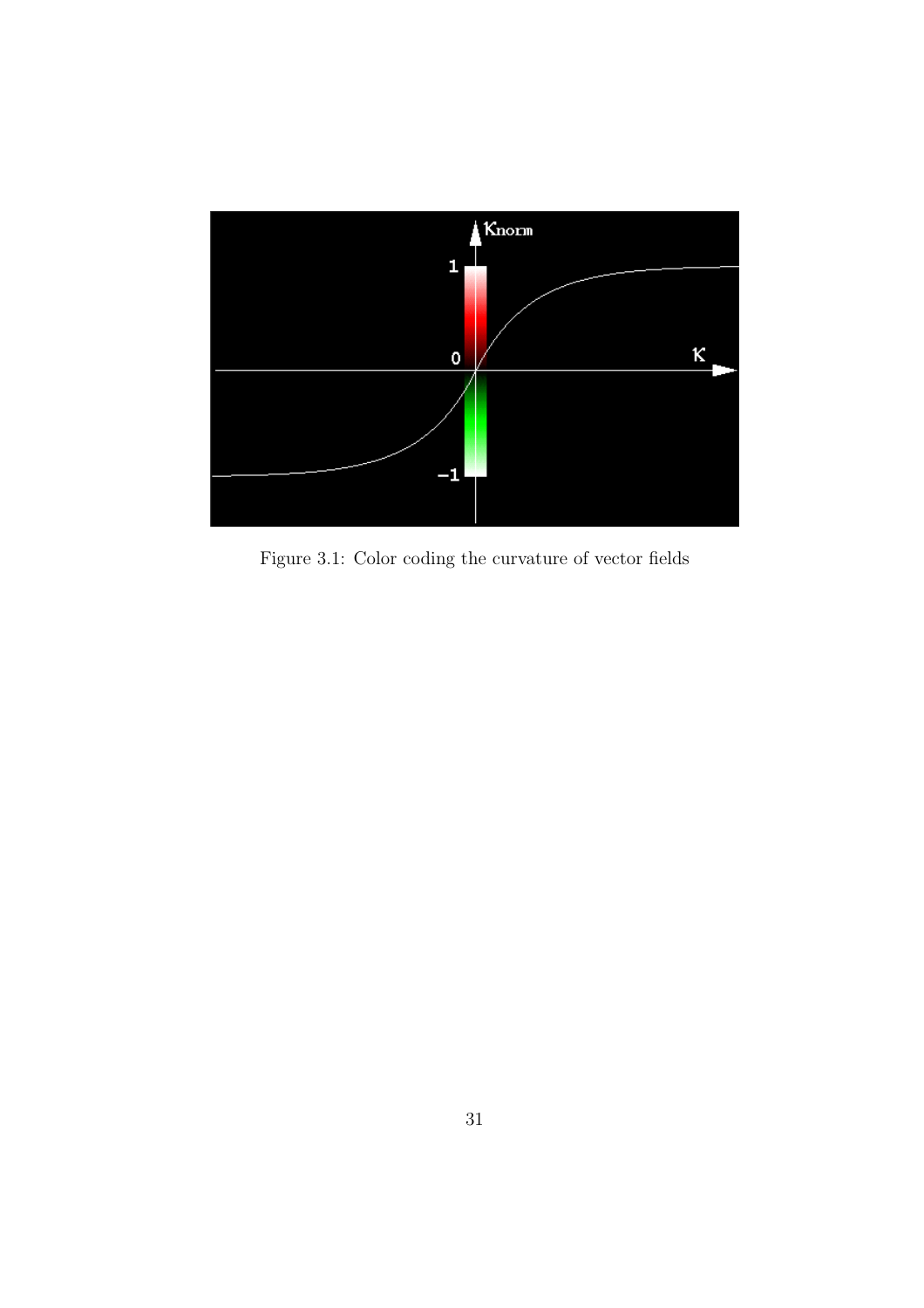

Figure 3.2: Linear vector field with saddle point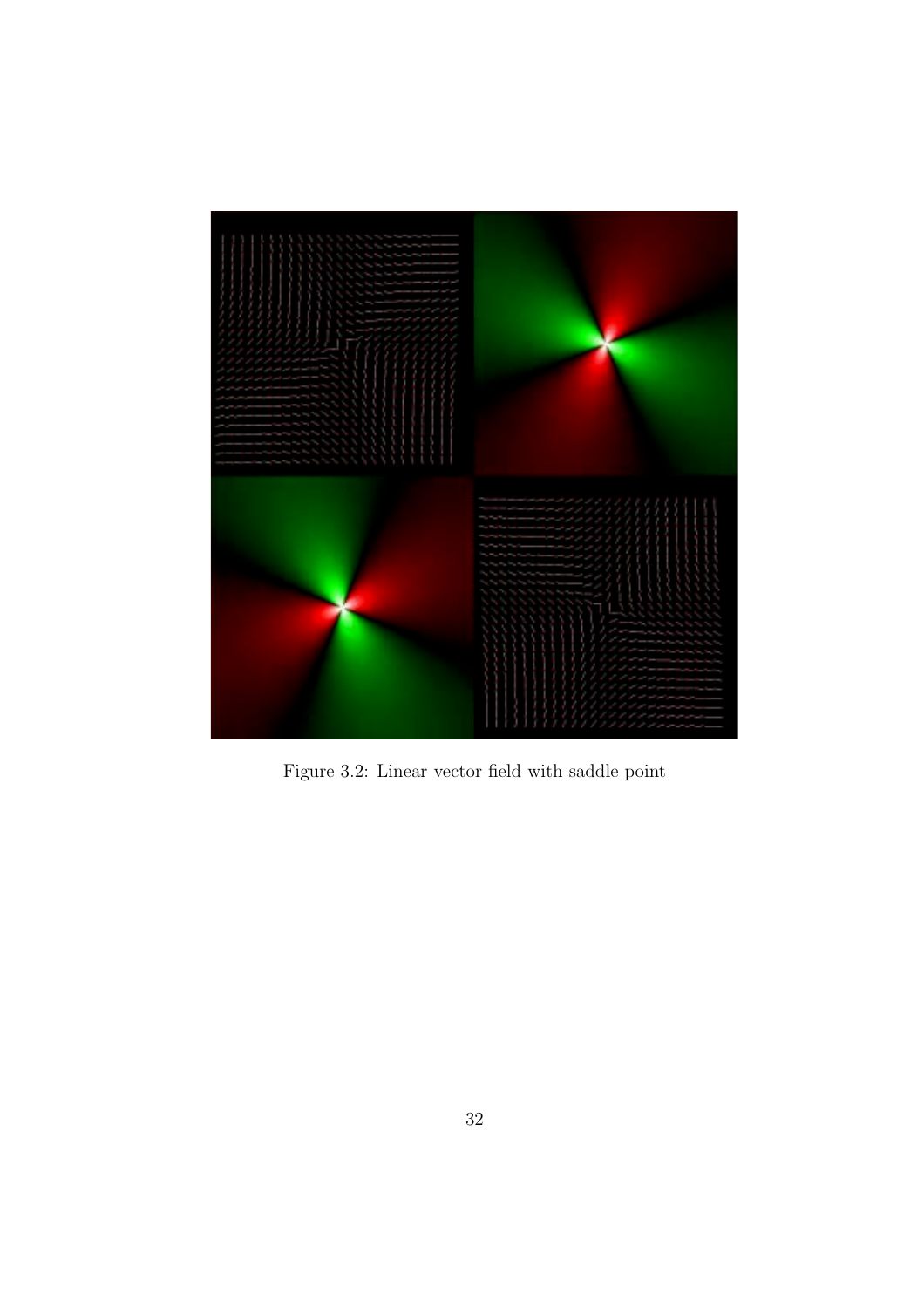

Figure 3.3: Vector field with 5 critical points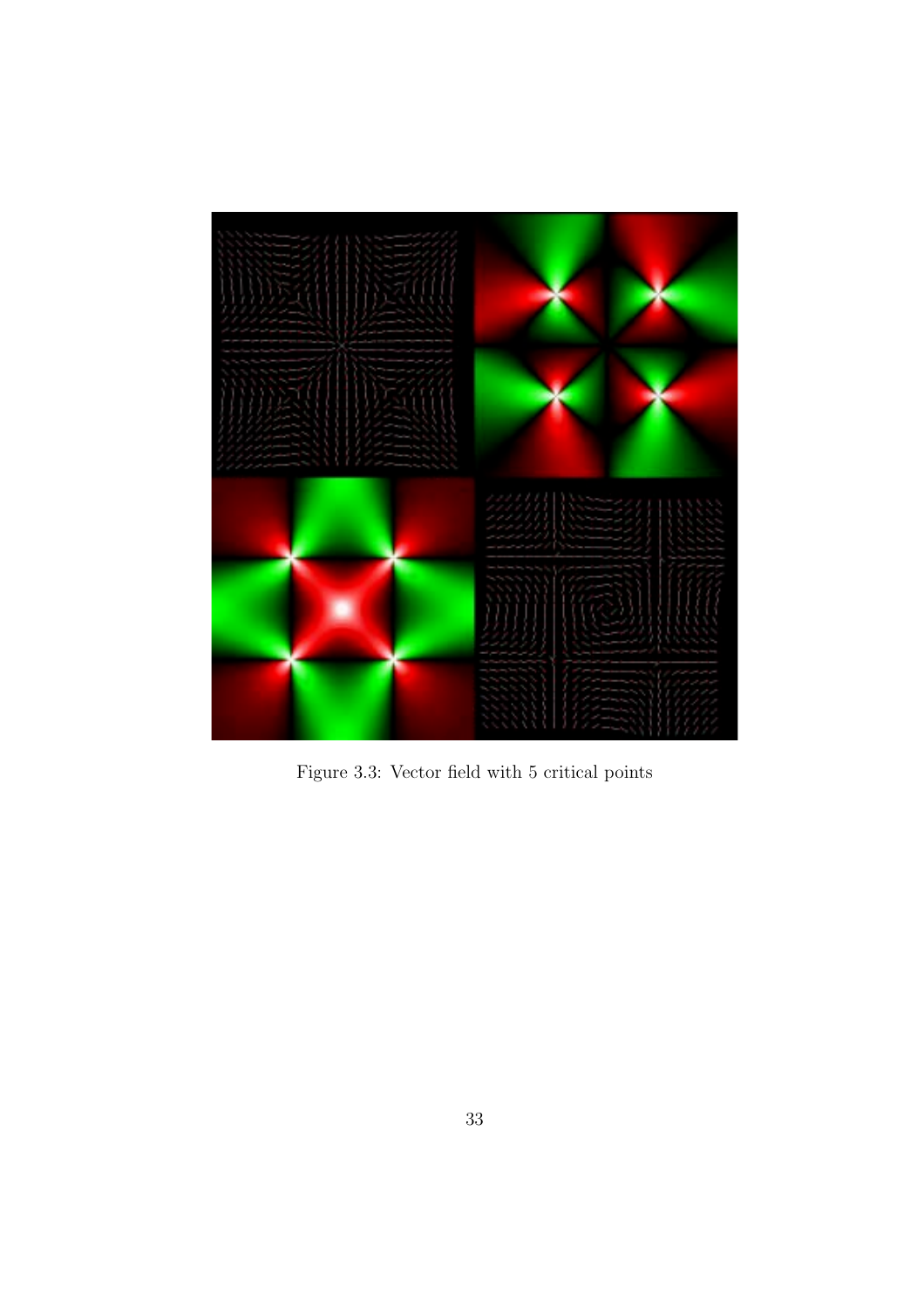

Figure 3.4: Vector field with 4 critical points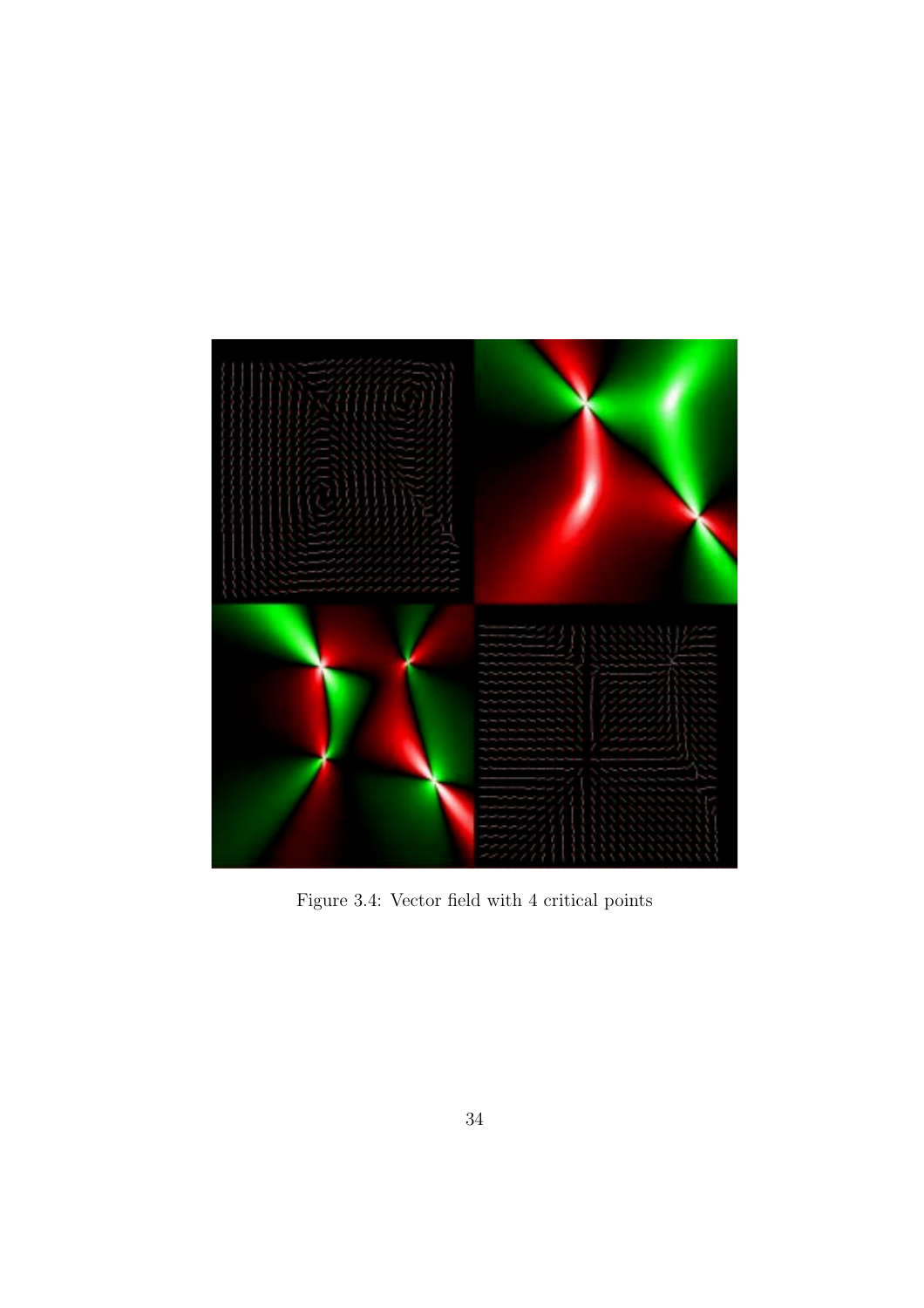

Figure 3.5: Vector field with a higher order critical point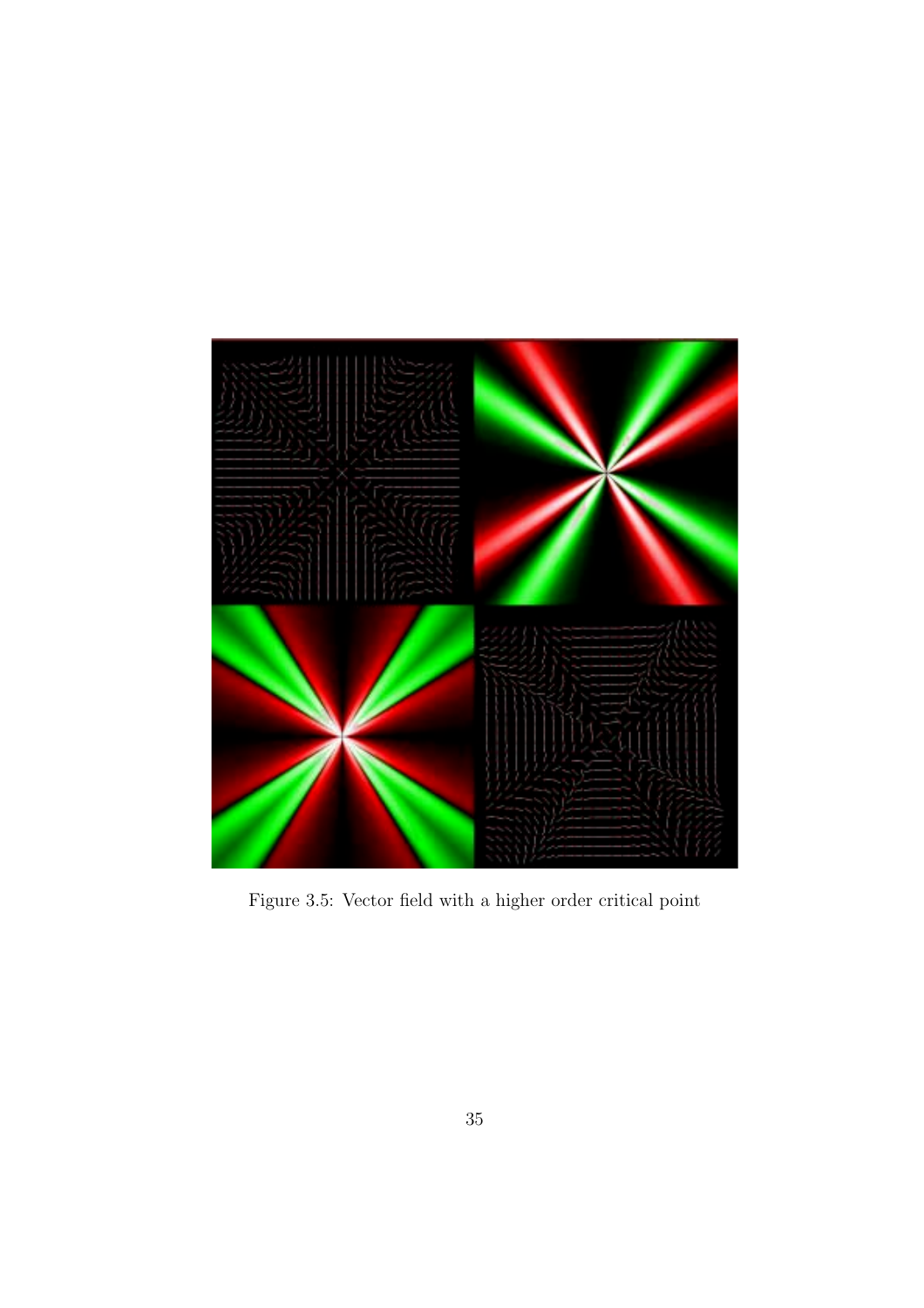

Figure 3.6: Piecewise bilinear vector field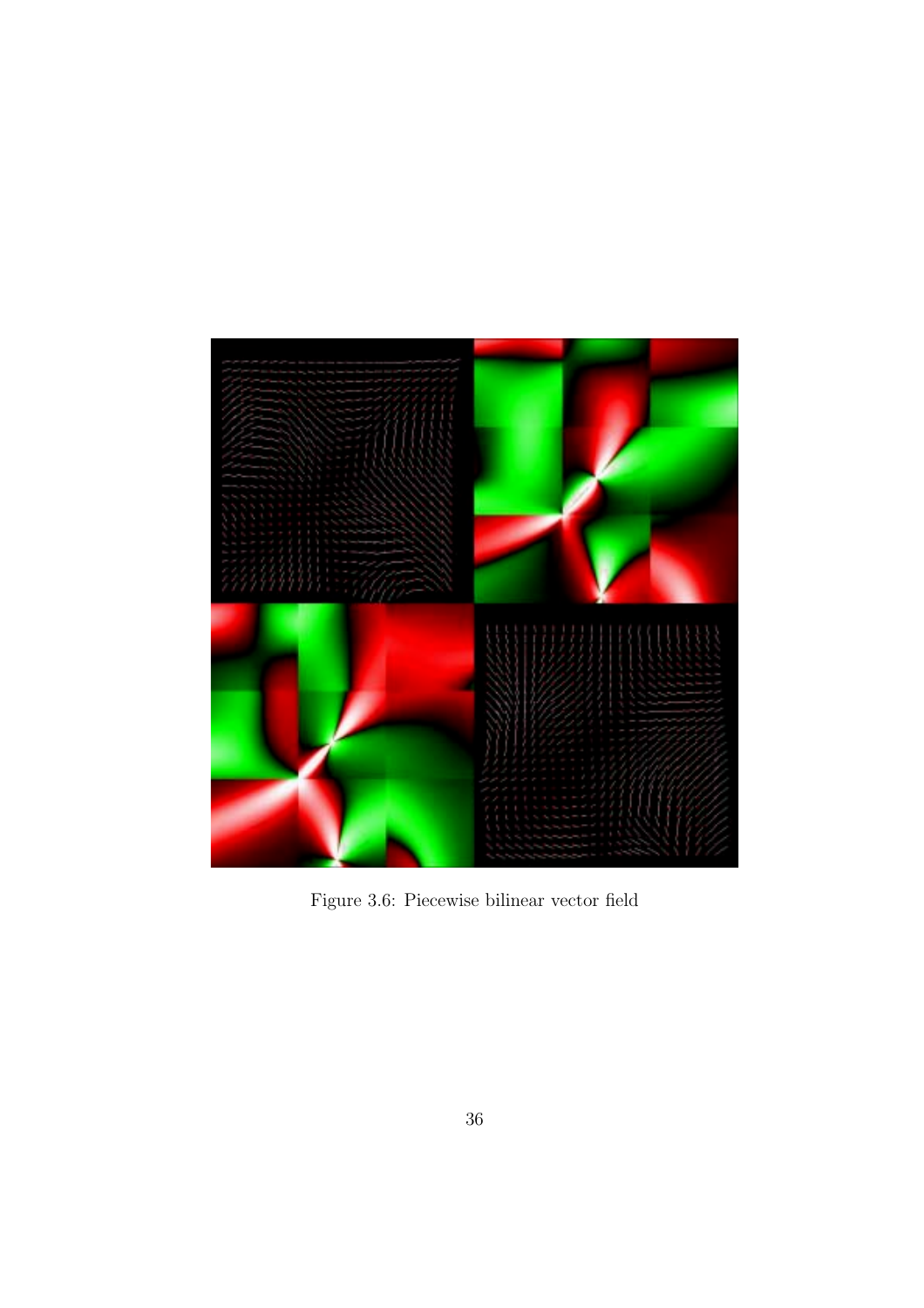

Figure 3.7: Flow in a bay area of the Baltic Sea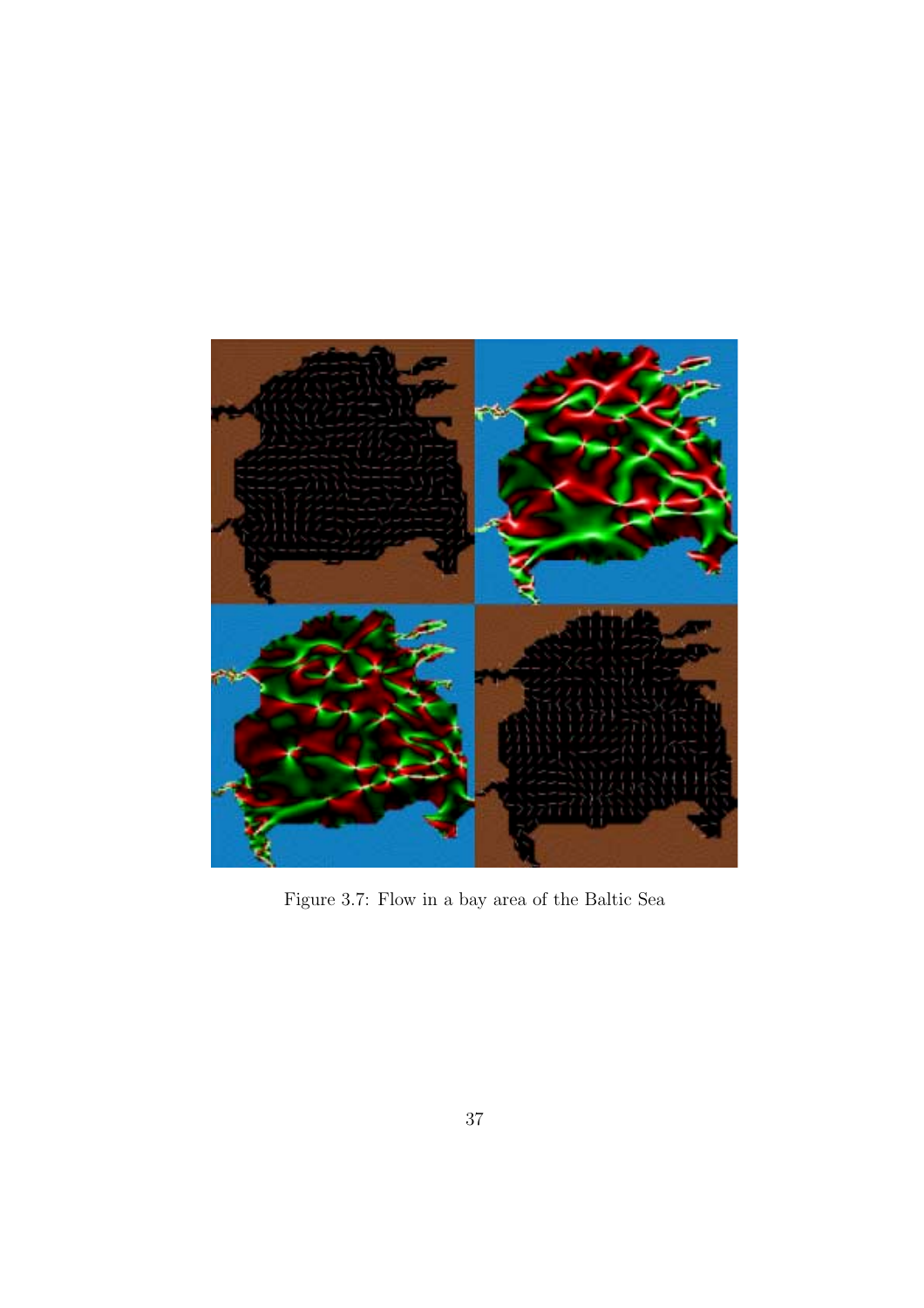# **Chapter 4**

# **Tangent Curves on Surfaces**

The 2D tangent curves considered till now were located in a plane, i.e., on a special surface. In the next two chapters we want to consider tangent curves on general parametrized surfaces and we want to explore some of their properties.

## **4.1 Definitions, Notations, Abbrevations**

Tangent curves on surfaces can be defined in two ways.

**Definition 4** Given is a surface  $\mathbf{x}(u, v) =$  $\sqrt{ }$  $\overline{\mathcal{L}}$  $x(u, v)$  $y(u, v)$  $z(u, v)$  $\setminus$ and a map

 $W: \mathbb{E}^2 \to \mathbb{R}^3$ . W relates any point of the domain to a vector in 3D. Together with **x**, W can be considered as relating any point  $\mathbf{x}(u, v)$  on the surface to a 3D-vector  $W(u, v)$ . W is called vector field over the surface **x**. A tangent curve defined by W is a curve on the surface where the tangent vector and the projection of  $W(u, v)$  into the tangent plane of  $\mathbf{x}(u, v)$  have the same direction for anypoint of the curve.

See figure 4.1 for an illustration of this definition.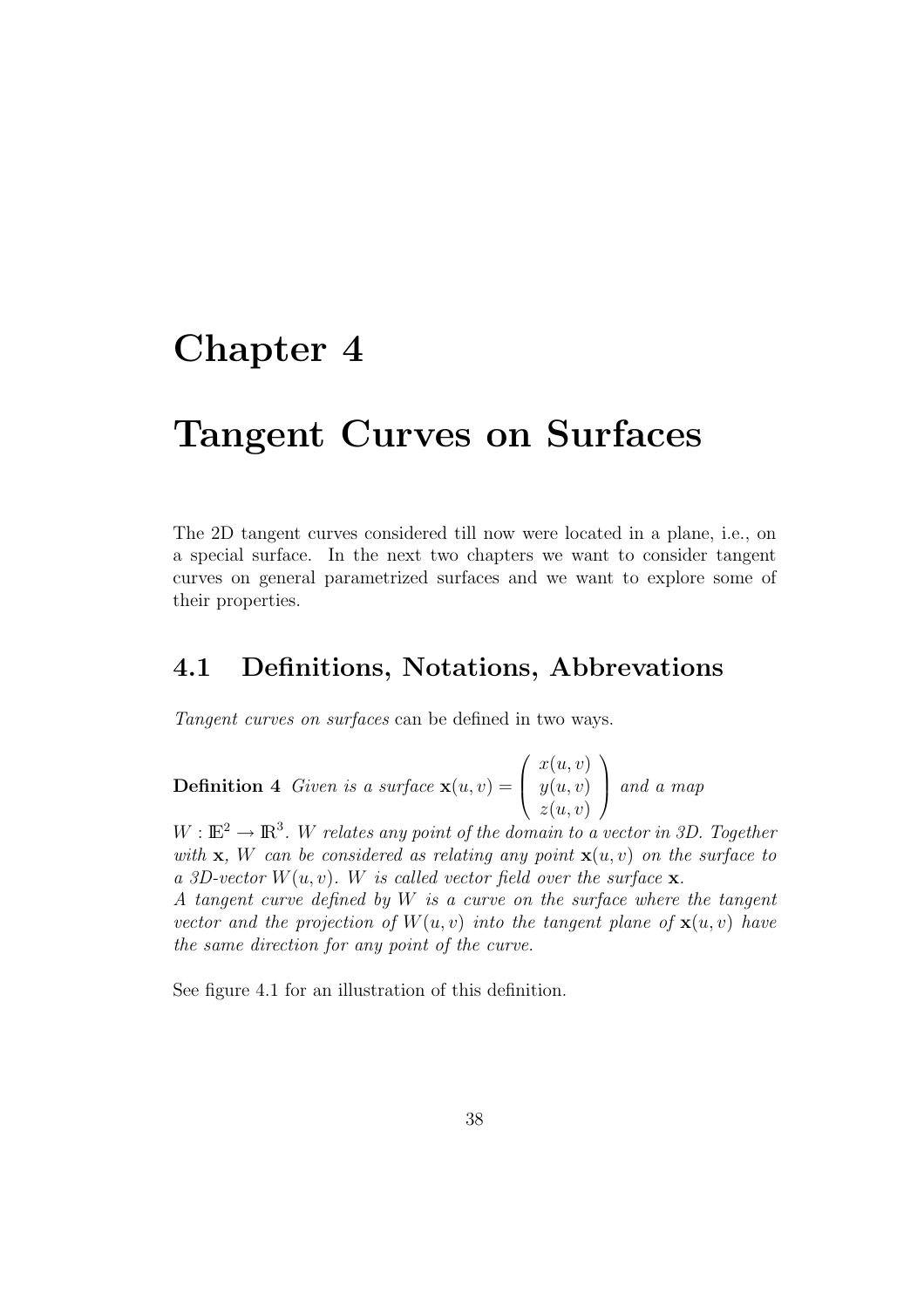

Figure 4.1: A vector field W over a surface **x**. Shown are **x**, W and the projection of W in the tangent plane of **x** for two points  $(u_1, v_1)$  and  $(u_2, v_2)$ .

**Definition 5** Given is a surface **x** and a 2D vector field V in the domain. V produces a family of tangent curves in the domain. The maps of these domain curves onto the surface **x** are called tangent curves on the surface **x**.

Figure 4.2 illustrates this definition. The correlations between the definitions 4 and 5 are discussed in the next section.

We want to use the following notations and abbrevations:

 $\dot{\mathbf{x}}(u, v)$  and  $\ddot{\mathbf{x}}(u, v)$  denote the *first and second derivative vector of the* tangent curve on **x** through  $\mathbf{x}(u, v)$  in the point  $\mathbf{x}(u, v)$ . (Since we deal with corresponding vector fields  $W$  and  $V$  in the following, we don't distinguish in the notation of  $\dot{\mathbf{x}}$  and  $\ddot{\mathbf{x}}$  whether they are obtained from W or V. )

 $\mathbf{n} = \mathbf{n}(u, v) = \frac{\mathbf{x}_u \times \mathbf{x}_v}{\|\mathbf{x}_u \times \mathbf{x}_v\|}$  is the normalized normal vector of the surface  $\mathbf{x}(u, v)$ .

The normal line of  $\mathbf{x}(u, v)$  is defined by  $\mathbf{x}(u, v) + \lambda \cdot \mathbf{n}(u, v)$ , ( $\lambda \in \mathbb{R}$ ).

Furthermore, we use the classical abbrevations

$$
E = \mathbf{x}_u \cdot \mathbf{x}_u \tag{4.1}
$$

$$
F = \mathbf{x}_u \cdot \mathbf{x}_v \tag{4.2}
$$

$$
G = \mathbf{x}_v \cdot \mathbf{x}_v \tag{4.3}
$$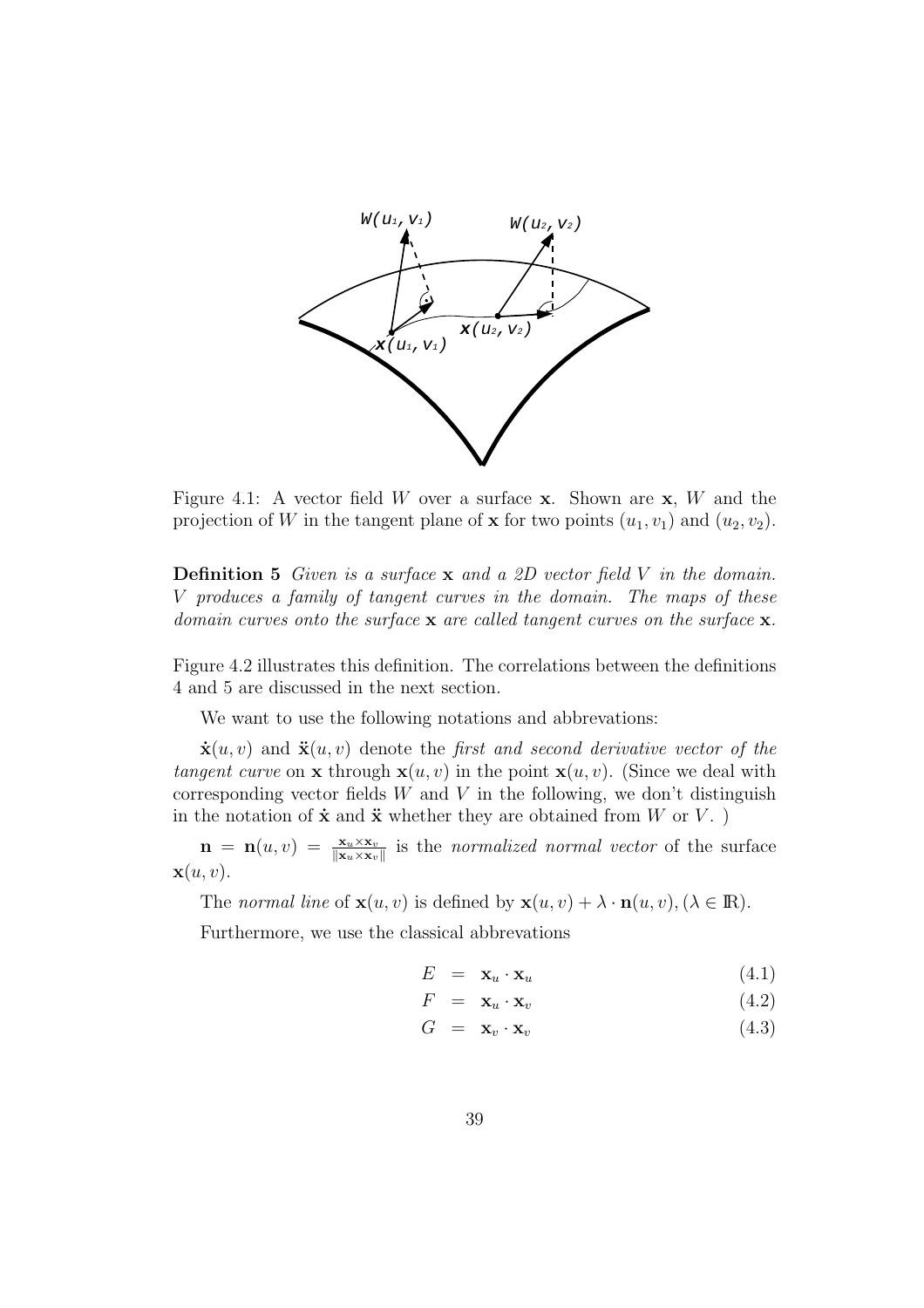

Figure 4.2: A vector field  $V$  in the domain and the mapping of it's tangent curves onto the surface **x**.

$$
L = \mathbf{n} \cdot \mathbf{x}_{uu} \tag{4.4}
$$

$$
M = \mathbf{n} \cdot \mathbf{x}_{uv} \tag{4.5}
$$

$$
N = \mathbf{n} \cdot \mathbf{x}_{vv} \tag{4.6}
$$

and their partial derivatives

$$
E_u = 2 \cdot \mathbf{x}_u \cdot \mathbf{x}_{uu} \tag{4.7}
$$

$$
E_v = 2 \cdot \mathbf{x}_u \cdot \mathbf{x}_{uv} \tag{4.8}
$$

$$
F_u = \mathbf{x}_u \cdot \mathbf{x}_{uv} + \mathbf{x}_{uu} \cdot \mathbf{x}_v \tag{4.9}
$$

$$
F_v = \mathbf{x}_u \cdot \mathbf{x}_{vv} + \mathbf{x}_{uv} \cdot \mathbf{x}_v \tag{4.10}
$$

$$
G_u = 2 \cdot \mathbf{x}_{uv} \cdot \mathbf{x}_v \tag{4.11}
$$

$$
G_v = 2 \cdot \mathbf{x}_v \cdot \mathbf{x}_{vv} \tag{4.12}
$$

$$
L_u = \mathbf{n}_u \cdot \mathbf{x}_{uu} + \mathbf{n} \cdot \mathbf{x}_{uuu} \tag{4.13}
$$

$$
L_v = \mathbf{n}_v \cdot \mathbf{x}_{uu} + \mathbf{n} \cdot \mathbf{x}_{uuv} \tag{4.14}
$$

$$
M_u = \mathbf{n}_u \cdot \mathbf{x}_{uv} + \mathbf{n} \cdot \mathbf{x}_{uuv} \tag{4.15}
$$

$$
M_v = \mathbf{n}_v \cdot \mathbf{x}_{uv} + \mathbf{n} \cdot \mathbf{x}_{uvw} \tag{4.16}
$$

$$
N_u = \mathbf{n}_u \cdot \mathbf{x}_{vv} + \mathbf{n} \cdot \mathbf{x}_{uvw} \tag{4.17}
$$

$$
N_v = \mathbf{n}_v \cdot \mathbf{x}_{vv} + \mathbf{n} \cdot \mathbf{x}_{vvv}.
$$
 (4.18)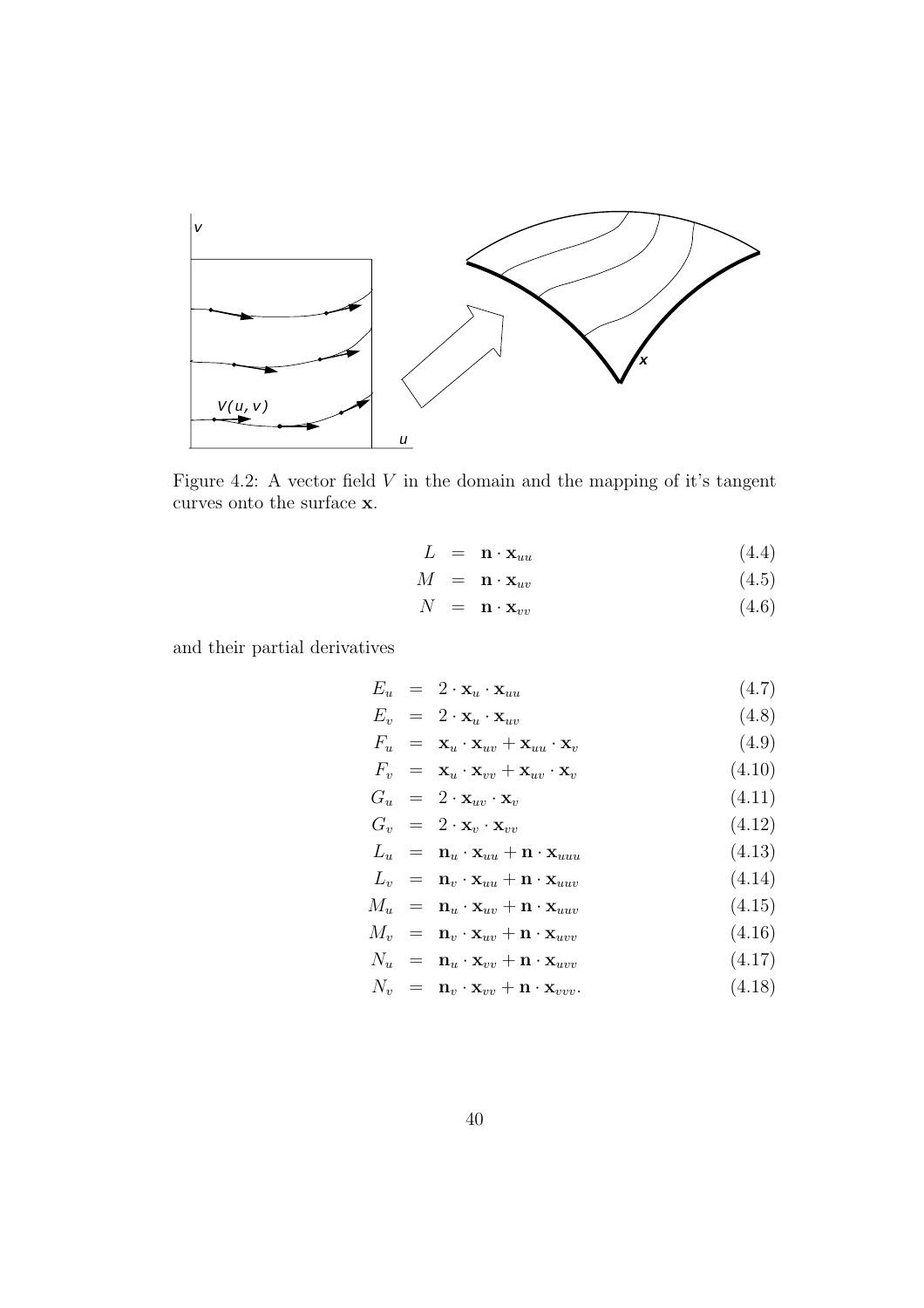## **4.2 Corresponding Vector Fields on Surfaces**

**Definition 6** Given is a surface **x**, a 2D vector field V in the domain of **x** and a 3D vector field W over **x**. W and V are called corresponding referring to the surface **x**, if the two families of tangent curves obtained from W (using definition  $4)$  and V (using definition 5) are identical.

Definition 6 gives reason to solve the following two problems:

**1)** Given is a surface **x** and a domain vector field V. We look for a corresponding vector field W over **x** as well as for  $\dot{\mathbf{x}}$  and  $\ddot{\mathbf{x}}$ .

**2)** Given is a surface **x** and a vector field W over **x**. We look for a corresponding domain vector field  $V$ , for  $\dot{\mathbf{x}}$  and  $\ddot{\mathbf{x}}$ .

We start with **problem 1)**.

Given a curve  $[u = u(t), v = v(t)]$  in the domain, we can easily compute the map of this curve on the surface and its first and second derivative vector  $(see [4]):$ 

$$
\mathbf{x}(t) = \mathbf{x}(u(t), v(t)) \n\dot{\mathbf{x}}(t) = (\dot{u} \cdot \mathbf{x}_u + \dot{v} \cdot \mathbf{x}_v)(t) \n\ddot{\mathbf{x}}(t) = (\ddot{u} \cdot \mathbf{x}_u + \ddot{v} \cdot \mathbf{x}_v + \dot{u}^2 \cdot \mathbf{x}_{uu} + 2 \cdot \dot{u} \cdot \dot{v} \cdot \mathbf{x}_{uv} + \dot{v}^2 \cdot \mathbf{x}_{vv})(t).
$$
\n(4.19)

Considering the domain curve as a tangent curve in the domain defined by  $V$ , we know the first and the second derivative vector in any point of the domain from section 2.2:

$$
\begin{pmatrix}\n\dot{u} \\
\dot{v}\n\end{pmatrix} = V
$$
\n
$$
\begin{pmatrix}\n\ddot{u} \\
\ddot{v}\n\end{pmatrix} = vx \cdot V_u + vy \cdot V_v.
$$
\n(4.20)

(4.19) and (4.20) yield for the tangent curves on the surface **x**:

$$
\dot{\mathbf{x}} = \qquad \mathbf{v}x \cdot \mathbf{x}_u + \mathbf{v}y \cdot \mathbf{x}_v \tag{4.21}
$$

$$
\begin{aligned}\n\ddot{\mathbf{x}} &= \quad v x \cdot \dot{\mathbf{x}}_u + v y \cdot \dot{\mathbf{x}}_v \\
&= \quad (v x \cdot v x + v y \cdot v x) \cdot \mathbf{x}\n\end{aligned} \tag{4.22}
$$

$$
(vx \cdot vx_u + vy \cdot vx_v) \cdot \mathbf{x}_u
$$
  
+ 
$$
(vx \cdot vy_u + vy \cdot vy_v) \cdot \mathbf{x}_v
$$
  
+ 
$$
vx^2 \cdot \mathbf{x}_{uu} + 2 \cdot vx \cdot vy \cdot \mathbf{x}_{uv} + vy^2 \cdot \mathbf{x}_{vv}.
$$
 (4.23)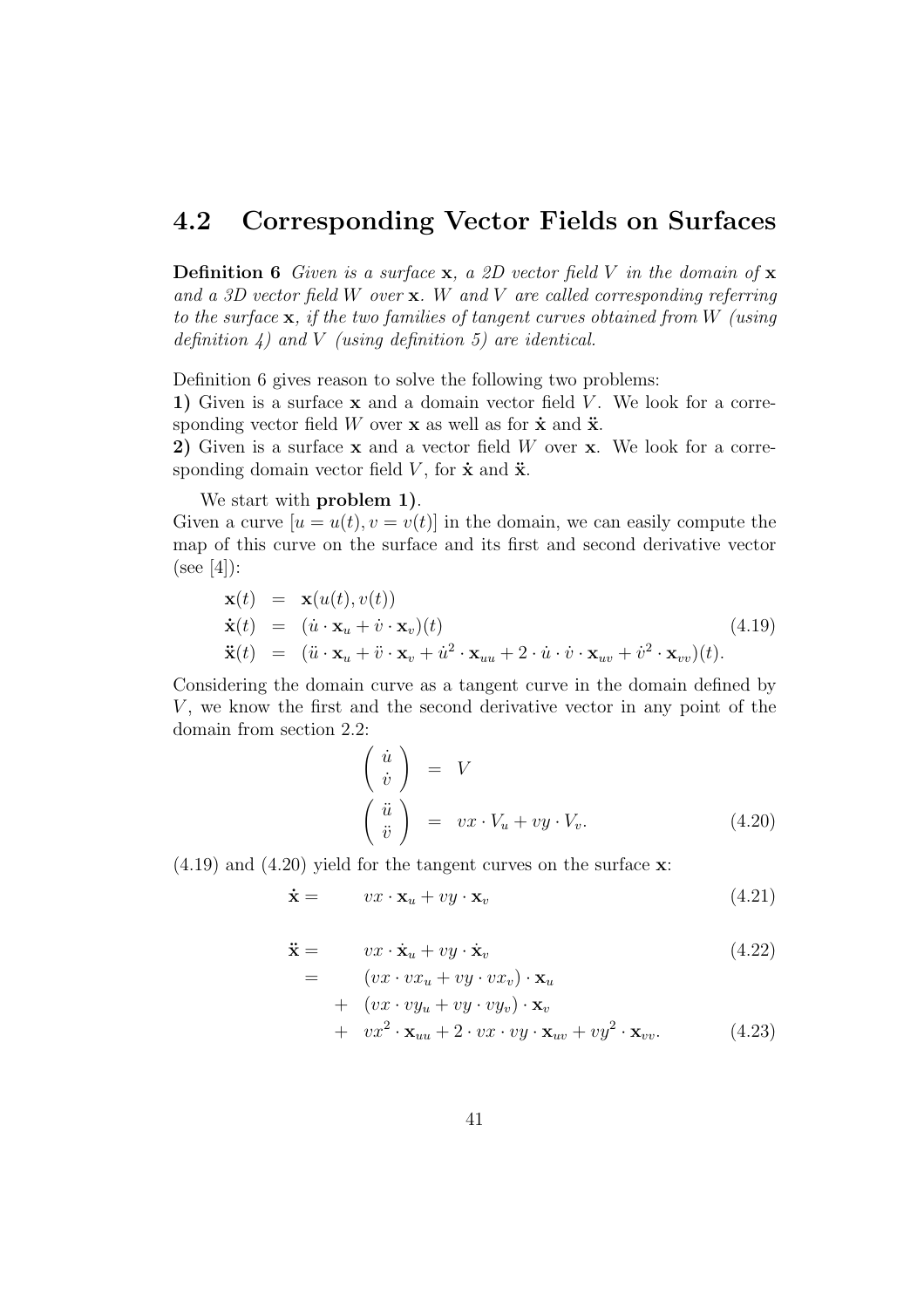Furthermore, a corresponding vector field to V is

$$
W = \dot{\mathbf{x}}.\tag{4.24}
$$

#### To **problem 2):**

Given the vector field W over **x**, the first derivative vector of the tangent curve is the projection of  $W$  onto the tangent plane for every point of the surface:

$$
\dot{\mathbf{x}} = W - (W \cdot \mathbf{n}) \cdot \mathbf{n}.\tag{4.25}
$$

To obtain a corresponding vector field  $V$ , we have to solve the linear system of equations denoted by (4.21). This system consists of 3 equations and the two unknowns vx and vy. Since  $\dot{\mathbf{x}}$ ,  $\mathbf{x}_u$  and  $\mathbf{x}_v$  are all in one plane (namely in the tangent plane of **x**), we can find a solution for any regularly parametrized surface. This solution is:

$$
V = \left(\begin{array}{c} vx \\ vy \end{array}\right) = \frac{1}{\|\mathbf{x}_u \times \mathbf{x}_v\|} \cdot \left(\begin{array}{c} \det[\mathbf{n}, W, \mathbf{x}_v] \\ -\det[\mathbf{n}, W, \mathbf{x}_u] \end{array}\right). \tag{4.26}
$$

 $(4.26)$  has reduced problem 2) to problem 1). Now we can compute  $\ddot{x}$  in a similar way as in problem 1). We obtain  $(4.22)$  where we know from  $(4.25)$ that

$$
\dot{\mathbf{x}}_u = W_u - (W_u \cdot \mathbf{n}) \cdot \mathbf{n} - (W \cdot \mathbf{n}_u) \cdot \mathbf{n} - (W \cdot \mathbf{n}) \cdot \mathbf{n}_u
$$
  
\n
$$
\dot{\mathbf{x}}_v = W_v - (W_v \cdot \mathbf{n}) \cdot \mathbf{n} - (W \cdot \mathbf{n}_v) \cdot \mathbf{n} - (W \cdot \mathbf{n}) \cdot \mathbf{n}_v.
$$

**Remark 1:** The solutions of the problems 1) and 2) described above are dual in the following sense: The corresponding vector field of the corresponding vector field of  $V$  is  $V$  as well. The corresponding vector field of the corresponding vector field of  $W$  is the projection of  $W$  onto the tangent planes of **x**.

**Remark 2:** Another (and sometimes easier) solution for problem 2) is

$$
V = \begin{pmatrix} \det[\mathbf{n}, W, \mathbf{x}_v] \\ -\det[\mathbf{n}, W, \mathbf{x}_u] \end{pmatrix} .
$$
 (4.27)

This choice of V leads to

$$
\dot{\mathbf{x}} = \det[\mathbf{n}, W, \mathbf{x}_v] \cdot \mathbf{x}_u - \det[\mathbf{n}, W, \mathbf{x}_u] \cdot \mathbf{x}_v \tag{4.28}
$$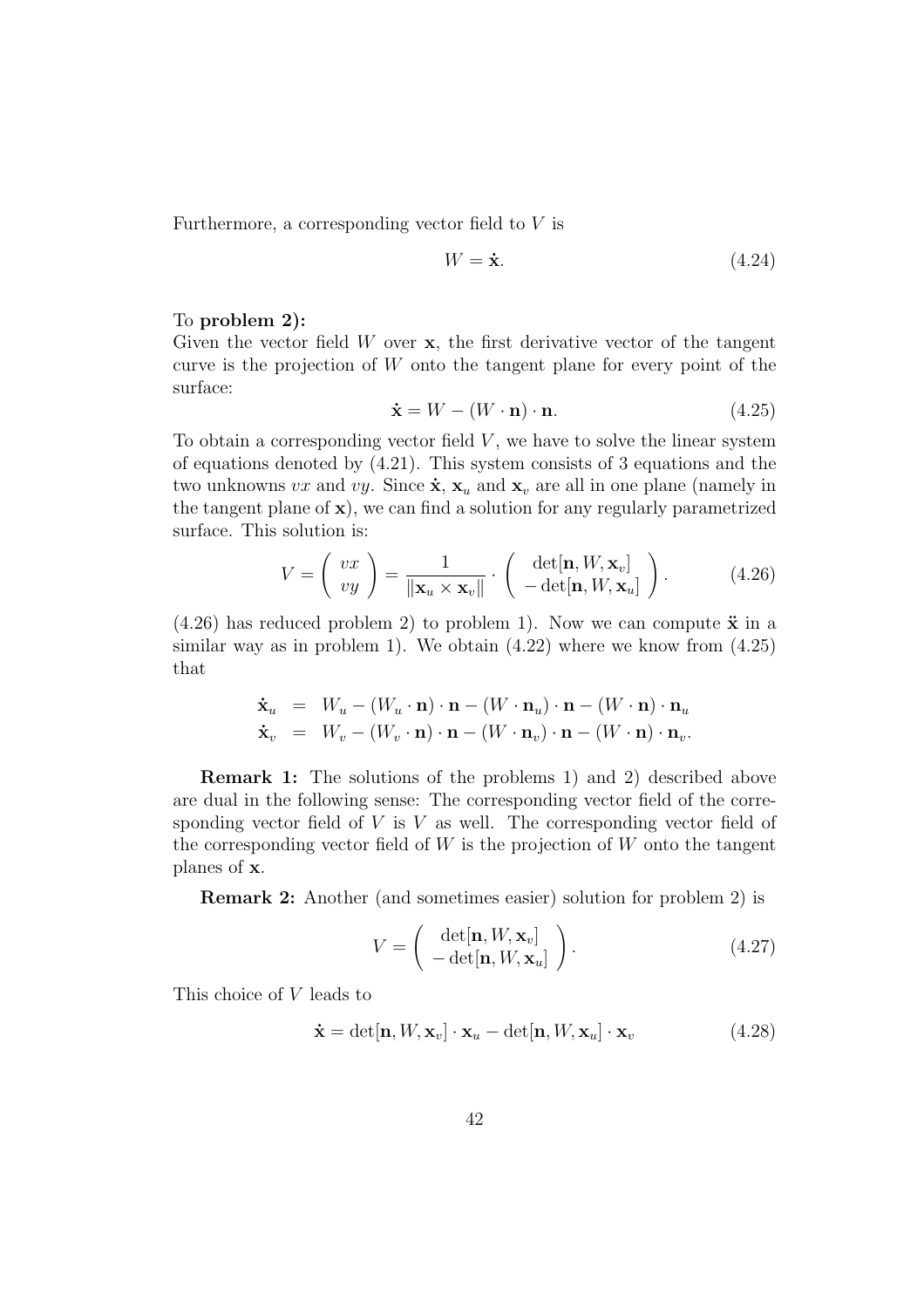which is parallel to the  $\dot{\mathbf{x}}$  from (4.25). Furthermore, we have

$$
V_u = \begin{pmatrix} \det[\mathbf{n}_u, W, \mathbf{x}_v] + \det[\mathbf{n}, W_u, \mathbf{x}_v] + \det[\mathbf{n}, W, \mathbf{x}_{uv}] \\ -\det[\mathbf{n}_u, W, \mathbf{x}_u] - \det[\mathbf{n}, W_u, \mathbf{x}_u] - \det[\mathbf{n}, W, \mathbf{x}_{uu}] \end{pmatrix}
$$
  
\n
$$
V_v = \begin{pmatrix} \det[\mathbf{n}_v, W, \mathbf{x}_v] + \det[\mathbf{n}, W_v, \mathbf{x}_v] + \det[\mathbf{n}, W, \mathbf{x}_{vv}] \\ -\det[\mathbf{n}_v, W, \mathbf{x}_u] - \det[\mathbf{n}, W_v, \mathbf{x}_u] - \det[\mathbf{n}, W, \mathbf{x}_{uv}] \end{pmatrix}
$$

Using  $(4.23)$  we can compute  $\ddot{\mathbf{x}}$ .

Unfortunately, this choice of V destroys the duality described in remark 1.

## **4.3 Curvature and Geodesic Curvature**

Given  $\dot{\mathbf{x}}(u, v)$  and  $\ddot{\mathbf{x}}(u, v)$ , we can easily compute the curvature  $\kappa(u, v)$  of the tangent curve through  $\mathbf{x}(u, v)$  in the surface point  $\mathbf{x}(u, v)$ :

$$
\kappa = \frac{\|\dot{\mathbf{x}} \times \ddot{\mathbf{x}}\|}{\|\dot{\mathbf{x}}\|^3}.
$$
 (4.29)

(4.29) denotes the curvature of a 3D space curve, therefore  $\kappa$  is always nonnegative. In order to get a signed curvature, we want to compute the geodesic curvature of the tangent curves.

The *geodesic curvature*  $\kappa_q$  of a curve in the point  $\mathbf{x}(u, v)$  can be considered as the curvature of the projection of the curve into the tangent plane of  $\mathbf{x}(u, v)$ , (see figure 4.3).

Since  $\kappa_g$  is the curvature of a 2D curve we can equip it with a sign. We can compute  $\kappa_q$  by projecting  $\dot{\mathbf{x}}$  and  $\ddot{\mathbf{x}}$  into the tangent plane and taking a sign into consideration:

$$
\dot{\mathbf{x}}_g = \dot{\mathbf{x}} \n\ddot{\mathbf{x}}_g = \ddot{\mathbf{x}} - (\ddot{\mathbf{x}} \cdot \mathbf{n}) \cdot \mathbf{n}
$$
\n(4.30)

$$
\kappa_g = \text{sgn}(\det[\dot{\mathbf{x}}, \ddot{\mathbf{x}}, \mathbf{n}]) \cdot \frac{\|\dot{\mathbf{x}}_g \times \ddot{\mathbf{x}}_g\|}{\|\dot{\mathbf{x}}_g\|^3}
$$
(4.31)

Between the curvature  $\kappa$  and the geodesic curvature  $\kappa_g$  there is the following correlation (see [20]):

$$
\kappa = \sqrt{\kappa_n^2 + \kappa_g^2} \tag{4.32}
$$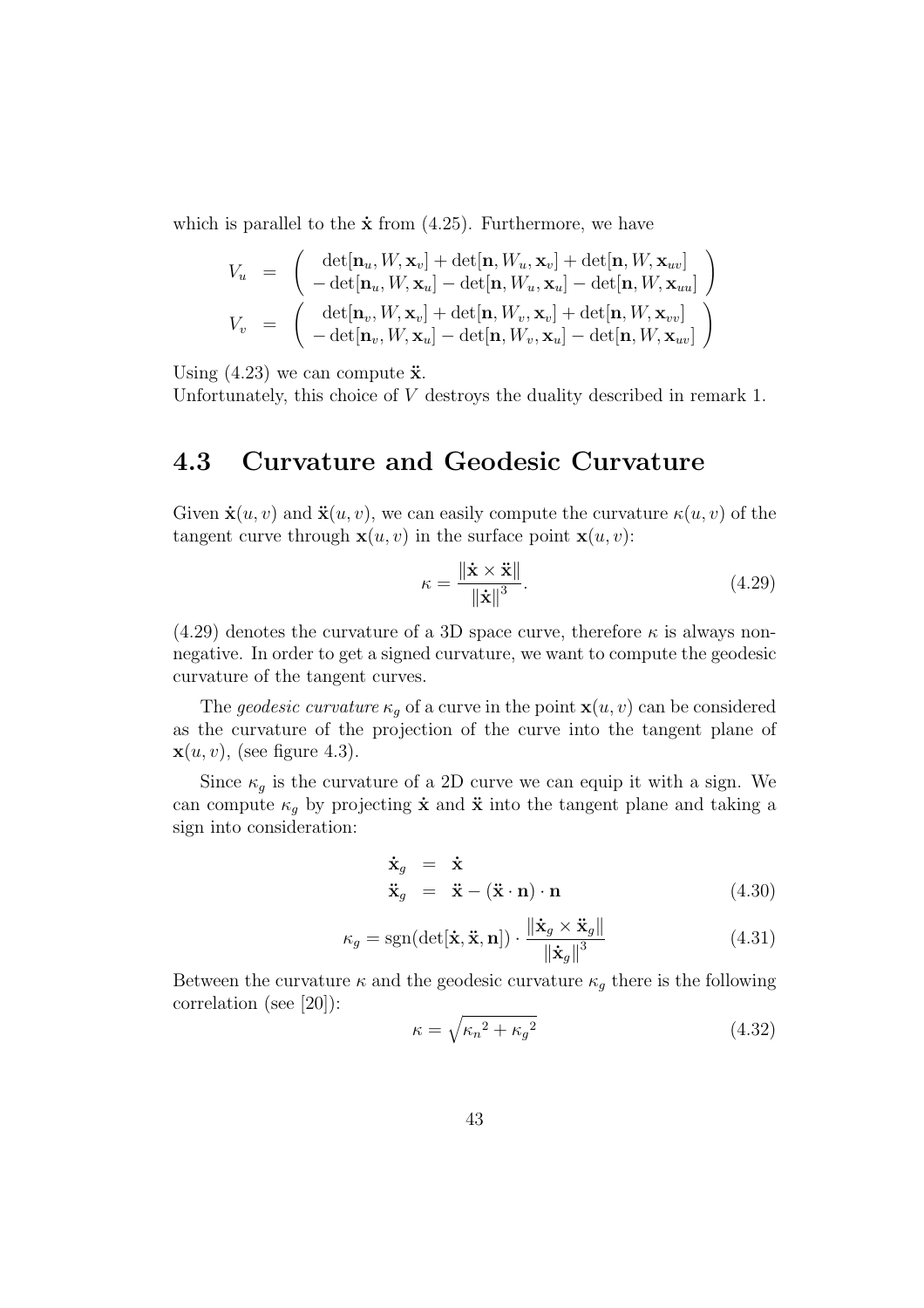

Figure 4.3: Curvature and geodesic curvature.  $c_p$  is the projection of the surface curve c into the tangent plane of  $\mathbf{x} = \mathbf{x}(u, v)$ . The geodesic curvature of c in  $\mathbf{x}(u, v)$  is the curvature of  $c_p$  in  $\mathbf{x}(u, v)$ 

where  $\kappa_n$  denotes the normal curvature of the surface in the direction  $\dot{\mathbf{x}}$ .

Altogether, we can make the following statement: In order to compute the curvature (the geodesic curvature respectively) of tangent curves on surfaces, we only need to know the surface, the domain vector field  $V$  and its partial derivatives  $V_u$  and  $V_v$ .

**Remark 3:** The values obtained for  $\kappa$  do not depend on the magnitudes of the vectors in  $W$  or  $V$ .

**Remark 4:** The domain vector field V has a critical point in  $(u, v)$  iff the magnitude of  $V(u, v)$  vanishes. The vector field W over **x** has a critical point in  $(u, v)$  iff  $\mathbf{n}(u, v) \times W(u, v) = \mathbf{0}$ .

### **4.4 Rotated Vector Fields over Surfaces**

In section 2.3 we have investigated rotated vector fields in the plane and their curvatures. In this section we want to expand these conceps to rotated vector fields over surfaces.

Let W and Y be two vector fields over a surface **x**. W produces a family of tangent curves, Y produces another family of tangent curves on **x**. W and Y are called perpendicular relative to the surface **x** if the tangent curves of W and Y on **x** are perpendicular to each other in every point of **x**. Therefore, W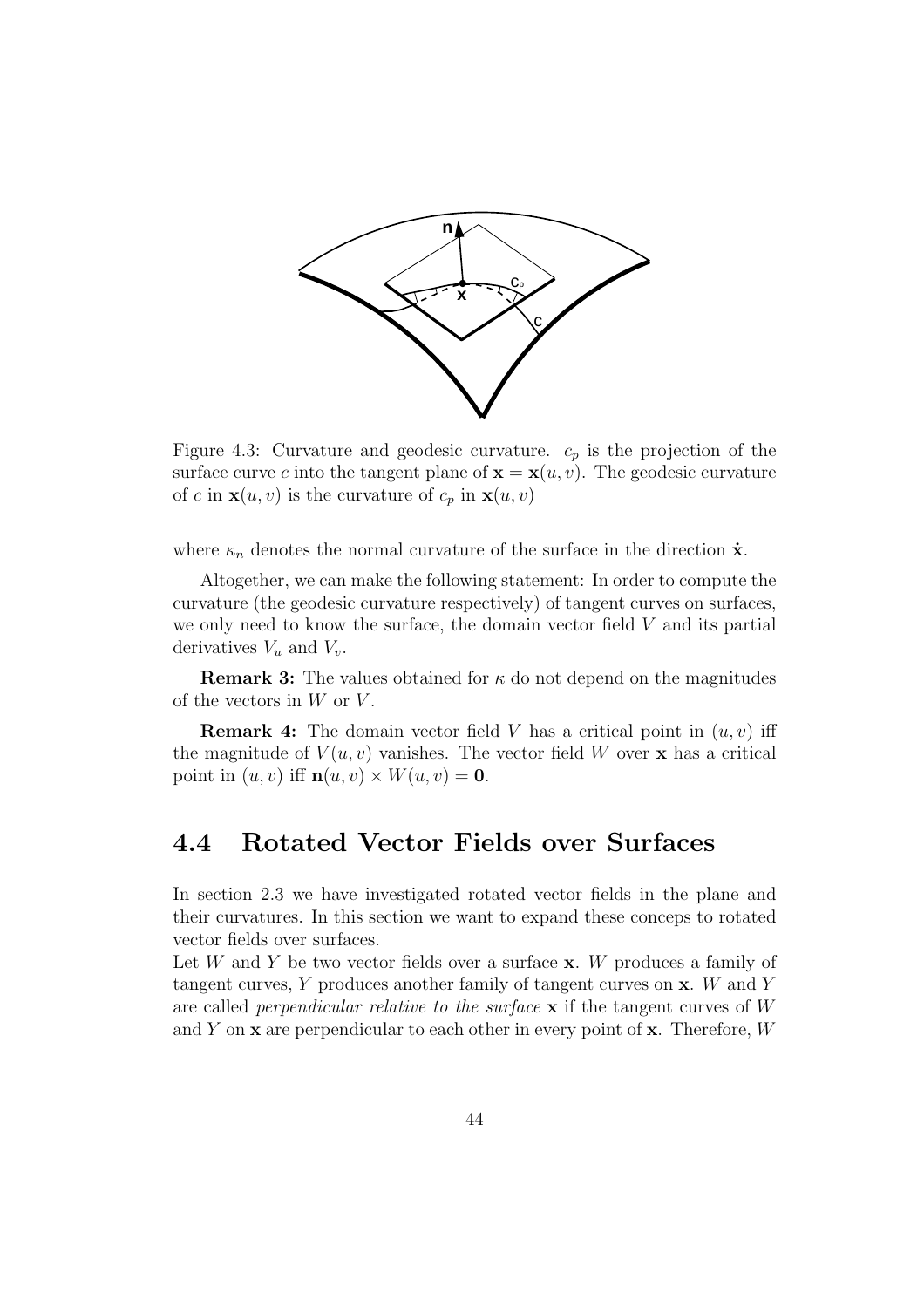and Y are perpendicular relative to **x** if their projections  $W_p$  and  $Y_p$  into the tangent plane are perpendicular to each other for every point on the surface. So we have the following condition for perpendicularity of  $W$  and  $Y$  relative to **x**:

$$
W_p \cdot Y_p = 0
$$
  
\n
$$
\iff (W - (W \cdot \mathbf{n}) \cdot \mathbf{n}) \cdot (Y - (Y \cdot \mathbf{n}) \cdot \mathbf{n}) = 0
$$
 (4.33)  
\n
$$
\iff (W \cdot \mathbf{n}) \cdot (Y \cdot \mathbf{n}) = W \cdot Y.
$$
 (4.34)

Now we want to introduce the concept of rotated vector fields over surfaces.

Given a vector field W over **x**, a vector field  $W^{[\gamma]}$  is called *rotated by the* angle  $\gamma$  if the angle between the projections of  $W^{[\gamma]}$  and W into the tangent plane is  $\gamma$  for every point of the surface. Figure 4.4 illustrates the concepts of rotated and perpendicular vector fields.

Now we want to discuss how the curvature of a rotated vector field  $W^{[\gamma]}$ depends on  $\gamma$ .

Let  $W^{[\gamma]}$  be a rotated vector field of the vector field  $W = W^{[0]}$ . Then we obtain for its geodesic curvature  $\kappa_g^{[\gamma]}$ :

$$
\kappa_g^{[\gamma]} = \kappa_g^{[0]} \cdot \cos \gamma + \kappa_g^{[\frac{\pi}{2}]} \cdot \sin \gamma.
$$
 (4.35)

For the curvature  $\kappa^{[\gamma]}$  we know from (4.32) :

$$
\kappa^{[\gamma]} = \sqrt{(\kappa_n^{[\gamma]})^2 + (\kappa_g^{[\gamma]})^2} \tag{4.36}
$$

where  $\kappa_n$ <sup>[γ]</sup> denotes the normal curvature of the surface in the direction  $W_p^{[\gamma]}$ . Equation (4.35) informs us about the behavior of  $\kappa_g^{[\gamma]}$  while changing  $\gamma$ . The behavior of  $\kappa_n^{[\gamma]}$  is determined by Euler's theorem:

Let  $W_p^{[\gamma_0]}$  be one direction of extreme normal curvature of **x**, i.e., one of the principal directions. Then we obtain:

$$
\kappa_n^{[\gamma]} = \kappa_n^{[\gamma_0]} \cdot \cos^2(\gamma - \gamma_0) + \kappa_n^{[\gamma_0 + \frac{\pi}{2}]} \cdot \sin^2(\gamma - \gamma_0). \tag{4.37}
$$

# **4.5 "Thickness" of Tangent Curves**

We consider the special case that a scalar field  $s(u, v)$  over **x** is given and the desired tangent curves are the equipotential lines of s on the surface. For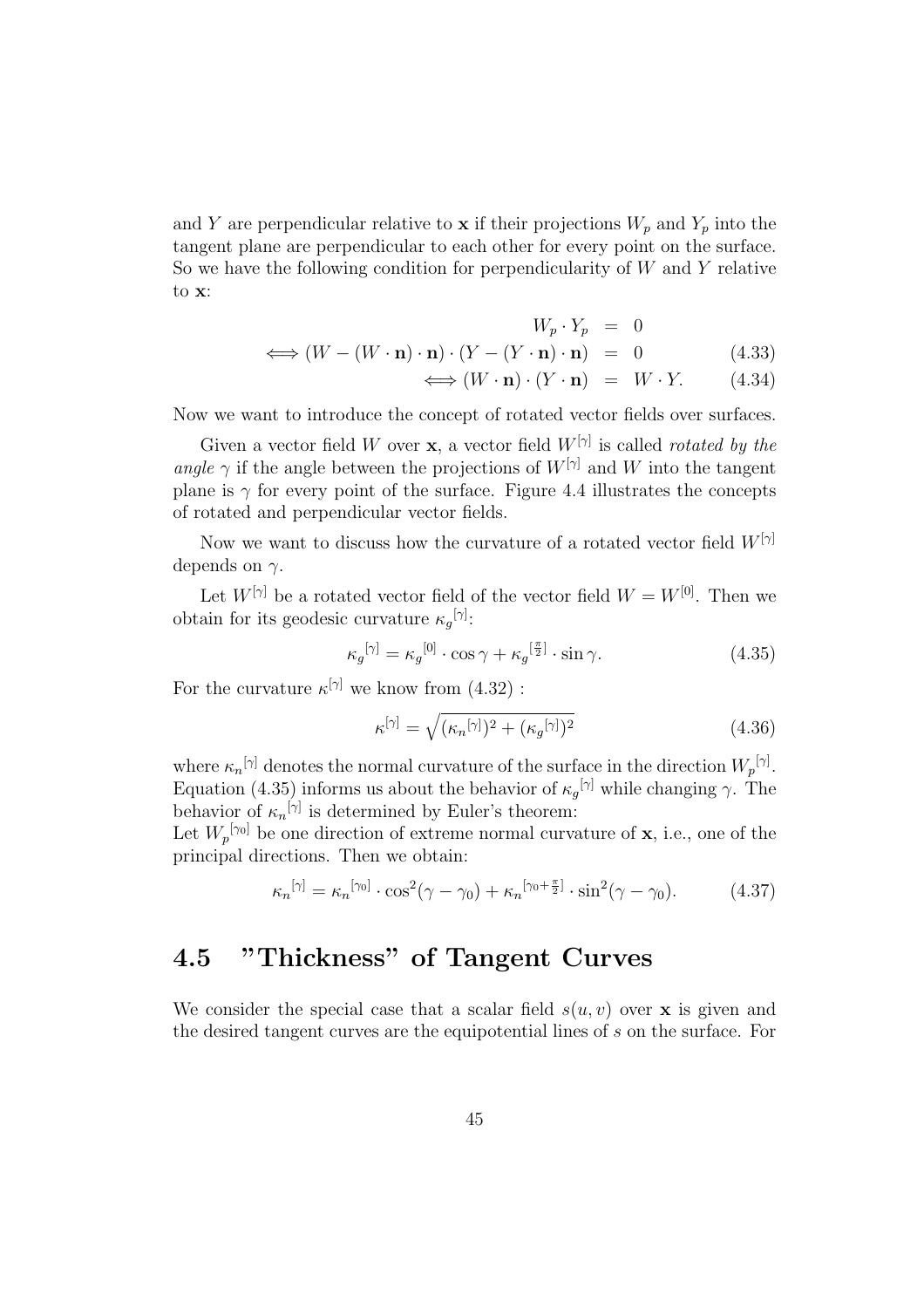

Figure 4.4: Rotated vector fields over a surface. Shown are the representatives of the vector fields W, Y and Z for one point  $\mathbf{x}(u, v)$ , the tangent plane in  $\mathbf{x}(u, v)$  and the projections  $W_p$ ,  $Y_p$  and  $Z_p$  of  $W$ ,  $Y$  and  $Z$  into the tangent plane. Let us assume that the angle between  $W_p$  and  $Z_p$  is  $\frac{\pi}{6}$  and the angle between  $W_p$  and  $Y_p$  is  $\frac{\pi}{2}$ . Then we obtain  $W = W^{[0]}, Y = W^{[\frac{\pi}{2}]}$ and  $Z = W^{[\frac{\pi}{6}]}$ .

this special case there is an easy way of drawing a "representative" of these curves: mark all those points on the surface which have a value of s in a fixed (small) intervall. (The upper left pictures of the figures 6.2, 6.5, 6.6, 6.7, 6.8 and the lower left pictures of the figures 6.6 and 6.8 are generated this way).

The resulting "lines" on the surface are actually point sets with a changing "thickness". This "thickness" may provide information about the behavior of the surface and the tangent curves.

The "thickness" of a tangent curve on a surface  $\mathbf{x}(u, v)$  denotes how "strongly" the values of the scalar field change around  $\mathbf{x}(u, v)$ . A thin tangent curve indicates a strong change of the values of s around  $\mathbf{x}(u, v)$ .

We consider the scalar field s in the domain of the surface. A measure of how much s changes around a point  $(u, v)$  is the magnitude of the gradient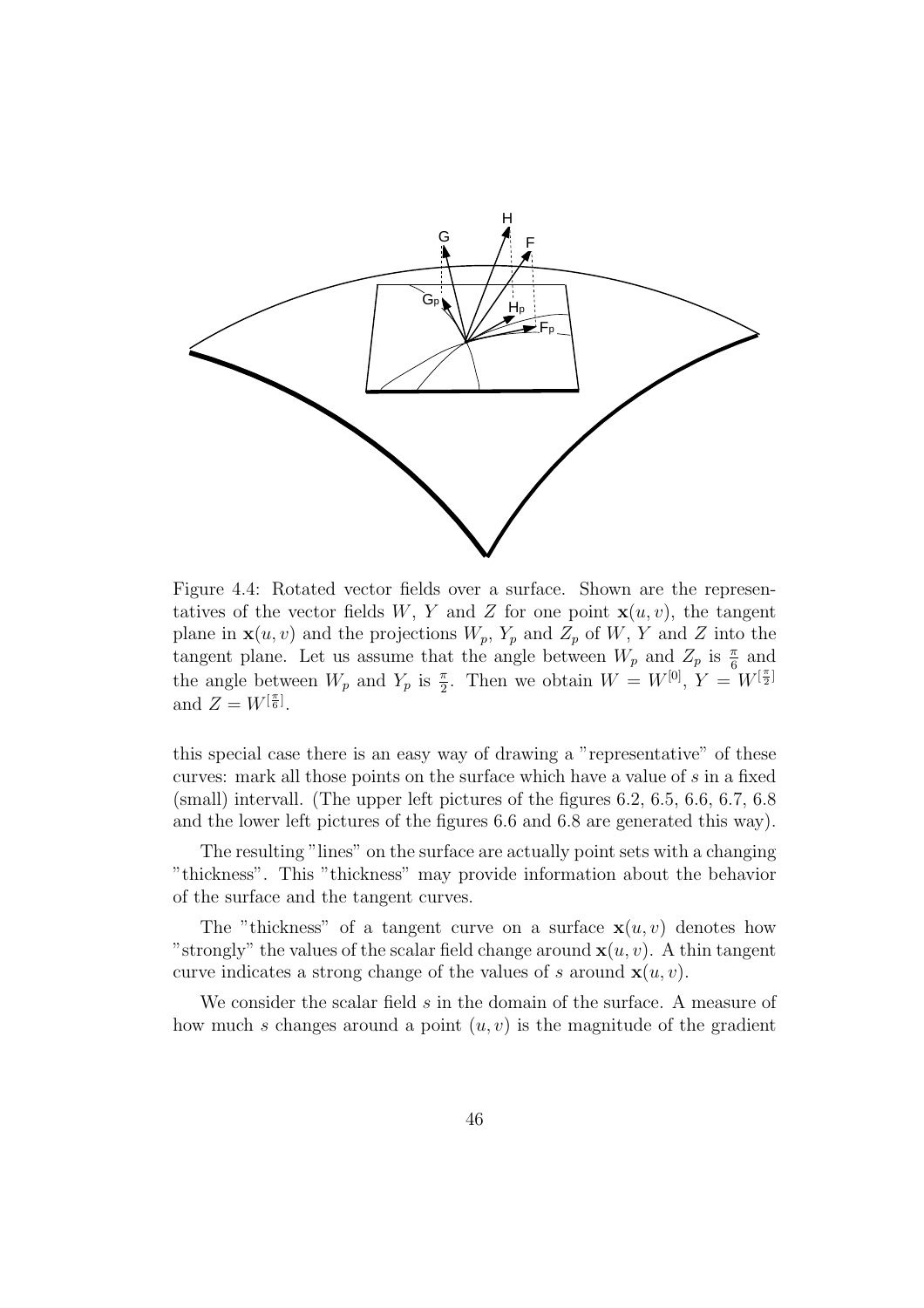$(s_u, s_v)^T$ . We only have to map this gradient vector onto the surface in an appropriate form. The magnitude of the resulting vector on the surface tells us how much s changes on the surface around the point  $\mathbf{x}(u, v)$ .

The projection  $\mathbf{x}_{gr}$  of the gradient vector (or to be exactly: a vector perpendicular to the gradient vector but with the same magnitude) has the following equation:

$$
\mathbf{x}_{gr} = \frac{-s_v \cdot \mathbf{x}_u + s_u \cdot \mathbf{x}_v}{\|\mathbf{x}_u \times \mathbf{x}_v\|}.
$$
 (4.38)

Then the "thickness"  $th(u, v)$  of the tangent curve through  $\mathbf{x}(u, v)$  can be expressed in the form:

$$
th = \frac{1}{\|\mathbf{x}_{gr}\|} \tag{4.39}
$$

(4.38) and (4.39) show that th around a critical point tends to infinity.

# **4.6 Geometric Continuity of Tangent Curves on Surfaces**

Since we are able to compute the curvature of tangent curves it makes sence to ask for conditions for the surface to achieve a  $G<sup>2</sup>$  continuity of the tangent curves.

We want to use the following definition for geometric continuity (see [4], [25]):

Two curves are  $G<sup>r</sup>$  at a common point **x** iff there exists a regular parametrization with respect to which they are  $C<sup>r</sup>$  at **x**. Two surfaces are  $G<sup>r</sup>$  along a common line l iff there exists a regular parametrization with respect to which they are  $C<sup>r</sup>$  along l.

It has been recognized that there are equivalent definitions for  $r = 1, 2$ which use geometric properties of the curve/surface:

Two curves through the point  $\mathbf{x}_0$  are  $G^2$  in this point iff

– the normalized tangent vectors coincide in  $\mathbf{x}_0$  and

– the osculating planes coincide in  $x_0$  and

– the signed curvatures coincide in  $\mathbf{x}_0$ .

Two surfaces sharing a common line l are  $G<sup>1</sup>$  along l iff their normalized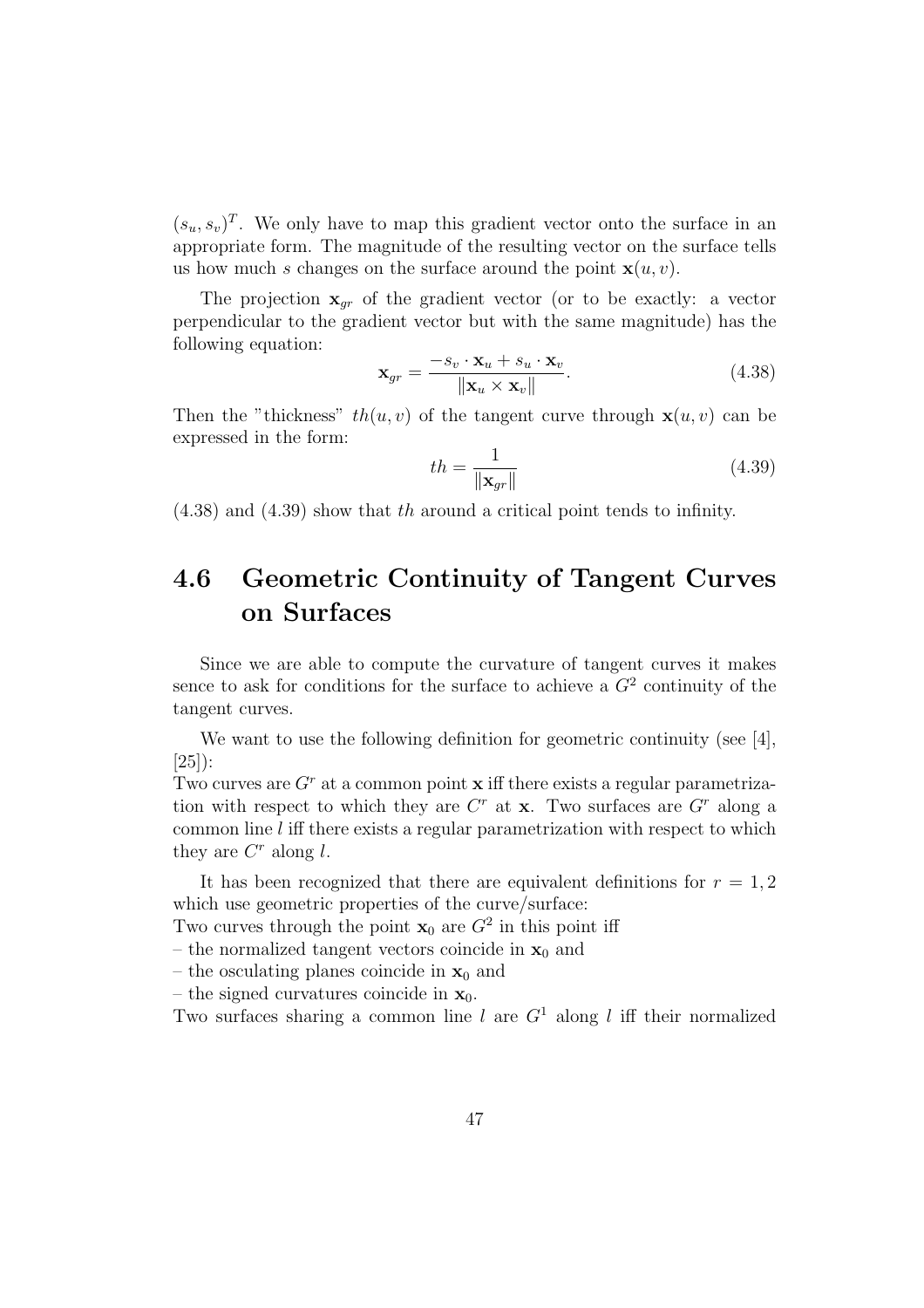normal vectors coincide along l.

Two surfaces are  $G^2$  along l iff

– the normalized normal vectors coincide along  $l$  and

– the Dupin's indicatrices coincide along  $l$ .

In [22] there are some more geometric conditions for  $G^2$  surfaces.

In the next chapter we want to develop surface conditions for  $G^2$  continuity of particular tangent curves. Doing this we obtain some geometric conditions (necessary and sufficient) for  $\tilde{G}^3$  continuity of surfaces. Those conditions are formulated in the theorems 5 and 6.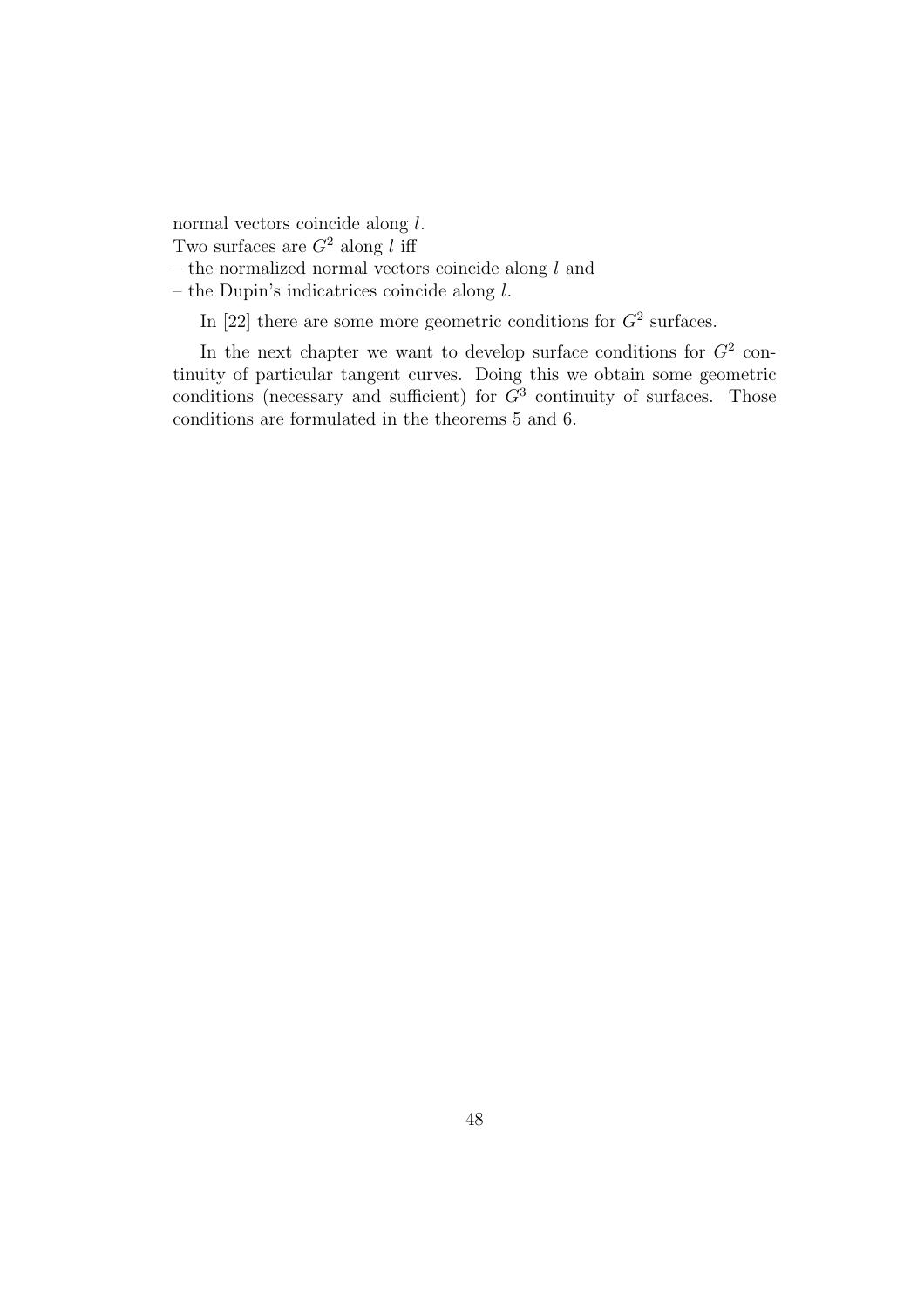# **Chapter 5**

# **Particular Tangent Curves on Surfaces**

In this chapter we want to apply the theoretical results from the previous chapter to concrete families of curves on surfaces. These curves are: contour lines, lines of curvature, asymptotic lines, isophotes and reflection lines.

All these curves have something in common:

– They reflect geometric properties of the surface, i.e. they do not depend on the parametrization of the surface.

– For sufficiently complicated surfaces (for instance bicubic polynomial surfaces), these lines can be described only as the solution of differential equations. The treatment of the curves themselves requires the numerical solution of those equations.

For all these curves, we want to compute their curvature and (if possible) their "thickness". Furthermore, we develop conditions for critical points and we look for conditions of  $G^2$ -continuity of these curves.

For computing the curvature of these curves we only have to show how the domain vector field V and its partial derivatives are computed. Then we can apply the results from section 4.2 to compute curvature and geodesic curvature.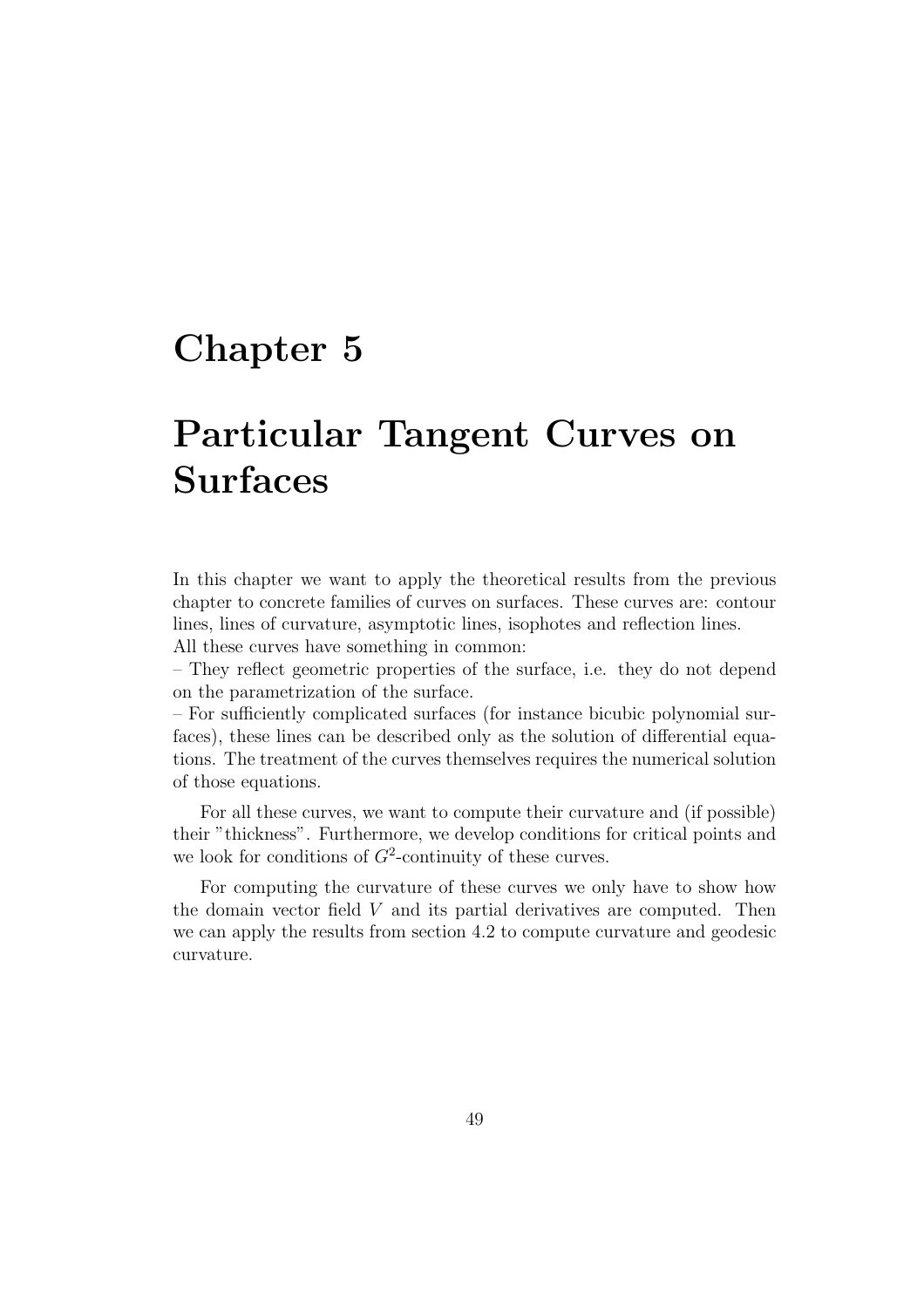## **5.1 Contour Lines**

A family of contour lines is defined by a normalized direction vector **r** in the 3D space. We consider all planes perpendicular to **r**. The intersections of these planes with the surface yield a family of curves on the surface the contour lines. Therefore, points on the surface are located on the same contour line referring to **r** if the scalar field

$$
s(u, v) = \mathbf{r} \cdot (\mathbf{x} - (0, 0, 0)^T)
$$
\n(5.1)

gives the same values for those points. Thus, contour lines are the equipotential lines of the scalar field s. The direction of these lines in the domain can be computed as the perpendiculars to the gradients of  $s$ . Since the gradient of s is given by  $(s_u, s_v)^T$ , we obtain for the directions of the contour lines in the domain:

$$
V = \begin{pmatrix} -s_v \\ s_u \end{pmatrix} = \begin{pmatrix} -\mathbf{r} \cdot \mathbf{x}_v \\ \mathbf{r} \cdot \mathbf{x}_u \end{pmatrix}.
$$
 (5.2)

From (5.2) we obtain

$$
V_u = \begin{pmatrix} -s_{uv} \\ s_{uu} \end{pmatrix} = \begin{pmatrix} -\mathbf{r} \cdot \mathbf{x}_{uv} \\ \mathbf{r} \cdot \mathbf{x}_{uu} \end{pmatrix}
$$
(5.3)

$$
V_v = \begin{pmatrix} -s_{vv} \\ s_{uv} \end{pmatrix} = \begin{pmatrix} -\mathbf{r} \cdot \mathbf{x}_{vv} \\ \mathbf{r} \cdot \mathbf{x}_{uv} \end{pmatrix}.
$$
 (5.4)

**Remark 1:** If we take

$$
V = \frac{1}{\|\mathbf{x}_u \times \mathbf{x}_v\|} \cdot \begin{pmatrix} -\mathbf{r} \cdot \mathbf{x}_v \\ \mathbf{r} \cdot \mathbf{x}_u \end{pmatrix}
$$
(5.5)

we obtain the following formulas for the first and second derivative vectors of the surface curve:

$$
\dot{\mathbf{x}} = \mathbf{n} \times \mathbf{r} \tag{5.6}
$$

$$
\ddot{\mathbf{x}} = \frac{(\mathbf{r} \cdot \mathbf{x}_u) \cdot (\mathbf{n}_v \times \mathbf{r}) - (\mathbf{r} \cdot \mathbf{x}_v) \cdot (\mathbf{n}_u \times \mathbf{r})}{\|\mathbf{x}_u \times \mathbf{x}_v\|}.
$$
(5.7)

#### **Critical points:**

To obtain a critical point we have to have  $V = (0,0)^T$ . Since we assume a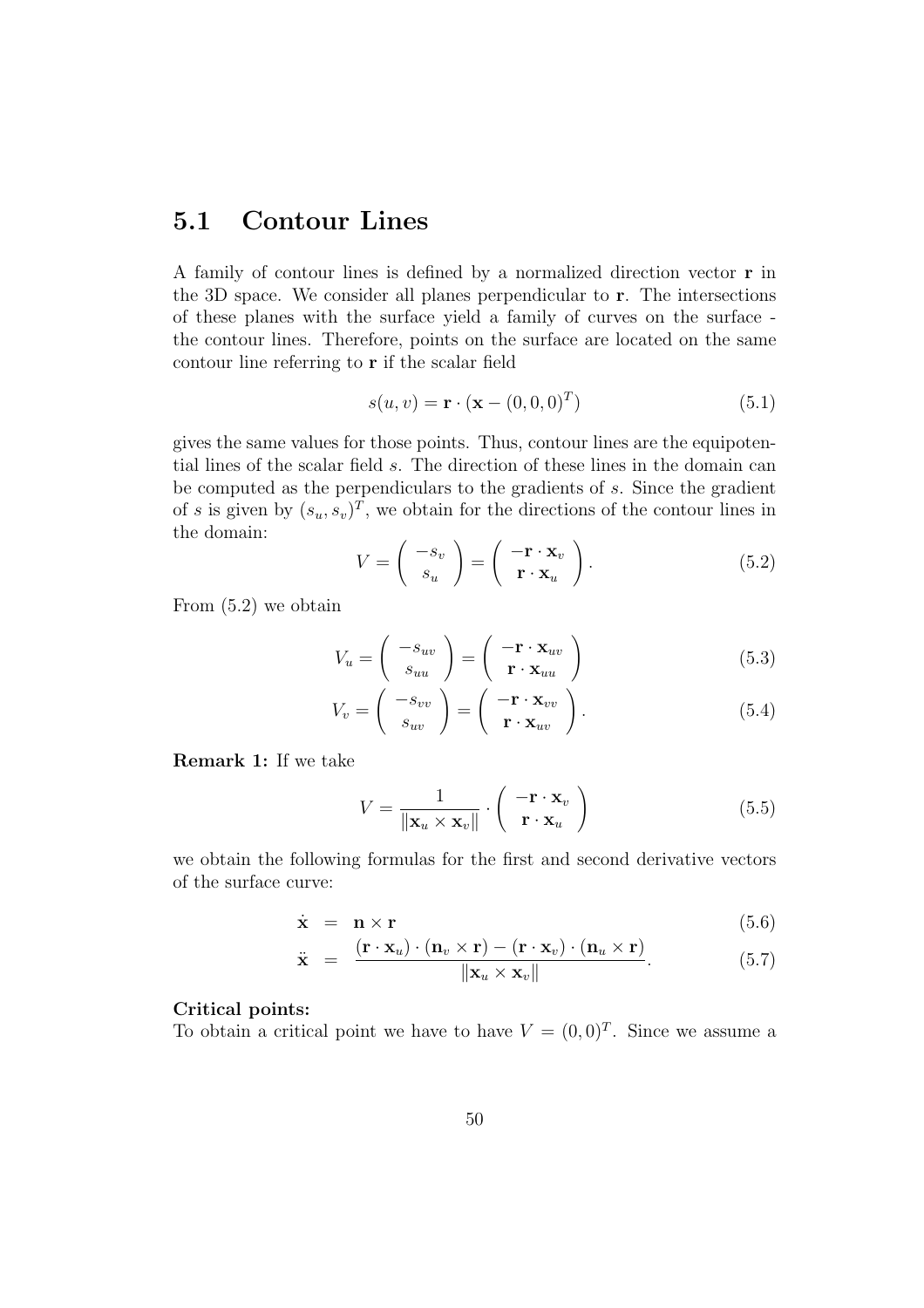regularly parametrized surface, this occurs iff **n** and **r** have the same direction.

#### **Continuity:**

All contour lines through a point  $\mathbf{x}_0$  on  $\mathbf{x}$  are  $G^2$  iff  $\mathbf{x}$  is  $G^2$  in a neighborhood of  $\mathbf{x}_0$  (see [1]).

#### **"Thickness":**

Since we know the scalar field  $s$ , we can use  $(4.38)$  and  $(4.39)$  to compute the "thickness" of the contour lines. For contour lines, (4.39) can also be written in the form

$$
th = \frac{1}{\|\mathbf{n} \times \mathbf{r}\|}.
$$
\n(5.8)

## **5.2 Lines of Curvature**

Lines of curvature are the tangent curves of the principal directions – considered as a vector field on the surface. Since there are two principal direction vector fields (whose vectors are perpendicular to each other) we have two families of lines of curvature.

The principal directions are the solutions  $(vx, vy)^T$  of the quadratic equation  $(see [4])$ :

$$
\det \begin{bmatrix} vy^2 & -vx \cdot vy & vx^2 \\ E & F & G \\ L & M & N \end{bmatrix} = 0.
$$
 (5.9)

(5.9) yields two solution classes of  $(vx, vy)^T$  (where a solution class contains only vectors of the same direction). We use the abbrevattions  $ha, hb$  and  $hc$ which are defined as:

$$
\begin{pmatrix} ha \\ hb \\ hc \end{pmatrix} = \begin{pmatrix} E \\ F \\ G \end{pmatrix} \times \begin{pmatrix} L \\ M \\ N \end{pmatrix}.
$$
 (5.10)

This gives for the partial derivatives: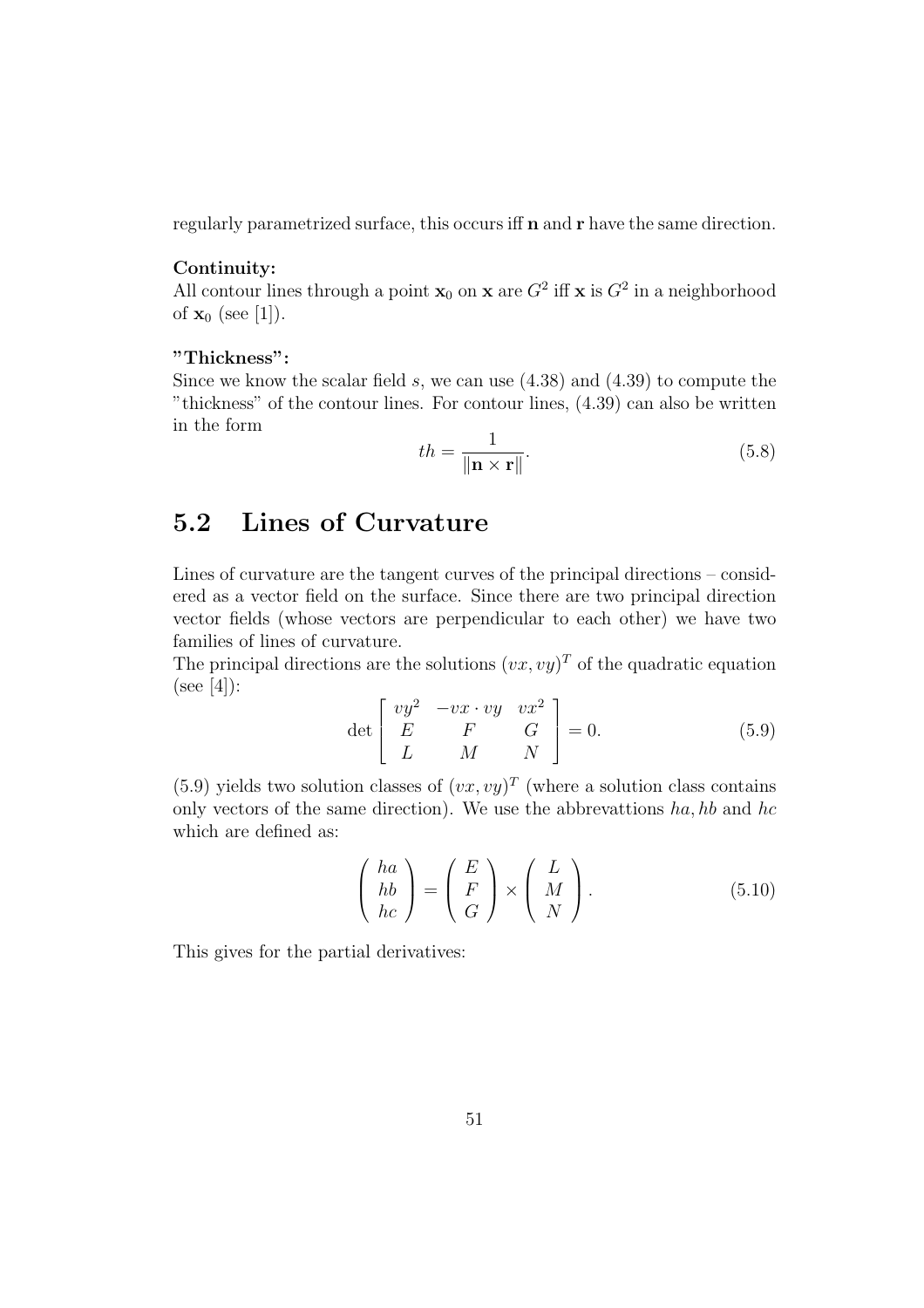$$
\begin{pmatrix} ha_u \\ hb_u \\ hc_u \end{pmatrix} = \begin{pmatrix} E_u \\ F_u \\ G_u \end{pmatrix} \times \begin{pmatrix} L \\ M \\ N \end{pmatrix} + \begin{pmatrix} E \\ F \\ G \end{pmatrix} \times \begin{pmatrix} L_u \\ M_u \\ N_u \end{pmatrix}
$$
 (5.11)  

$$
\begin{pmatrix} ha_v \\ hb_v \\ hc_v \end{pmatrix} = \begin{pmatrix} E_v \\ F_v \\ G_v \end{pmatrix} \times \begin{pmatrix} L \\ M \\ N \end{pmatrix} + \begin{pmatrix} E \\ F \\ G \end{pmatrix} \times \begin{pmatrix} L_v \\ M_v \\ N_v \end{pmatrix}.
$$
 (5.12)

Furthermore, we use the abbrevations

$$
hd = hb^2 - 4 \cdot ha \cdot hc \tag{5.13}
$$

$$
hd_u = 2 \cdot hb \cdot hb_u - 4 \cdot ha_u \cdot hc - 4 \cdot ha \cdot hc_u \tag{5.14}
$$

$$
hd_v = 2 \cdot hb \cdot hb_v - 4 \cdot ha_v \cdot hc - 4 \cdot ha \cdot hc_v, \tag{5.15}
$$

Then we can write two representatives of the solution classes of  $(5.9)$  – one for each class – in the form:

$$
V_1 = \begin{pmatrix} vx_1 \\ vy_1 \end{pmatrix} = \begin{pmatrix} -2 \cdot ha + hb - \sqrt{hd} \\ 2 \cdot hc - hb - \sqrt{hd} \end{pmatrix}
$$
 (5.16)

$$
V_2 = \begin{pmatrix} vx_2 \\ vy_2 \end{pmatrix} = \begin{pmatrix} -2 \cdot ha + hb + \sqrt{hd} \\ 2 \cdot hc - hb + \sqrt{hd} \end{pmatrix}.
$$
 (5.17)

This yields for the partial derivatives:

$$
V_{1u} = \begin{pmatrix} -2 \cdot h a_u + h b_u - \frac{h d_u}{2 \cdot \sqrt{h d}} \\ 2 \cdot h c_u - h b_u - \frac{h d_u}{2 \cdot \sqrt{h d}} \end{pmatrix}
$$
(5.18)

$$
V_{1v} = \begin{pmatrix} -2 \cdot ha_v + hb_v - \frac{hd_v}{2 \cdot \sqrt{hd}} \\ 2 \cdot hc_v - hb_v - \frac{hd_v}{2 \cdot \sqrt{hd}} \end{pmatrix}
$$
 (5.19)

$$
V_{2u} = \begin{pmatrix} -2 \cdot ha_u + hb_u + \frac{h d_u}{2 \cdot \sqrt{h d}} \\ 2 \cdot hc_u - hb_u + \frac{h d_u}{2 \cdot \sqrt{h d}} \end{pmatrix}
$$
 (5.20)

$$
V_{2v} = \begin{pmatrix} -2 \cdot h a_v + h b_v + \frac{h d_v}{2 \cdot \sqrt{h d}} \\ 2 \cdot h c_v - h b_v + \frac{h d_v}{2 \cdot \sqrt{h d}} \end{pmatrix}.
$$
 (5.21)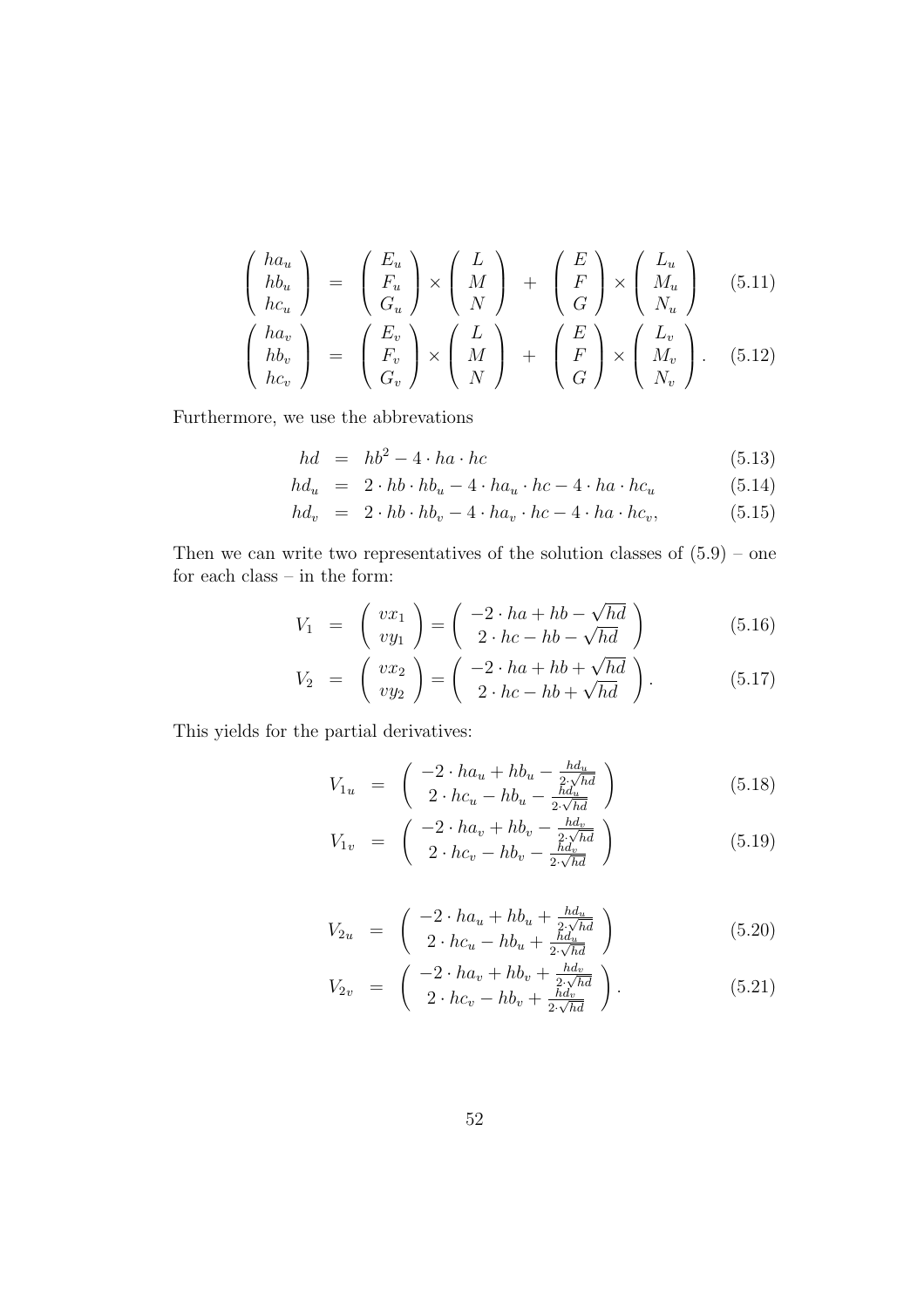#### **Critical points:**

occur iff  $V_1 = (0, 0)^T$  and  $V_2 = (0, 0)^T$ . Since

$$
(vx1 = 0) \land (vx2 = 0) \iff (hd = 0) \land (2 \cdot ha = hb)
$$
  

$$
(vy1 = 0) \land (vy2 = 0) \iff (hd = 0) \land (2 \cdot hc = hb),
$$

this is only possible for  $2 \cdot ha = hb = 2 \cdot hc$ . This and (5.10) give  $0 =$  $(ha, 2 \cdot ha, ha)^T \cdot (E, F, G)^T$ . Since **x** is regularly parametrized, this is only possible for  $ha = 0 = hb = hc$ , i.e. we have an umbilical point. Therefore, lines of curvature produce critical points in (and only in) umbilical points on the surface.

#### **Continuity:**

The correlation between the geometric continuities of the lines of curvature and the surface is given by

**Theorem 5** Given are two surfaces  $\bf{x}$  and  $\tilde{\bf{x}}$  which join along a common line l. Furthermore, every point on l is non-umbilical in  $\bf{x}$  and  $\tilde{\bf{x}}$ , and in no point of l the lines of curvature of **x** and  $\tilde{\mathbf{x}}$  are tangent to l. Then **x** and  $\tilde{\mathbf{x}}$ are  $G^3$  along l iff their lines of curvature are  $G^2$  across l.

#### **Proof:**

"  $\Rightarrow$  ": If **x** and  $\tilde{\mathbf{x}}$  are  $G^3$  along l they can be reparametrized in a way that they coincide in all partial derivatives of order  $\leq$  3. Since the curvature formula of the lines of curvature contains only those derivatives (see above), the lines of curvature are  $G^2$ .

"  $\Leftarrow$ ": We assume that the junction line l is  $(0, v), 0 \le v \le 1$ . This can be done by a linear reparametrization of  $x$  and  $\tilde{x}$  without loss of generality.

The  $G<sup>2</sup>$  condition of the lines of curvature contains coincidence in surface normal, principal directions and principal curvatures, therefore  $G<sup>2</sup>$  of the surfaces along l. Thus, we can assume that **x** and  $\tilde{\mathbf{x}}$  are parametrized in a way that

$$
\mathbf{x}(0, v) = \tilde{\mathbf{x}}(0, v) \quad ; \quad \mathbf{x}_u(0, v) = \tilde{\mathbf{x}}_u(0, v)
$$
\n
$$
\mathbf{x}_v(0, v) = \tilde{\mathbf{x}}_v(0, v) \quad ; \quad \mathbf{x}_{uu}(0, v) = \tilde{\mathbf{x}}_{uu}(0, v)
$$
\n
$$
\mathbf{x}_{uv}(0, v) = \tilde{\mathbf{x}}_{uv}(0, v) \quad ; \quad \mathbf{x}_{vv}(0, v) = \tilde{\mathbf{x}}_{vv}(0, v). \tag{5.22}
$$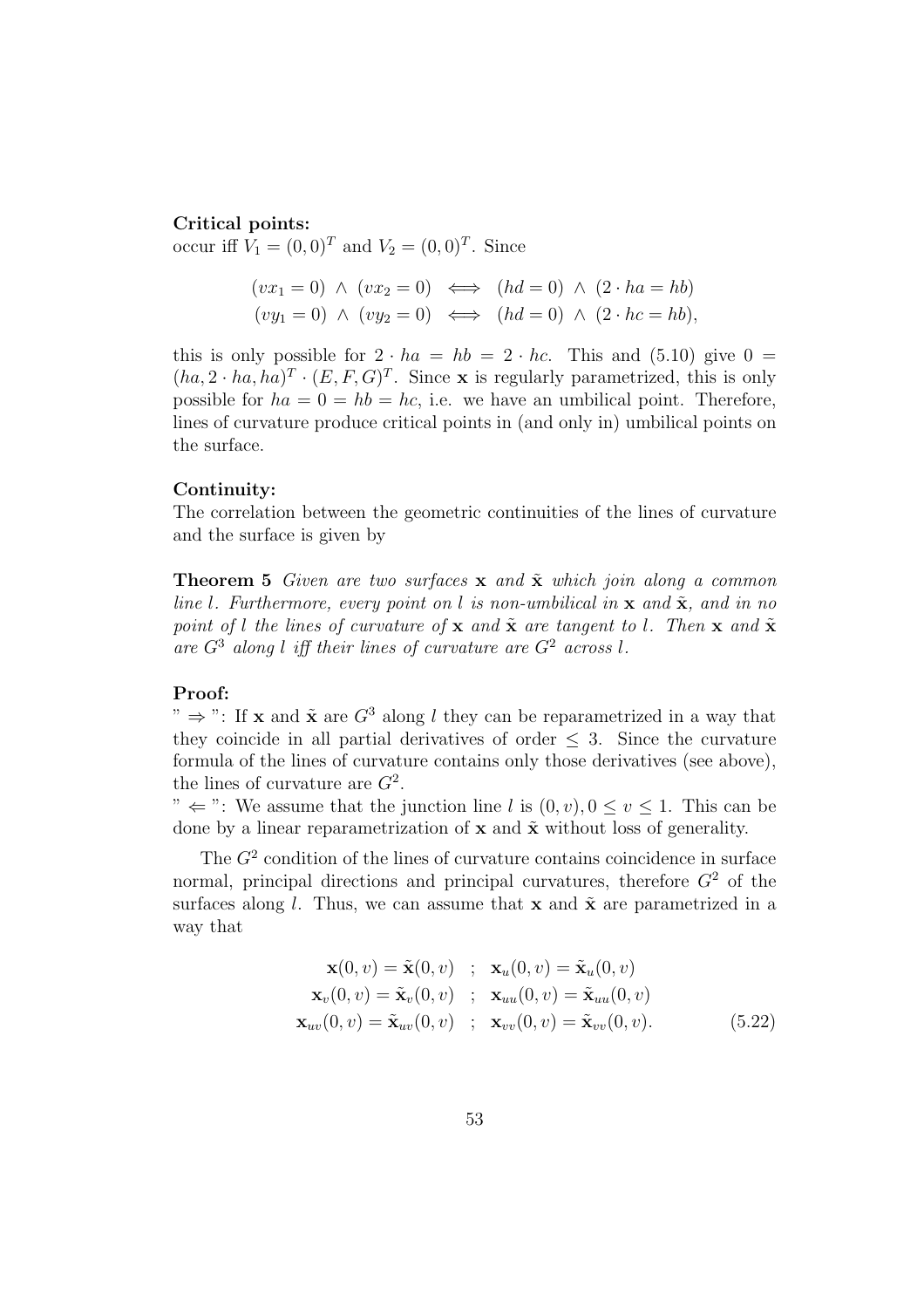From (5.22) we obtain

$$
\mathbf{x}_{uuv}(0, v) = \tilde{\mathbf{x}}_{uuv}(0, v) \n\mathbf{x}_{uvv}(0, v) = \tilde{\mathbf{x}}_{uvv}(0, v) \n\mathbf{x}_{vvv}(0, v) = \tilde{\mathbf{x}}_{vvv}(0, v).
$$
\n(5.23)

Let  $\dot{\mathbf{x}}_1$  and  $\dot{\mathbf{x}}_2$  be the tangent vectors of the lines of curvature on **x**. Furthermore, let  $\tilde{\mathbf{x}}_1$  and  $\tilde{\mathbf{x}}_2$  be the tangent vectors of the lines of curvature on  $\tilde{\mathbf{x}}$ . Then (4.21), (5.16), (5.17) and (5.22) give

$$
\dot{\mathbf{x}}_1(0,v) = (vx_1 \cdot \mathbf{x}_u + vy_1 \cdot \mathbf{x}_v)(0,v) = \dot{\tilde{\mathbf{x}}}_1(0,v) \tag{5.24}
$$

$$
\dot{\mathbf{x}}_2(0,v) = (vx_2 \cdot \mathbf{x}_u + vy_2 \cdot \mathbf{x}_v)(0,v) = \dot{\tilde{\mathbf{x}}}_2(0,v) \tag{5.25}
$$

where  $vx_1, vy_1, vx_2, vy_2$  are given by (5.16) and (5.17).

Let  $\ddot{\mathbf{x}}_1$  and  $\ddot{\mathbf{x}}_2$  be the second derivative vectors of the lines of curvature of **x**, and let  $\ddot{\tilde{\mathbf{x}}}_1$  and  $\ddot{\tilde{\mathbf{x}}}_2$  be the second derivative vectors of the lines of curvature of  $\tilde{x}$ . Then (4.23), (5.16) – (5.21) and (5.22) give

$$
\ddot{\tilde{\mathbf{x}}}_1(0, v) - \ddot{\mathbf{x}}_1(0, v) = vx_1 \cdot (\mathbf{n} \cdot (\tilde{\mathbf{x}}_{uuu} - \mathbf{x}_{uuu})) \cdot (a_1 \cdot \mathbf{x}_u + b_1 \cdot \mathbf{x}_v) \tag{5.26}
$$

$$
\ddot{\tilde{\mathbf{x}}}_{2}(0, v) - \ddot{\mathbf{x}}_{2}(0, v) = vx_2 \cdot (\mathbf{n} \cdot (\tilde{\mathbf{x}}_{uuu} - \mathbf{x}_{uuu})) \cdot (a_2 \cdot \mathbf{x}_u + b_2 \cdot \mathbf{x}_v) \tag{5.27}
$$

where

$$
a_1 = \frac{2 \cdot ha \cdot F + hb \cdot G}{\sqrt{hd}} - G \tag{5.28}
$$

$$
b_1 = \frac{2 \cdot ha \cdot F + hb \cdot G}{\sqrt{hd}} + 2 \cdot F + G \tag{5.29}
$$

$$
a_2 = \frac{2 \cdot ha \cdot F + hb \cdot G}{\sqrt{hd}} + G \tag{5.30}
$$

$$
b_2 = \frac{2 \cdot ha \cdot F + hb \cdot G}{\sqrt{hd}} - 2 \cdot F - G. \tag{5.31}
$$

(The assumption that no umbilical point is on the junction line  $l$  ensures that  $hd > 0$  along l.)

Now the  $G^2$  condition of the lines of curvature across l can be formulated in the following way:

$$
(\ddot{\tilde{\mathbf{x}}}_1(0, v) - \ddot{\mathbf{x}}_1(0, v)) \quad \text{parallel to} \quad \dot{\mathbf{x}}_1(0, v) \tag{5.32}
$$

$$
(\ddot{\tilde{\mathbf{x}}}_2(0,v) - \ddot{\mathbf{x}}_2(0,v)) \quad \text{parallel to} \quad \dot{\mathbf{x}}_2(0,v). \tag{5.33}
$$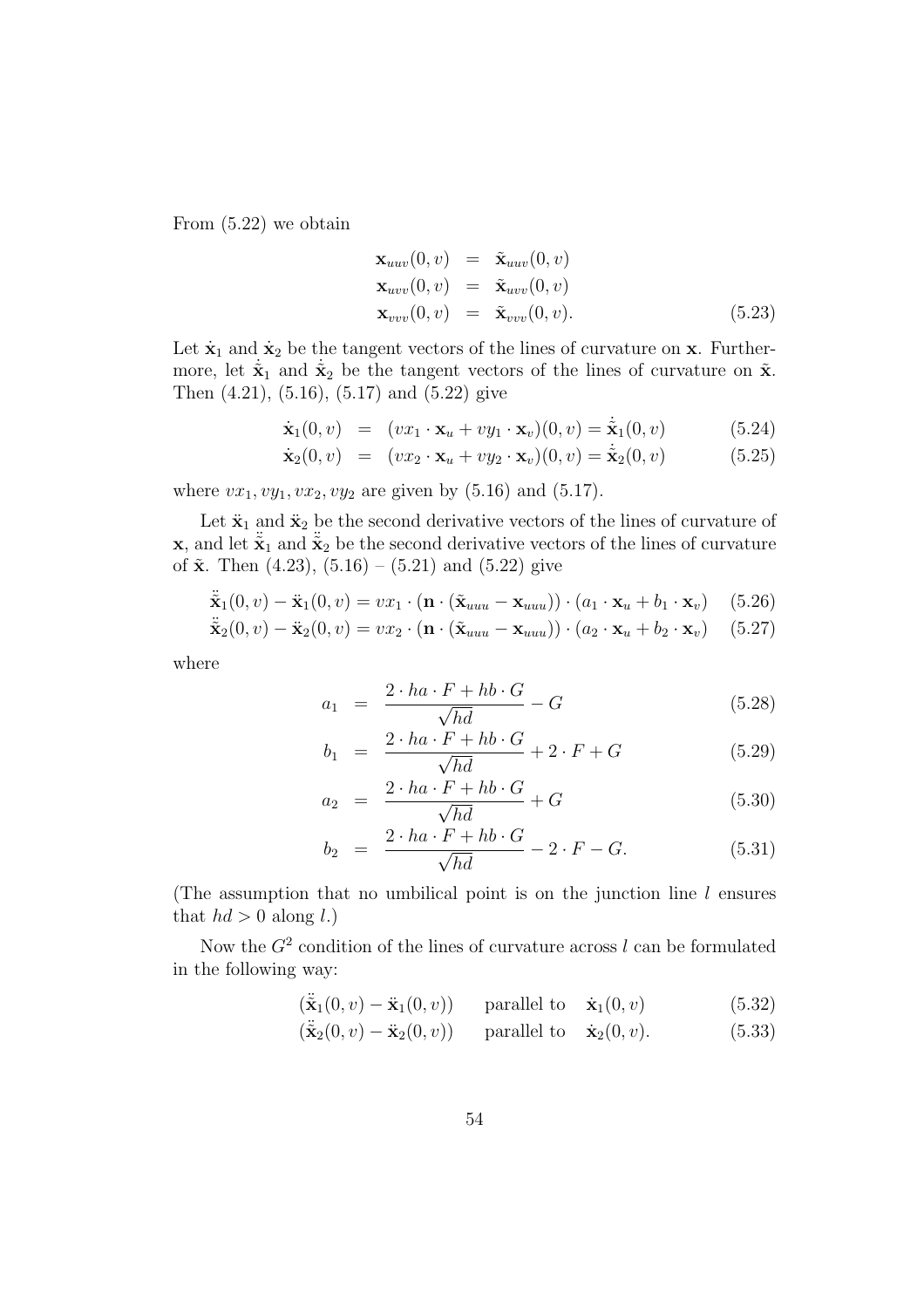Using (5.24), (5.25), (5.26), (5.27) and the fact that  $\mathbf{x}_u$  and  $\mathbf{x}_v$  are linearly independent, we can write (5.32) and (5.33) in the form

$$
vx_1 \cdot (\mathbf{n} \cdot (\tilde{\mathbf{x}}_{uuu} - \mathbf{x}_{uuu})) \cdot \det_1 = 0 \tag{5.34}
$$

$$
vx_2 \cdot (\mathbf{n} \cdot (\tilde{\mathbf{x}}_{uuu} - \mathbf{x}_{uuu})) \cdot \det_2 = 0 \tag{5.35}
$$

where

$$
\det_1 = \det \begin{bmatrix} v x_1 & a_1 \\ v y_1 & b_1 \end{bmatrix} \tag{5.36}
$$

$$
\det_2 = \det \left[ \begin{array}{cc} vx_2 & a_2 \\ vy_2 & b_2 \end{array} \right]. \tag{5.37}
$$

(5.24), (5.25) and the assumption that the lines of curvature are not parallel to l give

$$
vx_1 \cdot vx_2 \neq 0. \tag{5.38}
$$

From  $(5.28)$  -  $(5.31)$ ,  $(5.36)$  and  $(5.37)$  we obtain

$$
\det_1 \cdot \det_2 = \frac{vx_1^2 \cdot vx_2^2 \cdot (F^2 - E \cdot G)}{hd}.
$$
 (5.39)

This,  $(5.38)$  and the assumption that **x** and  $\tilde{\mathbf{x}}$  are regularly parametrized yield

$$
\det_1 \cdot \det_2 \neq 0. \tag{5.40}
$$

From (5.34), (5.35), (5.38) and (5.40) we obtain

$$
(\mathbf{n} \cdot (\tilde{\mathbf{x}}_{uuu} - \mathbf{x}_{uuu})) (0, v) = 0.
$$
 (5.41)

Because of (5.41), there exist two scalar functions  $r_1(v)$  and  $r_2(v)$  so that

$$
\tilde{\mathbf{x}}_{uuu}(0,v) = \mathbf{x}_{uuu}(0,v) + r_1(v) \cdot \mathbf{x}_u(0,v) + r_2(v) \cdot \mathbf{x}_v(0,v). \tag{5.42}
$$

Now we look for a reparametrization  $\hat{\mathbf{x}}$  of **x** which is  $C^3$  to  $\tilde{\mathbf{x}}$  along l. We define

$$
\hat{\mathbf{x}}(u,v) := \mathbf{x}(\hat{u}(u,v), \hat{v}(u,v)) \tag{5.43}
$$

where

$$
\hat{u}(u,v) = u + \frac{1}{6} \cdot u^3 \cdot r_1(v) \tag{5.44}
$$

$$
\hat{v}(u,v) = v + \frac{1}{6} \cdot u^3 \cdot r_2(v). \tag{5.45}
$$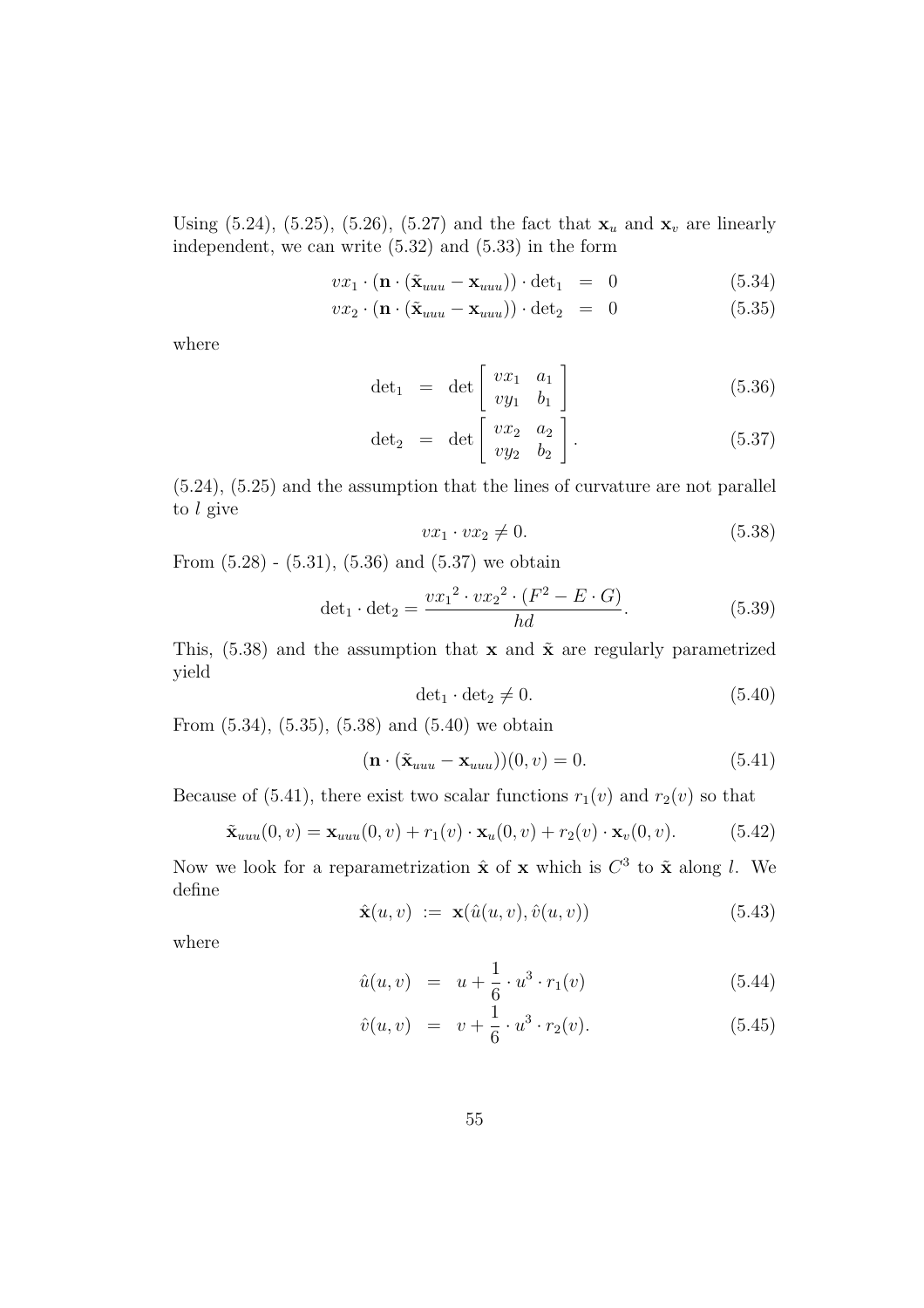Considering (5.44) and (5.45) to the junction line l (i.e., setting  $u = 0$ ), we obtain:

$$
\hat{u}(0,v) = 0 \; ; \; \hat{u}_u(0,v) = 1 \; ; \; \hat{u}_{uu}(0,v) = 0 \; ; \; \hat{u}_{uu}(0,v) = r_1(v) \quad (5.46)
$$

$$
\hat{v}(0,v) = v \; ; \; \hat{v}_u(0,v) = 0 \; ; \; \hat{v}_{uu}(0,v) = 0 \; ; \; \hat{v}_{uuu}(0,v) = r_2(v). \quad (5.47)
$$

Applying the chain rule to  $(5.43)$ , we obtain for the *u*-partials of  $\hat{\mathbf{x}}$ :

$$
\hat{\mathbf{x}}_u = \hat{u}_u \cdot \mathbf{x}_u + \hat{v}_u \cdot \mathbf{x}_v \tag{5.48}
$$

$$
\hat{\mathbf{x}}_{uu} = \hat{u}_u^2 \cdot \mathbf{x}_{uu} + 2 \cdot \hat{u}_u \cdot \hat{v}_u \cdot \mathbf{x}_{uv} + \hat{v}_u^2 \cdot \mathbf{x}_{vv} \n+ \hat{u}_{uu} \cdot \mathbf{x}_u + \hat{v}_{uu} \cdot \mathbf{x}_v
$$
\n(5.49)

$$
\hat{\mathbf{x}}_{uuu} = \hat{u}_u^3 \cdot \mathbf{x}_{uuu} + 3 \cdot \hat{u}_u^2 \cdot \hat{v}_u \cdot \mathbf{x}_{uuv} + 3 \cdot \hat{u}_u \cdot \hat{v}_u^2 \cdot \mathbf{x}_{uvv} + \hat{v}_u^3 \cdot \mathbf{x}_{vvv} \n+3 \cdot (\hat{u}_u \cdot \hat{u}_{uu} \cdot \mathbf{x}_{uu} + (\hat{v}_u \cdot \hat{u}_{uu} + \hat{u}_u \cdot \hat{v}_{uu}) \cdot \mathbf{x}_{uv} + \hat{v}_u \cdot \hat{v}_{uu} \cdot \mathbf{x}_{vv}) \n+ \hat{u}_{uuu} \cdot \mathbf{x}_u + \hat{v}_{uuu} \cdot \mathbf{x}_v.
$$
\n(5.50)

Setting  $u = 0$ , we obtain from  $(5.48)$  -  $(5.50)$  using  $(5.46)$  and  $(5.47)$ :

$$
\hat{\mathbf{x}}(0, v) = \mathbf{x}(0, v) = \tilde{\mathbf{x}}(0, v) \tag{5.51}
$$

$$
\hat{\mathbf{x}}_u(0, v) = \mathbf{x}_u(0, v) = \tilde{\mathbf{x}}_u(0, v) \tag{5.52}
$$

$$
\hat{\mathbf{x}}_{uu}(0,v) = \mathbf{x}_{uu}(0,v) = \tilde{\mathbf{x}}_{uu}(0,v) \tag{5.53}
$$

$$
\hat{\mathbf{x}}_{uuu}(0, v) = \mathbf{x}_{uuu}(0, v) + r_1(v) \cdot \mathbf{x}_u(0, v) + r_2(v) \cdot \mathbf{x}_v(0, v)
$$
  
=  $\tilde{\mathbf{x}}_{uuu}(0, v).$  (5.54)

From  $(5.51)$  -  $(5.54)$  we obtain

$$
\hat{\mathbf{x}}_v(0, v) = \tilde{\mathbf{x}}_v(0, v) \quad ; \quad \hat{\mathbf{x}}_{uv}(0, v) = \tilde{\mathbf{x}}_{uv}(0, v) \n\hat{\mathbf{x}}_{vv}(0, v) = \tilde{\mathbf{x}}_{vv}(0, v) \quad ; \quad \hat{\mathbf{x}}_{uuv}(0, v) = \tilde{\mathbf{x}}_{uuv}(0, v) \n\hat{\mathbf{x}}_{uvv}(0, v) = \tilde{\mathbf{x}}_{uvv}(0, v) \quad ; \quad \hat{\mathbf{x}}_{vvv}(0, v) = \tilde{\mathbf{x}}_{vvv}(0, v).
$$
\n(5.55)

Therefore,  $\hat{\mathbf{x}}$  and  $\tilde{\mathbf{x}}$  are  $C^3$  along l, which gives that **x** and  $\tilde{\mathbf{x}}$  are  $G^3$  along l.  $\Box$ 

**Remark 2:** If there is only a single point  $\mathbf{x}_s$  on the junction line l which is umbilic or in which one of the lines of curvature is tangent to  $l$ , this point  $\mathbf{x}_s$  devides l in two parts which both (except for  $\mathbf{x}_s$  itself) fullfill theorem 5. Since **x** and  $\tilde{\mathbf{x}}$  are continuous, we still can infer  $G^3$  of the surface from  $G^2$  of the lines of curvature across  $l \setminus {\mathbf{x}_s}$ .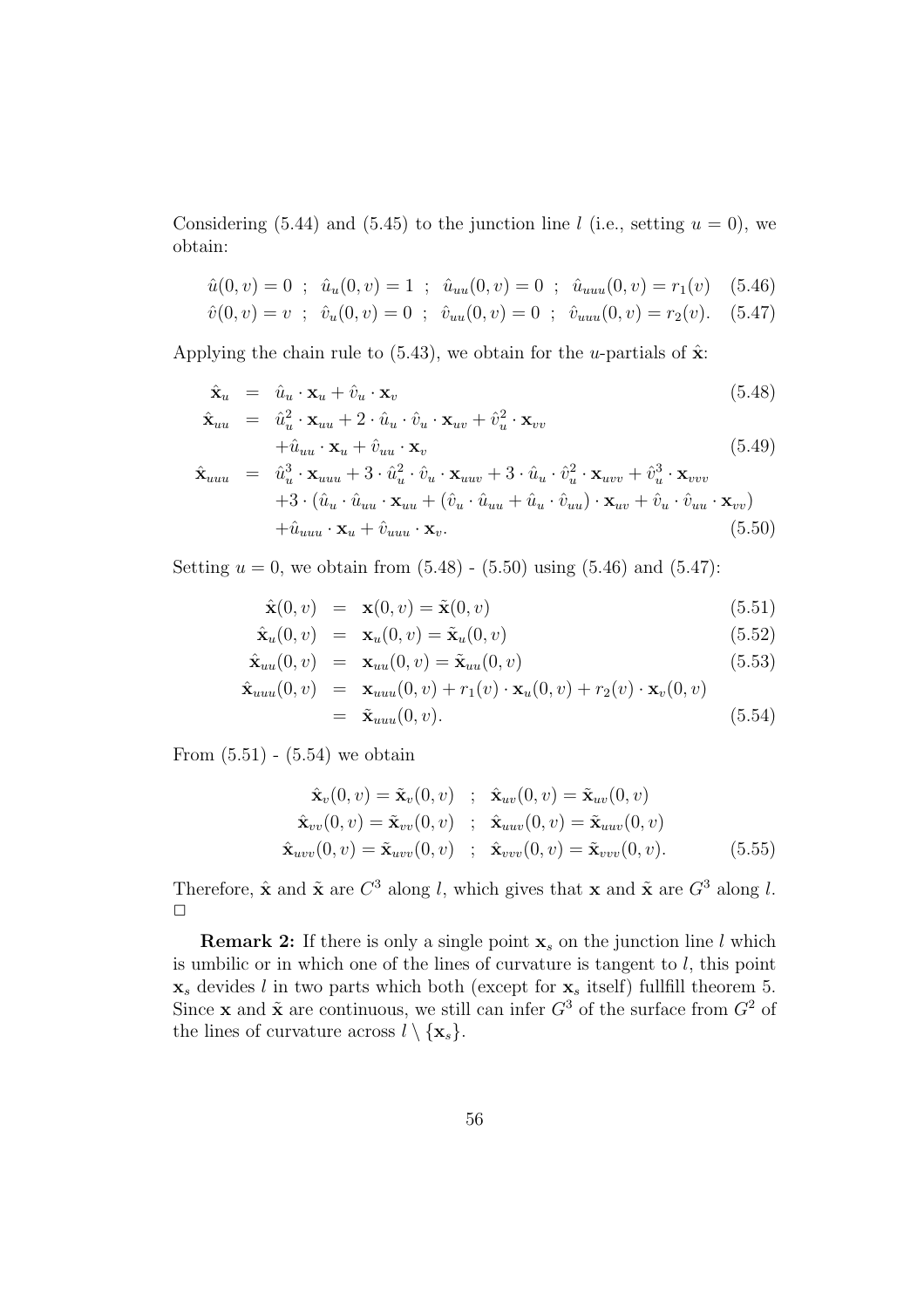If l and a line of curvature coincide, we have to demand  $G<sup>3</sup>$  of the other line of curvature across l for obtaining a  $G<sup>3</sup>$  surface.

**Remark 3:** The proof of theorem 5 used the assumption that *both* lines of curvature are  $G^2$  across l only for making sure that **x** and  $\tilde{\mathbf{x}}$  are  $G^2$  along  $l.$  Therefore, we can rewrite theorem 5 in the following form:

Given are two surfaces  $\bf{x}$  and  $\tilde{\bf{x}}$  which are  $G^2$  along a common line l. Furthermore, every point on l is non-umbilical in  $\bf{x}$  and  $\tilde{\bf{x}}$ , and in no point of l the lines of curvature of  $x$  and  $\tilde{x}$  are tangent or perpendicular to l. Then **x** and  $\tilde{x}$  are  $G^3$  along l iff there is one family of lines of curvature which is  $G<sup>2</sup>$  across l.

**Remark 4:** Theorem 5 has some similarities to the linkage curve theorem described in [22]. In this theorem, the sufficient condition for  $G<sup>2</sup>$  of two surfaces along a common line  $l$  is the continuity of the normal curvature of a family of surface curves across l. That means, both theorem 5 and the linkage curve theorem use curvature properties of families of curves across the junction line to obtain conditions for geometric continuity of the surface.

### **5.3 Asymptotic Lines**

Asymptotic lines are defined by the vector field  $(vx, vy)^T$  that satisfies (see [4]):

$$
L \cdot vx^2 + 2 \cdot M \cdot vx \cdot vy + N \cdot vy^2 = 0. \tag{5.56}
$$

We have two real solution classes for negative Gaussian curvature, one solution class for zero Gaussian curvature and only complex solutions for positive Gaussian curvature (see [4]). For negative Gaussian curvature, the directions of the asymptotic lines of the surface coincide with the directions of the Dupin's indicatrices (in this case a pair of hyperbolas). The defining geometric property of asymptotic lines is a zero normal curvature in every point of the surface. Here we only consider the case of negative Gaussian curvature. Using the abbrevations

$$
he = M^2 - L \cdot N \tag{5.57}
$$

$$
he_u = 2 \cdot M \cdot M_u - L_u \cdot N - L \cdot N_u \tag{5.58}
$$

$$
he_v = 2 \cdot M \cdot M_v - L_v \cdot N - L \cdot N_v, \qquad (5.59)
$$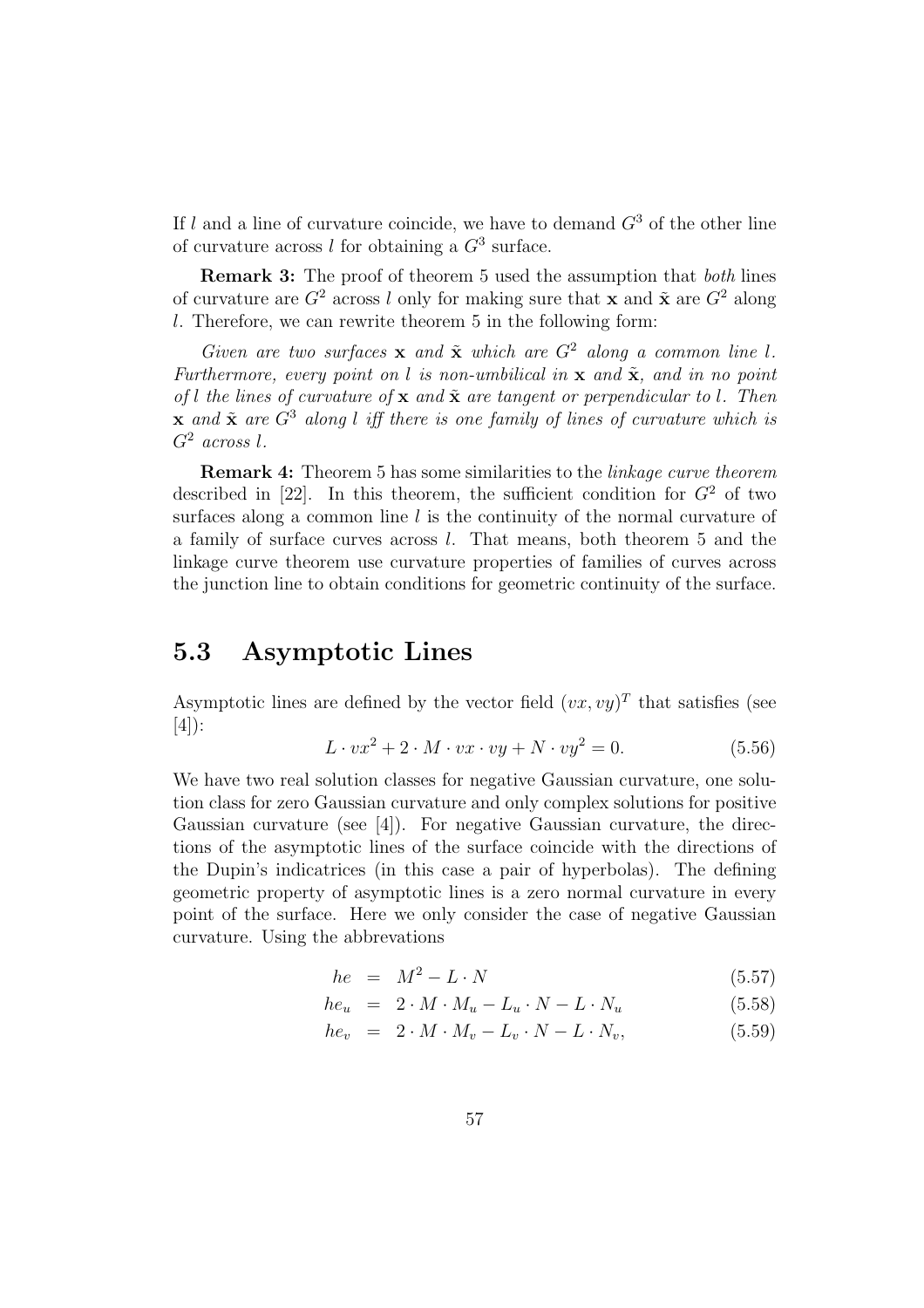we can write two representatives of the solution classes in the following form:

$$
V_1 = \begin{pmatrix} N - M - \sqrt{he} \\ L - M + \sqrt{he} \end{pmatrix}
$$
 (5.60)

$$
V_2 = \begin{pmatrix} N - M + \sqrt{he} \\ L - M - \sqrt{he} \end{pmatrix}.
$$
 (5.61)

This yields for the partial derivatives:

$$
V_{1u} = \begin{pmatrix} N_u - M_u - \frac{he_u}{2\sqrt{he}} \\ L_u - M_u + \frac{he_u}{2\sqrt{he}} \end{pmatrix}
$$
 (5.62)

$$
V_{1v} = \begin{pmatrix} N_v - M_v - \frac{he_v}{2\sqrt{he}} \\ L_v - M_v + \frac{he_v}{2\sqrt{he}} \end{pmatrix}
$$
 (5.63)

$$
V_{2u} = \begin{pmatrix} N_u - M_u + \frac{he_u}{2\sqrt{he}}\\ L_u - M_u - \frac{he_u}{2\sqrt{he}} \end{pmatrix}
$$
 (5.64)

$$
V_{2v} = \begin{pmatrix} N_v - M_v + \frac{he_v}{2\sqrt{he}} \\ L_v - M_v - \frac{he_v}{2\sqrt{he}} \end{pmatrix}.
$$
 (5.65)

#### **critical Points:**

occur iff  $V_1 = (0, 0)^T$  and  $V_2 = (0, 0)^T$ . Since

$$
(vx1 = 0) \land (vx2 = 0) \iff (he = 0) \land (N = M)
$$
  

$$
(vy1 = 0) \land (vy2 = 0) \iff (he = 0) \land (L = M),
$$

this is only possible for  $L = M = N$ . This gives a zero Gaussian curvature. Therefore, in the considered areas of negative Gaussian curvature there are no critical points.

#### **Continuity:**

**Theorem 6** Given are two surfaces **x** and  $\tilde{\mathbf{x}}$  which join along a common line l. Furthermore, every point on l has negative Gaussian curvature in **x** and  $\tilde{\mathbf{x}}$ , and in no point of l one of the asymptotic lines of  $\mathbf{x}$  and  $\tilde{\mathbf{x}}$  is tangent to l. Then **x** and  $\tilde{\mathbf{x}}$  are  $G^3$  along l iff their asymptotic lines are  $G^2$  across l.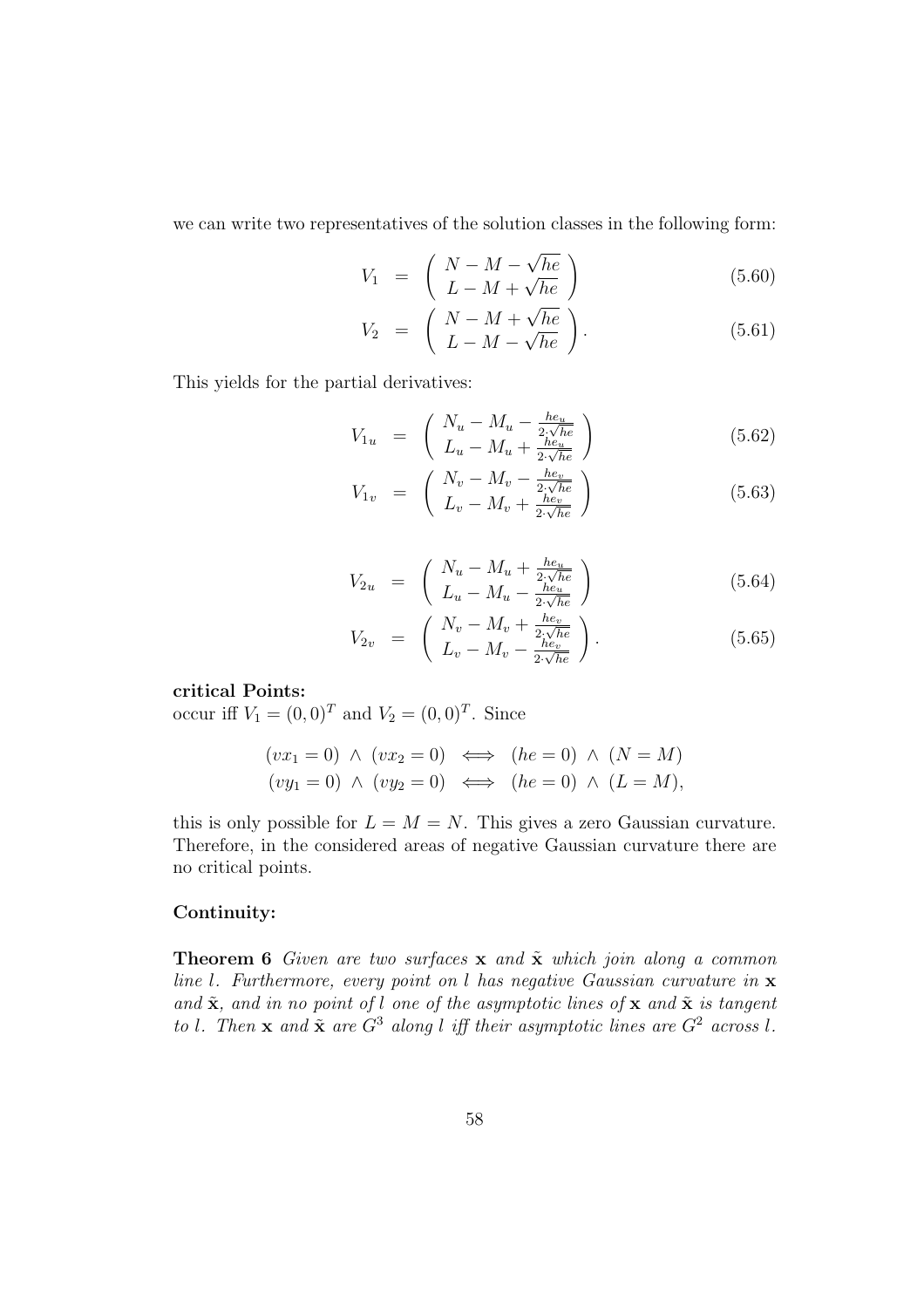Most parts of the **proof** are similar to the proof of theorem 5.

 $"\Rightarrow$  ": similar to theorem 5.

"  $\Leftarrow$  ": We assume that the junction line *l* is  $(0, v), 0 \le v \le 1$ . The  $G^2$  condition of the asymptotic lines gives  $G^2$  of the surfaces along l (see [22]). Thus, we can assume that **x** and  $\tilde{\mathbf{x}}$  are parametrized in a way that

$$
\mathbf{x}(0, v) = \tilde{\mathbf{x}}(0, v) ; \mathbf{x}_u(0, v) = \tilde{\mathbf{x}}_u(0, v)
$$
  
\n
$$
\mathbf{x}_v(0, v) = \tilde{\mathbf{x}}_v(0, v) ; \mathbf{x}_{uu}(0, v) = \tilde{\mathbf{x}}_{uu}(0, v)
$$
  
\n
$$
\mathbf{x}_{uv}(0, v) = \tilde{\mathbf{x}}_{uv}(0, v) ; \mathbf{x}_{vv}(0, v) = \tilde{\mathbf{x}}_{vv}(0, v).
$$
 (5.66)

From (5.66) we obtain

$$
\mathbf{x}_{uuv}(0, v) = \tilde{\mathbf{x}}_{uuv}(0, v) \n\mathbf{x}_{uvv}(0, v) = \tilde{\mathbf{x}}_{uvv}(0, v) \n\mathbf{x}_{vvv}(0, v) = \tilde{\mathbf{x}}_{vvv}(0, v).
$$
\n(5.67)

Let  $\dot{\mathbf{x}}_1$  and  $\dot{\mathbf{x}}_2$  be the tangent vectors of the asymptotic lines on **x**. Furthermore, let  $\tilde{\mathbf{x}}_1$  and  $\tilde{\mathbf{x}}_2$  be the tangent vectors of the asymptotic lines on  $\tilde{\mathbf{x}}$ . Then (4.21), (5.60), (5.61) and (5.66) give

$$
\dot{\mathbf{x}}_1(0,v) = (vx_1 \cdot \mathbf{x}_u + vy_1 \cdot \mathbf{x}_v)(0,v) = \dot{\tilde{\mathbf{x}}}_1(0,v) \tag{5.68}
$$

$$
\dot{\mathbf{x}}_2(0,v) = (vx_2 \cdot \mathbf{x}_u + vy_2 \cdot \mathbf{x}_v)(0,v) = \dot{\tilde{\mathbf{x}}}_2(0,v) \tag{5.69}
$$

where  $vx_1, vy_1, vx_2, vy_2$  are given by (5.60) and (5.61).

Let  $\ddot{\mathbf{x}}_1$  and  $\ddot{\mathbf{x}}_2$  be the second derivative vectors of the asymptotic lines of **x**, and let  $\tilde{\mathbf{x}}_1$  and  $\tilde{\mathbf{x}}_2$  be the second derivative vectors of the asymptotic lines of  $\tilde{x}$ . Then (4.23), (5.60) – (5.65) and (5.66) give

$$
\ddot{\mathbf{x}}_1(0,v) - \mathbf{x}_1(0,v) = \frac{\mathbf{n} \cdot (\tilde{\mathbf{x}}_{uuu} - \mathbf{x}_{uuu})}{2 \cdot \sqrt{M^2 - L \cdot N}} \cdot (a_1 \cdot \mathbf{x}_u + b_1 \cdot \mathbf{x}_v) \qquad (5.70)
$$

$$
\ddot{\mathbf{x}}_2(0,v) - \ddot{\mathbf{x}}_2(0,v) = -\frac{\mathbf{n} \cdot (\tilde{\mathbf{x}}_{uuu} - \mathbf{x}_{uuu})}{2 \cdot \sqrt{M^2 - L \cdot N}} \cdot (a_2 \cdot \mathbf{x}_u + b_2 \cdot \mathbf{x}_v) \qquad (5.71)
$$

where

$$
a_1 = vx_1 \cdot N \tag{5.72}
$$

$$
b_1 = vx_1 \cdot (2 \cdot M - 3 \cdot N + 2 \cdot vx_2) \tag{5.73}
$$

$$
a_2 = vx_2 \cdot N \tag{5.74}
$$

$$
b_2 = vx_2 \cdot (2 \cdot M - 3 \cdot N + 2 \cdot vx_1). \tag{5.75}
$$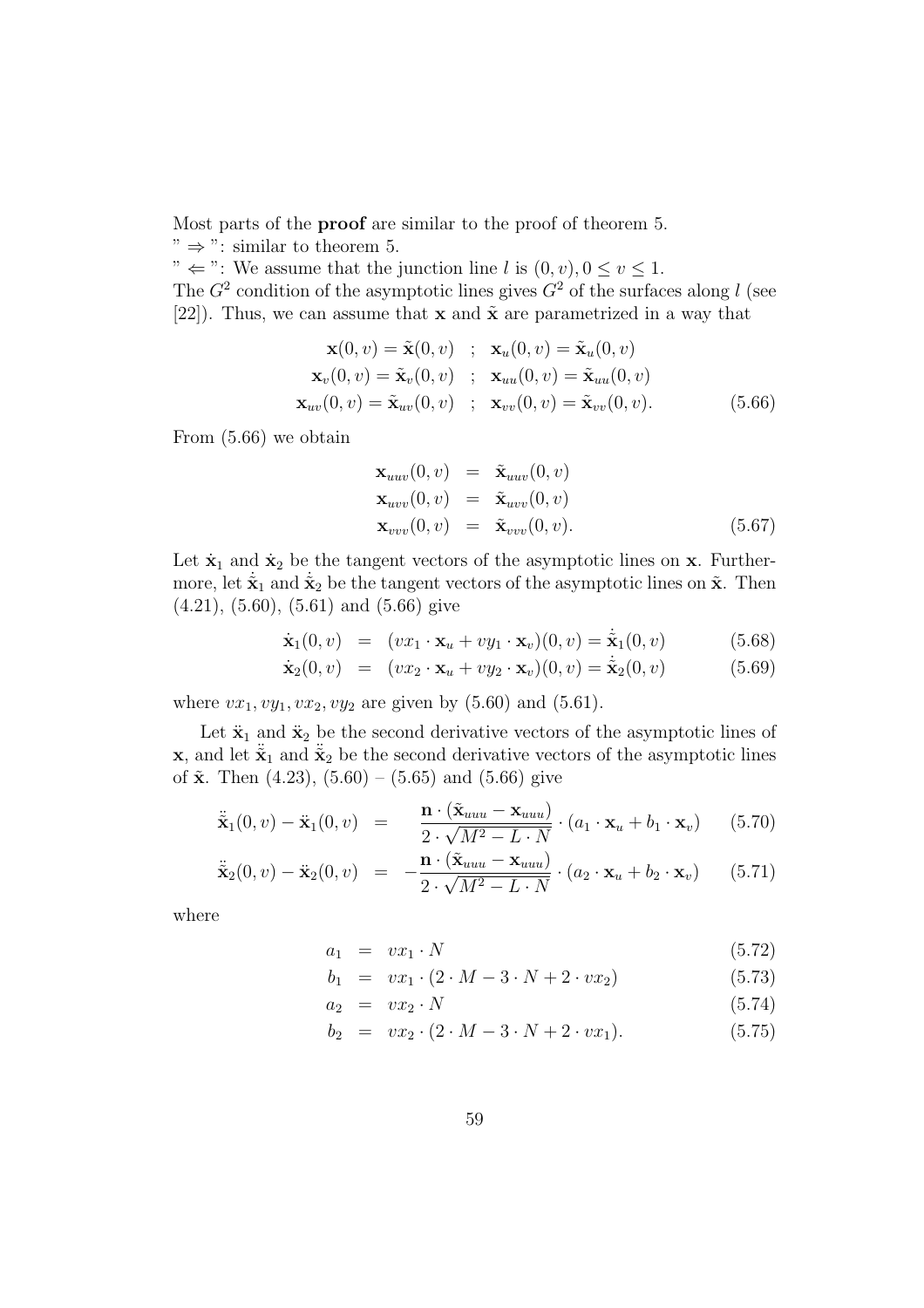(The assumption of negative Gaussian curvature along  $l$  ensures that  $M^2 - L \cdot N > 0$  along l.)

Now the  $G^2$  condition of the asymptotic lines across l can be formulated in the following way:

$$
(\ddot{\tilde{\mathbf{x}}}_1(0, v) - \ddot{\mathbf{x}}_1(0, v)) \quad \text{parallel to} \quad \dot{\mathbf{x}}_1(0, v) \tag{5.76}
$$

$$
(\ddot{\tilde{\mathbf{x}}}_2(0,v) - \ddot{\mathbf{x}}_2(0,v)) \quad \text{parallel to} \quad \dot{\mathbf{x}}_2(0,v). \tag{5.77}
$$

Using (5.68), (5.69), (5.70), (5.71) and the fact that  $\mathbf{x}_u$  and  $\mathbf{x}_v$  are linearly independent, we can write (5.76) and (5.77) in the form

$$
(\mathbf{n} \cdot (\tilde{\mathbf{x}}_{uuu} - \mathbf{x}_{uuu})) \cdot \det_1 = 0 \tag{5.78}
$$

$$
(\mathbf{n} \cdot (\tilde{\mathbf{x}}_{uuu} - \mathbf{x}_{uuu})) \cdot \det_2 = 0 \tag{5.79}
$$

where

$$
\det_1 = \det \begin{bmatrix} v x_1 & a_1 \\ v y_1 & b_1 \end{bmatrix} \tag{5.80}
$$

$$
\det_2 = \det \left[ \begin{array}{cc} vx_2 & a_2 \\ vy_2 & b_2 \end{array} \right]. \tag{5.81}
$$

(5.68), (5.69) and the assumption that the lines of curvature are not parallel to l give

$$
vx_1 \cdot vx_2 \neq 0. \tag{5.82}
$$

From  $(5.72)$  -  $(5.75)$ ,  $(5.80)$  and  $(5.81)$  we obtain

$$
\det_1 \cdot \det_2 = (vx_1 \cdot vx_2)^3. \tag{5.83}
$$

This and (5.82) yield

$$
\det_1 \cdot \det_2 \neq 0. \tag{5.84}
$$

From (5.78), (5.79) and (5.84) we obtain

$$
(\mathbf{n} \cdot (\tilde{\mathbf{x}}_{uuu} - \mathbf{x}_{uuu})) (0, v) = 0.
$$
 (5.85)

Continuing from (5.41), the rest of the proof is similar to the proof of theorem  $5. \Box$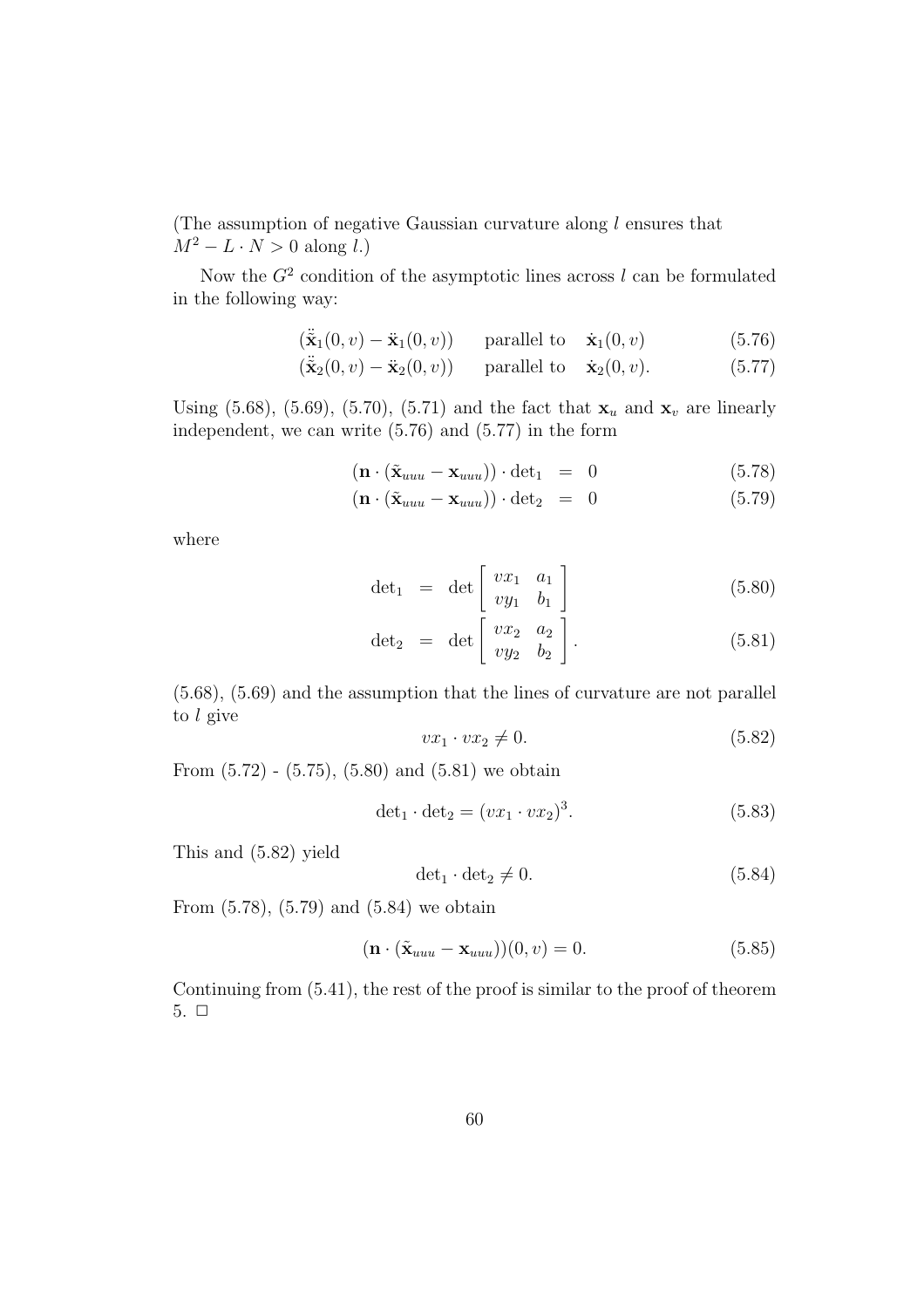## **5.4 Isophotes**

Isophotes are first discussed as a surface interrogation tool in [23]. A family of isophotes is defined by an eye point  $\mathbf{e} = (ex, ey, ez)^T$ . Then the isophotes are the equipotential lines of the scalar field

$$
s(u, v) = \frac{(\mathbf{e} - \mathbf{x}) \cdot \mathbf{n}}{\|\mathbf{e} - \mathbf{x}\|}
$$
(5.86)

on the surface. That means, an isophote on a surface contains all surface points which have the same angle between the eye vector (i.e., eye point minus surface point) and the normal vector. Similar to section 5.1, we obtain for the domain vector field:

$$
V = \begin{pmatrix} -s_v \\ s_u \end{pmatrix} \tag{5.87}
$$

$$
V_u = \begin{pmatrix} -s_{uv} \\ s_{uu} \end{pmatrix} \tag{5.88}
$$

$$
V_v = \begin{pmatrix} -s_{vv} \\ s_{uv} \end{pmatrix}.
$$
 (5.89)

#### **Critical points:**

Given a point  $\mathbf{x}_0 = (x_0, y_0, z_0)^T = \mathbf{x}(u_0, v_0)$  on the surface, we want to find all eye points **e** for which the corresponding isophotes have a critical point in  $x_0$ . The critical point conditions obtained by this approach will give us information about the surface itself.

We assume that the surface is parametrized by the lines of curvature. Furthermore, we assume a parametrization by the arc length of the lines of curvature through  $\mathbf{x}_0$ . We want **x** to be transformed such that

$$
\mathbf{x}_0 = \mathbf{0} = (0, 0, 0)^T \tag{5.90}
$$

$$
\mathbf{x}_{0u} = \mathbf{x}_{u}(u_0, v_0) = (1, 0, 0)^T
$$
\n(5.91)

$$
\mathbf{x}_{0v} = \mathbf{x}_v(u_0, v_0) = (0, 1, 0)^T.
$$
 (5.92)

Then the assumption of parametrization by the lines of curvature yields

$$
z_{0uv} = z_{uv}(u_0, v_0) = 0
$$
\n(5.93)

$$
z_{0uu} = z_{uu}(u_0, v_0) = \kappa_1 \tag{5.94}
$$

$$
z_{0vv} = z_{vv}(u_0, v_0) = \kappa_2 \tag{5.95}
$$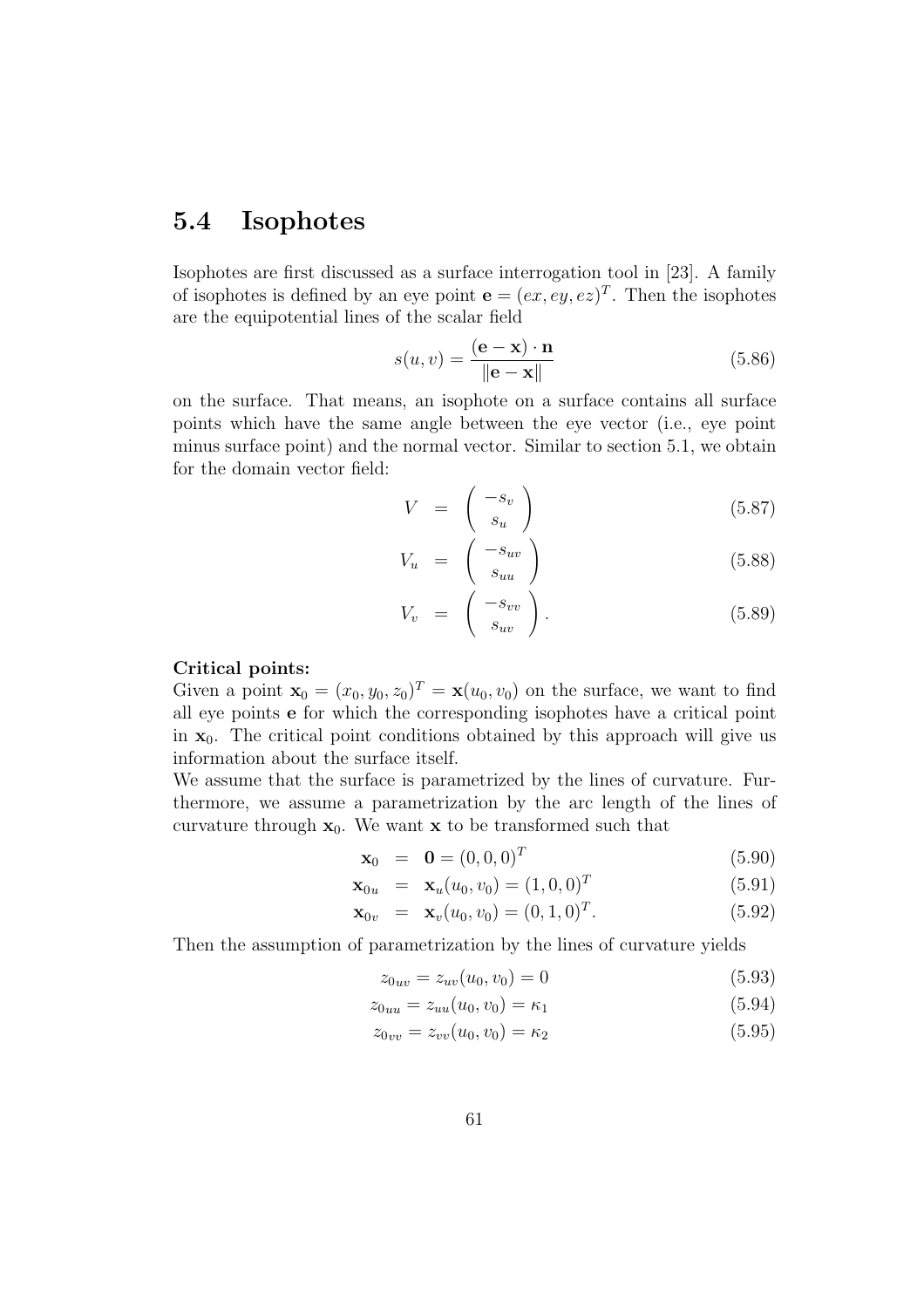where  $\kappa_1$  and  $\kappa_2$  are the principal curvatures of **x** in **x**<sub>0</sub>. (5.91) and (5.92) yield

$$
\mathbf{n}_0 = \mathbf{n}(u_0, v_0) = (0, 0, 1)^T. \tag{5.96}
$$

From  $(5.90)$  and  $(5.96)$  we obtain

$$
\mathbf{n}_0 \cdot (\mathbf{e} - \mathbf{x}_0) = ez. \tag{5.97}
$$

Applying (5.90) - (5.97) to (5.87), we obtain for  $V_0 = V(u_0, v_0)$ :

$$
V_0 = \frac{1}{\|\mathbf{e} - \mathbf{x}_0\|^3} \cdot \begin{pmatrix} ey \cdot (\kappa_2 \cdot (\mathbf{e} - \mathbf{x}_0)^2 - \mathbf{n}_0 \cdot (\mathbf{e} - \mathbf{x}_0)) \\ -ex \cdot (\kappa_1 \cdot (\mathbf{e} - \mathbf{x}_0)^2 - \mathbf{n}_0 \cdot (\mathbf{e} - \mathbf{x}_0)) \end{pmatrix} . \tag{5.98}
$$

We seek all points **e** for which  $V_0 = (0, 0)^T$ . For that purpose we make a case distinction:

**case 1:**  $ex = 0$  and  $ey = 0$ 

which makes  $V_0 = (0, 0)^T$  obviously. It means that **e** is on the normal line of **x**0.

**case 2:**  $ex = 0$  and  $ey \neq 0$ .

 $ex = 0$  means that **e** is in the plane through  $x_0$  which contains **n** and the principal direction  $\mathbf{x}_{0v}$ . We have to achieve

$$
\kappa_2 \cdot (\mathbf{e} - \mathbf{x}_0)^2 = \mathbf{n}_0 \cdot (\mathbf{e} - \mathbf{x}_0). \tag{5.99}
$$

Setting  $\alpha := \xi(\mathbf{n}, \mathbf{e} - \mathbf{x}_0)$ , we can write (5.99) in the form

$$
\kappa_2 \cdot \|\mathbf{e} - \mathbf{x}_0\| = \cos \alpha. \tag{5.100}
$$

Setting  $r_2 := 1/\kappa_2$ , (5.100) takes the form

$$
\|\mathbf{e} - \mathbf{x}_0\| = r_2 \cdot \cos \alpha. \tag{5.101}
$$

All (and only these) points of a circle with the center  $\mathbf{x}_0 + \frac{r_2}{2} \cdot \mathbf{n}_0$  and the radius  $\frac{r_2}{2}$  will satisfy (5.101), (see figure 5.1).

**case 3:**  $ex \neq 0$  and  $ey = 0$ :

analogous to case 2. As solution set for **e** we obtain a circle in the plane containing **n**<sub>0</sub> and **x**<sub>0u</sub> with the center **x**<sub>0</sub> +  $\frac{1}{2 \cdot \kappa_1} \cdot \mathbf{n}_0$  and the radius  $\frac{1}{2 \cdot \kappa_1}$ .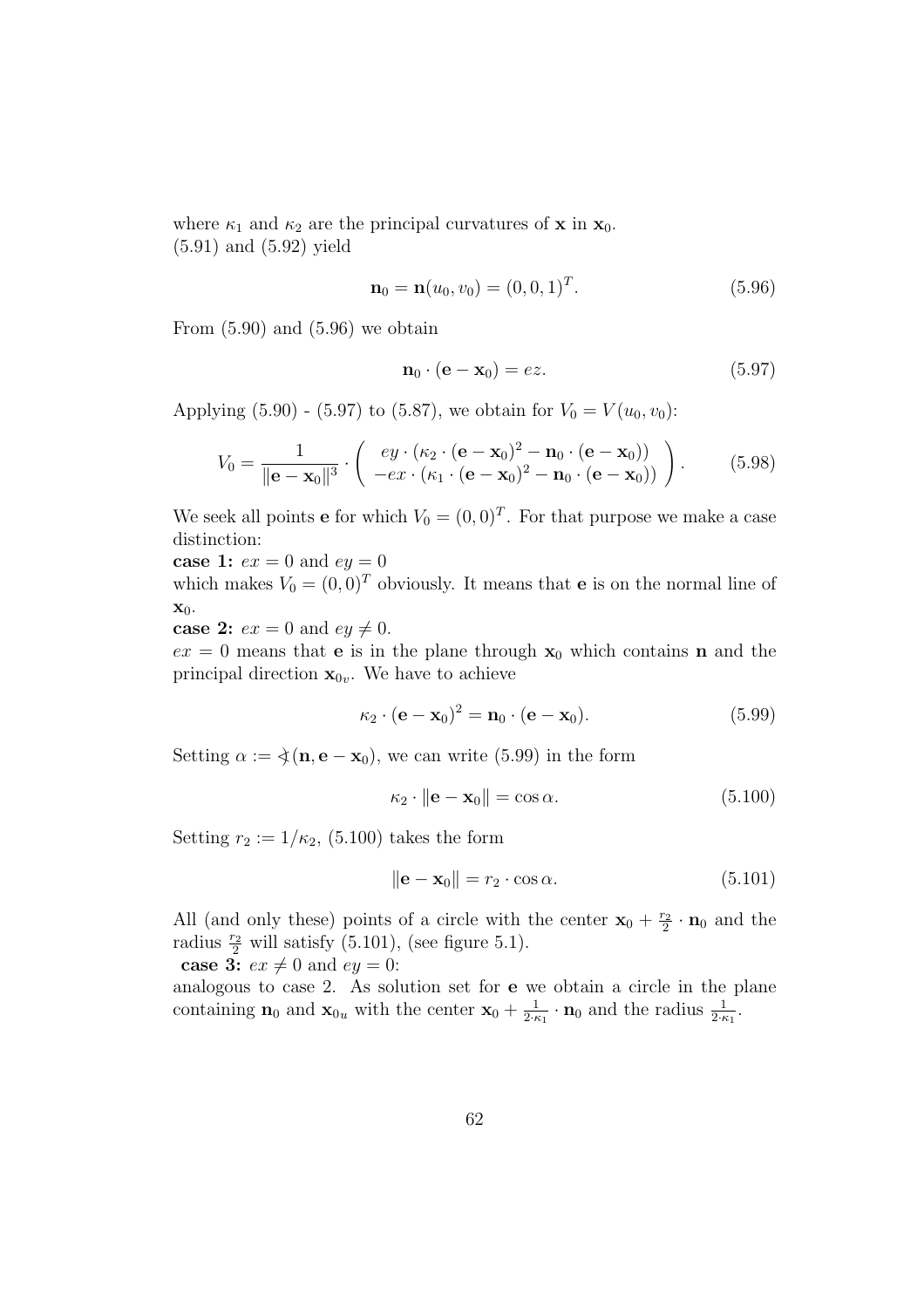

Figure 5.1: Cross section through  $\mathbf{x}_0$ , containing  $\mathbf{n}_0$  and  $\mathbf{x}_{0v}$ . All points **e** on the circle produce a critical point in  $\mathbf{x}_0$ .

**case 4:**  $ex \neq 0$  and  $ey \neq 0$ . In this case we have to achieve

$$
\kappa_2 \cdot (\mathbf{e} - \mathbf{x}_0)^2 = \mathbf{n}_0 \cdot (\mathbf{e} - \mathbf{x}_0)
$$
  
and 
$$
\kappa_1 \cdot (\mathbf{e} - \mathbf{x}_0)^2 = \mathbf{n}_0 \cdot (\mathbf{e} - \mathbf{x}_0),
$$
 (5.102)

which is only possible for  $\kappa_1 = \kappa_2$ , i.e.  $\mathbf{x}_0$  is an umbilical point. Then the solution set for **e** is a sphere with the center  $\mathbf{x}_0 + \frac{1}{2 \cdot \kappa_1} \cdot \mathbf{n}_0 = \mathbf{x}_0 + \frac{1}{2 \cdot \kappa_2} \cdot \mathbf{n}_0$  and the radius  $\frac{1}{2 \cdot \kappa_1} = \frac{1}{2 \cdot \kappa_2}$ .

Figure 5.2 illustrates the solution of the critical point problem for isophotes. The planes  $p_1$  and  $p_2$  through  $\mathbf{x}_0$  contain  $\mathbf{n}_0$  and one principal direction in **x**<sub>0</sub>. The circle  $c_1$  in  $p_1$  has the center  $\mathbf{x}_0 + \frac{1}{2 \cdot \kappa_1} \cdot \mathbf{n}_0$  and the radius  $\frac{1}{2 \cdot \kappa_1}$ . The circle  $c_2$  in  $p_2$  has the center  $\mathbf{x}_0 + \frac{1}{2 \cdot \kappa_2} \cdot \mathbf{n}_0$  and the radius  $\frac{1}{$ and  $\kappa_2$  denote the principal curvatures in  $\mathbf{x}_0$ ). The normal line of  $\mathbf{x}$  in  $\mathbf{x}_0$ is marked nl. Then the set of all eye points producing a critical point in isophotes is  $nl \cup c_1 \cup c_2$ .

**Remark 5:** For a negative Gaussian curvature in  $x_0$  the two circles shown in figure 5.2 are located on different sides of the tangent plane in  $\mathbf{x}_0$ .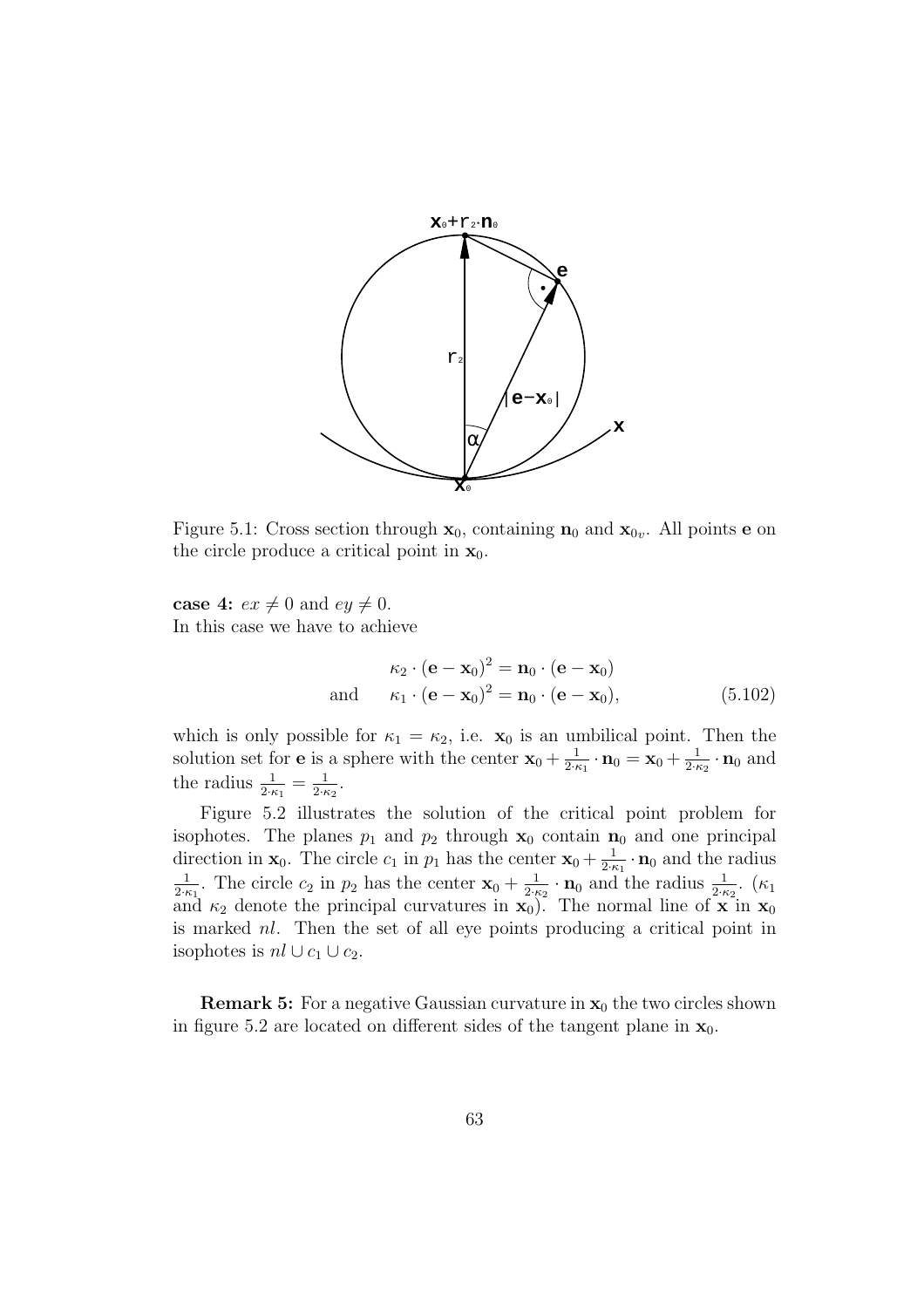

Figure 5.2: Configuration for the critical point problem for isophotes - nonumbilical point.

**Remark 6:** For  $\kappa_1 = 0$  ( $\kappa_2 = 0$  respectively) the solution circle  $c_1$  ( $c_2$ ) respectively) turns out in the set of all directions in  $p_1$  ( $p_2$  respectively). If we define isophotes not by an eye point but by an eye direction **r**, we obtain a critical point in  $x_0$  iff at least one of the following conditions is satisfied:

- **r** is parallel to  $n_0$ ,  $-\kappa_1 = \kappa_2 = 0$  (flat point),
- $-\kappa_1 = 0, \, \kappa_2 \neq 0 \text{ and } \mathbf{r} \text{ is in } p_1,$
- $-\kappa_1 \neq 0, \kappa_2 = 0$  and **r** is in  $p_2$ .

#### **"Thickness":**

Since we know the scalar field  $s$ , we can use  $(4.38)$  and  $(4.39)$  to compute the "thickness" of the isophotes.

#### **Continuity:**

Given are two surfaces  $\bf{x}$  and  $\tilde{\bf{x}}$  which join along a common line l. A family of isophotes which have in no point of l a critical point is  $G^2$  across l if **x** and  $\tilde{\mathbf{x}}$  are  $G^3$  along l.

Since the curvature of isophotes contains only the partial derivatives of **x**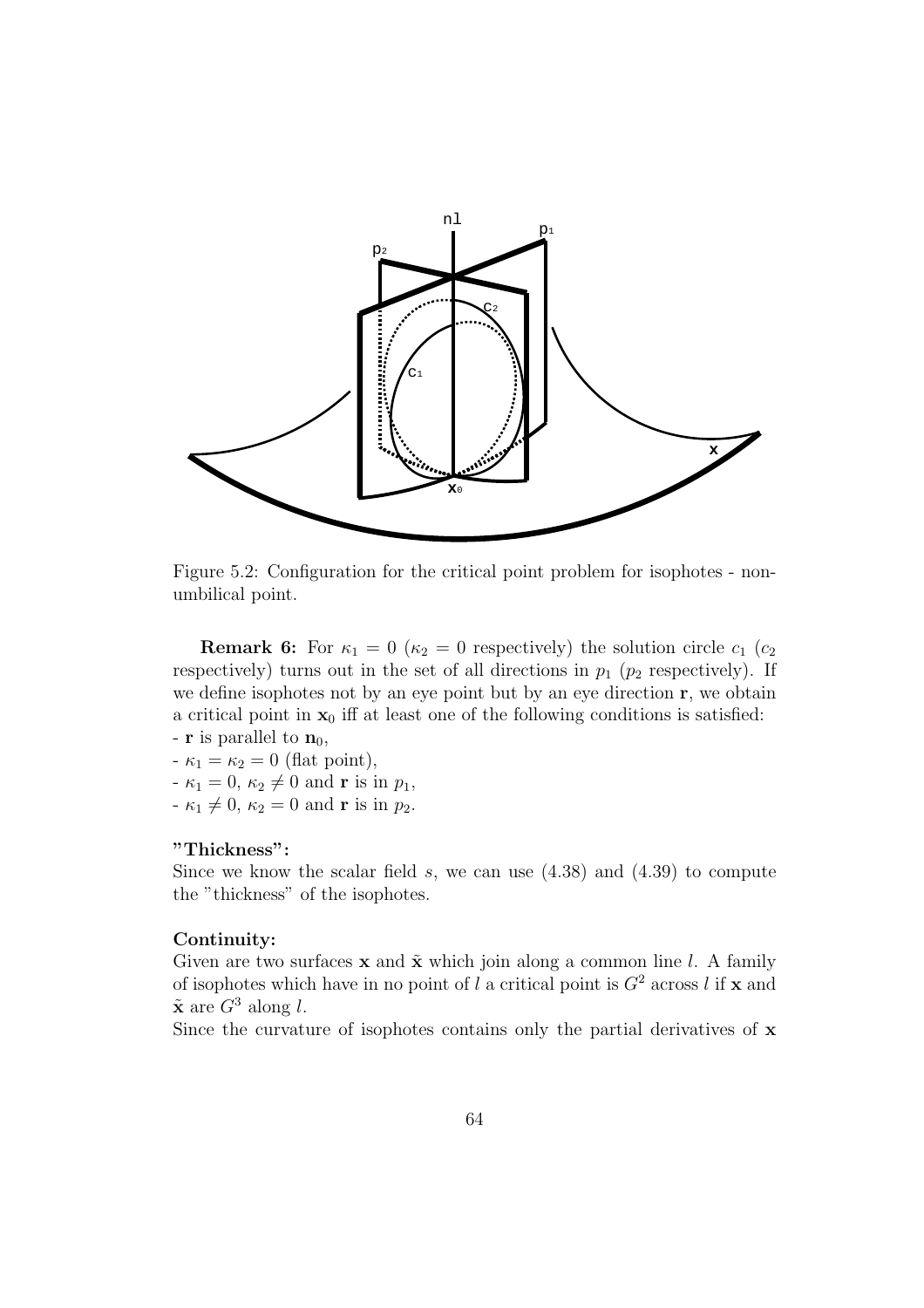and  $\tilde{\mathbf{x}}$  of the order  $\leq$  3, this property is obvious (and even formulated for  $G<sup>r</sup>$ surfaces and  $G^{r-1}$  isophotes in [23]).

Sufficient conditions for  $G^3$  of surfaces – based on  $G^2$  of isophotes – are still unknown.

### **5.5 Reflection Lines**

Reflection lines  $([17],[16])$  are a standard surface interrogation tool in car design.

Given is a surface **x**, an eye point **e**, a plane and a family of parallel straight lines in the plane. The plane should be called light plane and can be described in two forms: as a point  $\mathbf{p}_0$  and two orthonormalized vectors  $\mathbf{p}_1$  and  $\mathbf{p}_2$ , or simpliy as an (unnormalized) vector **p**. In the first case the plane contains all points  $\mathbf{p}_0 + \lambda \cdot \mathbf{p}_1 + \mu \cdot \mathbf{p}_2(\lambda, \mu \in \mathbb{R})$ , in the second case the plane is defined as containing the point  $\mathbf{e} + \mathbf{p}$  and being perpendicular to **p**. Here we want to use both forms of describing the plane.

The surface **x** is considered mirror-like. Reflection lines on the surface **x** are the mirror image of the family of straight lines in the plane while looking from the eye point **e** (see figure 5.3).

The definition of reflection lines depends on a particular configuration. This configuration contains the location of the eye point, the light plane and the direction of the lines in the light plane. We want to compute the curvature of the reflection lines for a given surface and a given configuration. The light plane is given by a point  $\mathbf{p}_0$  and two orthonormalized vectors  $\mathbf{p}_1$  and **p**2. The family of straight lines is given by two numbers cx and cy which satisfy  $cx^2 + cy^2 = 1$  and contains all lines in the light plane which are in the direction  $cx \cdot \mathbf{p}_1 + cy \cdot \mathbf{p}_2$ .

Let D be the domain of the surface **x**. We define another surface **y** over D in the following way:

For every point  $(u, v) \in D$ , we take  $\mathbf{x}(u, v)$ , compute the surface normal **n**(u, v) in **x**(u, v), compute the reflected ray **a** of **x** − **e** in the tangent plane of  $\mathbf{x}(u, v)$  and intersect this ray with the light plane given in the configuration. The intersection point of **a** and the light plane is considered as  $y(u, v)$  (see figure 5.4)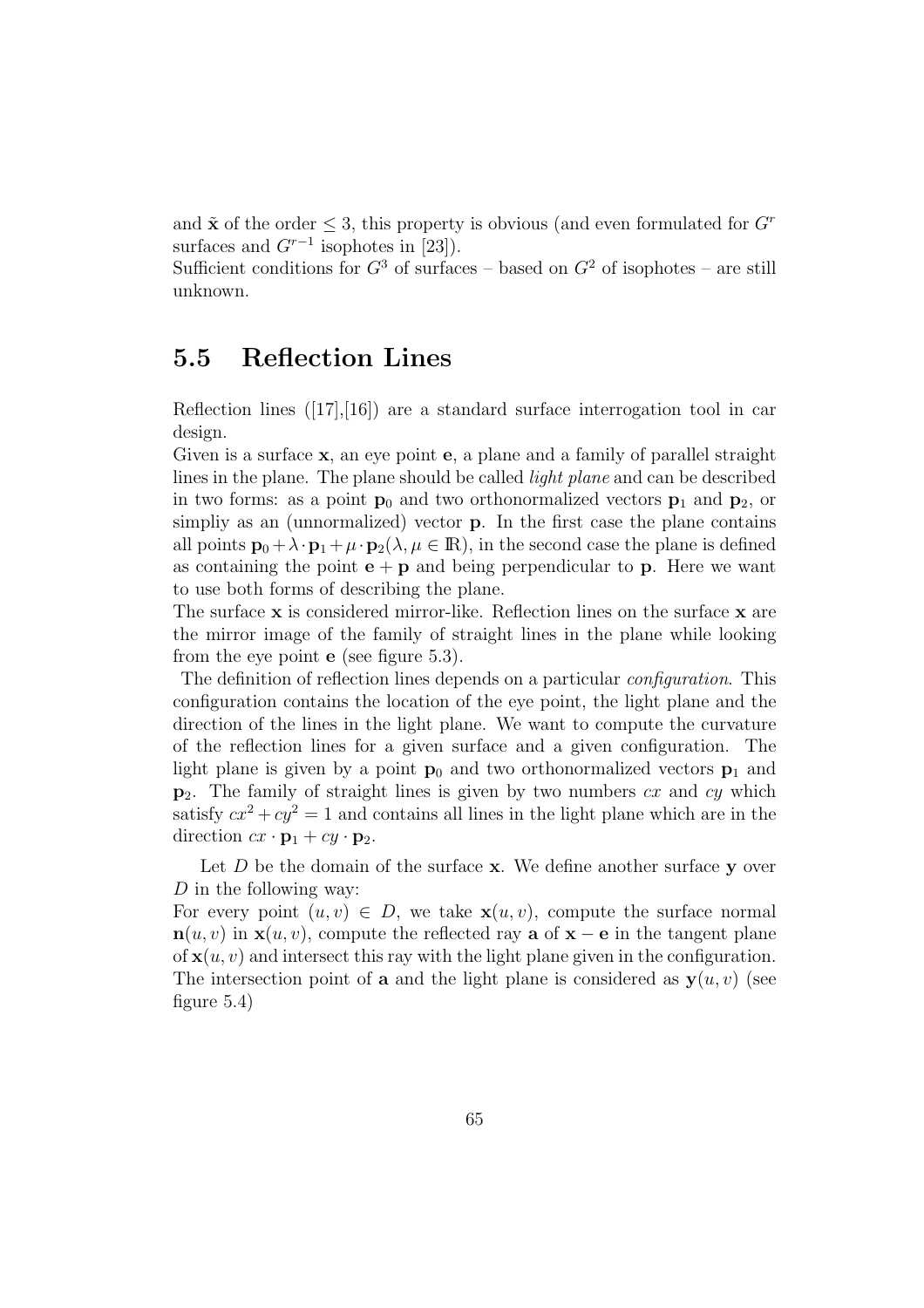

Figure 5.3: Reflection lines:  $g'$  is the mirror image of the straight line g on **x** 

The surface **y** lies completely in the light plane. Therefore, all partial derivative vectors of **y** are in the light plane as well.

Now we want to develop the formula of **y** and its partial derivatives. The reflected ray **a** can be described in the form

$$
\mathbf{a} = 2 \cdot ((\mathbf{e} - \mathbf{x}) \cdot \mathbf{n}) \cdot \mathbf{n} + \mathbf{x} - \mathbf{e}. \tag{5.103}
$$

This yields for the partial derivatives of **a**:

$$
\mathbf{a}_{u} = \begin{array}{c} 2 \cdot ((\mathbf{e} - \mathbf{x}) \cdot \mathbf{n}_{u}) \cdot \mathbf{n} \\ + 2 \cdot ((\mathbf{e} - \mathbf{x}) \cdot \mathbf{n}) \cdot \mathbf{n}_{u} \\ + \mathbf{x}_{u} \end{array} \tag{5.104}
$$

$$
\mathbf{a}_v = \begin{array}{c} 2 \cdot ((\mathbf{e} - \mathbf{x}) \cdot \mathbf{n}_v) \cdot \mathbf{n} \\ + 2 \cdot ((\mathbf{e} - \mathbf{x}) \cdot \mathbf{n}) \cdot \mathbf{n}_v \\ + \mathbf{x}_v \end{array} \tag{5.105}
$$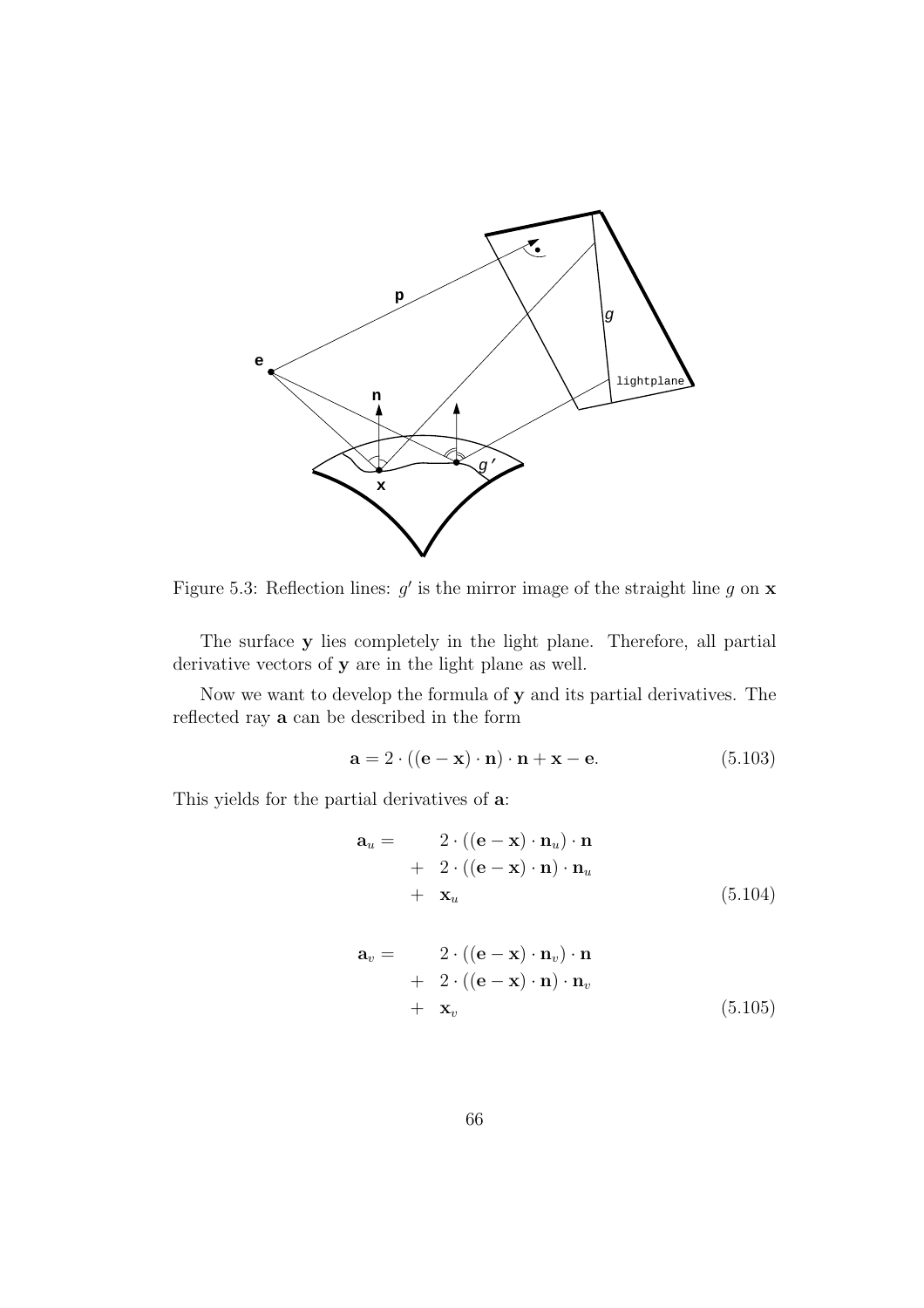

Figure 5.4: Reflection lines: definition of the surface **y** and the corresponding vector fields  $W, V$  and  $WW$ 

$$
\mathbf{a}_{uu} = 2 \cdot ((\mathbf{e} - \mathbf{x}) \cdot \mathbf{n}_{uu}) \cdot \mathbf{n} + 4 \cdot ((\mathbf{e} - \mathbf{x}) \cdot \mathbf{n}_{u}) \cdot \mathbf{n}_{u} + 2 \cdot ((\mathbf{e} - \mathbf{x}) \cdot \mathbf{n}) \cdot \mathbf{n}_{uu} + 2 \cdot (\mathbf{x}_{uu} \cdot \mathbf{n}) \cdot \mathbf{n} + \mathbf{x}_{uu}
$$
 (5.106)

$$
\mathbf{a}_{uv} = 2 \cdot ((\mathbf{e} - \mathbf{x}) \cdot \mathbf{n}_{uv}) \cdot \mathbf{n} + 2 \cdot ((\mathbf{e} - \mathbf{x}) \cdot \mathbf{n}_{v}) \cdot \mathbf{n}_{u} + 2 \cdot ((\mathbf{e} - \mathbf{x}) \cdot \mathbf{n}_{u}) \cdot \mathbf{n}_{v} + 2 \cdot ((\mathbf{e} - \mathbf{x}) \cdot \mathbf{n}) \cdot \mathbf{n}_{uv} + 2 \cdot (\mathbf{x}_{uv} \cdot \mathbf{n}) \cdot \mathbf{n} + \mathbf{x}_{uv}
$$
 (5.107)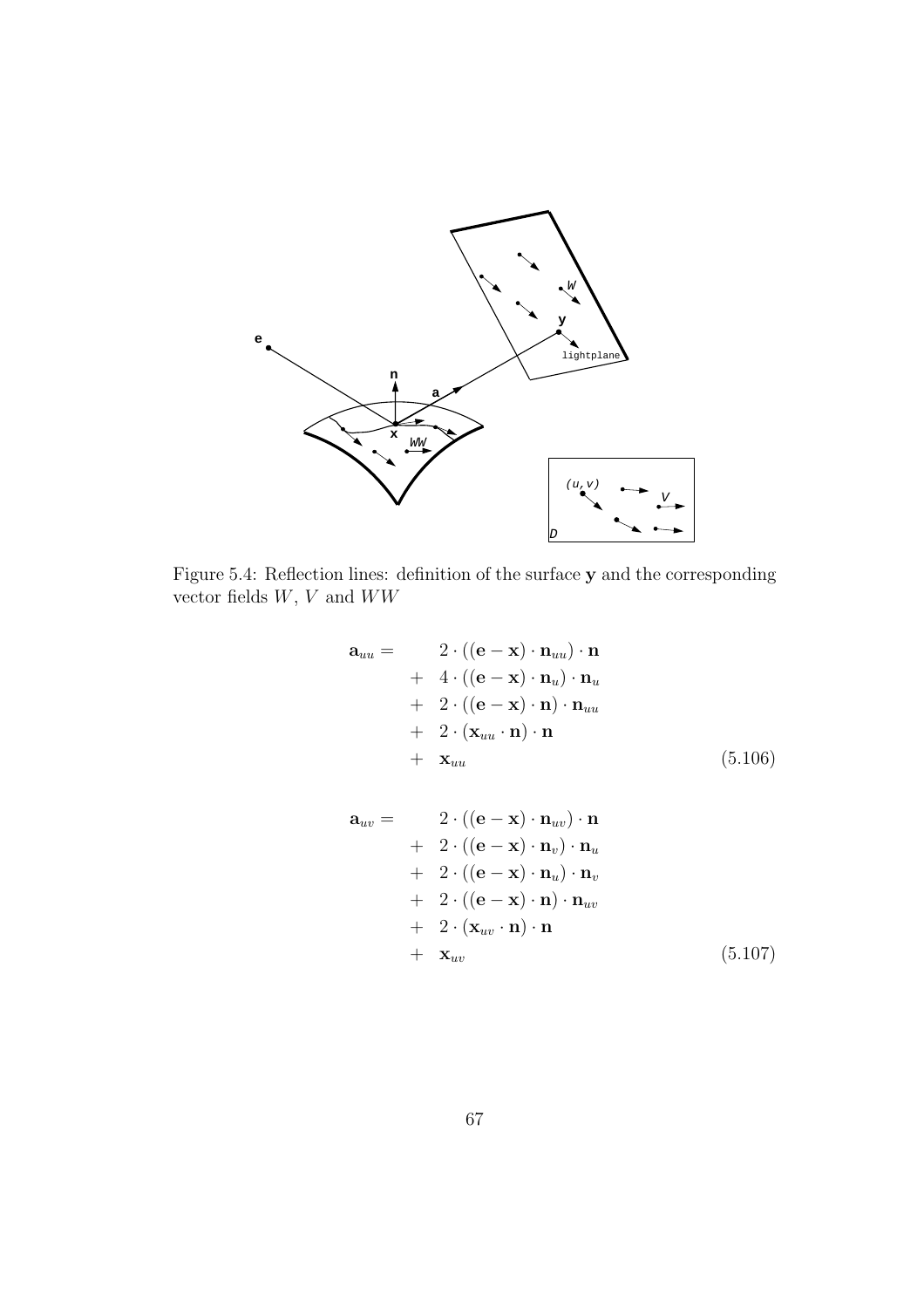$$
\mathbf{a}_{vv} = 2 \cdot ((\mathbf{e} - \mathbf{x}) \cdot \mathbf{n}_{vv}) \cdot \mathbf{n} + 4 \cdot ((\mathbf{e} - \mathbf{x}) \cdot \mathbf{n}_{v}) \cdot \mathbf{n}_{v} + 2 \cdot ((\mathbf{e} - \mathbf{x}) \cdot \mathbf{n}) \cdot \mathbf{n}_{vv} + 2 \cdot (\mathbf{x}_{vv} \cdot \mathbf{n}) \cdot \mathbf{n} + \mathbf{x}_{vv}. \tag{5.108}
$$

The light plane is given by a point  $\mathbf{p}_0$  and two vectors  $\mathbf{p}_1$  and  $\mathbf{p}_2$ . To intersect the reflected ray with the light plane, we have to solve the system of equations  $\mathbf{x} + \alpha \cdot \mathbf{a} = \mathbf{p}_0 + \beta \cdot \mathbf{p}_1 + \gamma \cdot \mathbf{p}_2$  for  $\alpha, \beta$  and  $\gamma$ . (We assume that the reflected ray **a** is not parallel to the plane, i.e. there is a unique solution of the system of equations.) We obtain for  $\alpha$ :

$$
\alpha = \frac{\det[\mathbf{p}_0 - \mathbf{x}, \mathbf{p}_1, \mathbf{p}_2]}{\det[\mathbf{a}, \mathbf{p}_1, \mathbf{p}_2]}.
$$
(5.109)

Using the abbrevation  $\mathbf{p}_3 := \mathbf{p}_1 \times \mathbf{p}_2$ , we can write  $\alpha$  in the following form:

$$
\alpha = \frac{(\mathbf{p}_0 - \mathbf{x}) \cdot \mathbf{p}_3}{\mathbf{a} \cdot \mathbf{p}_3}.
$$
 (5.110)

This yields for the partial derivatives of  $\alpha$ :

$$
\alpha_u = -\frac{\mathbf{x}_u \cdot \mathbf{p}_3}{\mathbf{a} \cdot \mathbf{p}_3} - \frac{(\mathbf{a}_u \cdot \mathbf{p}_3) \cdot ((\mathbf{p}_0 - \mathbf{x}) \cdot \mathbf{p}_3)}{(\mathbf{a} \cdot \mathbf{p}_3)^2}
$$
(5.111)

$$
\alpha_v = -\frac{\mathbf{x}_v \cdot \mathbf{p}_3}{\mathbf{a} \cdot \mathbf{p}_3} - \frac{(\mathbf{a}_v \cdot \mathbf{p}_3) \cdot ((\mathbf{p}_0 - \mathbf{x}) \cdot \mathbf{p}_3)}{(\mathbf{a} \cdot \mathbf{p}_3)^2}
$$
(5.112)

$$
\alpha_{uu} = -\frac{\mathbf{x}_{uu} \cdot \mathbf{p}_3}{\mathbf{a} \cdot \mathbf{p}_3} + 2 \cdot \frac{((\mathbf{p}_0 - \mathbf{x}) \cdot \mathbf{p}_3) \cdot (\mathbf{a}_u \cdot \mathbf{p}_3)^2}{(\mathbf{a} \cdot \mathbf{p}_3)^3} + \frac{2 \cdot (\mathbf{x}_u \cdot \mathbf{p}_3) \cdot (\mathbf{a}_u \cdot \mathbf{p}_3) - ((\mathbf{p}_0 - \mathbf{x}) \cdot \mathbf{p}_3) \cdot (\mathbf{a}_{uu} \cdot \mathbf{p}_3)}{(\mathbf{a} \cdot \mathbf{p}_3)^2} (5.113)
$$

$$
\alpha_{uv} = -\frac{\mathbf{x}_{uv} \cdot \mathbf{p}_3}{\mathbf{a} \cdot \mathbf{p}_3} - \frac{((\mathbf{p}_0 - \mathbf{x}) \cdot \mathbf{p}_3) \cdot (\mathbf{a}_{uv} \cdot \mathbf{p}_3)}{(\mathbf{a} \cdot \mathbf{p}_3)^2} + \frac{(\mathbf{x}_u \cdot \mathbf{p}_3) \cdot (\mathbf{a}_v \cdot \mathbf{p}_3) + (\mathbf{x}_v \cdot \mathbf{p}_3) \cdot (\mathbf{a}_u \cdot \mathbf{p}_3)}{(\mathbf{a} \cdot \mathbf{p}_3)^2} + 2 \cdot \frac{((\mathbf{p}_0 - \mathbf{x}) \cdot \mathbf{p}_3) \cdot (\mathbf{a}_u \cdot \mathbf{p}_3) \cdot (\mathbf{a}_v \cdot \mathbf{p}_3)}{(\mathbf{a} \cdot \mathbf{p}_3)^3}
$$
(5.114)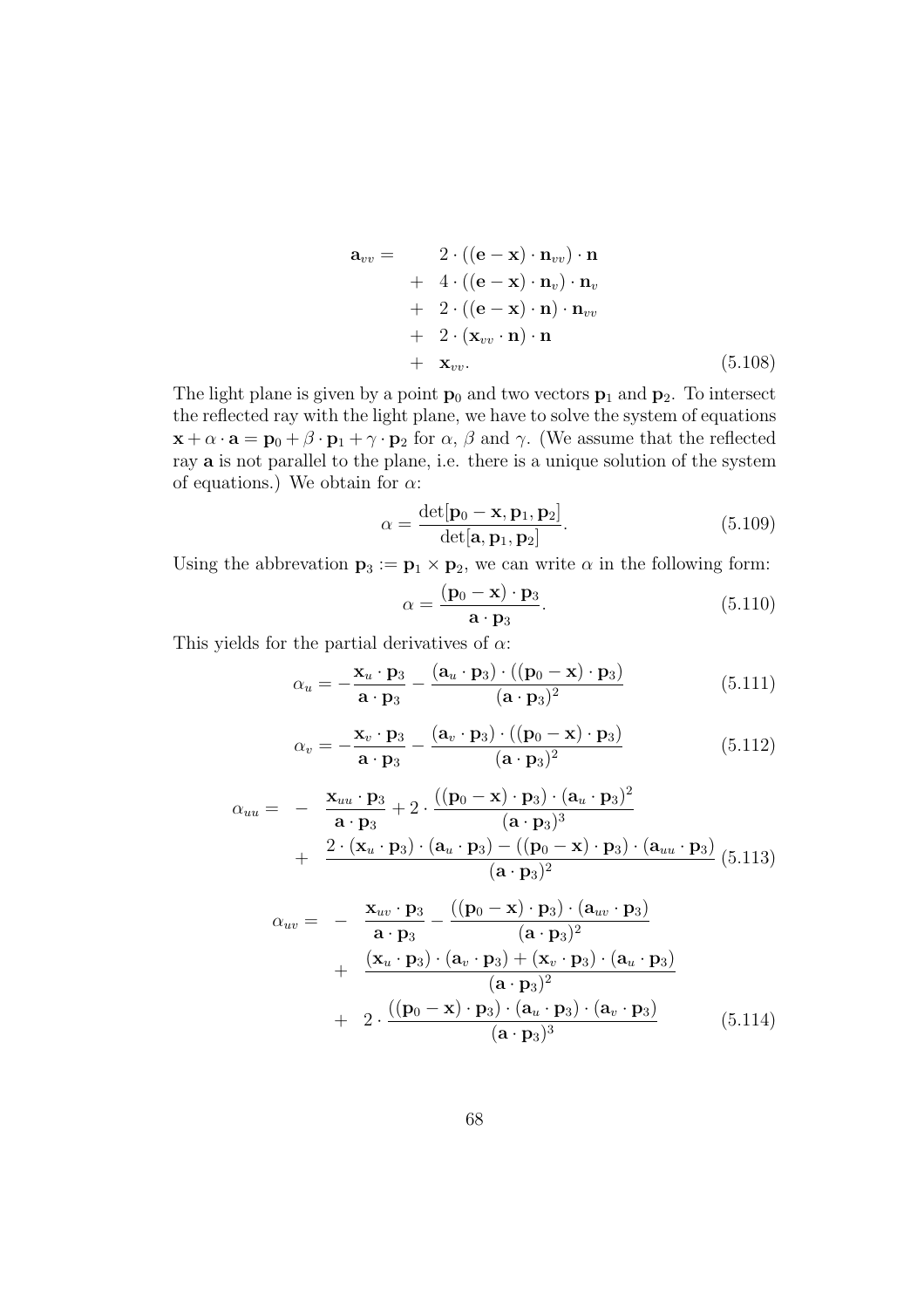$$
\alpha_{vv} = -\frac{\mathbf{x}_{vv} \cdot \mathbf{p}_3}{\mathbf{a} \cdot \mathbf{p}_3} + 2 \cdot \frac{((\mathbf{p}_0 - \mathbf{x}) \cdot \mathbf{p}_3) \cdot (\mathbf{a}_v \cdot \mathbf{p}_3)^2}{(\mathbf{a} \cdot \mathbf{p}_3)^3} + \frac{2 \cdot (\mathbf{x}_v \cdot \mathbf{p}_3) \cdot (\mathbf{a}_v \cdot \mathbf{p}_3) - ((\mathbf{p}_0 - \mathbf{x}) \cdot \mathbf{p}_3) \cdot (\mathbf{a}_{vv} \cdot \mathbf{p}_3)}{(\mathbf{a} \cdot \mathbf{p}_3)^2} \cdot (5.115)
$$

Now we have for **y**:

$$
y = x + \alpha \cdot a \tag{5.116}
$$

which yields for the partial derivatives:

$$
\mathbf{y}_u = \mathbf{x}_u + \alpha_u \cdot \mathbf{a} + \alpha \cdot \mathbf{a}_u \tag{5.117}
$$

$$
\mathbf{y}_v = \mathbf{x}_v + \alpha_v \cdot \mathbf{a} + \alpha \cdot \mathbf{a}_v \tag{5.118}
$$

$$
\mathbf{y}_{uu} = \mathbf{x}_{uu} + \alpha_{uu} \cdot \mathbf{a} + 2 \cdot \alpha_u \cdot \mathbf{a}_u + \alpha \cdot \mathbf{a}_{uu} \tag{5.119}
$$

$$
\mathbf{y}_{uv} = \mathbf{x}_{uv} + \alpha_{uv} \cdot \mathbf{a} + \alpha_u \cdot \mathbf{a}_v + \alpha_v \cdot \mathbf{a}_v + \alpha \cdot \mathbf{a}_{uv} \tag{5.120}
$$

$$
\mathbf{y}_{vv} = \mathbf{x}_{vv} + \alpha_{vv} \cdot \mathbf{a} + 2 \cdot \alpha_v \cdot \mathbf{a}_v + \alpha \cdot \mathbf{a}_{vv}. \tag{5.121}
$$

Now we consider the vector field W over **y** which is defined by

$$
W = cx \cdot \mathbf{p}_1 + cy \cdot \mathbf{p}_2 \tag{5.122}
$$

This constant vector field produces the family of straight lines as tangent curves. Using the results from section 4.2, we can easily compute a vector field  $V$  in the domain which is corresponding to  $W$ :

$$
V = \begin{pmatrix} vx \\ vy \end{pmatrix} = \begin{pmatrix} det[\mathbf{p}_1 \times \mathbf{p}_2, cx \cdot \mathbf{p}_1 + cy \cdot \mathbf{p}_2, \mathbf{y}_v] \\ - det[\mathbf{p}_1 \times \mathbf{p}_2, cx \cdot \mathbf{p}_1 + cy \cdot \mathbf{p}_2, \mathbf{y}_u] \end{pmatrix}
$$
  
= 
$$
cx \cdot \begin{pmatrix} det[\mathbf{p}_1 \times \mathbf{p}_2, \mathbf{p}_1, \mathbf{y}_v] \\ - det[\mathbf{p}_1 \times \mathbf{p}_2, \mathbf{p}_1, \mathbf{y}_u] \end{pmatrix}
$$
  
+ 
$$
cy \cdot \begin{pmatrix} det[\mathbf{p}_1 \times \mathbf{p}_2, \mathbf{p}_2, \mathbf{y}_v] \\ - det[\mathbf{p}_1 \times \mathbf{p}_2, \mathbf{p}_2, \mathbf{y}_u] \end{pmatrix}.
$$
(5.123)

Using the assumption that  $\mathbf{p}_1$  and  $\mathbf{p}_2$  are orthonormalized, we can write V in the form  $\sim$ 

$$
V = cx \cdot \begin{pmatrix} \mathbf{p}_2 \cdot \mathbf{y}_v \\ -\mathbf{p}_2 \cdot \mathbf{y}_u \end{pmatrix} + cy \cdot \begin{pmatrix} -\mathbf{p}_1 \cdot \mathbf{y}_v \\ \mathbf{p}_1 \cdot \mathbf{y}_u \end{pmatrix}.
$$
 (5.124)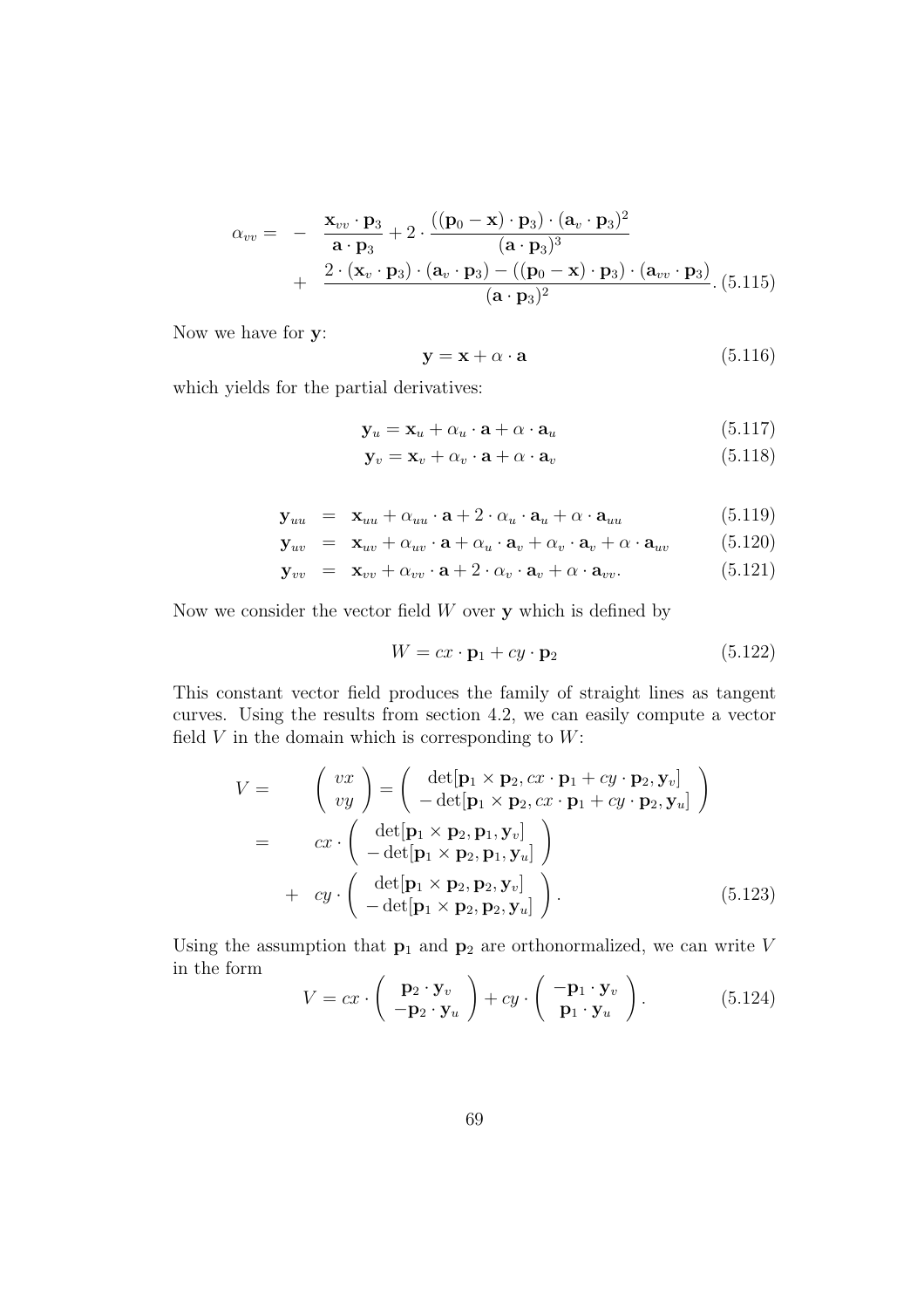This gives for the partial derivatives:

$$
V_u = cx \cdot \left( \begin{array}{c} \mathbf{p}_2 \cdot \mathbf{y}_{uv} \\ -\mathbf{p}_2 \cdot \mathbf{y}_{uu} \end{array} \right) + cy \cdot \left( \begin{array}{c} -\mathbf{p}_1 \cdot \mathbf{y}_{uv} \\ \mathbf{p}_1 \cdot \mathbf{y}_{uu} \end{array} \right) \tag{5.125}
$$

$$
V_v = cx \cdot \left( \begin{array}{c} \mathbf{p}_2 \cdot \mathbf{y}_{vv} \\ -\mathbf{p}_2 \cdot \mathbf{y}_{uv} \end{array} \right) + cy \cdot \left( \begin{array}{c} -\mathbf{p}_1 \cdot \mathbf{y}_{vv} \\ \mathbf{p}_1 \cdot \mathbf{y}_{uv} \end{array} \right). \tag{5.126}
$$

Now we can compute a vector field WW over **x** which is corresponding to V in the domain. The tangent curves of WW are identically to the reflection lines defined above. Knowing  $V, V_u$  and  $V_v$ , we can easily compute their curvature.

#### **Critical points:**

The appearance of critical points on the surface **x** depends on the particular configuration. We want to consider two kinds of critical points: first and second order critical points.

Given is the surface **x**, an eye point  $\mathbf{e} = (ex, ey, ez)^T$  and a light plane (now defined by a vector  $\mathbf{p} = (px, py, pz)^T$  with  $\mathbf{p} \neq \mathbf{0}$ ). We define:

**x** has a *first order critical point* in **x**<sub>0</sub> iff for every family of parallel lines in the light plane the reflection line vector field has a critical point in  $\mathbf{x}_0$ . **x** has a second order critical point in **x**<sup>0</sup> iff there is a family of parallel lines in the light plane which produces a critical point in the reflection line vector field in  $\mathbf{x}_0$ .

The condition for a critical point is  $V = (0, 0)^T$ . This, equation (5.124), the assumption  $cx^2 + cy^2 = 1$ , and the assumption of orthonormalization of  $p_1$  and  $p_2$  yields that we only have to consider  $y_u$  and  $y_v$ . We have a second order critical point iff  $y_u$  and  $y_v$  are linearly dependent. (In fact, if we have  $\mathbf{y}_v = \lambda \cdot \mathbf{y}_u$  and  $\mathbf{y}_u \neq \mathbf{0}$ , we set  $cx := \frac{\mathbf{p}_1 \cdot \mathbf{y}_u}{\sqrt{(\mathbf{p}_1 \cdot \mathbf{y}_u)^2 + (\mathbf{p}_2 \cdot \mathbf{y}_u)^2}}$  and  $cy := \frac{\mathbf{p}_2 \cdot \mathbf{y}_u}{\sqrt{(\mathbf{p}_1 \cdot \mathbf{y}_u)^2 + (\mathbf{p}_2 \cdot \mathbf{y}_u)^2}}$ . This obviously yields  $V = (0, 0)^T$ .)

Therefore, the necessary and sufficient condition for a second order critical point is

$$
\mathbf{y}_u \times \mathbf{y}_v = \mathbf{0}.\tag{5.127}
$$

The necessary and sufficient condition for a first order critical point is

$$
\mathbf{y}_u = \mathbf{0} \text{ and } \mathbf{y}_v = \mathbf{0}.\tag{5.128}
$$

We assume that the reflected ray in **x** is not parallel to the plane, i.e.

$$
\mathbf{a} \cdot \mathbf{p} \neq 0. \tag{5.129}
$$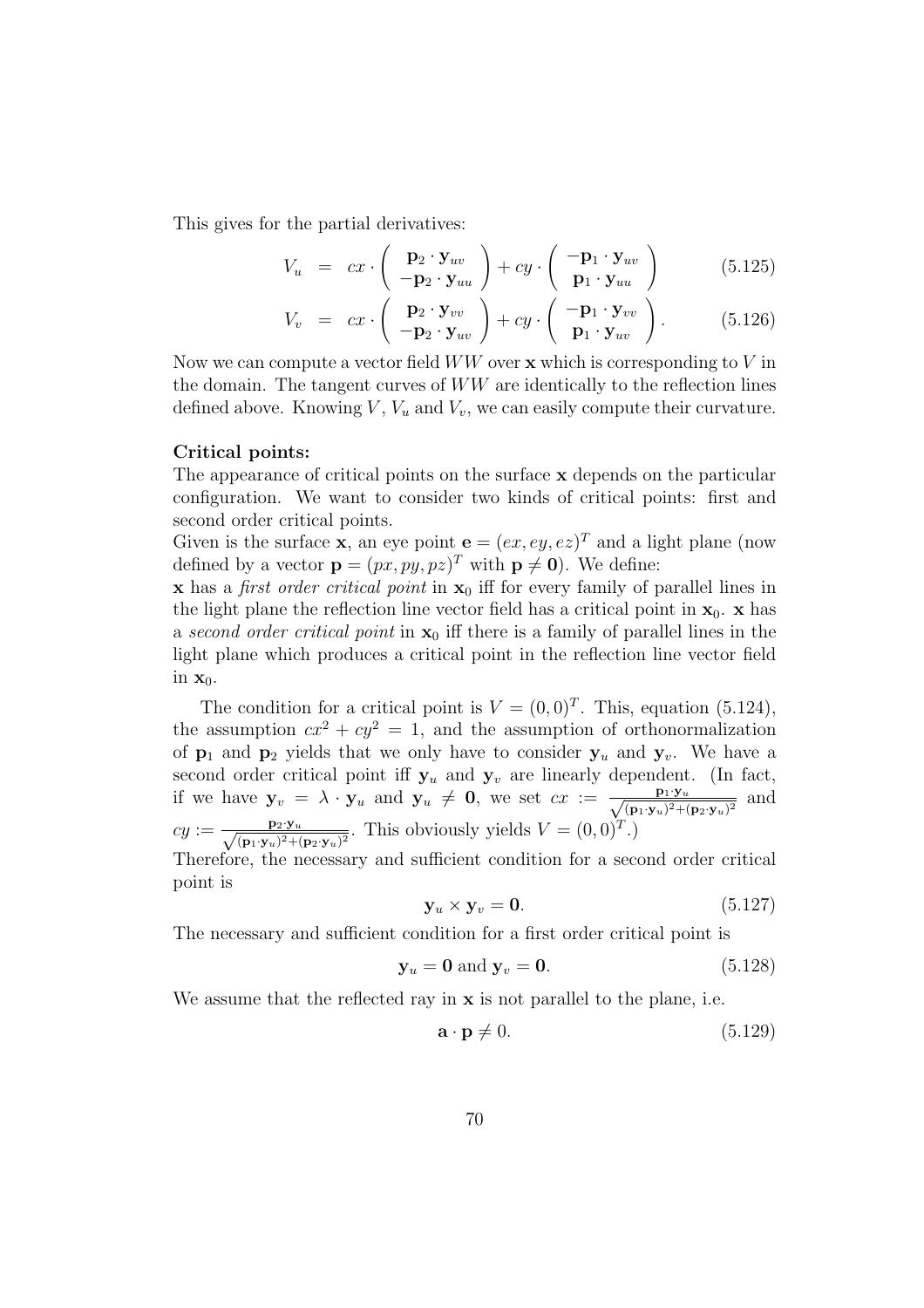Furthermore, we use the following abbrevations:

$$
h_1 = \mathbf{p}^2 + 2 \cdot ((\mathbf{e} - \mathbf{x}) \cdot \mathbf{n}) \cdot (\mathbf{p} \cdot \mathbf{n}) \tag{5.130}
$$

$$
h_2 = (\mathbf{e} - \mathbf{x}) \cdot \mathbf{p} + \mathbf{p}^2. \tag{5.131}
$$

We start with the treatment of first order critical points. We assume that the surface is locally arc length parametrized by the lines of curvature. Furthermore, we assume  $\mathbf{x} = \mathbf{0}$  at the considered point. This yields  $(5.90)$ - $(5.97)$  for  $x = x_0$  and

$$
\mathbf{p} \cdot \mathbf{n} = pz \tag{5.132}
$$

$$
a = (-ex, -ey, ez)^{T}.
$$
 (5.133)

Then we can write  $y_u$  and  $y_v$  in the form:

$$
\mathbf{y}_u = \frac{1}{(\mathbf{a} \cdot \mathbf{p})^2} \cdot (h_1 \cdot G_1 + 2 \cdot h_2 \cdot \kappa_1 \cdot G_2) \tag{5.134}
$$

$$
\mathbf{y}_v = \frac{1}{(\mathbf{a} \cdot \mathbf{p})^2} \cdot (h_1 \cdot G_3 + 2 \cdot h_2 \cdot \kappa_2 \cdot G_4) \tag{5.135}
$$

where  $\kappa_1$  and  $\kappa_2$  are the principal curvatures in the principal directions  $\mathbf{x}_u$ and  $\mathbf{x}_v$  and

$$
G_1 = \begin{pmatrix} ez \cdot pz - ey \cdot py \\ px \cdot ey \\ -ez \cdot px \end{pmatrix}
$$
 (5.136)

$$
G_2 = \begin{pmatrix} ey \cdot ez \cdot py - ex^2 \cdot pz - ez^2 \cdot pz \\ -(ez \cdot px + ex \cdot pz) \cdot ey \\ px \cdot ex^2 + px \cdot ez^2 + ex \cdot ey \cdot py \end{pmatrix}
$$
 (5.137)

$$
G_3 = \begin{pmatrix} ex \cdot py \\ ez \cdot pz - ex \cdot px \\ -ez \cdot py \end{pmatrix}
$$
 (5.138)

$$
G_4 = \begin{pmatrix} -(ey \cdot pz + ez \cdot py) \cdot ex \\ ez \cdot ex \cdot px - ey^2 \cdot pz - ez^2 \cdot pz \\ ey \cdot ex \cdot px + ey^2 \cdot py + py \cdot ez^2 \end{pmatrix}.
$$
 (5.139)

From (5.133) and (5.136) - (5.139) we obtain

$$
-G_1 \times G_2 = G_3 \times G_4 = (ex \cdot ey \cdot (\mathbf{a} \cdot \mathbf{p})) \cdot \mathbf{p}.
$$
 (5.140)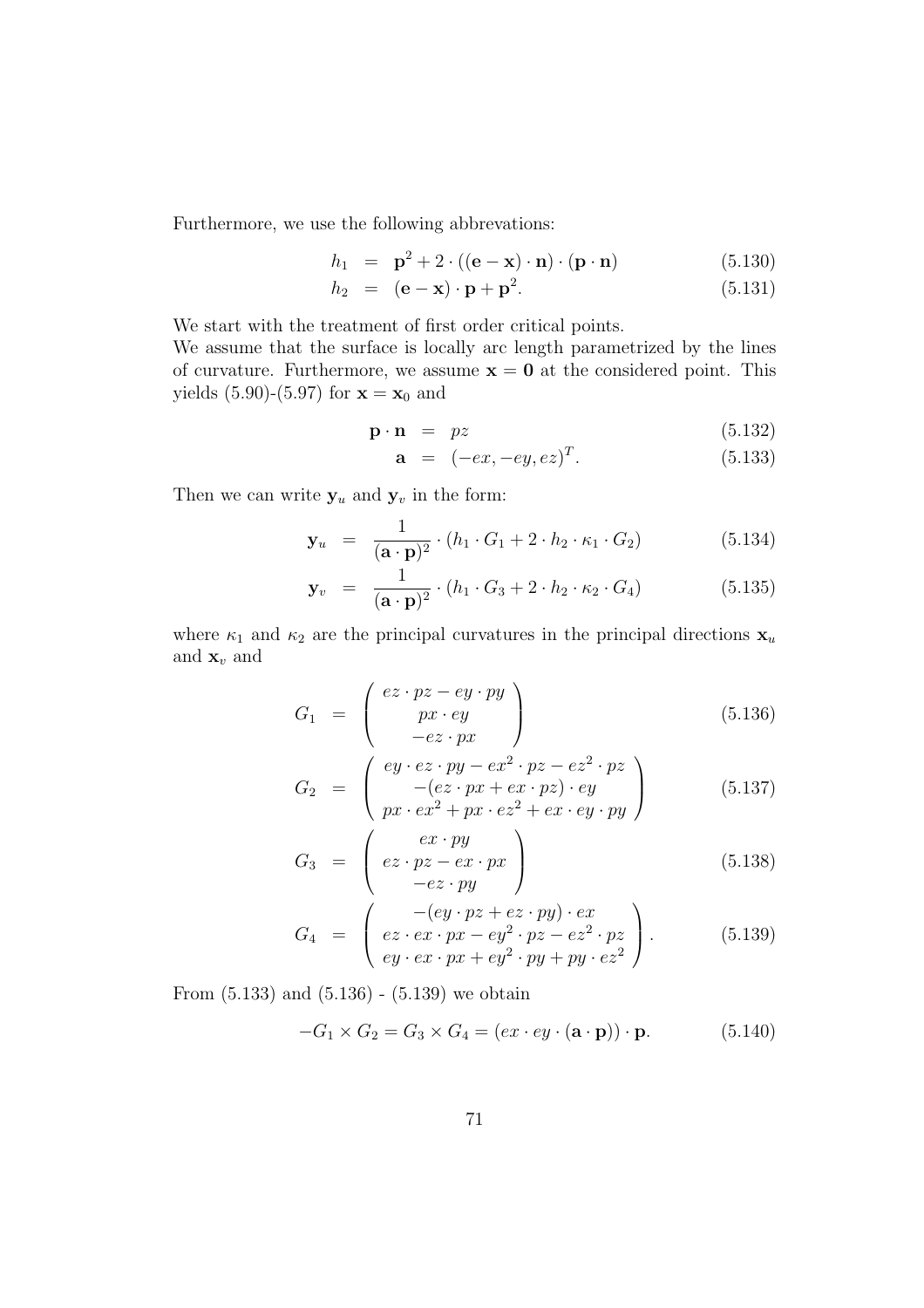We make a case distinction:

**case 1:**  $ex \neq 0$  and  $ey \neq 0$ .

We know from  $(5.140)$  and  $(5.129)$  that  $G_1$  and  $G_2$  are linearly independent. Therefore, to get  $y_u = 0$  we have to achieve

$$
h_1 = 0 \t\t(5.141)
$$

and 
$$
h_2 \cdot \kappa_1 = 0. \tag{5.142}
$$

Since  $h_1 - h_2 = \mathbf{a} \cdot \mathbf{p}$  and (5.129), we get for (5.142):

$$
\kappa_1 = 0.\tag{5.143}
$$

In a similar way we obtain the conditions for  $y_v = 0$ : (5.141) and

$$
\kappa_2 = 0.\tag{5.144}
$$

We thus have a first order critical point at a flat point satisfying  $(5.141)$ .

**case 2:**  $ex = 0$  and  $ey \neq 0$ . In this case we have

$$
\mathbf{y}_u = \frac{h_1 - 2 \cdot \kappa_1 \cdot e \mathbf{z} \cdot h_2}{(\mathbf{a} \cdot \mathbf{p})^2} \cdot G_1 \tag{5.145}
$$

$$
\mathbf{y}_v = \frac{ez \cdot h_1 - 2 \cdot \kappa_2 \cdot (\mathbf{e} - \mathbf{x})^2 \cdot h_2}{(\mathbf{a} \cdot \mathbf{p})^2} \cdot \begin{pmatrix} 0 \\ pz \\ -py \end{pmatrix} . \tag{5.146}
$$

Since we know (5.129) and  $||G_1||^2 = (\mathbf{a} \cdot \mathbf{p})^2 + px^2 \cdot (\mathbf{e} - \mathbf{x})^2 \neq 0$ , we get the conditions for  $y_u = 0$  and  $y_v = 0$ :

$$
h_1 = 2 \cdot \kappa_1 \cdot e \cdot h_2 \tag{5.147}
$$

$$
ez \cdot h_1 = 2 \cdot \kappa_2 \cdot (\mathbf{e} - \mathbf{x})^2 \cdot h_2 \tag{5.148}
$$

**case 3:**  $ex \neq 0$  and  $ey = 0$ .

similar to case 2, we obtain the conditions

$$
h_1 = 2 \cdot \kappa_2 \cdot e \cdot h_2 \tag{5.149}
$$

$$
ez \cdot h_1 = 2 \cdot \kappa_1 \cdot (\mathbf{e} - \mathbf{x})^2 \cdot h_2. \tag{5.150}
$$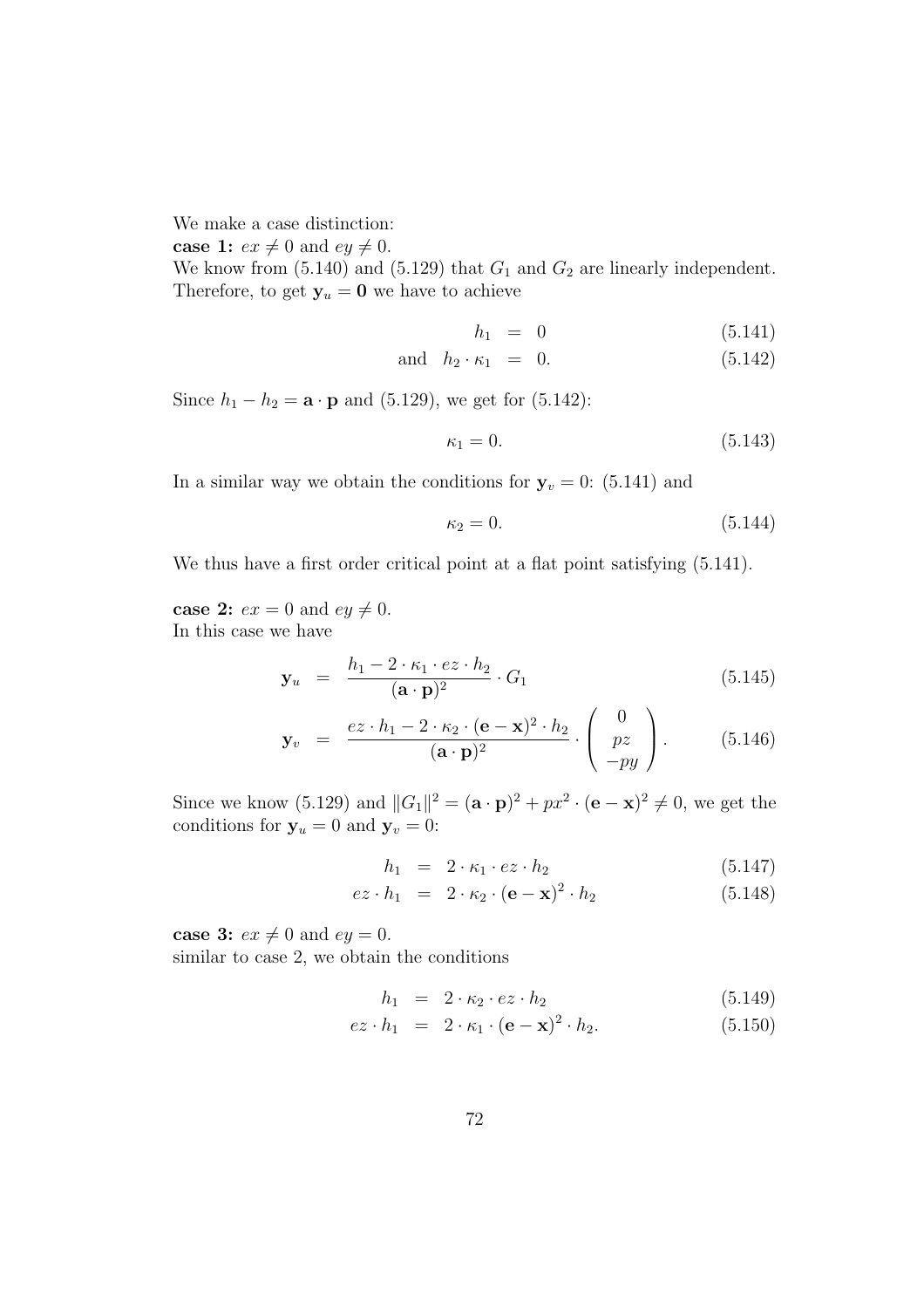**case 4:**  $ex = 0$  and  $ey = 0$ .

can be considered as a special case of case 2 or case 3. We obtain the conditions (5.147) and (5.149).

The result of our case distinction is the following: For every point on the surface we can find an appropriate configuration so that this point is a first order critical point. (We even can choose **p** arbitrary. If the surface point is a flat point, we can use case 1 for computing a suitable eye point. If the surface point is an umbilical (but not flat) point, we can use case 4. For all other surface points we can use case 2 or 3 to find a suitable eye point.)

Now we want to treat second order critical points. Using the assumption of locally arc length parametrization by the lines of curvature and  $\mathbf{x} = \mathbf{0}$  at the considered point, we can write  $y_u \times y_v$  in the following form:

$$
\mathbf{y}_u \times \mathbf{y}_v = \frac{f}{(\mathbf{a} \cdot \mathbf{p})^3} \cdot \mathbf{p}
$$
 (5.151)

where

$$
f = \n e z \cdot h_1^2\n - 2 \cdot (\kappa_1 \cdot e x^2 + \kappa_2 \cdot e y^2) \cdot h_1 \cdot h_2\n - 2 \cdot (\kappa_1 + \kappa_2) \cdot e z^2 \cdot h_1 \cdot h_2\n + 4 \cdot e z \cdot \kappa_1 \cdot \kappa_2 \cdot (\mathbf{e} - \mathbf{x})^2 \cdot h_2^2.
$$
\n(5.152)

Let  $K := \kappa_1 \cdot \kappa_2$  be the Gaussian curvature and  $H := (\kappa_1 + \kappa_2)/2$  be the mean curvature of **x**. Furthermore, let  $\kappa$  be the normal curvature of **x** in the direction given by the projection of **e** − **x** into the tangent plane of **x**. Then Euler's theorem yields  $\kappa = \frac{\kappa_1 \cdot e x^2 + \kappa_2 \cdot e y^2}{\sqrt{e x^2 + e y^2}}$  and we can write f in the form

$$
f = \frac{ez \cdot h_1^2}{-2 \cdot (\kappa \cdot \sqrt{(\mathbf{e} - \mathbf{x})^2 - ez^2 + 2 \cdot H \cdot ez^2}) \cdot h_1 \cdot h_2}
$$
  
+ 4 \cdot ez \cdot K \cdot (\mathbf{e} - \mathbf{x})^2 \cdot h\_2^2. (5.153)

The necessary and sufficient condition for a second order critical point is

$$
f = 0.\t\t(5.154)
$$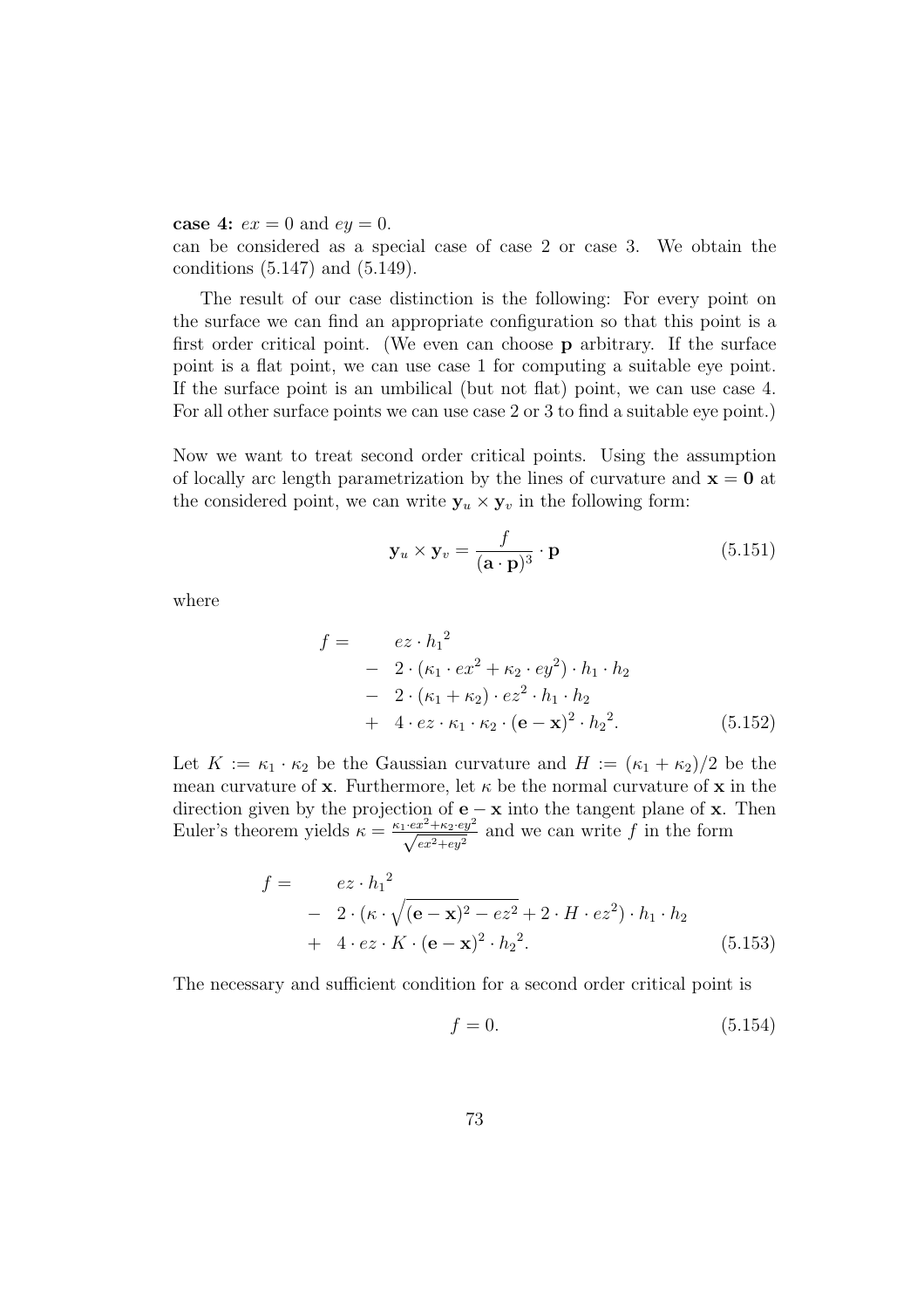

Figure 5.5: Reflection lines as a scalar field. Shown is the light plane. s is the distance of **y** to the line  $\mathbf{p}_0 + \lambda \cdot W$ . Since we know  $||W|| = ||W_p|| = 1$ and  $W \cdot W_p = 0$ , we obtain  $s = W_p \cdot (\mathbf{y} - \mathbf{p}_0)$ 

#### **"Thickness:"**

The "thickness" of reflection lines has a nice practical meaning: analyzing a surface using reflection lines the designer moves his/her eye and observes how fast the reflection lines "move" on the surface. The "thickness" is a measure of how fast the reflection lines are moving.

We can consider reflection lines as obtained by a scalar field. If we define  $W_p$  as the perpendicular vector of W (using equation (5.122)) in the light plane, we obtain

$$
W_p = -cy \cdot \mathbf{p}_1 + cx \cdot \mathbf{p}_2. \tag{5.155}
$$

Then we can write the scalar field in the form

$$
s = W_p \cdot (\mathbf{y} - \mathbf{p}_0) \tag{5.156}
$$

$$
s_u = W_p \cdot \mathbf{y}_u \tag{5.157}
$$

$$
s_v = W_p \cdot \mathbf{y}_v \tag{5.158}
$$

Now we can use (4.38) and (4.39) to compute the "thickness" of reflection lines. See figure 5.5 for an illustration.

#### **Continuity:**

Given are two surfaces **x** and  $\tilde{\mathbf{x}}$  which join along a common line l. A family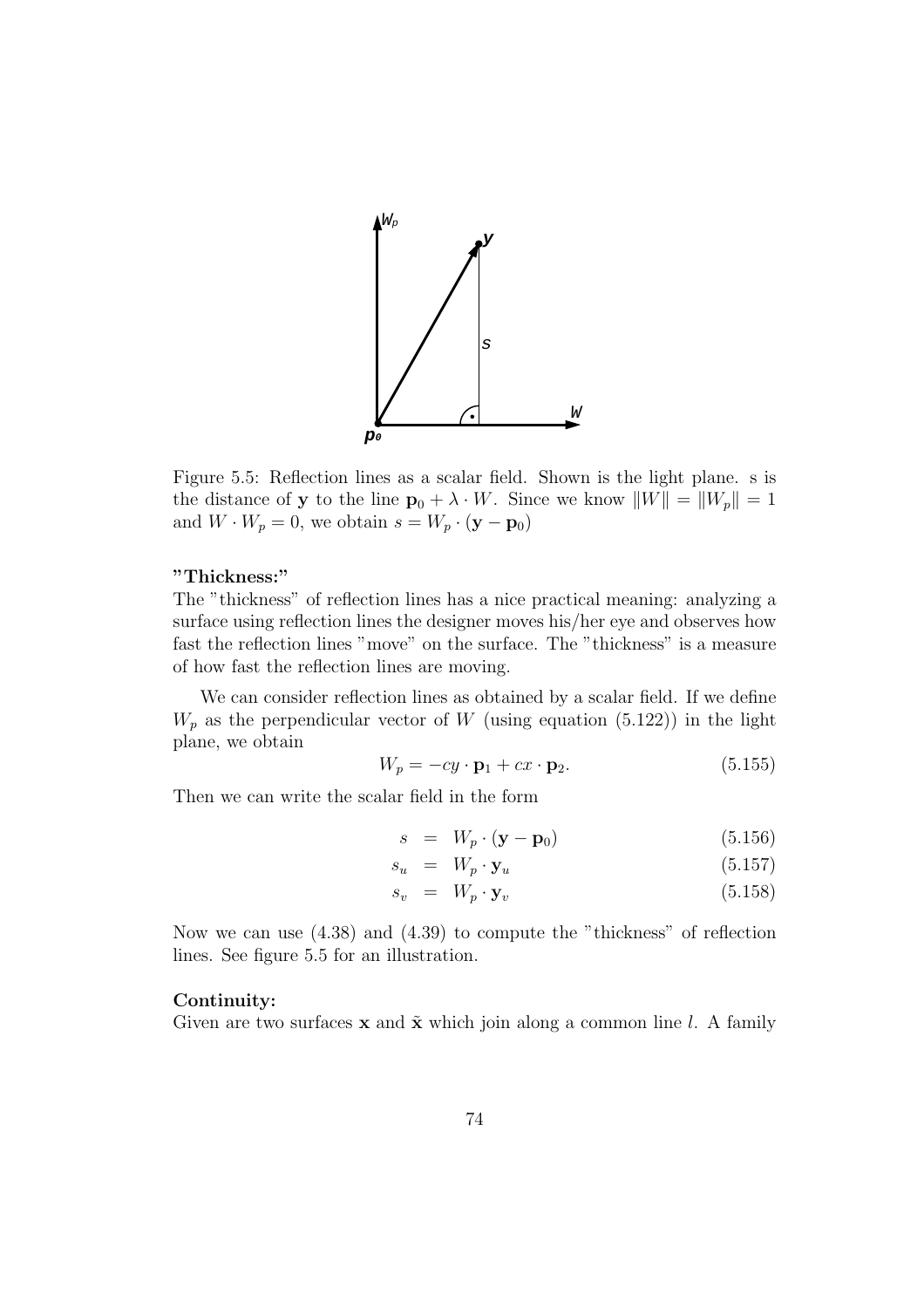of reflection lines which have in no point of l a critical point is  $G^2$  across l if **x** and  $\tilde{\mathbf{x}}$  are  $G^3$  along l.

Since the curvature of reflection lines contains only the partial derivatives of **x** and  $\tilde{\mathbf{x}}$  of the order  $\leq 3$ , this property is obvious.

Sufficient conditions for  $G^3$  of surfaces – based on  $G^2$  of reflection lines – are still unknown.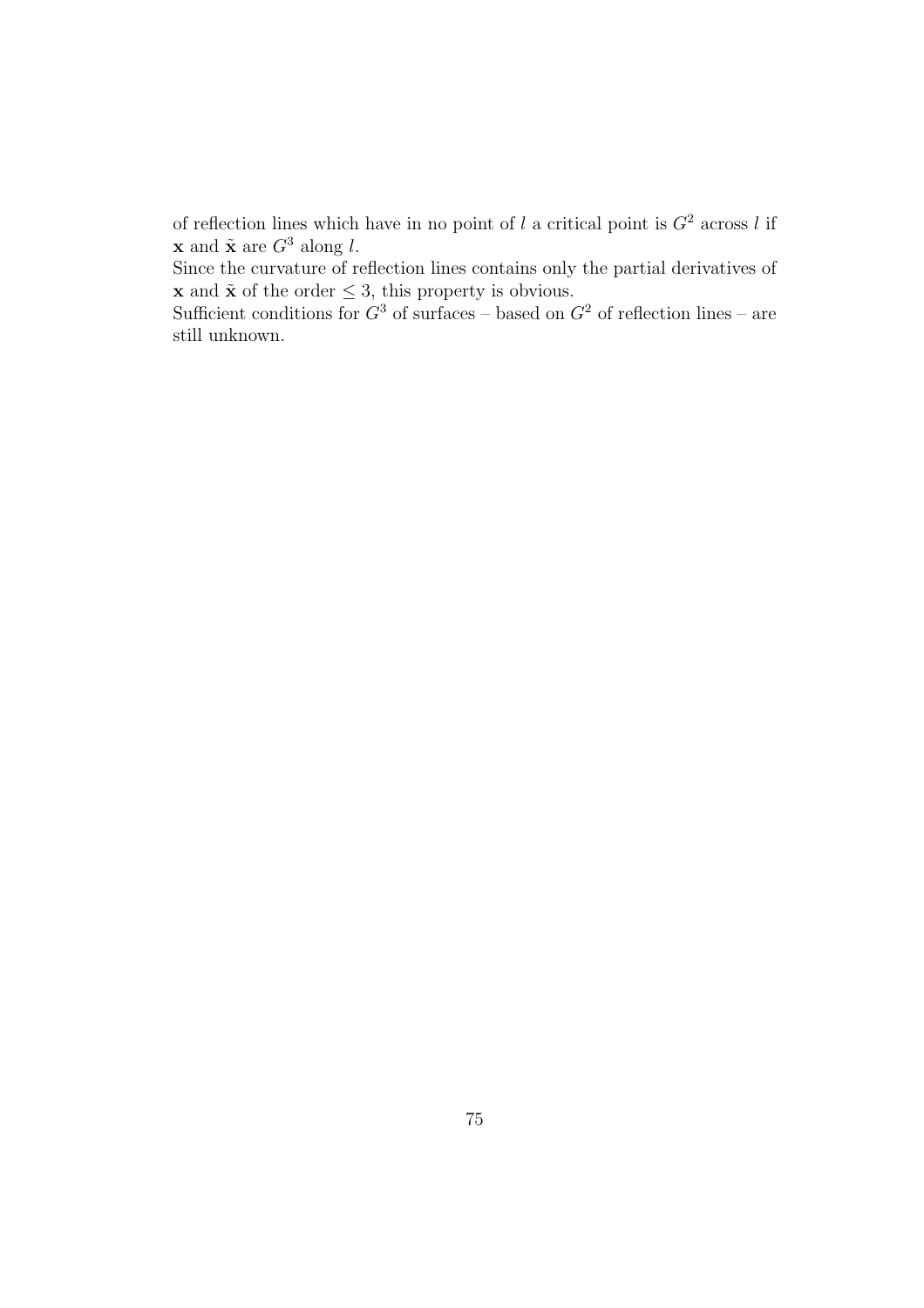## **Chapter 6**

# **Tangent Curves and Surface Interrogation**

A surface designed by a CAD-system may look perfect in the wire frame (and even in the shaded) representation. Nevertheless the surface can have imperfections, an undesired behavior of characteristic properties, or areas which simply do not look "nice". It is the task of *surface interrogation* algorithms to point out those imperfections on the surface.

Surface interrogation algorithms focus on the following two points: **a)** point out geometric properties of the surface which usually can be described in mathematical terms. These properties can be:

- geometric continuity on the patch borders,
- special points on the surface (flat points, umbilical points...),
- convexity properties (change of the sign of the curvatures),
- strong and frequent variations of the curvatures.
- **b)** Give a global impression about smoothness and fairness of the surface.

A variety of surface interrogation algorithms have been developed which emphasize different aspects of the points a) and/or b). A survey on surface interrogation algorithms is given in [8] and [9].

The tangent curves on surfaces discussed in chapter 5 are wellknown as standard surface interrogation tools. In this chapter we want to discuss the additional usage of the curvature plots and (if possible) the "thickness" plots of those curves as surface interrogation tools. This gives more information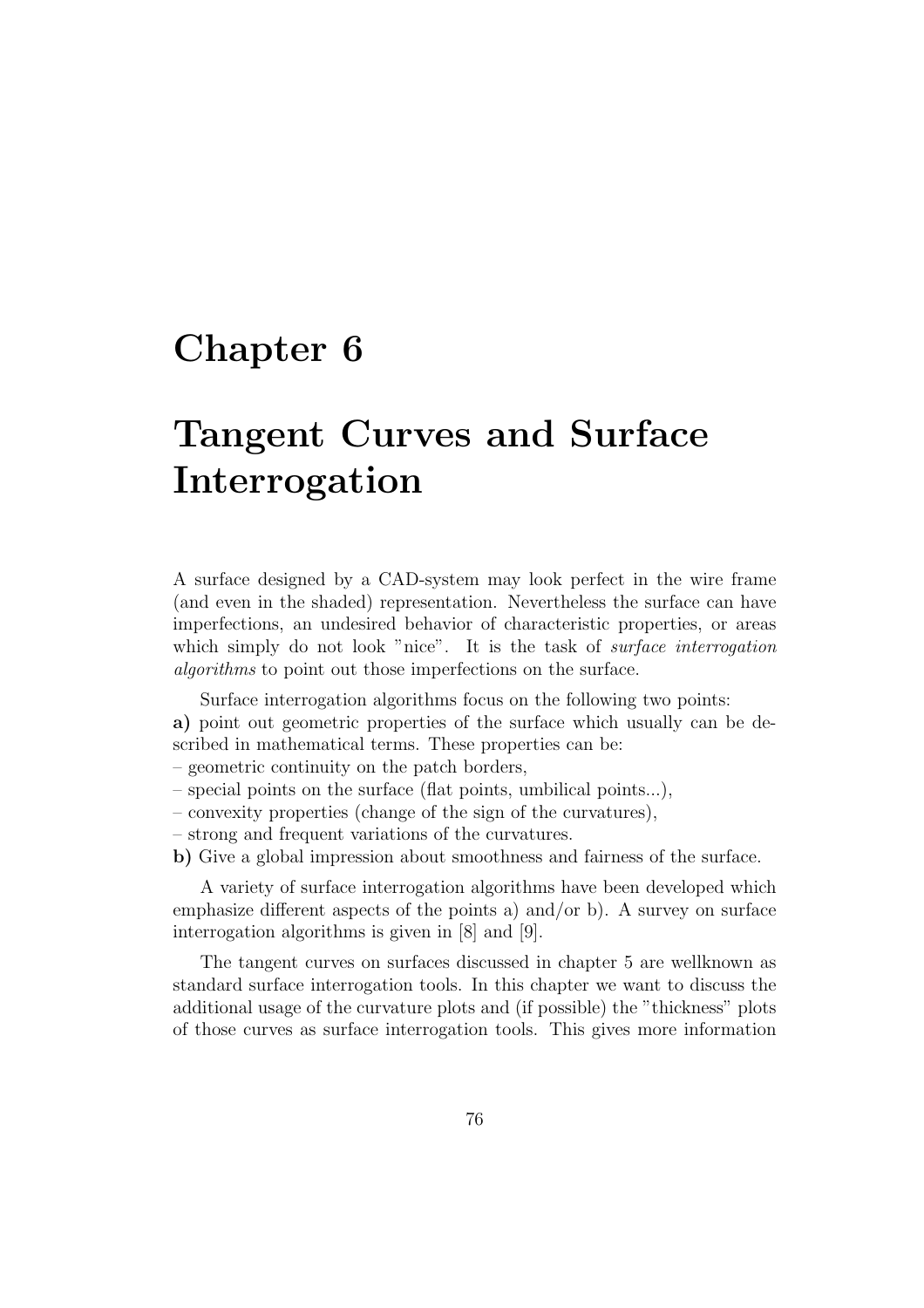about the geometric properties of the surface. (In fact, the usual application of those tangent curves gives us only first and second order information (i.e., properties which contain only the first and second partial derivatives of the surface). Curvature visualization gives additional third order information.)

#### **The test surface:**

Figure 6.1 shows the ray traced image of the test surface – a shoe shaped (nonrational) bicubic B-spline surface. This surface consists of  $29 \times 10$  patches and is  $C<sup>2</sup>$  at the patch borders. We hardly can see surface imperfections in the picture. Also a wire frame representation of this surface would look perfect.

#### **Tangent curve "thickness" for surface interrogation:**

We compute the "thickness" of the tangent curves for an appropriate number of surface points and color code these values as shown in figure  $3.1$ . <sup>1</sup> Using the ray tracing approach it is easy to pick out an appropriate number of surface points: we have one surface point for every pixel point. For other rendering techniques we have to pick out sample points on the surface and apply an interpolation between them.

#### **Tangent curve curvature for surface interrogation:**

We color code the curvature of the tangent curves as shown in figure 3.1. Concerning the number of appropriate sample points, the same statement as for the tangent curve "thickness" applies. Instead of the tangent curve curvature we also can take the geodesic curvature of the tangent curves. This makes it possible to consider a sign in the curvature visualization.

Now we consider the particular tangent curves:

#### **Contour lines:**

We consider figure 6.2. The upper left picture shows the usual contour line visualization described in section 4.5. The upper right picture is the visualization of the contour line "thickness". The lower left picture shows the curvature plot of the contour lines, the lower right picture shows their geodesic curvature. All of the four pictures treat the same family of contour

<sup>&</sup>lt;sup>1</sup>For the following pictures the negative values of the "thickness" were actually taken. This way the "thickness" plots appear in a green color which looked better than in red.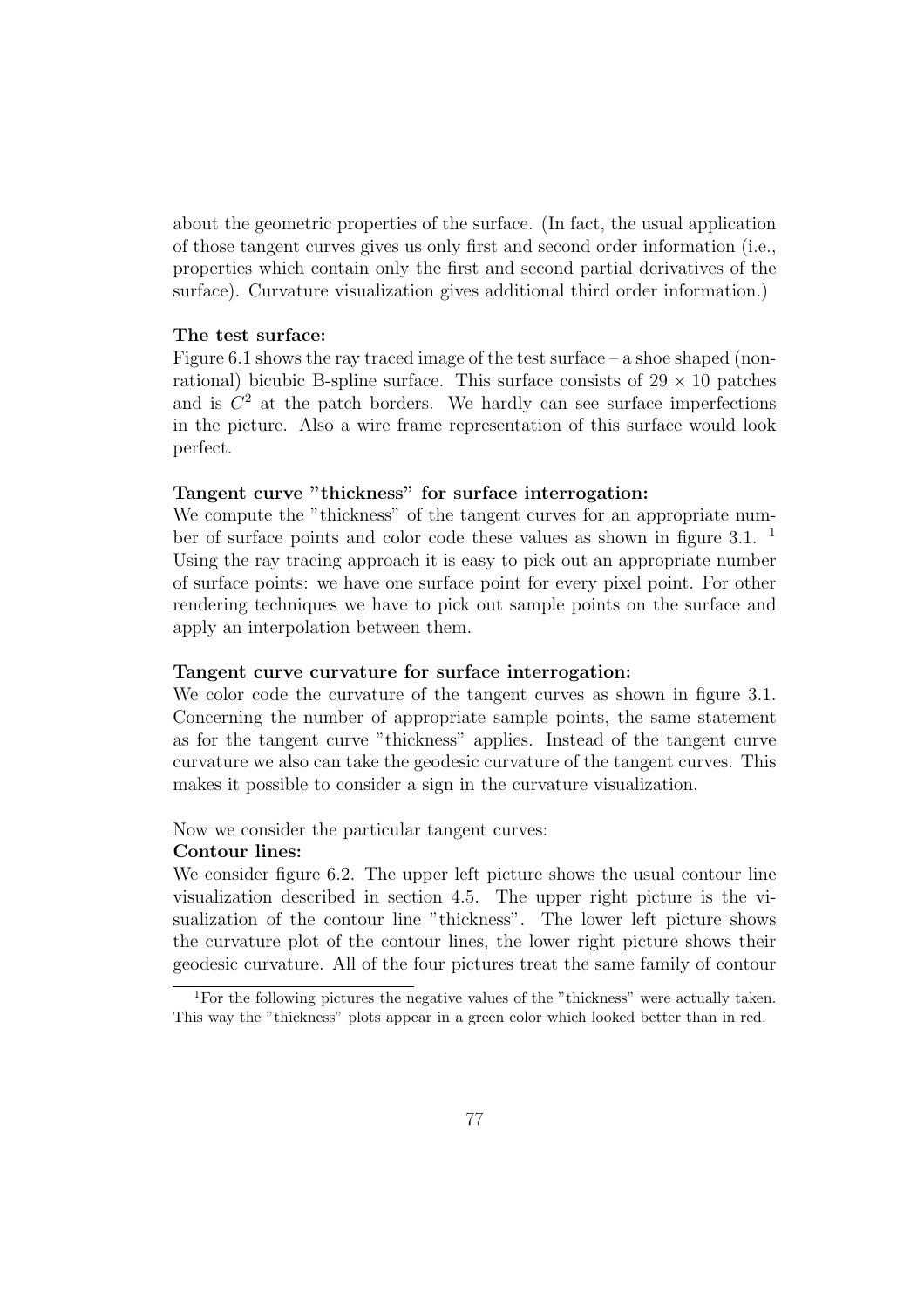lines.

The geodesic curvature plot shows frequent changes of the curvature sign (i.e., changes of red and green areas) in the right-hand part of the surface. That means, the contour lines in this area have inflection points. This is hardly detectable from the upper left picture.

The curvature visualization looks smooth, we can't see the patch borders. This is an indicator for  $G^2$ -continuity of the surface.

Since the location of the critical points of the contour lines depends on the particular configuration (i.e., on the direction vector **r**), the highlights in the "thickness" and curvature plots do not directly provide information about the surface.

#### **Lines of curvature**

The upper two pictures of figure 6.3 show the geodesic curvature of the two families of lines of curvature. The lower two pictures are magnifications of the upper ones. The discontinuities at the patch borders show that the surface is not  $G<sup>3</sup>$ . The umbilical points of the surface can be detected as highlights in the curvature plots.

#### **Asymptotic lines**

The upper two pictures of figure 6.4 show the geodesic curvature of the two families of asymptotic lines, the lower two pictures are the magnifications. Since the asymptotic lines exist only for surface areas with non-positive Gaussian curvature, the areas with positive Gaussian curvature are set to the background color. The discontinuities on the patch borders show that the surface is not  $G^3$ .

#### **Isophotes**

The upper left picture of figure 6.5 shows the visualization of a family of isophotes on the surface, the upper right picture shows their "thickness", the lower pictures show curvature and geodesic curvature of the isophotes. Figure 6.6 shows a magnification of the isophote visualization and the visualization of their geodesic curvature.

The "thickness" visualization clearly shows "wrinkles" (i.e., strip-shaped areas where bright and dark colors change rapidly). This shows a surface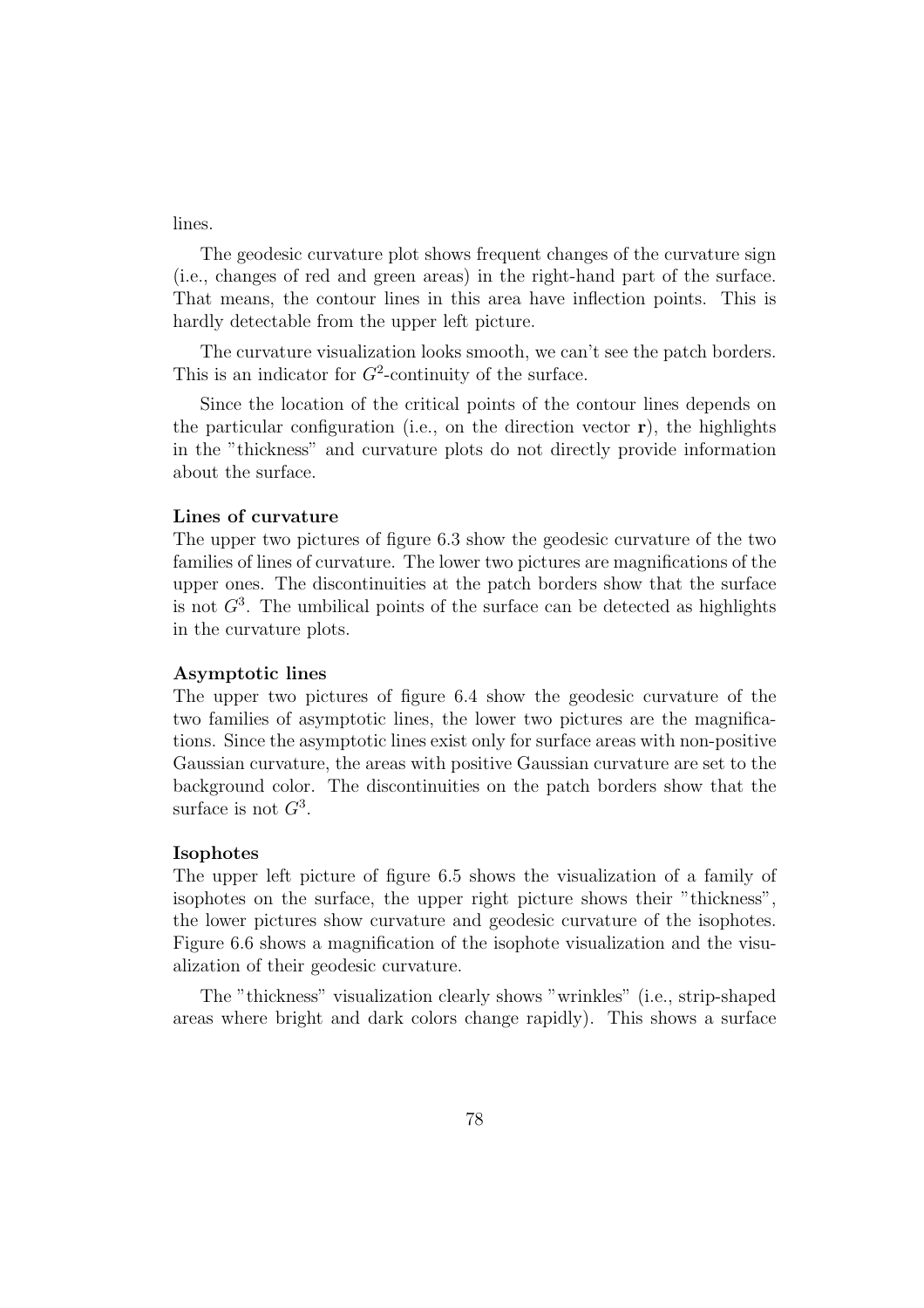imperfection in this area. The discontinuities on the patch borders show that the surface is not  $G^3$ .

We can use the critical points (i.e., the highlights in the curvature and "thickness" plots) to detect flat points on the surface: considering an eye direction (and not an eye point) and moving this eye direction around, a critical point on the surface might move around as well, or it might remain on the same position. A stationary highlight while moving the eye direction is an indicator for a flat point.

#### **Reflection lines**

The upper left picture of figure 6.7 shows the visualization of a family of reflection lines on the surface, the upper right picture shows their "thickness", the lower pictures show their curvature and geodesic curvature. Figure 6.8 shows the magnification of the reflection line visualization and the geodesic curvature.

In the upper left picture of figure 6.7 we can see aliasing effects near the edges of the surface. These effects do not appear in the "thickness" and curvature plots because those plots contain only continous color changes (except for the patch borders).

As in the case of isophotes, the "thickness" visualization of reflection lines shows "wrinkles" – approximately in the same areas as in the isophote "thickness" visualization. We also see the curvature dicontinuities on the patch borders in the curvature plots.

The location of the critical points depends on the particular configuration, their appearance on the surface does not contain direct information about the surface geometry.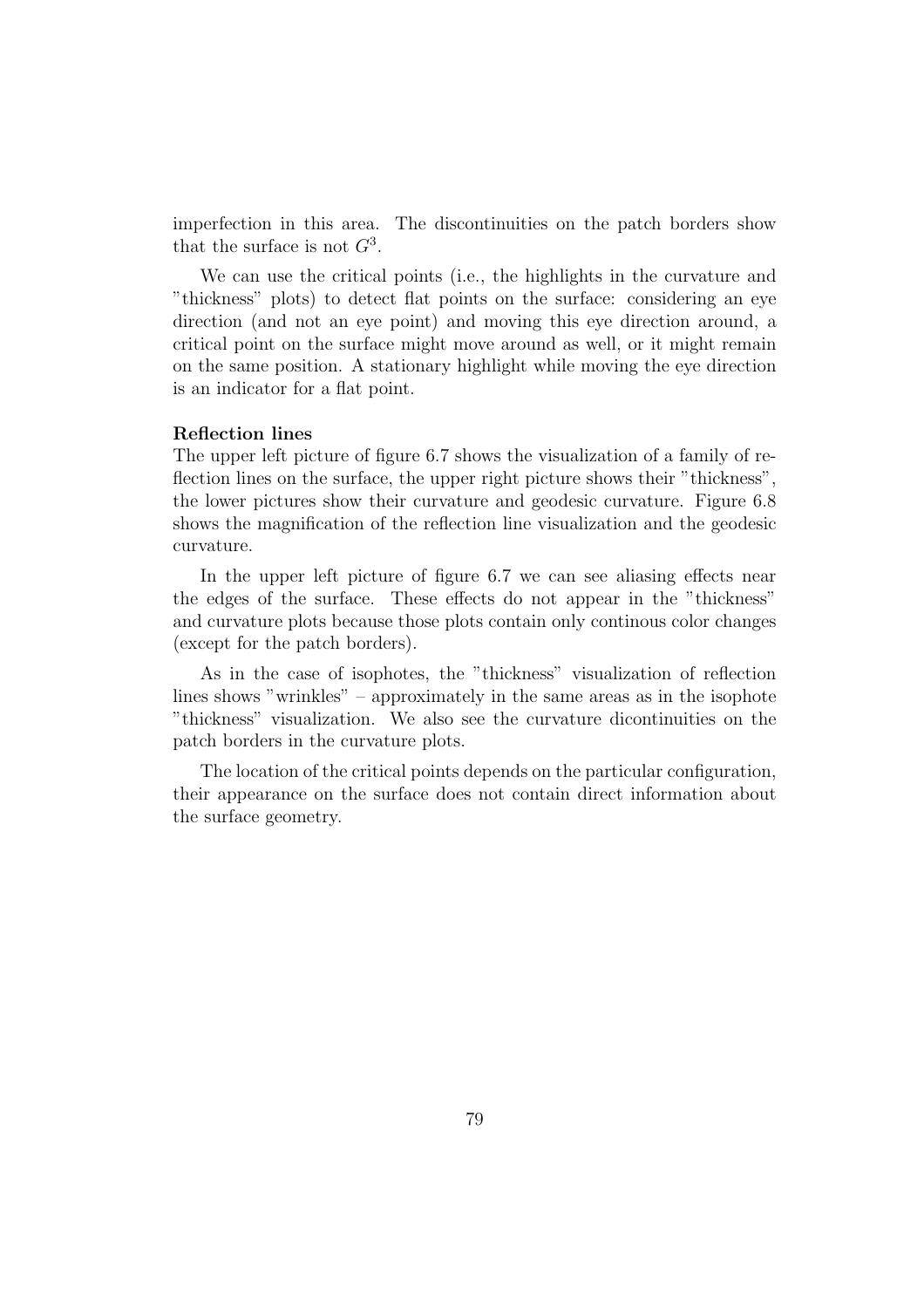

Figure 6.1: Ray traced test surface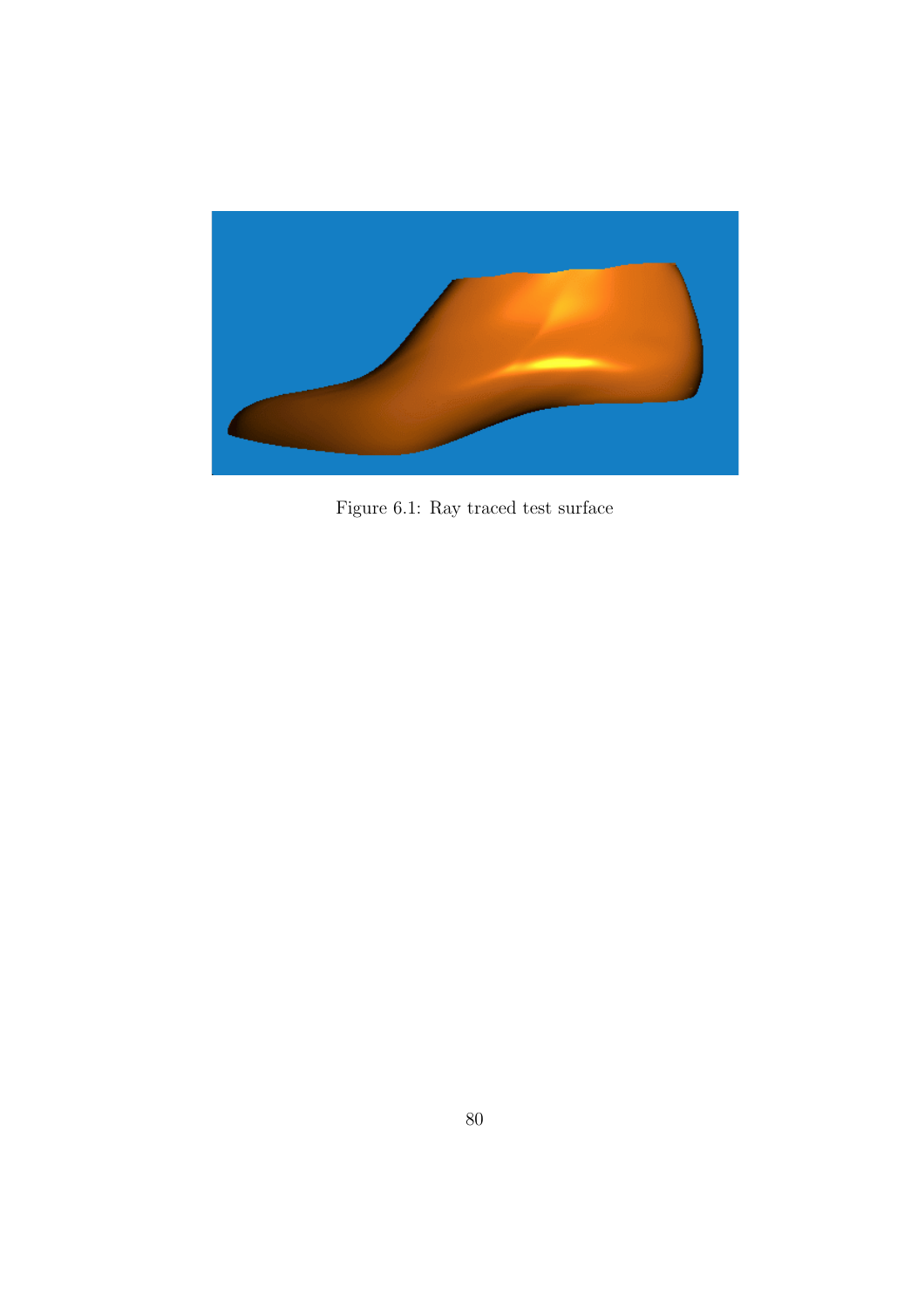

Figure 6.2: Contour lines, their "thickness" and curvature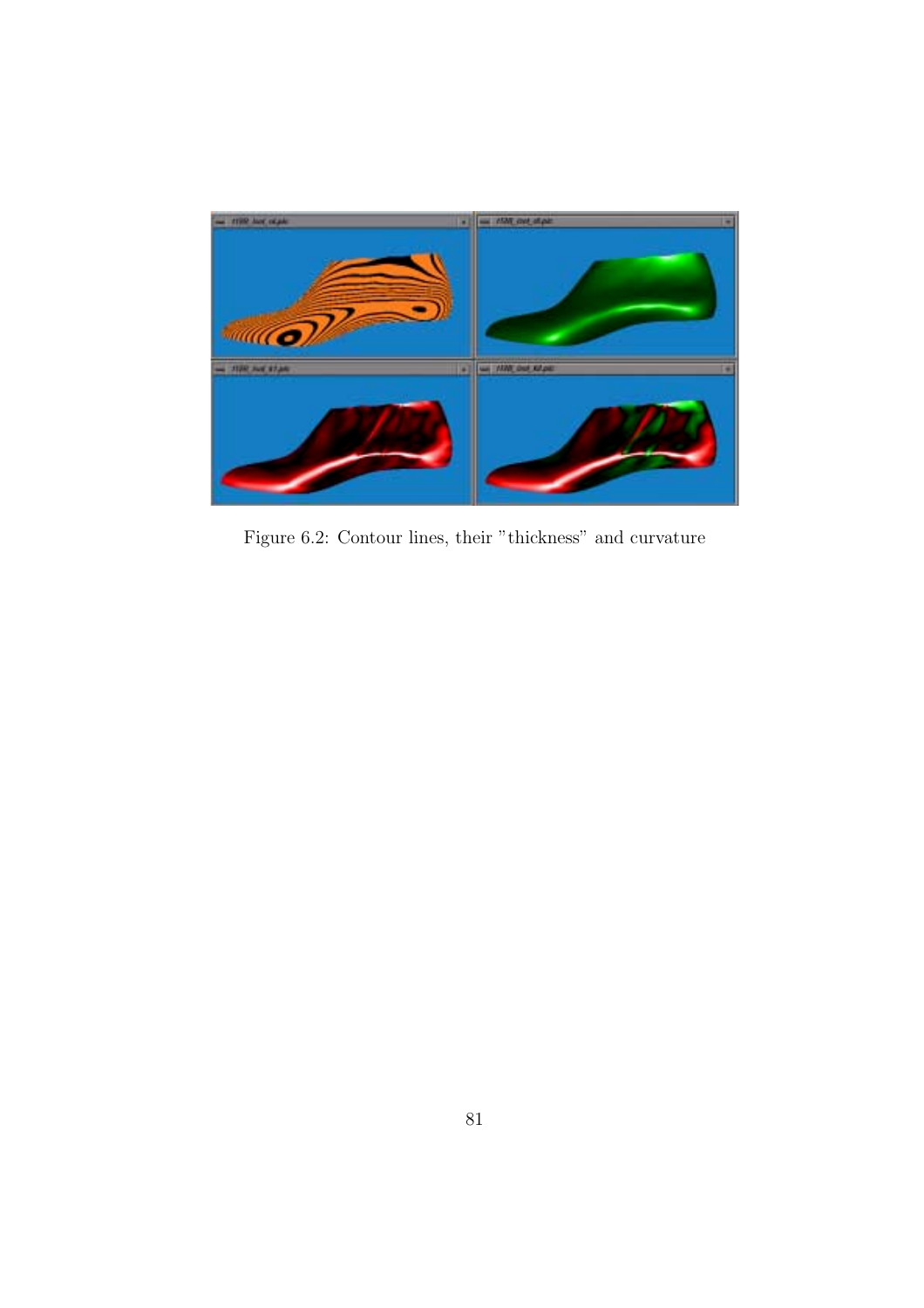

Figure 6.3: Geodesic curvature of the lines of curvature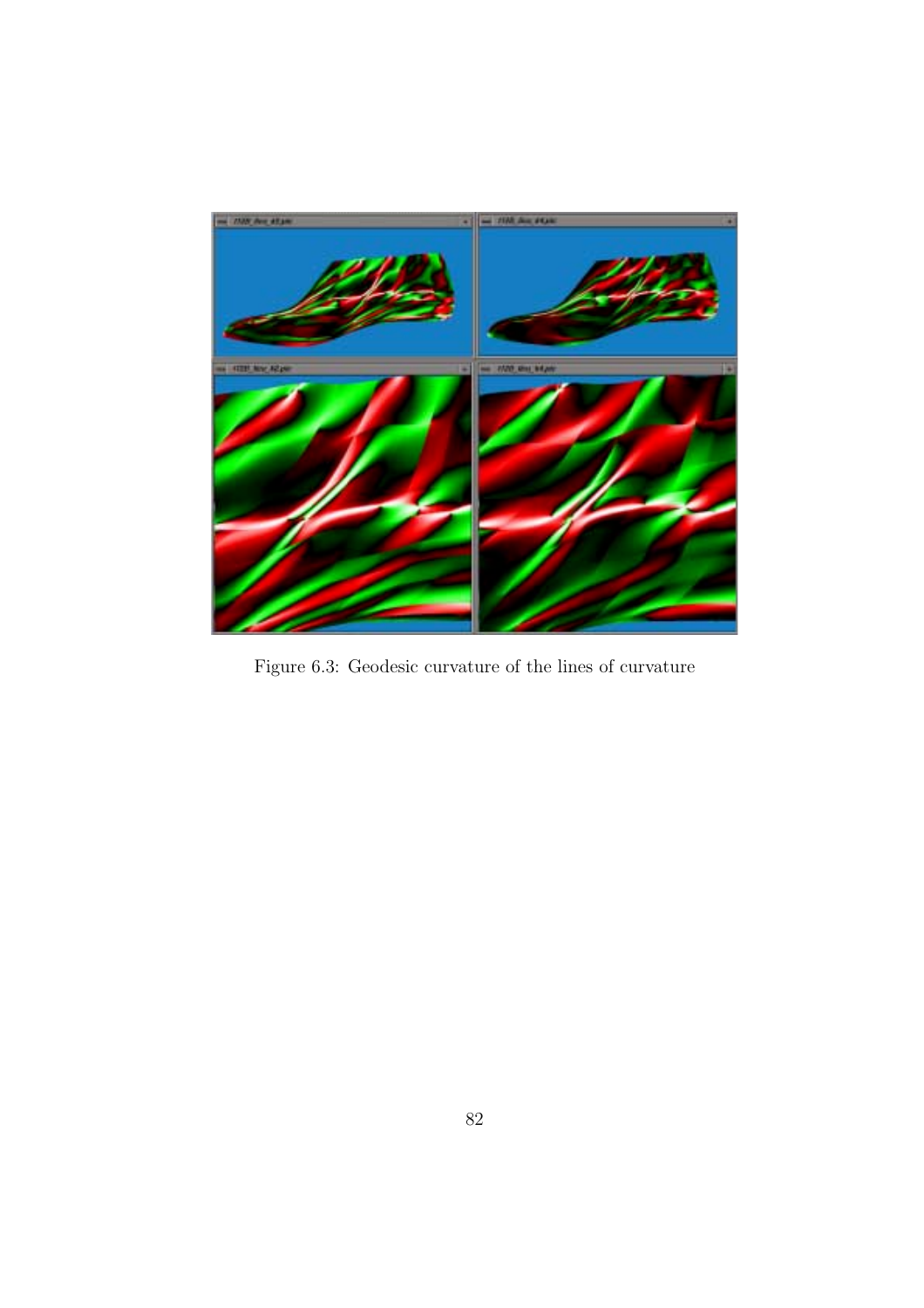

Figure 6.4: Geodesic curvature of the asymptotic lines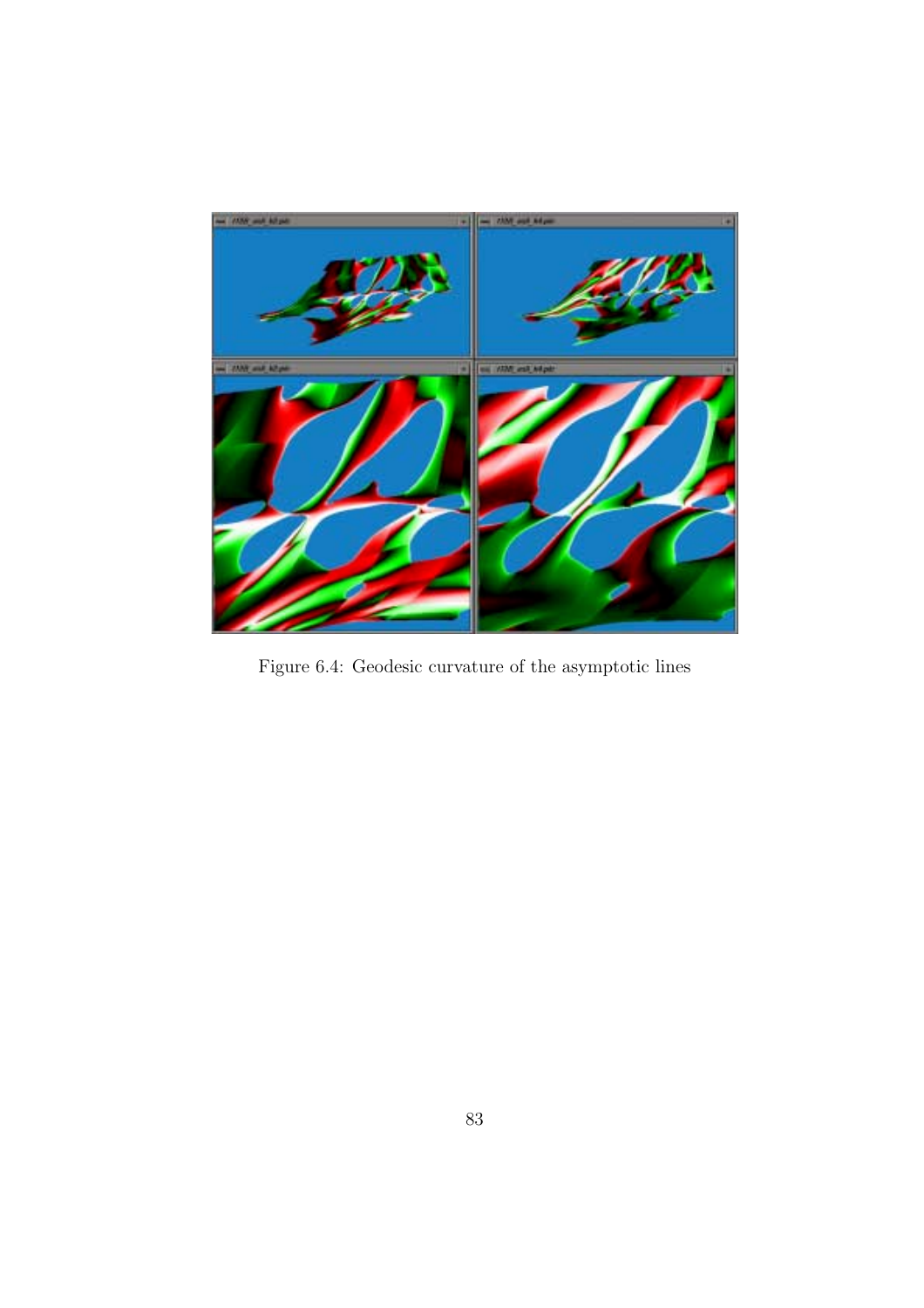

Figure 6.5: Isophotes, their "thickness" and curvature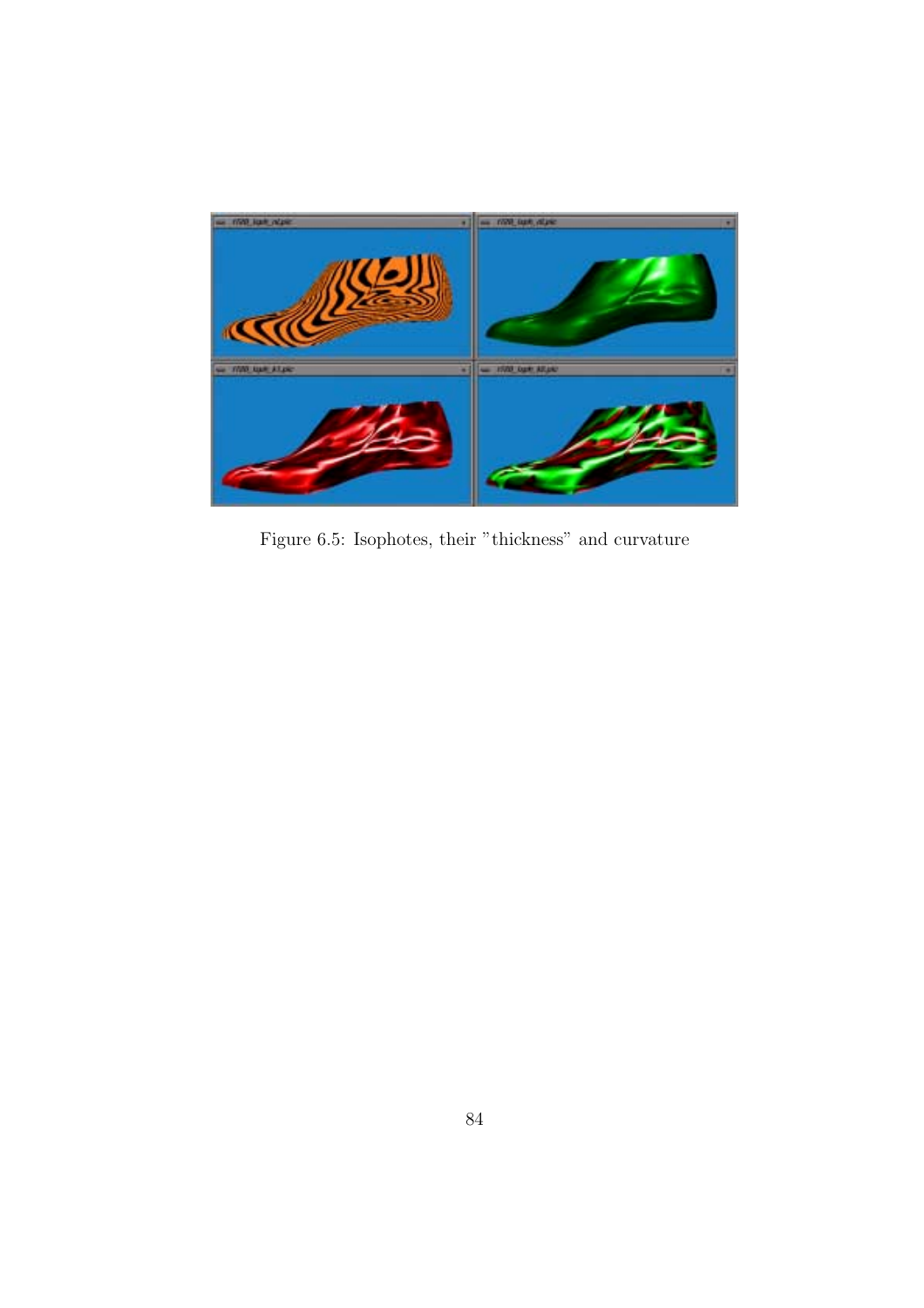

Figure 6.6: Isophotes and their geodesic curvature (magnification)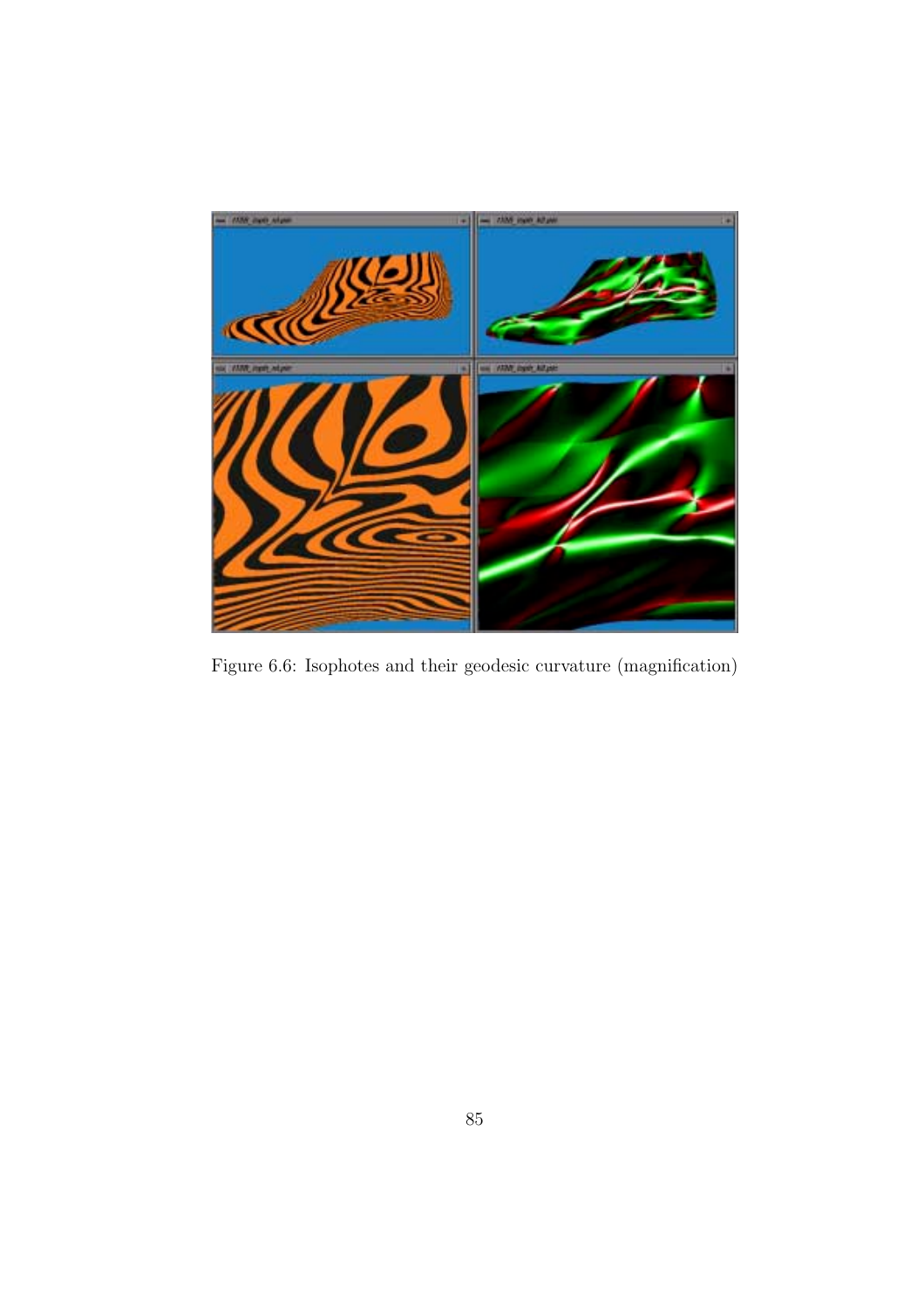

Figure 6.7: Reflection lines, their "thickness" and curvature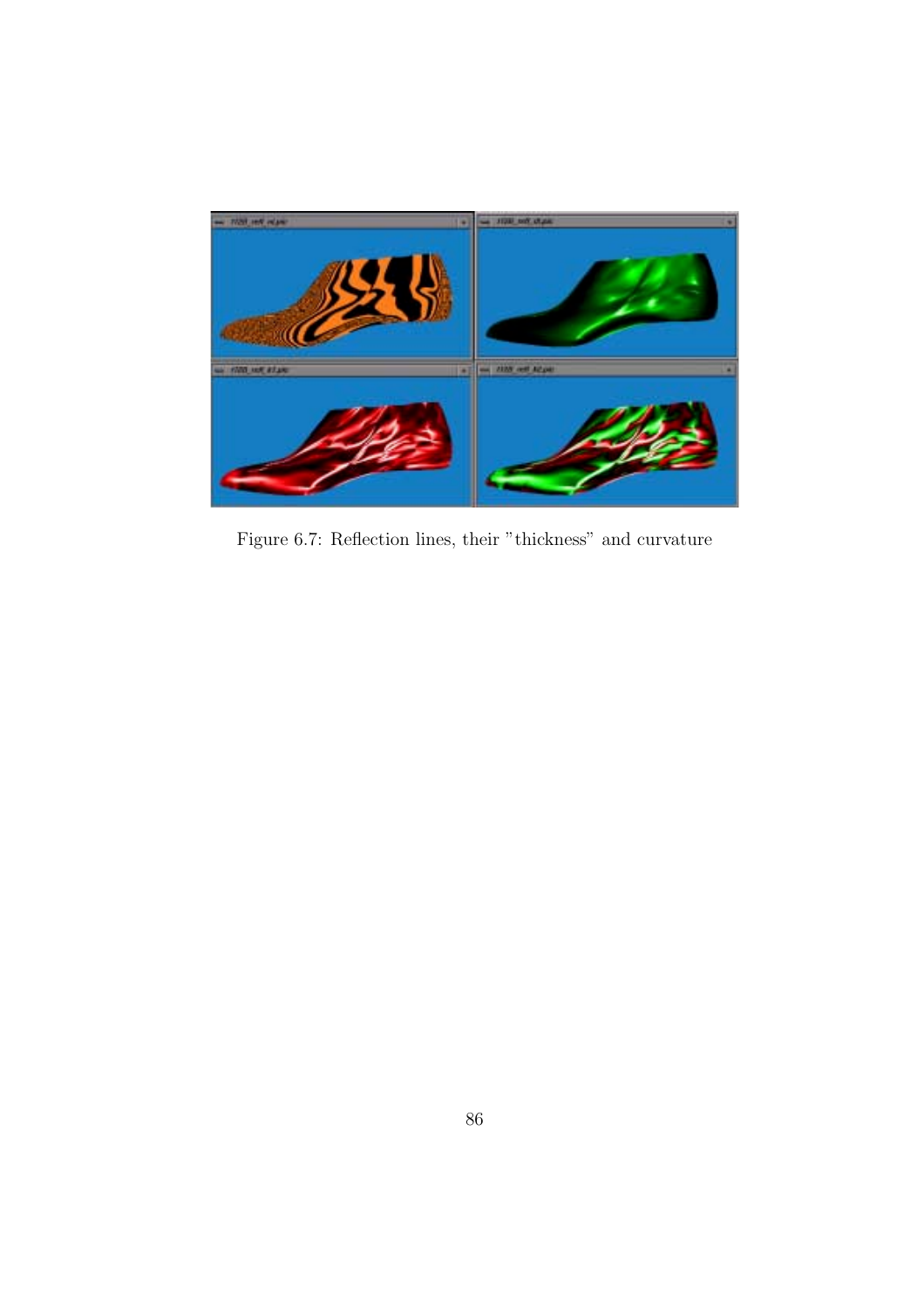

Figure 6.8: Reflection lines and their geodesic curvature (magnification)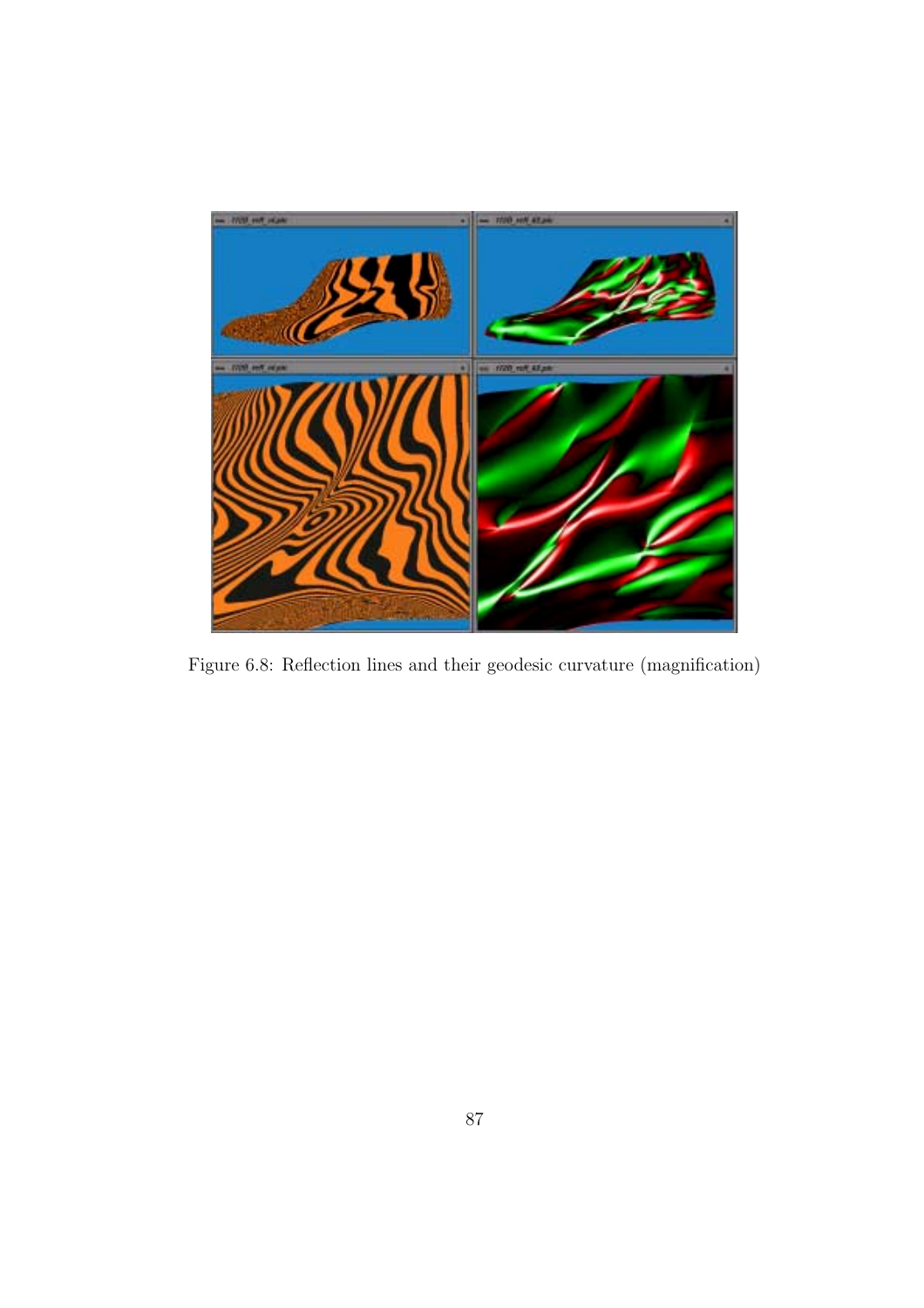## **Chapter 7**

# **Open Questions**

This work leaves the following open questions and thus material for future research:

– In theorem 2 we have shown that the curvature and the perpendicular curvature together contain all information about the normalized original vector field. Therefore, it makes sense to ask for an appropriate combination of both scalar fields from which we can recognize the behavior (i.e. for instance, the topology) of the vector field immediately. At least for the special case of linear vector fields this question is worth dealing with.

– The theory of vector field curvature should be extended to the 3D case. Some basic approaches are already given in section 2.8. Also, the visualization of the curvature of 3D vector fields requires further research.

– We should ask for sufficient conditions for  $G<sup>3</sup>$  of surfaces – based on  $G<sup>2</sup>$  of isophotes or reflection lines. In general, we should ask for sufficient conditions for  $G<sup>r</sup>$  of surfaces based on  $G<sup>r-1</sup>$  of lines of curvature, asymptotic lines, isophotes or reflection lines.

– The fact that we can compute the curvature of lines of curvature, asymptotic lines, isophotes and reflection lines on a surface exactly gives reason to try to use it as the base of surface fairing algorithms.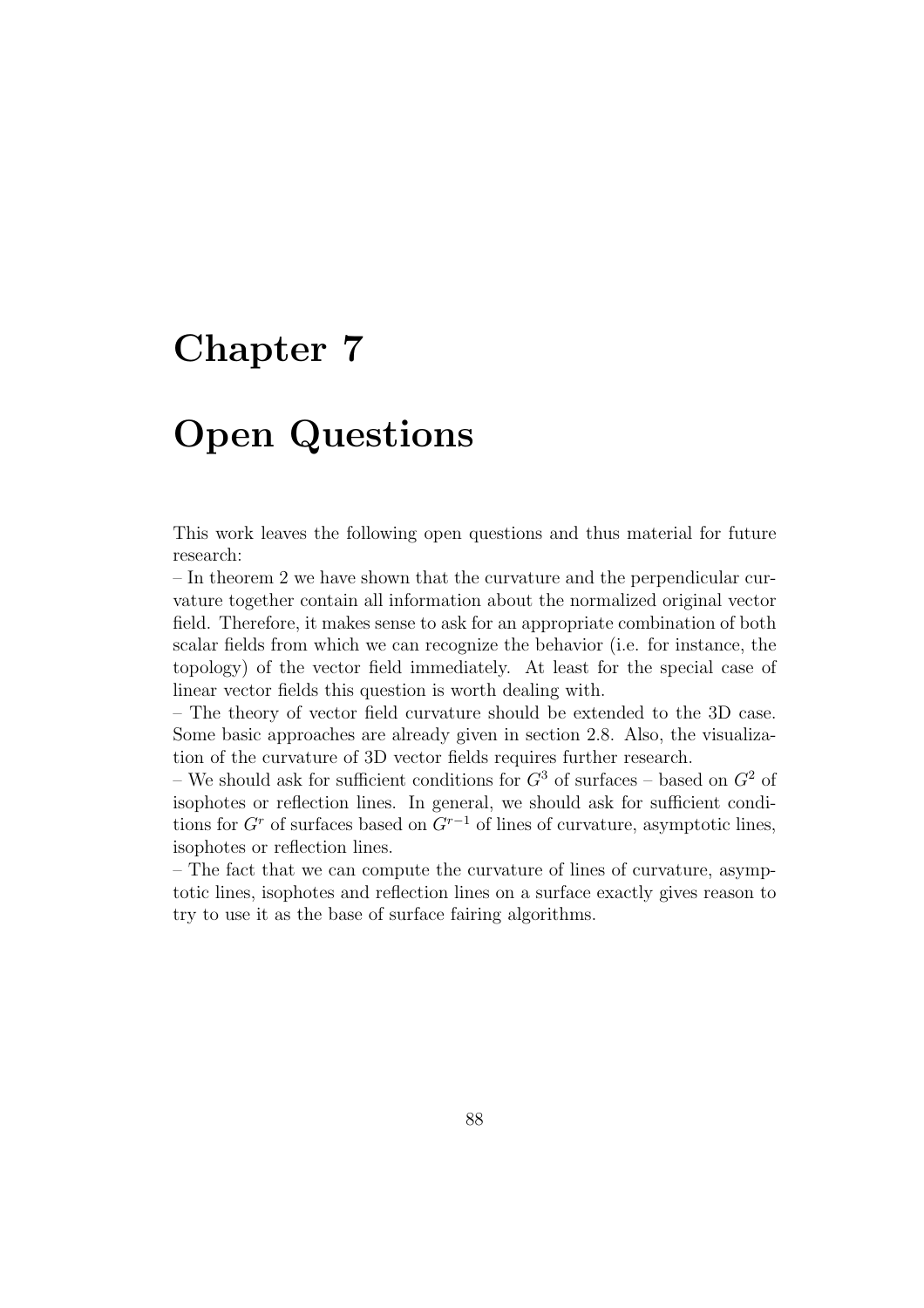## **Bibliography**

- [1] W. Boehm. Smooth curves and surfaces. In G. Farin, editor, Geometric Modeling: Algorithms and New Trends, pp 175-184, SIAM, Philadelphia, 1987.
- [2] F. Bryson and C. Levit. The Virtual Wind Tunnel. IEEE Computer Graphics and Applications, 12(4), pp. 25-34, July 1992.
- [3] H. Davis. Introduction to vector analysis. Allyn and Bacon, Inc., Boston, 1967.
- [4] G. Farin. Curves and Surfaces for Computer Aided Geometric Design. Academic Press, Boston, 1992. Third edition.
- [5] P.A. Firby and C.F. Gardiner. Surface Topology. Ellis Horwood, Chichester, 1982.
- [6] T. Frühauf. Interactive Visualization of Vector Data in Unstructured Volumes. Computers and Graphics, 18(1), pp. 73-80, 1994
- [7] T. Frühauf. Raycasting of Nonregularly Structured Volume Data. *Pro*ceedings Eurographics '94, pp. 293-303, 1994.
- [8] H. Hagen, S. Hahmann, T. Schreiber, Y. Nakajima, B. Wordenweber and P. Hollemann-Grundstedt. Surface Interrogation Algorithms. IEEE Computer Graphics and Applications, 12(5), pp. 53-60, September 1992.
- [9] S. Hahmann. Stabilitäts- und Qualitätsanalyse von Freiformflächen. PhD thesis, University Kaiserslautern, FRG, 1994.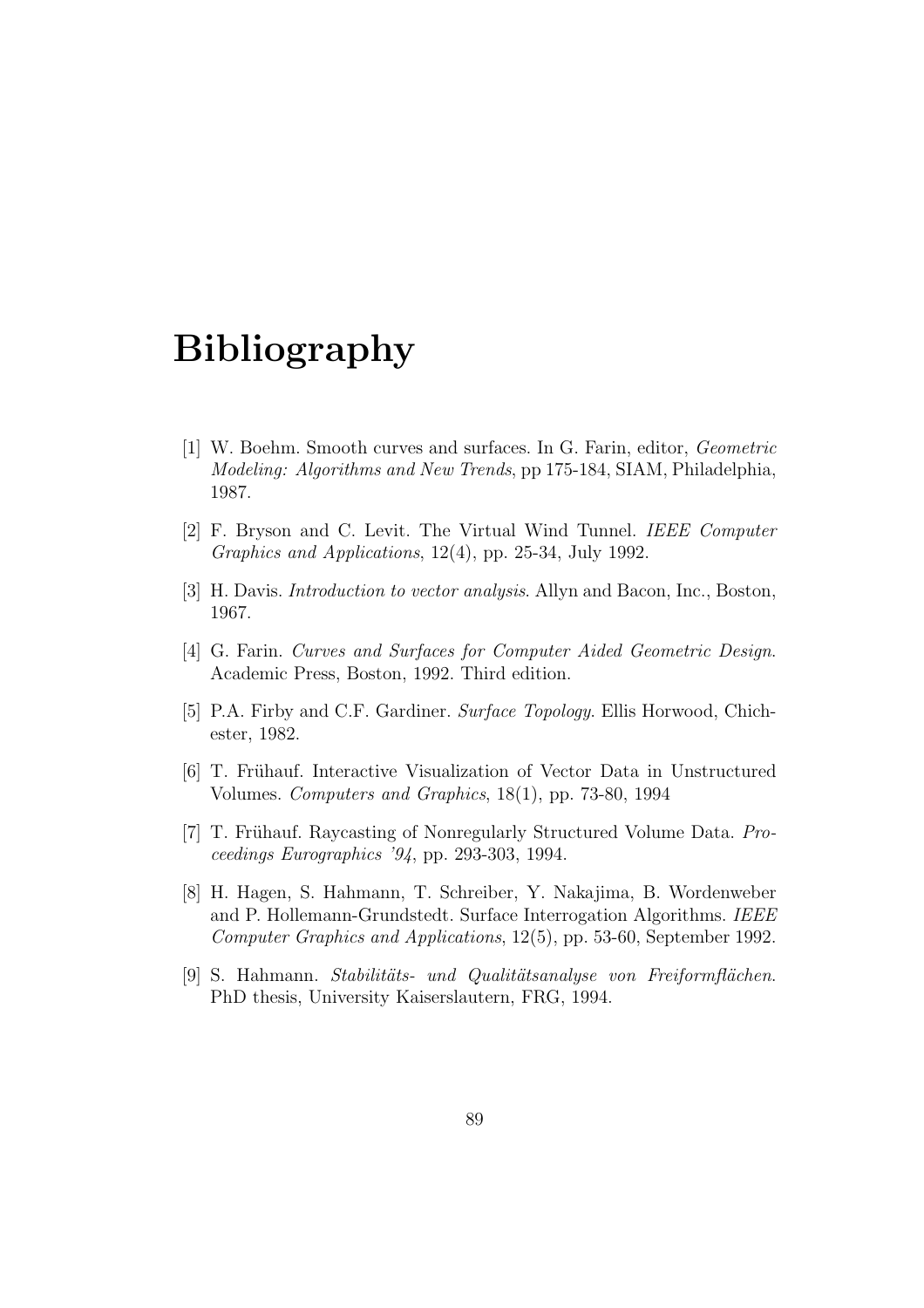- [10] J.L. Helman and L. Hesselink. Representation and Display of Vector Field Topology in Fluid Data Sets. IEEE Computer, Vol. 22, No. 8, Aug. 1989, pp. 27-36.
- [11] J.L. Helman and L. Hesselink. Visualizing Vector Field Topology in Fluid Flows. IEEE Computer Graphics and Applications, Vol. 11, May 1991, pp. 36-46.
- [12] G. Herron. Techniques for Visual Continuity. In G. Farin, editor, Geometric Modeling: Algorithms and New Trends, pp 163-174, SIAM, Philadelphia, 1987.
- [13] J. Hoschek. Detecting regions with undesirable curvature. Computer Aided Geometric Design, 1(2), pp. 183-192, 1984.
- [14] J. Hoschek and D. Lasser. Grundlagen der Geometrischen Datenverarbeitung. B.G. Teubner, Stuttgart, 1989. English translation: Fundamentals of Computer Aided Geometric Design, Jones and Bartlett, publishers.
- [15] I.H. Jung. Topological Visualization Method of Vector Fields in Fluid Data Sets. Master's thesis, Dept. of Computer Science, Arizona State University, USA, 1993.
- [16] E. Kaufmann and R. Klass. Smoothing surfaces using reflection lines for families of splines. Computer Aided Design, 10(6), pp. 312-316, 1988.
- [17] R. Klass. Correction of local surface irregularities using reflection lines. Computer Aided Design, 12(2), pp. 73-77, March 1980.
- [18] W. de Lecuw and J. van Wijk. A Probe for Local Flow Field Visualization. Proceedings IEEE Visualization '93, pp. 39-45, 1993.
- [19] F. Munchmeyer. Shape Interrogation: a Case Study. In G. Farin, editor, Geometric Modeling: Algorithms and New Trends, pp 291-301, SIAM, Philadelphia, 1987
- [20] A. Nutbourne and R. Martin, Differential GeometryApplied to Curve and Surface Design. Ellis Horwood, Chichester, 1988.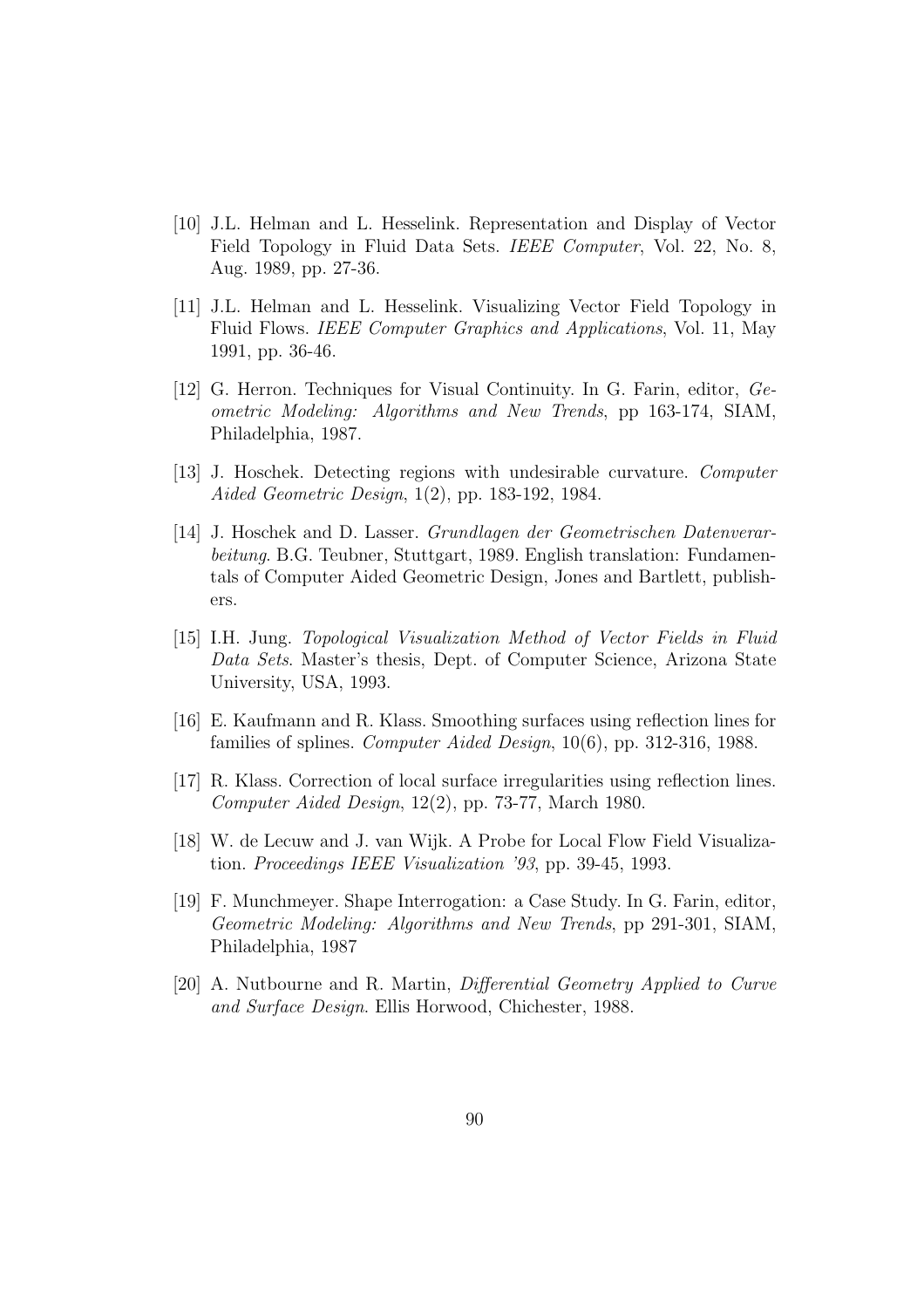- [21] A. Ostrowski. Differential and Integral Calculus. Scott, Foresman and Company, 1968.
- [22] J. Pegna and F. Wolter. Geometric criteria to guarantee curvature continuity of blend surfaces. ASME Transactions, J. of Mech. Design, vol. 114, pp. 201-210, 1992.
- [23] T. Poeschl. Detecting surface irregularities using isophotes. Computer Aided Geometric Design, 1(2), pp. 163-168, 1984.
- [24] F. Post and T. van Walsum. Fluid Flow Visualization. In H. Hagen, H. Müller and G.M. Nielson, editors, Focus on Scientific Visualization, Springer-Verlag Berlin, pp. 1-40, 1993.
- [25] H. Pottmann. Curves and tensor product surfaces with third order geometric continuity. In S. Slaby and H. Stachel, editors, Proceedings of the Third International Conference on Engineering Graphics and Descriptive Geometry, pp. 107-116, 1988.
- [26] D. Stalling and H. Hege. Fast and Resolution Independent Line Integral Convolution. Proceedings Siggraph '95, Los Angeles, pp. 249-256, 1995.
- [27] I. Wenzel. Visualisierung von Partikelbewegungen. Master's Thesis, University of Rostock, Germany, 1992.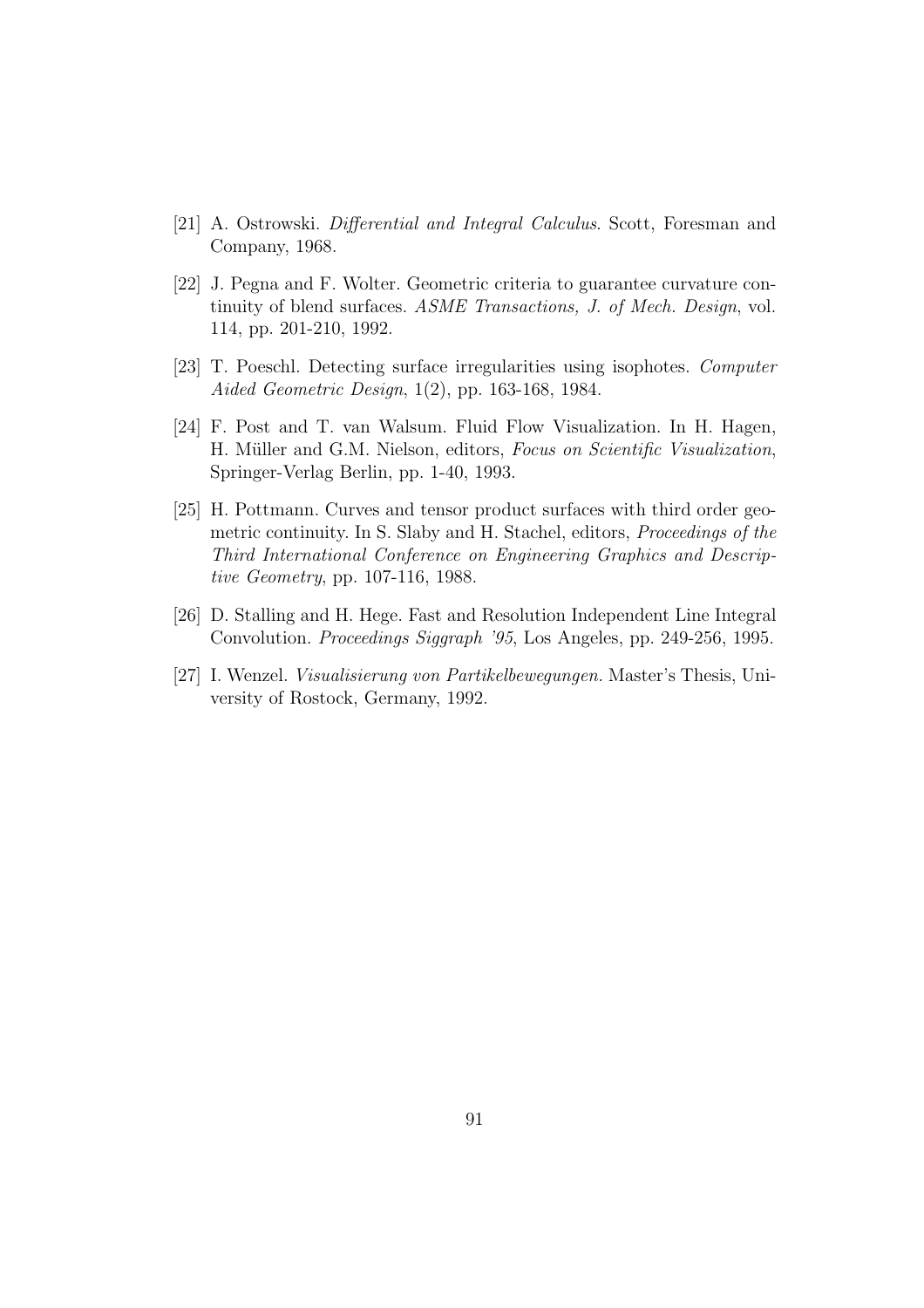### **Hypotheses**

**1)** Tangent curves (stream lines, characteristic lines) are a powerful tool for describing, analyzing and visualizing vector fields.

**2)** Although tangent curves are in general not describable as parametric curves, their curvatures can be computed for every point of the vector field (except for critical points). Thus, the curvature of a vector field can be defined as a scalar field which contains the curvature of the tangent curve for every point of the vector field. Using the concepts of normalized vector fields and vector field divergence, the curvature of vector fields can be expressed in a simple form.

**3)** The following properties are shown for the curvature of vector fields:

The rotated vector field of a 2D vector field  $V$  is obtained by rotating all vectors of  $V$  by a fixed angle. The curvature of a 2D vector field  $V$  and the curvature of its perpendicular (i.e. rotated by the angle  $\pi/2$ ) vector field give the curvatures of all rotated vector fields of V. Furthermore, the curvature and the perpendicular curvature of V define all vectors of V uniquely. In the neighborhood of a non-degenerate critical point of a 2D-vector field  $V$ , the curvature or the perpendicular curvature (or both curvatures) tends to infinity.

**4)** Many applications of vector field visualization deal with linear (or bilinear) vector fields. The curvatures of these special vector fields have further characteristic properties:

For linear vector fields (2D or 3D), the curvature along a ray with its origin in the critical point is inversely proportional to the distance to the critical point. The same statement is true for the torsion of tangent curves in linear 3D vector fields.

Between a linear 2D vector field V and its curvature and perpendicular curvature (both together considered as a new vector field) there is a dual correlation.

**5)** The visualization of their curvatures is a useful method for visualizing vector fields. In the resulting pictures the critical points of the vector fields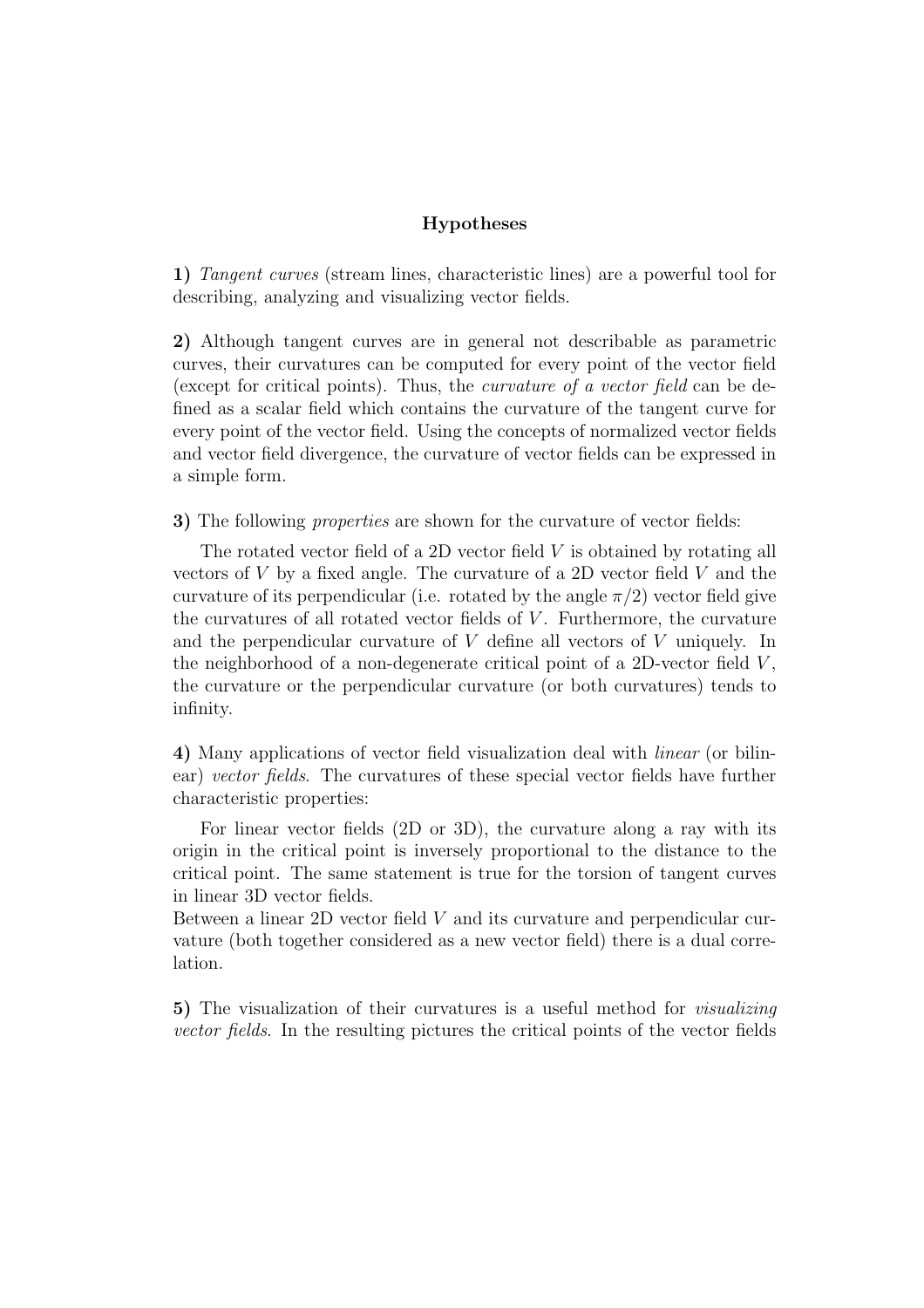are clearly detectable as highlights. Since numerical integrating of the curves is not necessary (in contrast to previous methods of tangent curve visualization), there is no risk of destroying the topology of the original vector field. The thus obtained visualizations of the curvature of vector fields are non-confusing and without overloading or ambiguities.

**6)** The concept of curvature of tangent curves can be extended to tangent curves on surfaces. They can be described in two ways: as a 3D vector field over the surface and as a 2D vector field in the domain of the surface. Both descriptions can be transferred into each other. Both descriptions give the curvature and the geodesic curvature of the tangent curves on the surface.

**7)** Visualizing particular tangent curves on surfaces, they appear with a varying "thickness" at different locations on the surface. The "thickness" can be computed and visualized. It reflects certain characteristics of the surface.

**8)** For particular tangent curves on surfaces, the formulas for their curvature, geodesic curvature and "thickness" are shown. Those tangent curves are contour lines, lines of curvature, asymptotic lines, isophotes and reflection lines. Conditions for the appearance of critical points are formulated.

**9)** The visualization of the tangent curves on surfaces is a useful surface interrogation method.

**10)** The  $G^2$  continuity of lines of curvature and asymptotic lines gives geometric conditions (necessary and sufficient) for  $G<sup>3</sup>$  continuity of surfaces.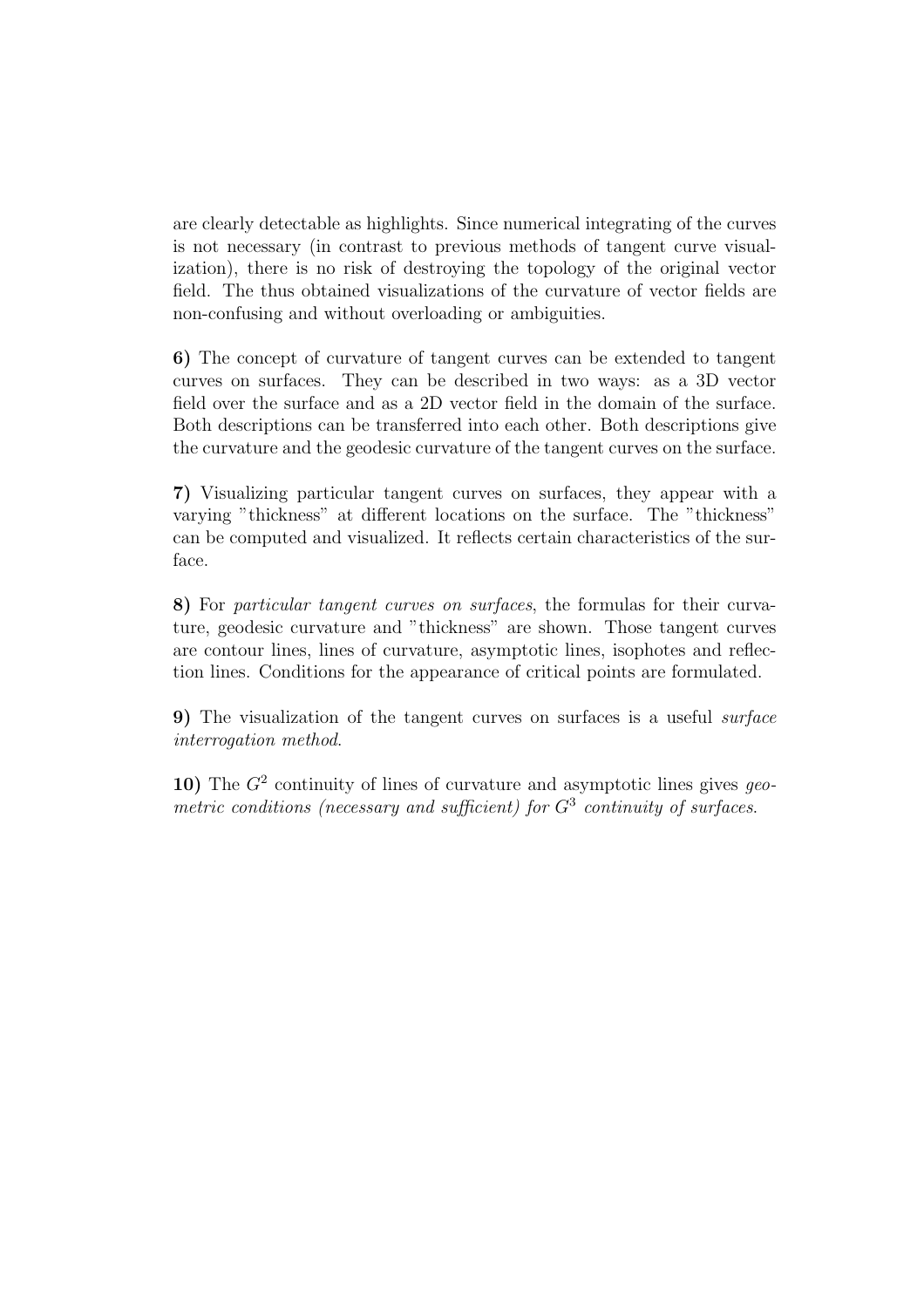### **Holger Theisel: Vector Field Curvature and Applications** Dissertation, eingereicht im November 1995

## **Thesen**

**1)** Tangentenkurven (stream lines, characteristic lines) sind ein wirkungsvolles Mittel zur Beschreibung, Analyse und Visualisierung von Vektorfeldern.

**2)** Obwohl Tangentenkurven im allgemeinen nicht als parametrische Kurven beschreibbar sind, können ihre Krümmungen für jeden Punkt des Vektorfeldes (mit Ausnahme kritischer Punkte) bestimmt werden. Die Krümmung eines Vektorfeldes kann somit definiert werden als skalares Feld, das in jedem Punkt (mit Ausnahme kritischer Punkte) die Krümmung der Tangentenkurve durch diesen Punkt hat. Die Krümmung von 2D-Vektorfeldern kann auf einfache Weise mit den Konzepten "normiertes Vektorfeld" und "Vektorfeld-Divergenz" beschrieben werden.

**3)** Für Krümmungen von Vektorfeldern werden folgende *Eigenschaften* gezeigt:

Das rotierte Vektorfeld eines 2D-Vektorfeldes V entsteht durch Rotieren aller Vektoren von  $V$  um einen festgelegten Winkel. Aus der Krümmung eines 2D-Vektorfeldes und der Kr¨ummung des dazu senkrechten (d.h. mit dem Winkel  $\pi/2$  rotierten) Vektorfeldes ergibt sich die Krümmung aller rotierten Vektorfelder von V. Weiterhin sind aus der Krümmung und der senkrechten Krümmung von  $V$  die Richtungen aller Vektoren aus  $V$  eindeutig bestimmt. In der Umgebung nichtausgearteter kritischer Punkte eines 2D-Vektorfeldes  $V$  divergiert die Krümmung von  $V$  oder die senkrechte Krümmung von  $V$ (oder beide Krümmungen) gegen Unendlich.

**4)** Viele praktische Anwendungen der Vektorfeld-Visualisierung arbeiten mit linearen (oder bilinearen) Vektorfeldern. Für diese speziellen Vektorfelder ergeben sich folgende weitere Eigenschaften:

Für lineare Vektorfelder (2D und 3D) verhält sich die Krümmung entlang eines im kritischen Punkt beginnenden Strahls umgekehrt proportional zum Abstand zum kritischen Punkt. Die gleiche Aussage gilt für die Torsion der Tangentenkurven bei 3D-Vektorfeldern.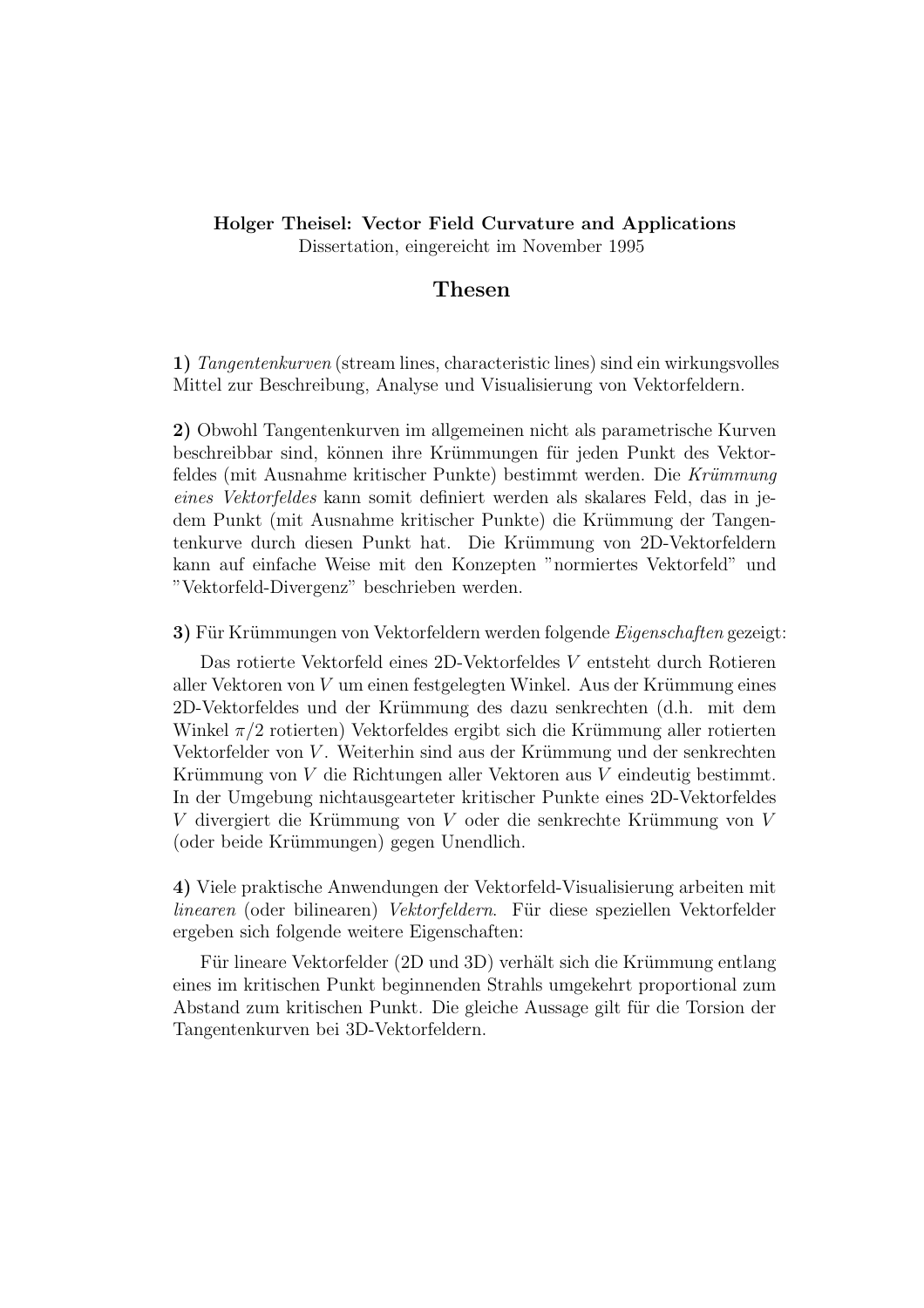Zwischen einem linearen 2D-Vektorfeld und seinem Krümmungs- und senkrechten Krümmungsfeld (beide zusammen als neues Vektorfeld aufgefasst) ergibt sich ein dualer Zusammenhang.

**5)** Die Visualisierung der Krümmungen ist ein wirkungsvolles Mittel zur Visualisierung von Vektorfeldern. In den entstehenden Bildern sind die kritischen Punkte gut als Highlights erkennbar. Da (im Gegensatz zu bisherigen Verfahren der Tangentenkurven-Visualisierung) ein numerisches Integrieren der Kurve entfällt, besteht auch keine Gefahr, dabei die Topologie des originalen Vektorfeldes zu zerstören. Die entstehenden Visualisierungen für Krümmungen von Vektorfeldern sind übersichtlich und nicht mehrdeutig.

**6)** Das Konzept der Krümmungen von Tangentenkurven kann auf Tangentenkurven auf Freiformflächen erweitert werden. Diese sind auf zwei Arten beschreibbar: als 3D-Vektorfeld über der Fläche oder als 2D-Vektorfeld im Parameterraum der Fläche. Beide Beschreibungen können in die jeweils andere überführt werden. Aus beiden Beschreibungen lassen sich Krümmung und geodätische Krümmung der Tangentenkurven auf der Fläche bestimmen.

**7)** Bei der Visualisierung von bestimmten Tangentenkurven auf Flächen haben diese verschiedene "Dicken" an unterschiedlichen Stellen der Fläche. Diese "Dicke" der Tangentenkurven kann berechnet und visualisiert werden und hängt von Charakteristika der Fläche ab.

8) Für bestimmte Tangentenkurven auf Flächen werden die Formeln für Krümmung, geodätische Krümmung und "Dicke" hergeleitet. Diese Tangentenkurven sind Konturlinien, Linien maximaler Krümmung, Asymptotenlinien, Isophoten und Reflexionslinien. Gleichzeitig werden Bedingungen für das Auftreten kritischer Punkte bei diesen Tangentenkurven formuliert.

**9)** Die Krümmungen dieser Tangentenkurven kann zur Qualitätsanalyse von Flächen (surface interrogation) genutzt werden.

10) Aus der  $G^2$ -Stetigkeit von Linien maximaler Krümmung und von Asymptotenlinien werden geometrische Bedingungen (notwendig und hinreichend) für die  $G^3$ -Stetigkeit von Flächen hergeleitet.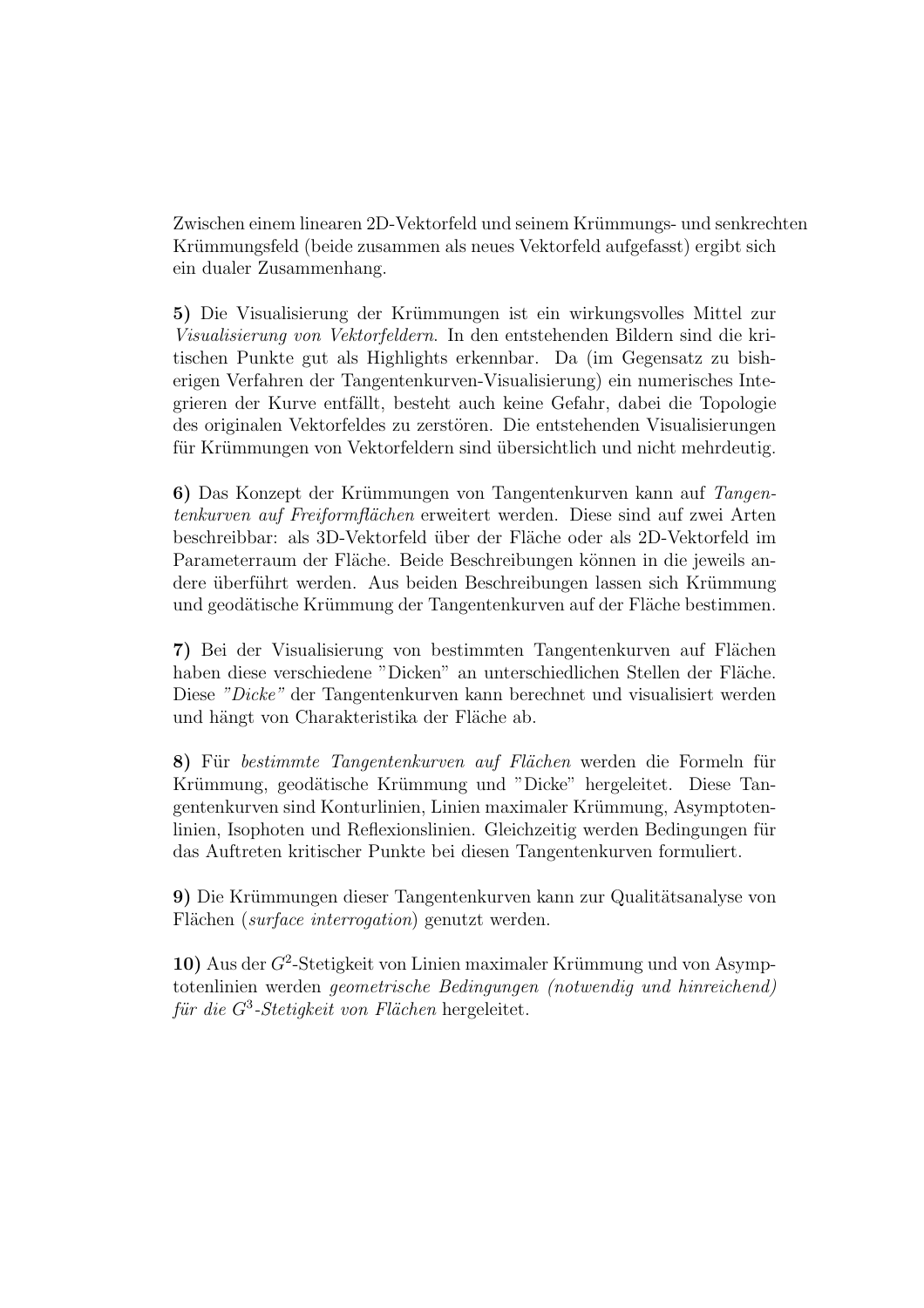### **Erklärung**

Hiermit erkläre ich, dass die eingereichte Dissertation von mir selbstständig und ohne fremde Hilfe verfasst wurde. Andere als die angegebenen Hilfsmittel und Quellen habe ich nicht benutzt. Die den benutzten Werken wörtlich oder inhaltlich entnommenen Stellen sind als solche kenntlich gemacht.

Weiterhin erkläre ich, dass ich mich nicht zuvor an der Universität Rostock und auch nicht an einer anderen Universität um den Doktorgrad beworben habe.

Rostock, 1. November 1995 Holger Theisel